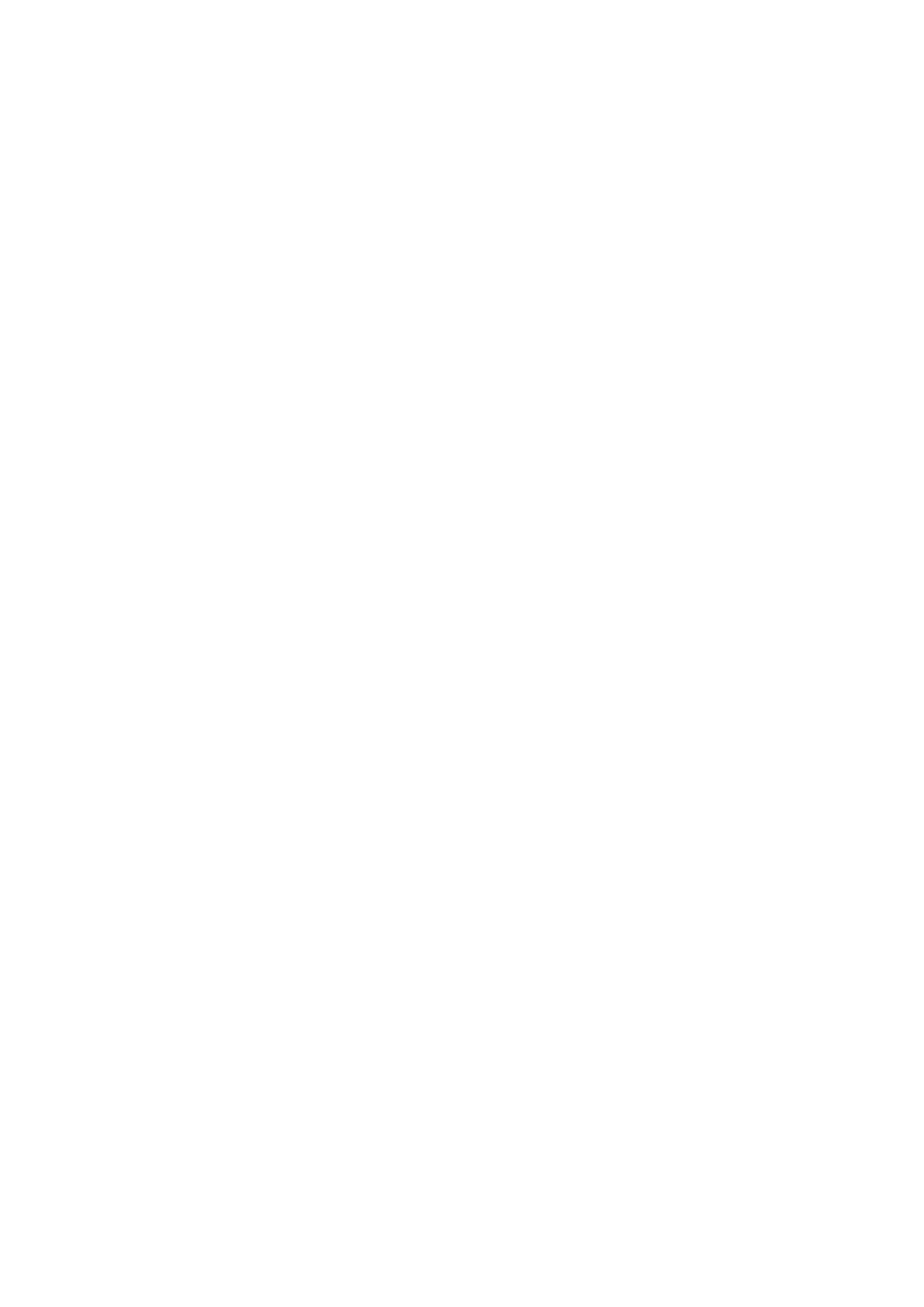# Acknowledgements

I would like to thank my supervising professor, Nuno Santos, for all the support and help during the last year, and for the opportunities he introduced me, which have improved my scientific knowledge and sparked an interest in proceeding with my academic activities for the following years.

I would like to thank my girlfriend Catia for caring deeply and for always supporting my decisions. ´ I would also like to thank my family and friends for supporting me during this five year adventure which now comes to an end, only to start a new one ever so challenging and satisfying.

> Lisboa, October 2016 Tiago Luís de Oliveira Brito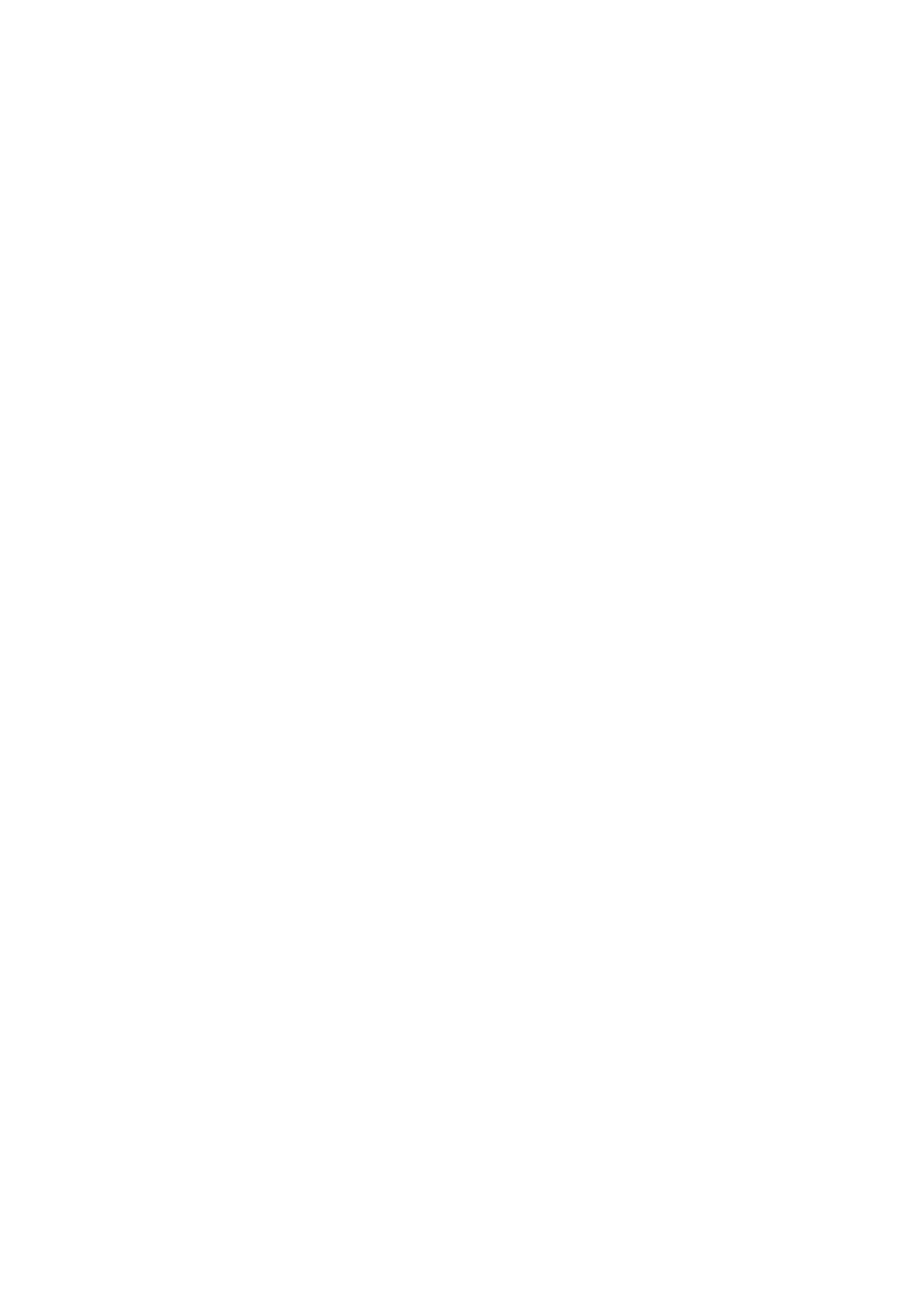For my future self,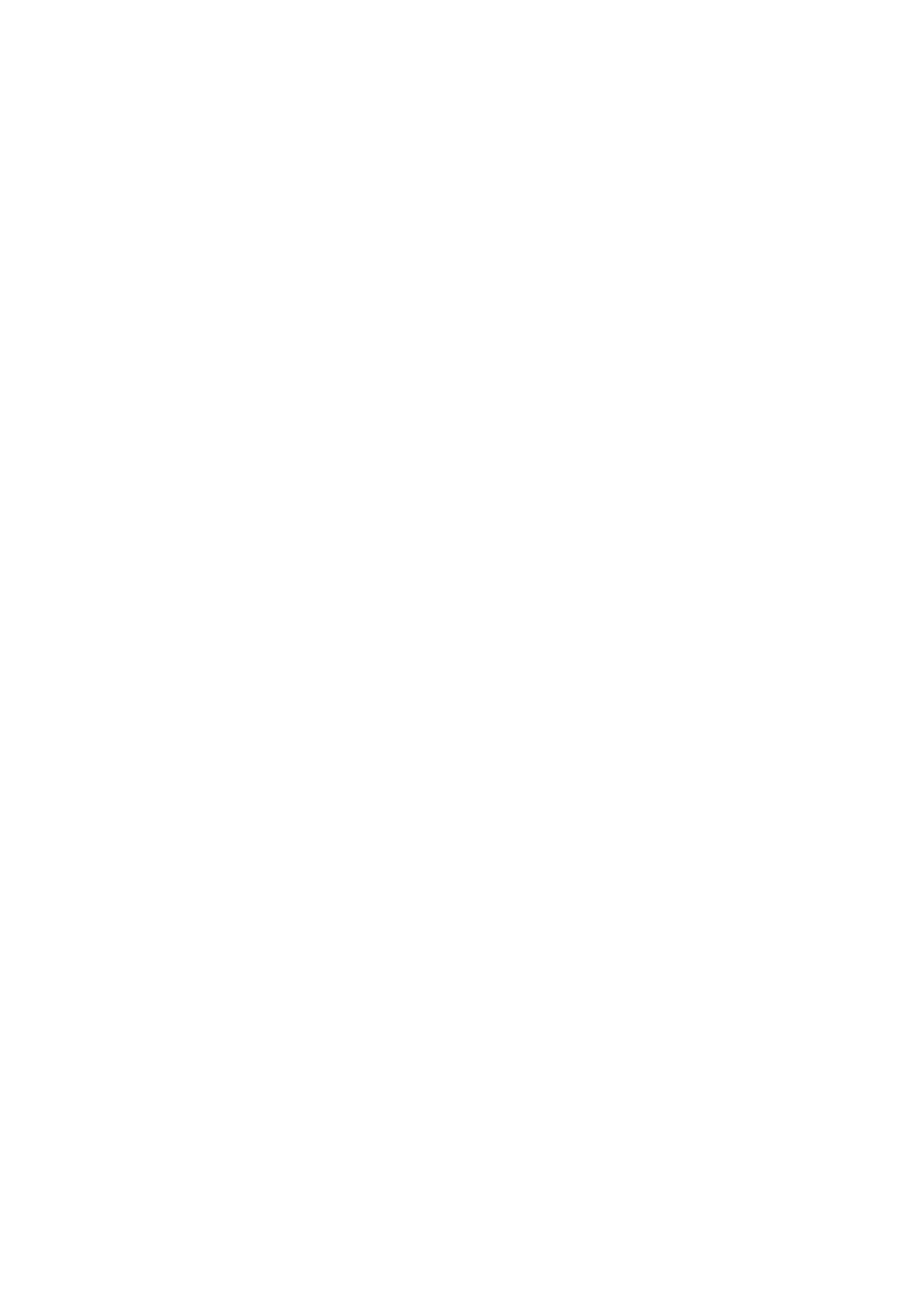# Resumo

Hoje em dia verifica-se uma tendência entre serviços web de transferir capacidades de processamento e armazenamento para servicos na nuvem. Isto acontece porque dispositivos com grande capacidade de armazenamento e processamento são caros, enquanto que os serviços em nuvem proporcionam uma alternativa mais barata, um serviço contínuo e consistente. Uma grande limitação dos serviços em nuvem é o facto de serem altamente acessíveis através da *Internet* e, consequentemente, expostos a ataques. Ao explorar vulnerabilidades subtis presentes em aplicações, sistemas operativos ou *hypervisors* que formam a infraestrutura do provedor de servico em nuvem, um atacante pode comprometer o sistema e comprometer os dados hospedados nessa plataforma. Se os dados sensíveis dos utilizadores forem comprometidos, o atacante pode fazer uso destes dados para fins de espionagem, chantagem, roubo de identidade e assédio. Uma solução para este problema seria processar estes dados sem os expor a componentes não confiáveis, como o sistema operativo. Esta dissertação descreve o desenho e implementação do *Darkroom*, um sistema para processamento seguro de dados na nuvem, que faz uso da tecnologia ARM TrustZone para evitar exposição de dados a componentes não confiáveis. Como demonstração desta abordagem, a versão actual do sistema foca-se especificamente no processamento de imagens, o qual pode prestar suporte a serviços web populares como o Instagram ou o Facebook. Através de uma avaliação experimental do sistema, observámos que esta solução apresenta apenas uma pequena sobrecarga do desempenho quando comparado com um sistema de processamento que não faz uso desta tecnologia.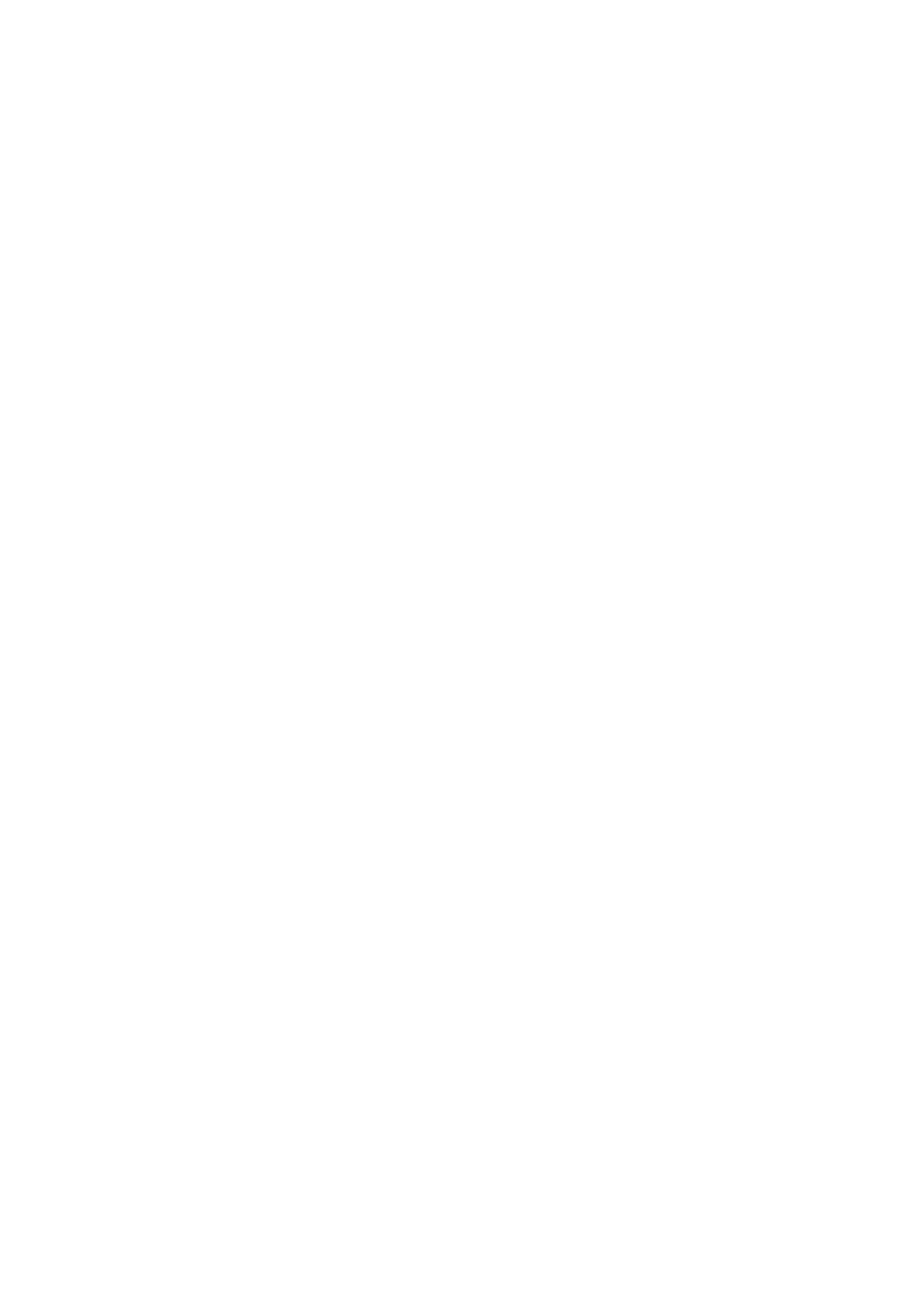# Abstract

Nowadays, offloading storage and processing capacity to cloud servers is a growing trend among web services. This happens because high storage capacity and powerful processors are expensive, whilst cloud services provide a cheaper, ongoing, and reliable solution. The problem with cloud-based solutions is that servers are highly accessible through the Internet and therefore considerably exposed to attacks. By exploring subtle vulnerabilities present in user applications, management applications, operating systems and hypervisors, which comprise the cloud provider's infrastructure, an attacker may compromise the system, thus compromising the privacy sensitive user data hosted in it. This data can then be used by attackers for malicious purposes such as espionage, blackmail, identity theft and harassment. A solution to this problem is processing data without exposing it to untrusted components, such as an OS, which might be compromised by an attacker. This dissertation describes the design and implementation of Darkroom, a secure data processing service for the cloud leveraging ARM TrustZone technology. Our system enables users to securely process data in a secure environment that prevents the data from being exposed to untrusted software. As a use case for this secure processing approach, the current version of the system focuses on image processing, which can be used to support popular web services such as Instagram and Facebook. Through experimental evaluation of our system we observe that our solution adds a small overhead to data processing when compared to computer platforms that require the entire operating system to be trusted.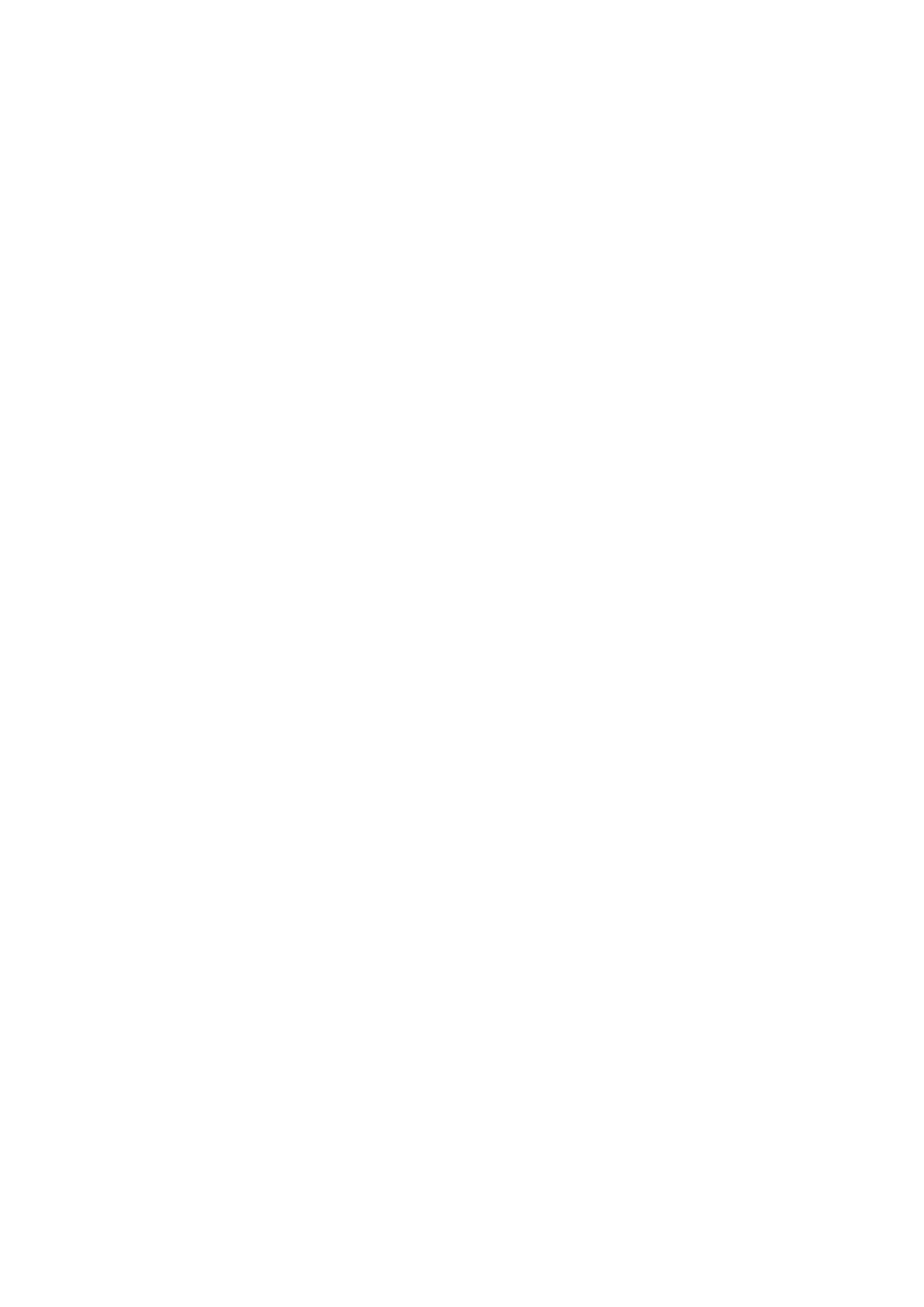# Palavras Chave Keywords

### **Palavras Chave**

Segurança

Privacidade

Computação Confiável

Computação em Nuvem

Processamento de Imagens

ARM TrustZone

## **Keywords**

**Security** 

Privacy

Trusted Computing

Cloud Computing

Image Processing

ARM TrustZone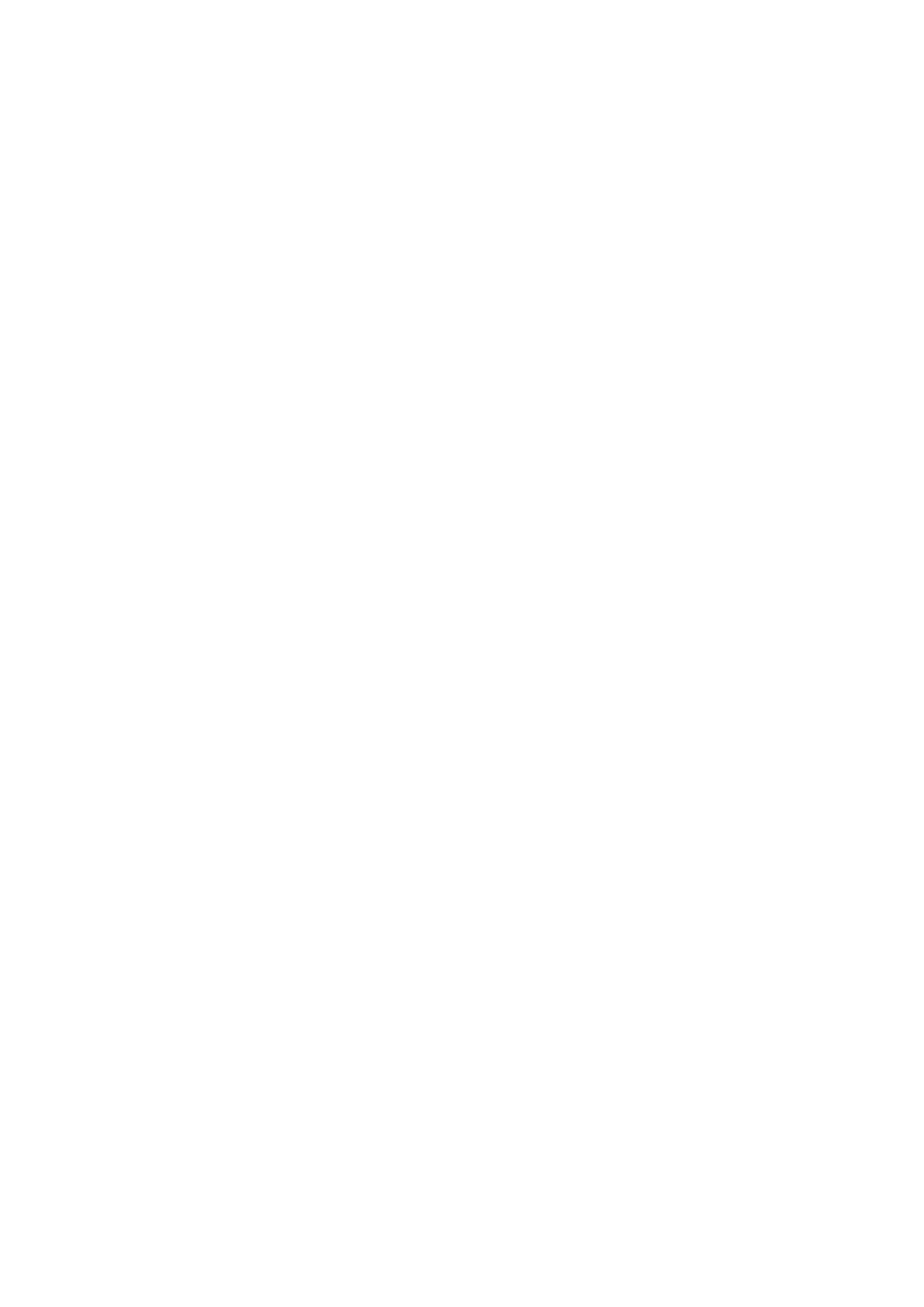# Contents

| 1                       |               | Introduction<br>$\overline{2}$ |                |  |
|-------------------------|---------------|--------------------------------|----------------|--|
|                         | 1.1           |                                | $\overline{2}$ |  |
|                         | 1.2           |                                | 3              |  |
|                         | 1.3           |                                | 4              |  |
|                         | 1.4           |                                | 5              |  |
|                         | 1.5           |                                | 5              |  |
| $\overline{\mathbf{2}}$ |               | <b>Related Work</b>            | 6              |  |
|                         | 2.1           |                                | 6              |  |
|                         | 2.2           |                                | 7              |  |
|                         | 2.3           |                                | 8              |  |
|                         |               | 2.3.1<br>10                    |                |  |
|                         |               | 2.3.2<br>11                    |                |  |
|                         |               | 2.3.3<br>12                    |                |  |
|                         |               | 12<br>2.3.4                    |                |  |
|                         |               | 2.3.5<br>14                    |                |  |
|                         |               | 2.3.6<br>14                    |                |  |
|                         | $2.4^{\circ}$ | 16                             |                |  |
|                         |               | 2.4.1<br>17                    |                |  |
|                         |               | 2.4.2<br>18                    |                |  |
|                         |               | 19<br>2.4.2.1                  |                |  |
|                         |               | 2.4.2.2<br>20                  |                |  |
|                         |               | 22<br>2.4.3                    |                |  |
|                         | $2.5\,$       | 23<br><b>Discussion</b>        |                |  |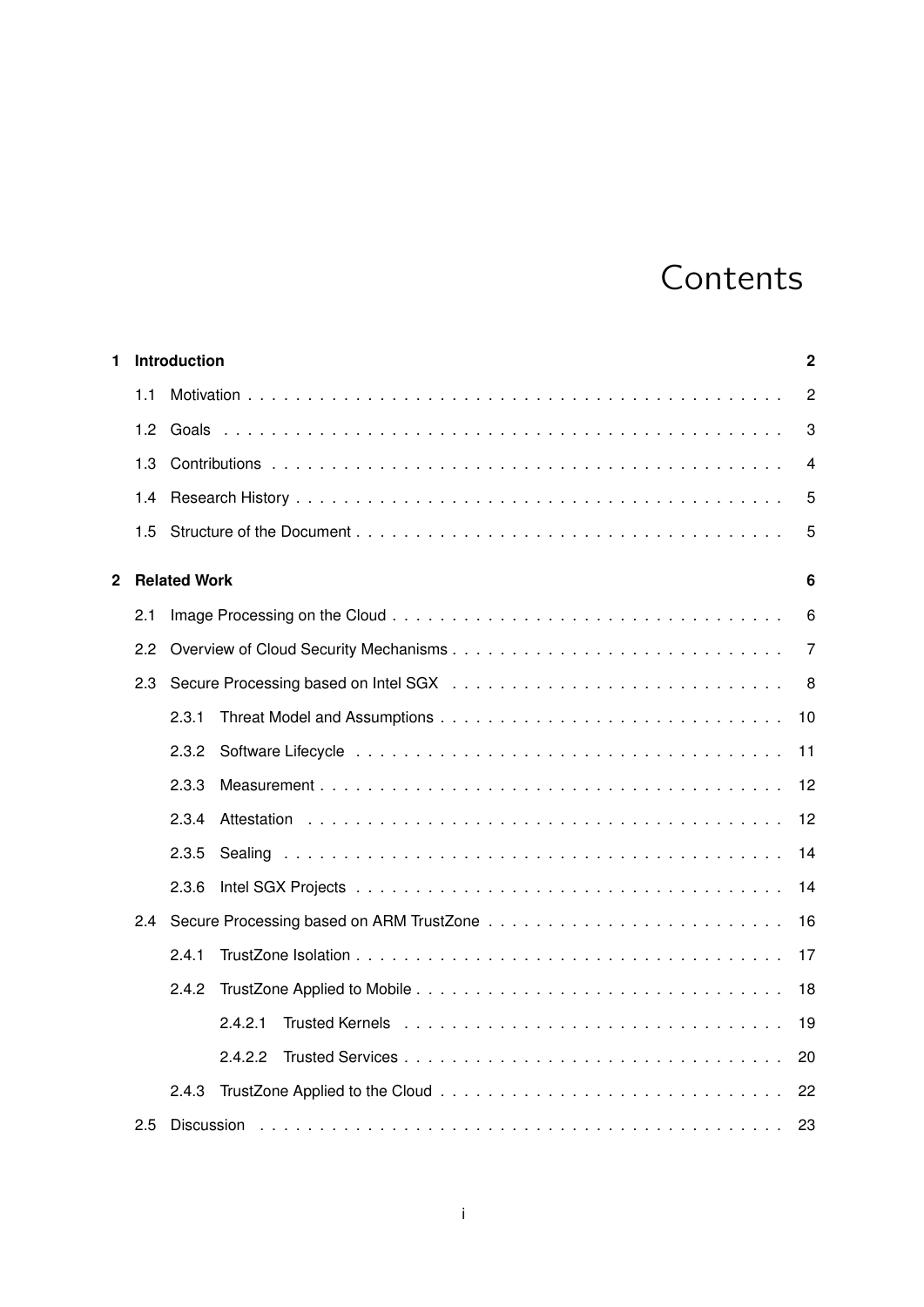| 3 | <b>Design</b> | 25                                                     |    |  |  |  |
|---|---------------|--------------------------------------------------------|----|--|--|--|
|   | 3.1           |                                                        | 25 |  |  |  |
|   | 3.2           |                                                        | 26 |  |  |  |
|   | 3.3           |                                                        | 28 |  |  |  |
|   | 3.4           |                                                        | 28 |  |  |  |
|   | 3.5           |                                                        | 30 |  |  |  |
|   | 3.6           |                                                        | 30 |  |  |  |
| 4 |               | Implementation                                         | 34 |  |  |  |
|   | 4.1           |                                                        | 34 |  |  |  |
|   | 4.2           |                                                        | 35 |  |  |  |
|   |               | 4.2.1                                                  | 35 |  |  |  |
|   |               | 4.2.2                                                  | 36 |  |  |  |
|   |               | 4.2.3                                                  | 38 |  |  |  |
|   |               | 4.2.4                                                  | 39 |  |  |  |
|   | 4.3           | 40                                                     |    |  |  |  |
|   |               | 4.3.1                                                  | 41 |  |  |  |
|   |               |                                                        | 42 |  |  |  |
|   | 4.4           | 43                                                     |    |  |  |  |
|   | 4.5           | 45                                                     |    |  |  |  |
| 5 |               | <b>Evaluation</b>                                      | 48 |  |  |  |
|   | 5.1           |                                                        |    |  |  |  |
|   | 5.2           |                                                        |    |  |  |  |
|   | 5.3           |                                                        |    |  |  |  |
|   | 5.4           |                                                        |    |  |  |  |
|   |               | 5.4.1                                                  | 54 |  |  |  |
|   |               | 5.4.2<br>Comparison Between Encoded and Decoded Images | 54 |  |  |  |
|   |               |                                                        | 55 |  |  |  |
|   | 5.5           | 56                                                     |    |  |  |  |
|   | 5.6           | 58                                                     |    |  |  |  |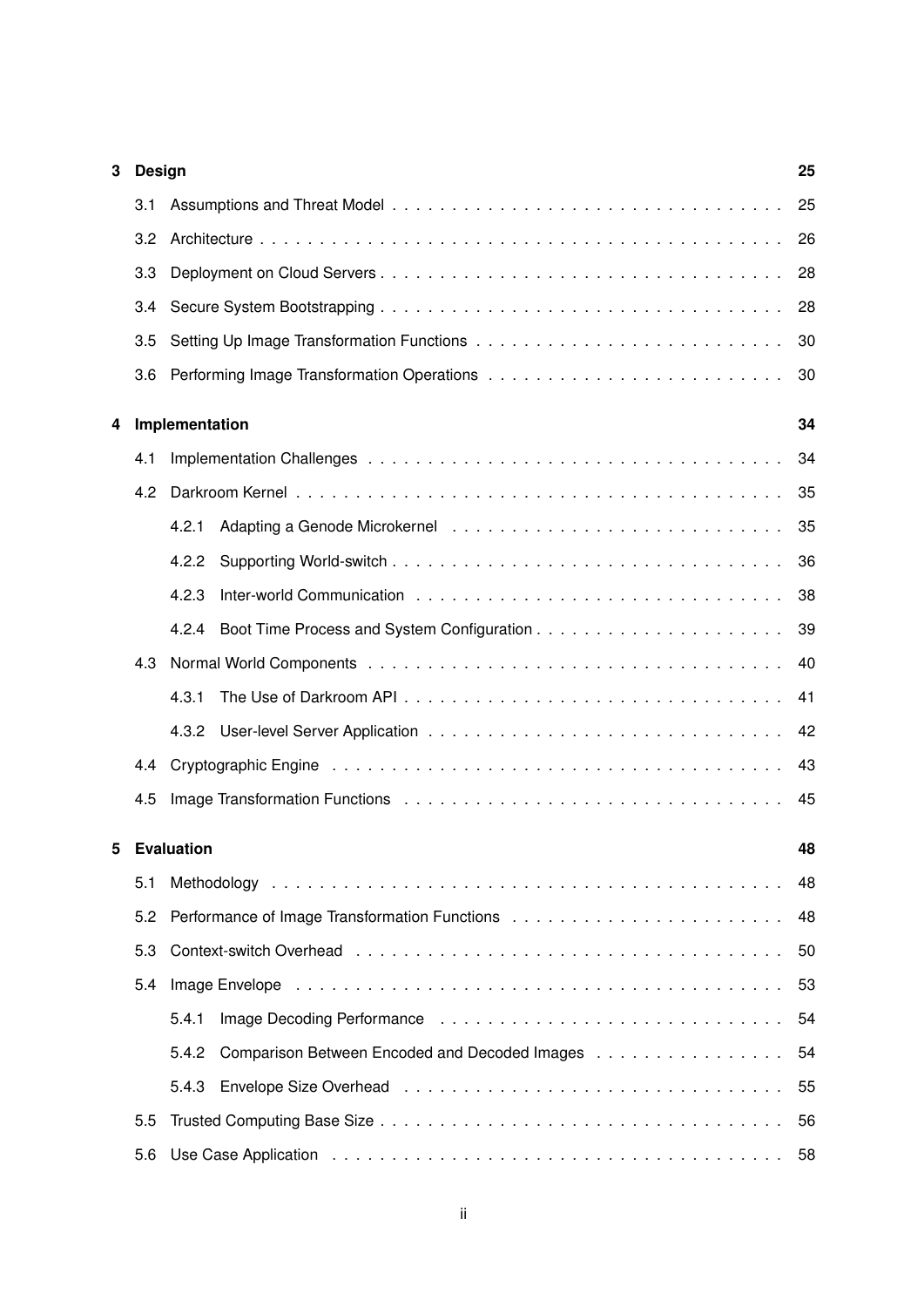| 6 Conclusions       |  |  |
|---------------------|--|--|
| 6.1                 |  |  |
|                     |  |  |
| <b>Bibliography</b> |  |  |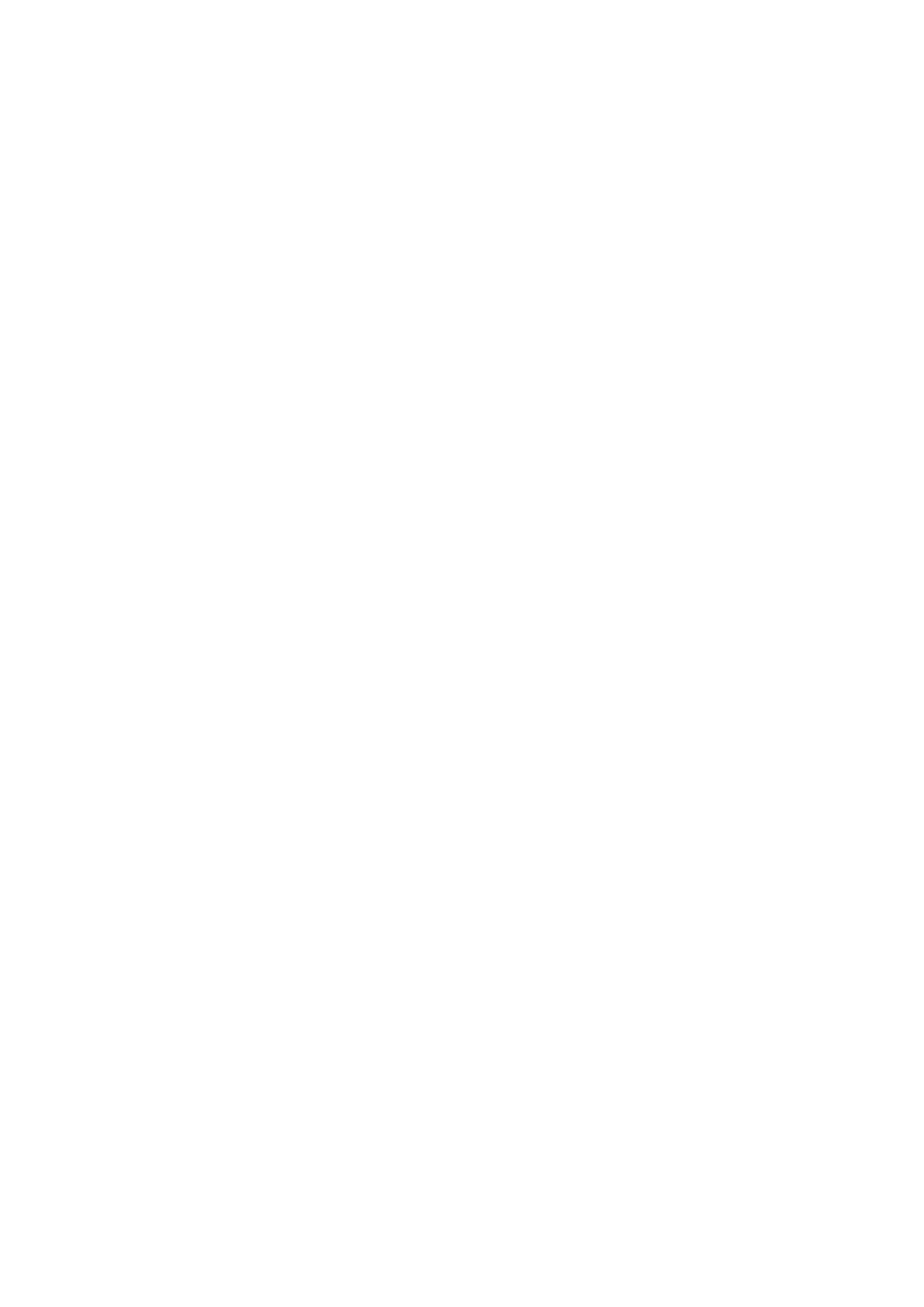# List of Figures

| 2.1 |                                                                                     | 11 |
|-----|-------------------------------------------------------------------------------------|----|
| 2.2 | TrustZone software architecture (adapted from ARM TrustZone whitepaper).            | 16 |
| 2.3 | Architecture comparison between traditional TrustZone's software stack and TrustICE | 21 |
| 3.1 |                                                                                     | 27 |
| 3.2 |                                                                                     | 29 |
| 3.3 |                                                                                     | 32 |
| 4.1 |                                                                                     | 36 |
| 4.2 |                                                                                     | 38 |
| 4.3 |                                                                                     | 40 |
| 4.4 |                                                                                     | 43 |
| 4.5 | Sample of Python client code for serializing a transformation function.             | 45 |
| 4.6 | Sample of Python server code for reconstructing a transformation function.          | 45 |
| 4.7 |                                                                                     | 46 |
| 5.1 |                                                                                     | 49 |
| 5.2 |                                                                                     | 51 |
| 5.3 |                                                                                     | 52 |
| 5.4 | Execution time of the image decoding process at the client and at the server.       | 53 |
| 5.5 | Size comparison between encoded JPEG and decoded Bitmap.                            | 55 |
| 5.6 | Screenshot of the Android client application                                        | 58 |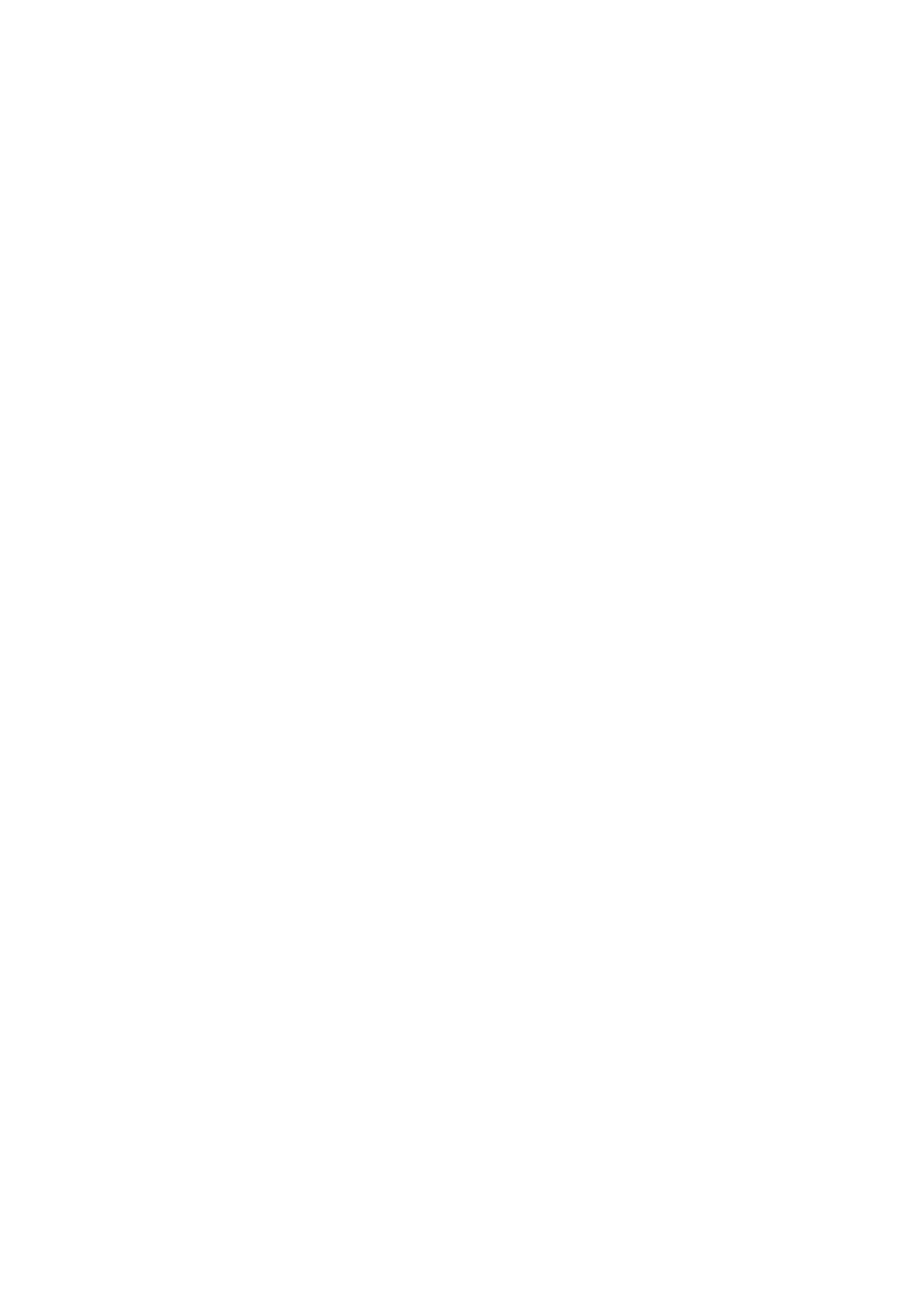# List of Tables

| 2.1 Intel SGX instructions (adapted from OpenSGX). MEM: Memory management related;<br>EXE: Enclave execution related; SEC: Security or permissions related. 9 |  |
|---------------------------------------------------------------------------------------------------------------------------------------------------------------|--|
|                                                                                                                                                               |  |
|                                                                                                                                                               |  |
|                                                                                                                                                               |  |
|                                                                                                                                                               |  |
|                                                                                                                                                               |  |
|                                                                                                                                                               |  |
|                                                                                                                                                               |  |
|                                                                                                                                                               |  |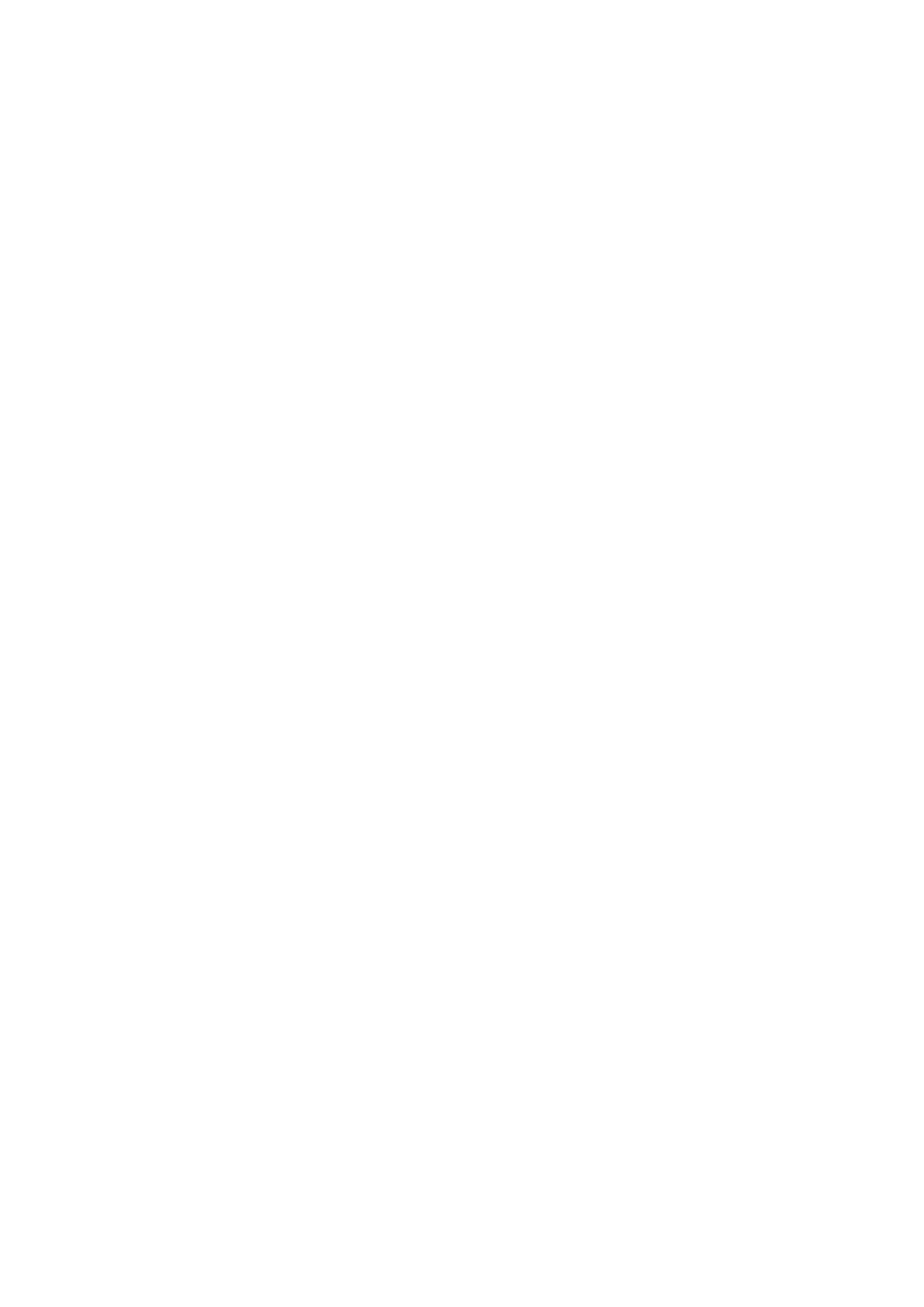# Acronyms

- **API** Application Programming Interface
- **ATAG** ARM TAG
- **CPSR** Current Program Status Register
- **CSU** Central Security Unit
- **DMA** Direct Memory Access
- **FIQ** Fast Interrupt Request
- **FPU** Floating Point Unit
- **GPS** Global Positioning System
- **IPU** Image Processing Unit
- **IRQ** Interrupt Request
- **ISA** Instruction Set Architecture
- **IVT** Interrupt Vector Table
- **KLOC** Thousands of Lines Of Code
- **LOC** Lines Of Code
- **MAC** Message Authentication Code
- **QSB** Quick Start Board
- **SAHARA** Symmetric/Asymmetric Hashing and Random Accelerator
- **SCR** Secure Configuration Register
- **SGX** Security Guard Extensions
- **SMC** Secure Monitor Call
- **SSL** Secure Sockets Layer
- **SVN** Security Version Number
- **TCB** Trusted Computing Base
- **TEE** Trusted Execution Environment
- **TES** Trusted Execution System
- **TLS** Transport Layer Security
- **TPM** Trusted Platform Module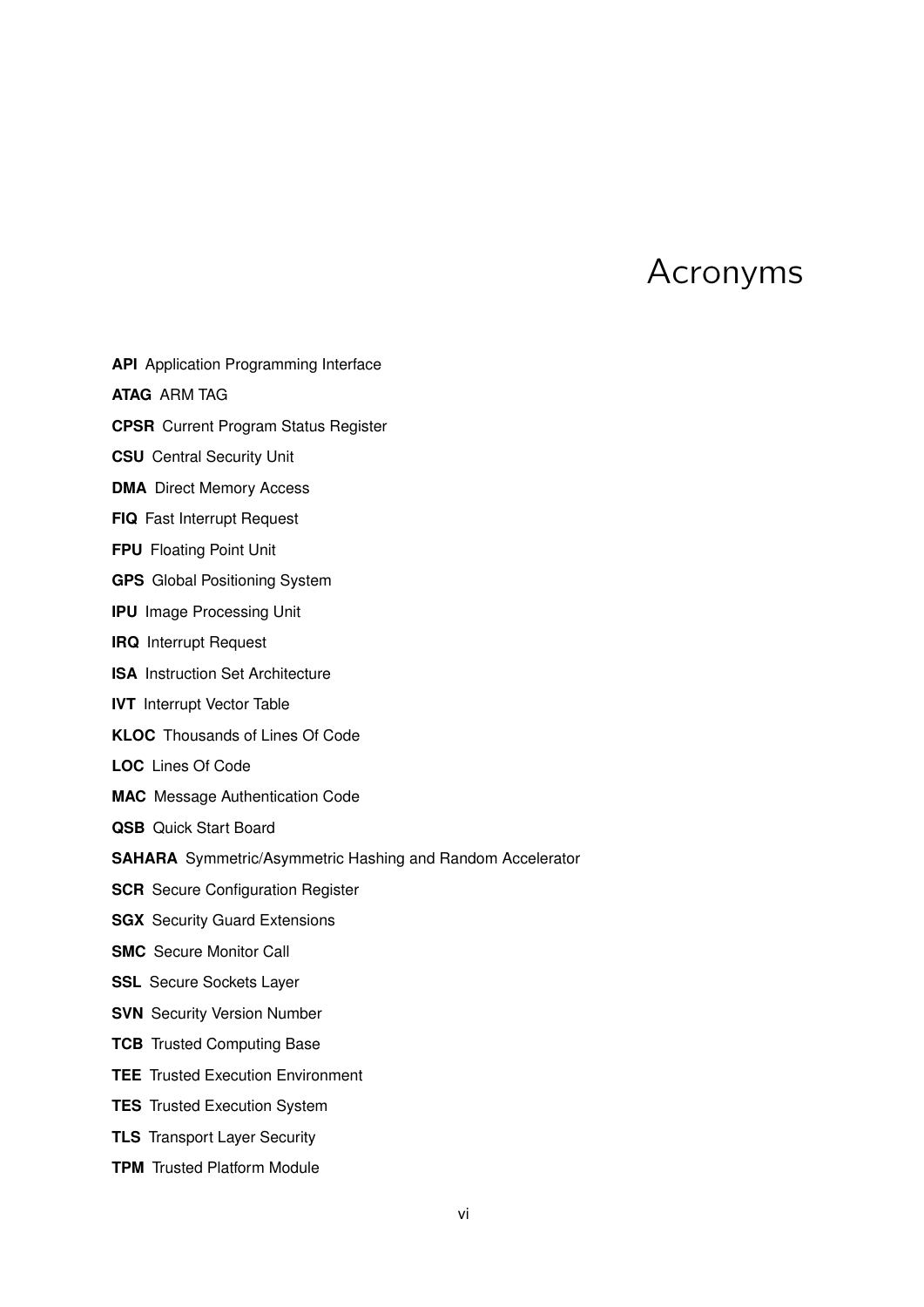**TZVMM** TrustZone Virtual Machine Monitor **UART** Universal Asynchronous Receiver/Transmitter **VMM** Virtual Machine Monitor **VPU** Video Processing Unit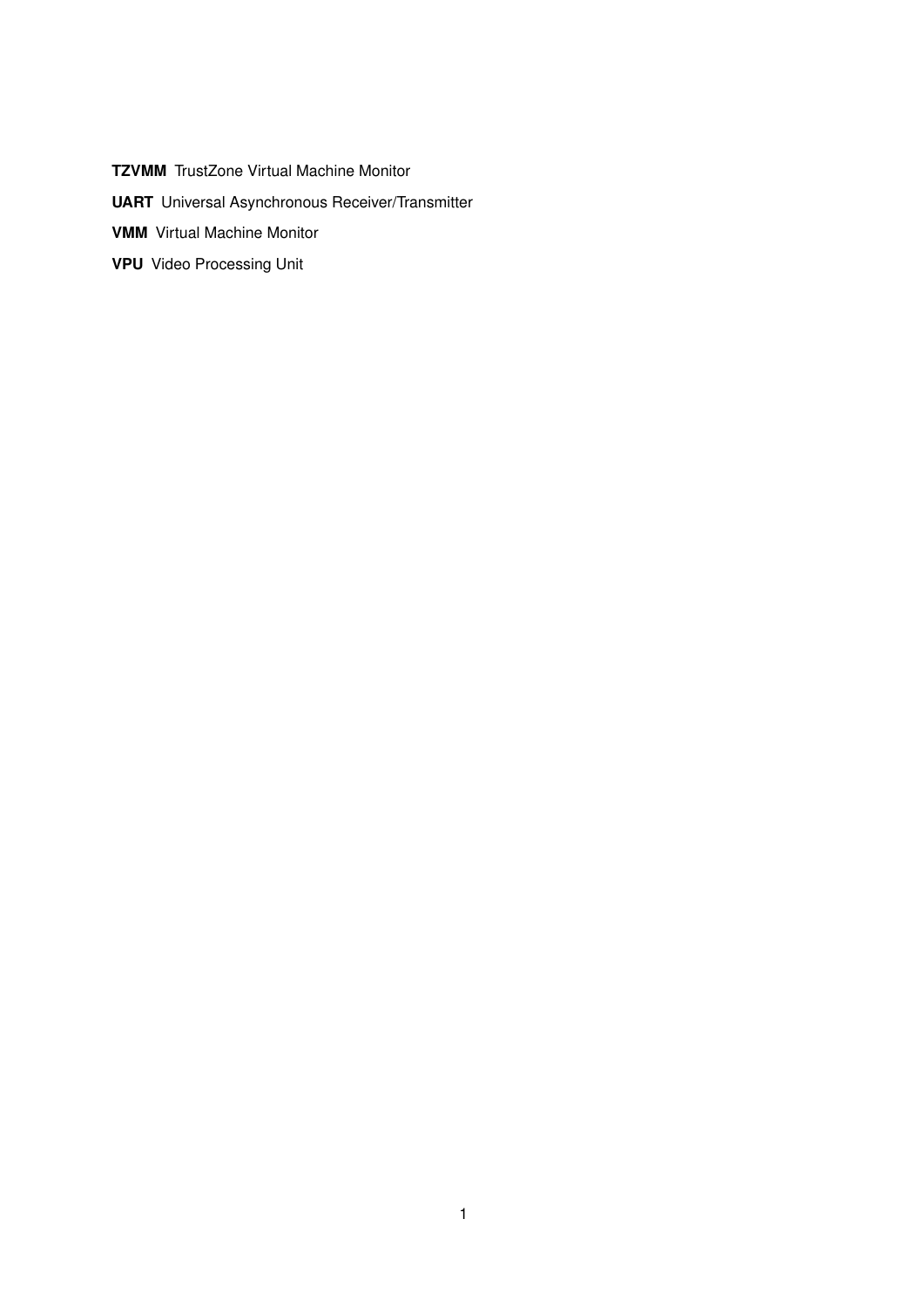# **Introduction**

Over the last few years, the cloud has become immensely popular due to the proliferation of numerous online services for storage, streaming, and processing of content. This happens because cloud services offer a more flexible environment for processing and storing personal data, with a higher processing and storage capacity than most devices used by everyday users. This is specially true today, where mobile devices are starting to dominate the digital media market over the Personal Computer (PC) [12]. However, such services frequently handle user data which has security and privacy requirements that are not always properly considered by the providers of these services. In some cases, this negligent behavior has even lead to serious scandals such as celebrity photo [6], and user document [35] leaks. To make matters worse, instead of trying to enforce security protocols capable of preventing this type of accidents, these providers end up stitching user contract terms so they can be absolved of these incidents, giving a bad reputation to cloud providers in general [11]. This dissertation explores the adoption of the ARM TrustZone technology, which has been traditionally applied for secure mobile processing, to build a secure-by-design cloud architecture.

#### **1.1 Motivation**

To secure user generated content in the cloud, such as personal documents, images, or videos, a commonly used approach has been to encrypt the content at the client side before it is sent to the cloud. While this approach is effective whenever the cloud is used for persistent storage, it can no longer be applied to scenarios where content needs to be processed by the cloud service. Notable examples include cloud services such as Facebook or Instagram which apply transformations to the images uploaded, for example to re-scale, rotate, or re-encode images. To perform such operations, the image data must be in its unencrypted format, point at which it may become vulnerable, e.g., to an attacker that managed to exploit some critical bug in the application code or in the operating system.

A promising alternative to encryption is to leverage Trusted Execution Environments (TEE) in order to safely perform image transformations at the cloud server without the need to rely on the rich operating system running on the server. Thus, if the OS is compromised, the TEE ensures that an attacker cannot access the memory regions allocated to the TEE where security-sensitive images are located. This approach has been recently adopted in many mobile device studies, whether to provide safe storage [28], enforce authentication mechanisms [31, 50], or provide OS introspection and monitoring capabilities [15, 49, 58]. One of the reasons this approach has been so popular in the mobile landscape has to do with ARM TrustZone [4], a technology that allows the implementation of TEE systems and is present in the majority of mobile device processors.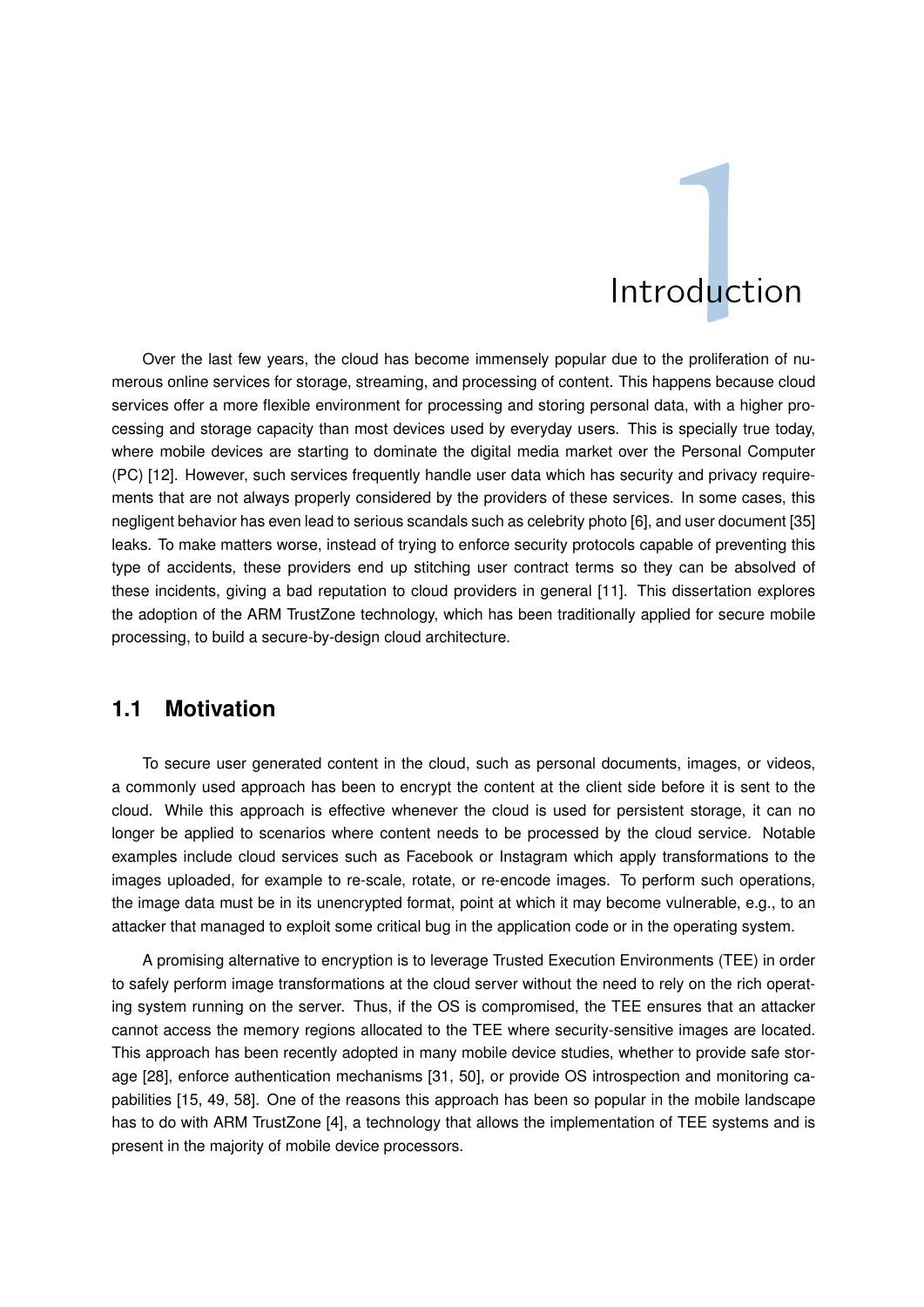Alternatively, there have been attempts to implement trusted execution environments on the cloud. At first, such attempts consisted on combining an hypervisor, with special isolation properties, with a Trusted Platform Module (TPM) chip installed on cloud nodes [39, 41]. This approach allows the nodes to maintain the confidentiality of processing done inside guest virtual machines. Following the same idea of isolated processing, with the goal of reducing the trusted computing base and reinforcing the threat model, Intel has developed a technology called Security Guard Extensions (Intel SGX) [1]. Intel SGX has been designed to implement trusted computing on the cloud. Projects such as Haven [5] and VC3 [42] have used this technology to run unmodified legacy code and verified code, respectively, inside the trusted environment provided by Intel's SGX. But Intel SGX is still not highly available in commodity hardware and is still in development, unlike the more mature and highly available ARM TrustZone technology.

#### **1.2 Goals**

The goal of this dissertation is to study how ARM TrustZone can be applied in the context of secure cloud computing. The idea is to explore this technology to offer an environment for secure data processing similar to the approach of other technologies, such as Intel SGX. The same way ARM processors have been studied to increase the energetic efficiency of datacenters [43], this dissertation studies ARM TrustZone to support a secure environment for the cloud. As a use case for secure data processing on the cloud, we focus on providing a secure environment for processing sensitive user images. By leveraging a trusted execution environment, the system will also provide processing functions which do not rely or trust code of both the application and the operating system running on the cloud server. Decrypting and rendering the content will be performed by the software living in the isolated execution environment. This isolation property is enforced by the ARM TrustZone hardware, a trusted hardware technology widely available on commodity mobile devices. While providing a trusted data processing service, this system must fulfill the following requirements:

#### **Small Trusted Computing Base**

To ensure the security of this system and of the trusted services running on top of it, this implementation must have a small TCB, comprising of a few KLOC. This can be done by using TrustZone to isolate the secure service responsible for the trusted processing from the rich operating system and by designing a carefully crafted trusted kernel responsible for encrypting, decrypting and processing the sensitive data.

#### **End-to-end Security**

Applications using the secure data processing service must be assured of the authenticity, confidentiality and integrity of their data. For this reason, the system must allow client applications to send encrypted data to the service under the guarantee that this data will be stored securely such that only the secure environment can access the sensitive data. Additionally, the system must guarantee that the data is processed by a secure service instance without being exposed to untrusted components, such as the operating system and user applications.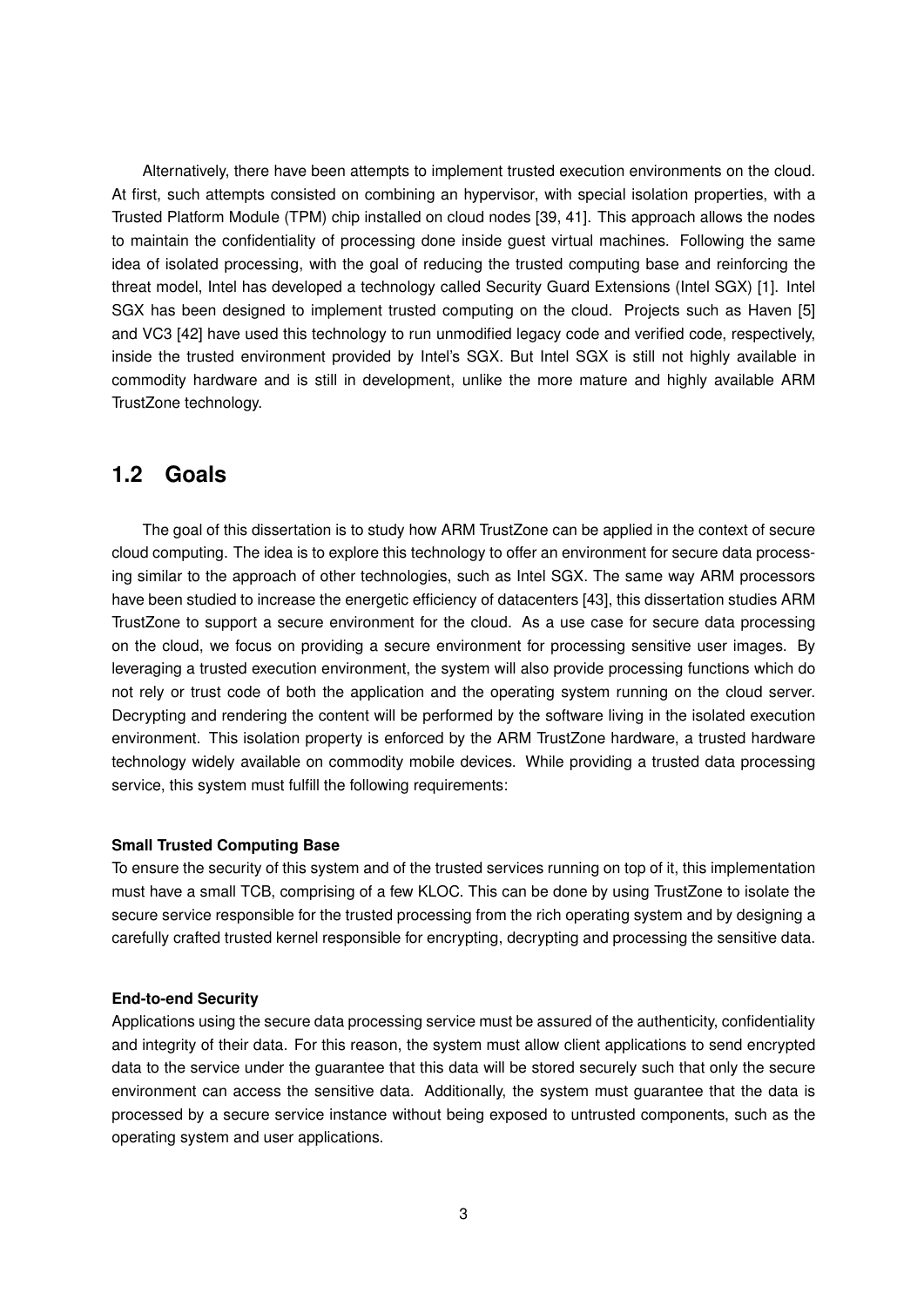#### **Reduced Overhead**

Our system must represent a small overhead when compared to data processing services which do not feature a similar secure processing environment. This way, the adoption of our system by cloud providers is not hindered by a high performance impact.

#### **Demonstrate System Applicability to Secure Image Processing**

In order to fulfill the goal of providing the use case of a secure image processing service, the system must support a wide range of common image transformations supported by popular image processing services such as social networks, and online image editors. Additionally, it must support the addition of new image transformation functions by trusted cloud administrators.

#### **1.3 Contributions**

In this dissertation we introduce Darkroom, a secure data processing service for the cloud which leverages the ARM TrustZone technology to provide an isolated environment for processing data securely without exposing it to untrusted components, such as a rich operating system and user applications. In order to demonstrate the applicability of Darkroom for secure data processing, this dissertation focuses on the use case of secure image processing on the cloud. The use of ARM TrustZone allows Darkroom to keep a reduced trusted computing base and to isolate the processing logic from untrusted software components. Additionally, by employing cryptographic protocols inside the secure environment, our system achieves end-to-end security which allows the data to be deployed and processed securely. The contributions of this report are as follows:

- The design of Darkroom, one of the first systems leveraging ARM TrustZone for the cloud;
- Implementation of a system prototype on real TrustZone-enabled hardware;
- Implementation of a mobile application, which acts as a client for sending images, requesting transformations and receiving images to and from the prototype;
- Experimental evaluation of the prototype showing a reduced overhead (average 16% for the tested images), with a small TCB (approximately 25.5 KLOC), and easy to use by client applications.

During this research project, Darkroom was presented at a Microsoft Research event called PhD Summer School 2016. This event took place at Cambridge, where Microsoft researchers are actively working on trusted computing for the cloud by leveraging Intel Security Guard Extensions (SGX). In addition a paper describing Darkroom was accepted at the Workshop on Mobility and Cloud Security & Privacy (WMCSP 2016) where it was presented in Budapest, Hungary, during the 35th Symposium on Reliable Distributed Systems (SRDS 2016).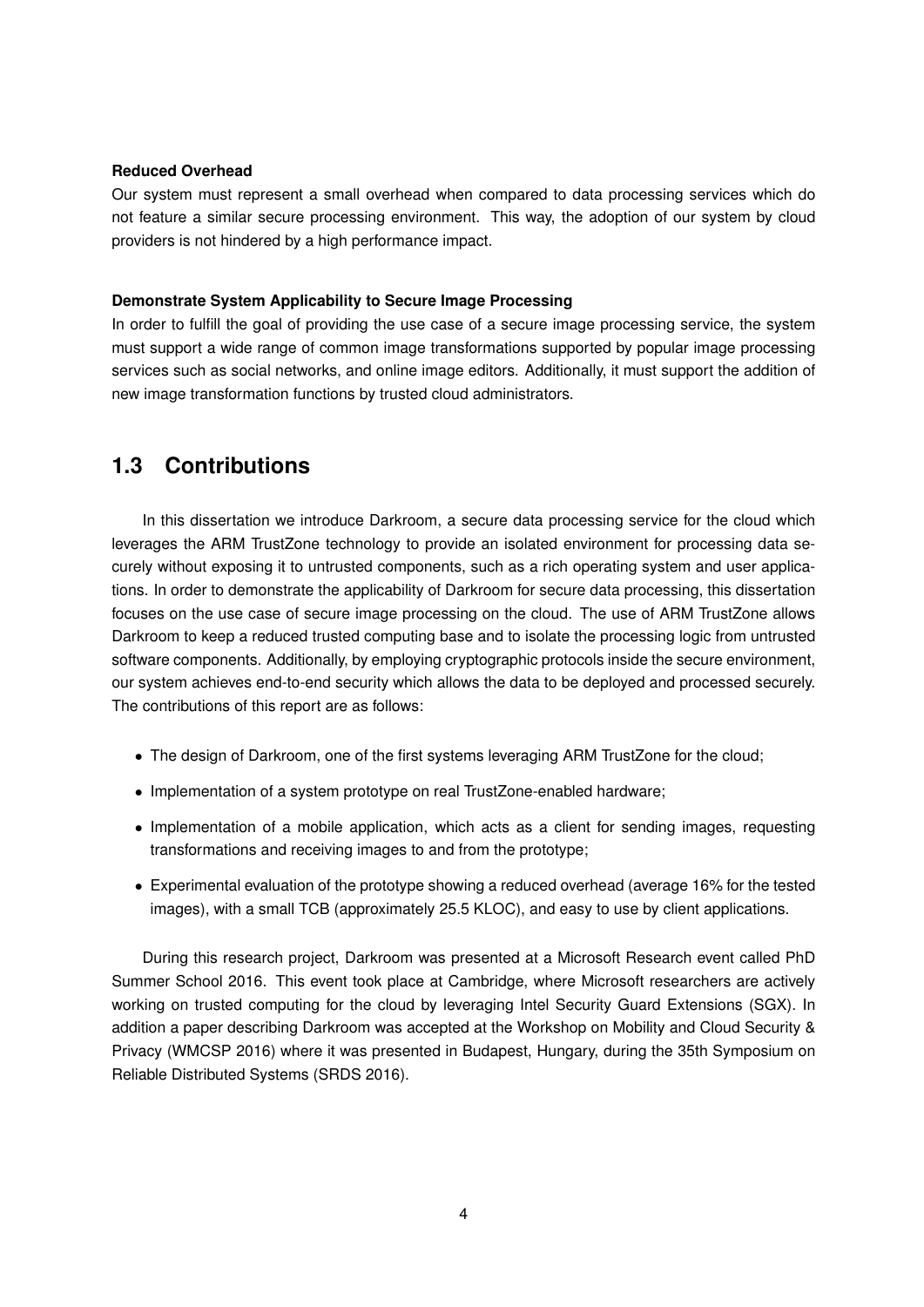#### **1.4 Research History**

During the development of Darkroom we had to overcome several design and implementation challenges. These challenges were responsible for the natural shifts which occur within research projects such as this one. This means that these challenges made us commit to choices which guide the project towards slightly different goals than those we start off with. As an example of this, the initial goal for this project was to develop a small secure runtime from scratch, in order to achieve the aforementioned goal of maintaining a reduced trusted computing base. But building a small runtime which, at the same time, must be flexible enough to support the additional features and requirements of the system is complex and time consuming. This implementation challenge forced us to make a decision and search for an open source small runtime we could adapt to fit our requirements.

Another example was the implementation of cryptographic features to support our confidentiality, integrity and authenticity requirements. The real TrustZone-enabled hardware on which our prototype was built has a proprietary cryptographic coprocessor which implements the algorithms we need in hardware, thus providing a way to maintain a small trusted computing base and have better performance for cryptographic operations. But access to the documentation for this hardware component was denied to us, meaning we had to implement the necessary features in software. More details regarding the several implementation attempts and challenges are described in Section 5.7.

#### **1.5 Structure of the Document**

The rest of this document is organized as follows. Chapter 2 describes the related work regarding image processing on the cloud and the use of trusted hardware technology such as ARM TrustZone and Intel SGX. Chapter 3 describes Darkroom's architecture. Chapter 4 describes the technical details of our system, the implementation challenges and algorithms used by our Darkroom prototype to securely process images on the cloud. Chapter 5 presents the results of the experimental evaluation study. Finally, Chapter 6 concludes this document by summarizing our findings and future work.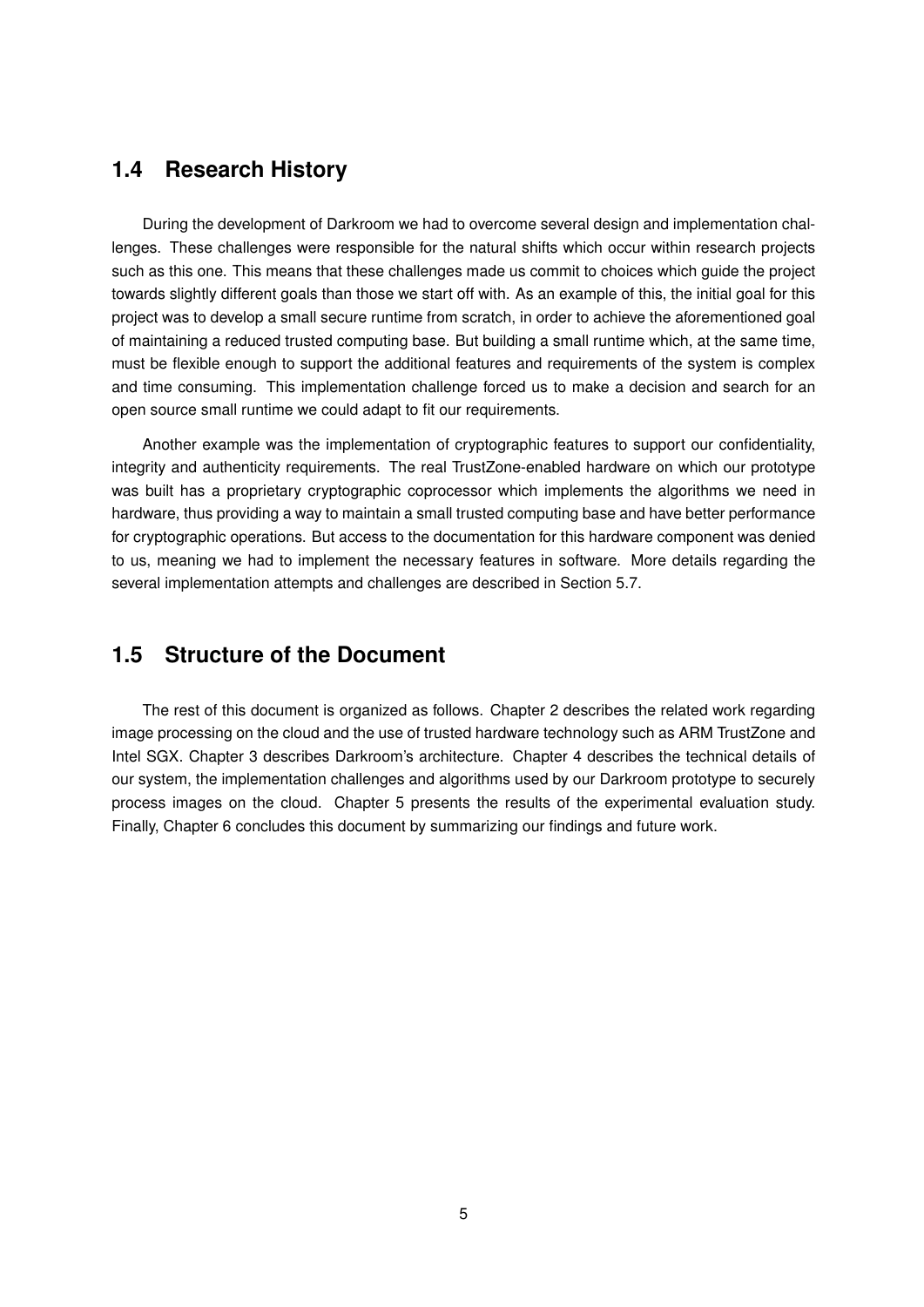

This chapter describes the related work and is organized in three main parts. First, in order to better motivate our proposal, we briefly discuss the existing methods to process image data on the cloud and the underlying security issues associated to them. In the second part of this section, we overview the state of the art of general-purpose cloud security mechanisms used to implement sensitive data handling server applications, such as those described in the first part. We also explain why such mechanisms fall short in supporting secure data computation when the underlying operating system becomes compromised. Finally, the third part describes a specific class of security systems which, similarly to *Darkroom*, leverage Trusted Execution Environments (TEE) to implement secure computing applications. In this third part we will also focus on hardware-based TEE such as ARM TrustZone and Intel SGX, and explain the advantages and disadvantages of their application on the cloud.

#### **2.1 Image Processing on the Cloud**

This section describes techniques employed by cloud services to process image data on the cloud. Additionally, this section also describes security issues which arise from computing sensitive image data on cloud servers and what precautions a cloud provider should take when handling user sensitive image data. Alongside this discussion, we will also present examples of popular commercial cloud-based systems which process user image data and could enjoy the added security offered by Darkroom.

Popular web services such as social networks and content management systems (Facebook  $<sup>1</sup>$ ,</sup> Instagram<sup>2</sup>, Lychee<sup>3</sup>) process photos uploaded by their users for several purposes. The most common image processing done by these services are image transformations such as resizing an image, applying color filters, thumbnail generation for the profile picture, etc. These are fairly basic image transformations but still require image data to be available in its raw (*plaintext*) form for processing. This means that, even using typical end-to-end encryption techniques to protect data during transport, this data must be decrypted for the services to process it. By exposing sensitive user data to an untrusted system, data might be compromised when an attack is performed by a malicious agent exploring vulnerabilities in the operating system, hypervisor or service application.

The ideal way to process sensitive user images would be to process these images in its encrypted state. This would allow images to be transformed but still maintain the confidentiality properties offered by cryptographic schemes, thus rendering this content useless for a successful attacker. But although

<sup>1</sup>https://www.facebook.com

<sup>2</sup>https://www.instagram.com/

<sup>3</sup>https://lychee.electerious.com/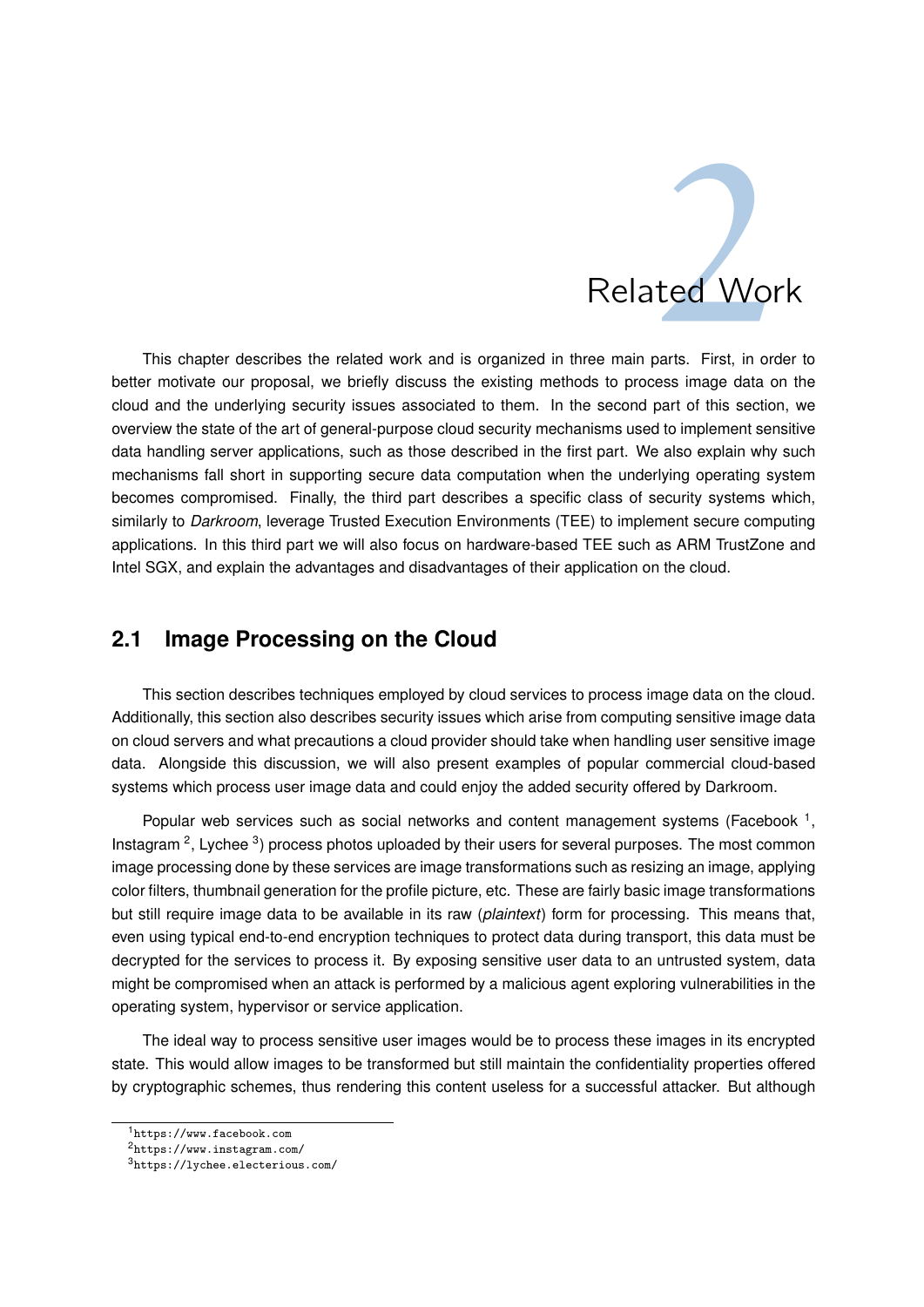fully and partial homomorphic encryption schemes have been introduced and explored by the research community, allowing computation to be performed over encrypted data, these schemes suffer from huge performance overheads and limits the processing to be done over the target data [16, 17].

In order to understand how sensitive image data can be used nefariously we can look at how the research community has been exploring the idea of using large image datasets to train machine learning models for face recognition, to recognize landmarks, extrapolate the location of a photo, etc. DeepFace [54] is a face recognition system developed by Facebook to close the gap between the most popular benchmark in face recognition and human level accuracy. Auto-tagging [48] is another face recognition system which improves on previous face recognition systems by using social context from the social network Facebook to decide between potential matches in a photo. In order to train the neural networks which compose these face recognition systems, large datasets of images have to be processed and annotated for the system. *Tour the world* [60] is another data-mining system by Google which uses an image dataset of over 20 million GPS-tagged photos to organize, model and recognize landmarks all over the world.

Although the systems described above are not image transformation systems, but rather datamining engines for extracting information from image data, they do process huge datasets of image data. And from these image datasets, these systems can perceive information which may be sensitive for image owners. It is clear that by using a face recognition system, an attacker can identify individuals in photographs, use a landmark recognition engine to identify the location where a photo was taken and eventually build a time-line of places visited by the targeted individual. Additionally, most of these datamining systems require high computational power and storage capabilities to support the models and datasets needed for processing. This is why many researchers make use of powerful cloud computing services such as Amazon's AWS<sup>4</sup> and Microsoft's Azure <sup>5</sup>. This means that in a system which requires large image datasets these images are also hosted on the cloud computing service. These remarks work as reinforcement for the need to protect sensitive image content of users in cloud-hosted services. If a cloud-hosted service becomes compromised and high amounts of sensitive image data is disclosed, it is possible to process this data and gather private information about the original owners of the data.

#### **2.2 Overview of Cloud Security Mechanisms**

When the topic of cloud security is discussed it is common to think about how to secure the cloud provider's infrastructure from a malicious user trying to take control of resources in the datacenter. And for the cloud provider this is generally the most important security concern to be mitigated. But improvements on cloud security have reached a point where this is not a major concern. This is specially true after the extensive use of virtualization techniques to effectively isolate the code controlled by the user from the code of the cloud provider's software infrastructure. This new software layer - virtualization is usually represented by the hypervisor, which itself must be properly configured, managed and secured. But it is clear that the potential to compromise this virtualization layer, or hypervisor, even though

<sup>4</sup>https://aws.amazon.com

<sup>5</sup>https://azure.microsoft.com/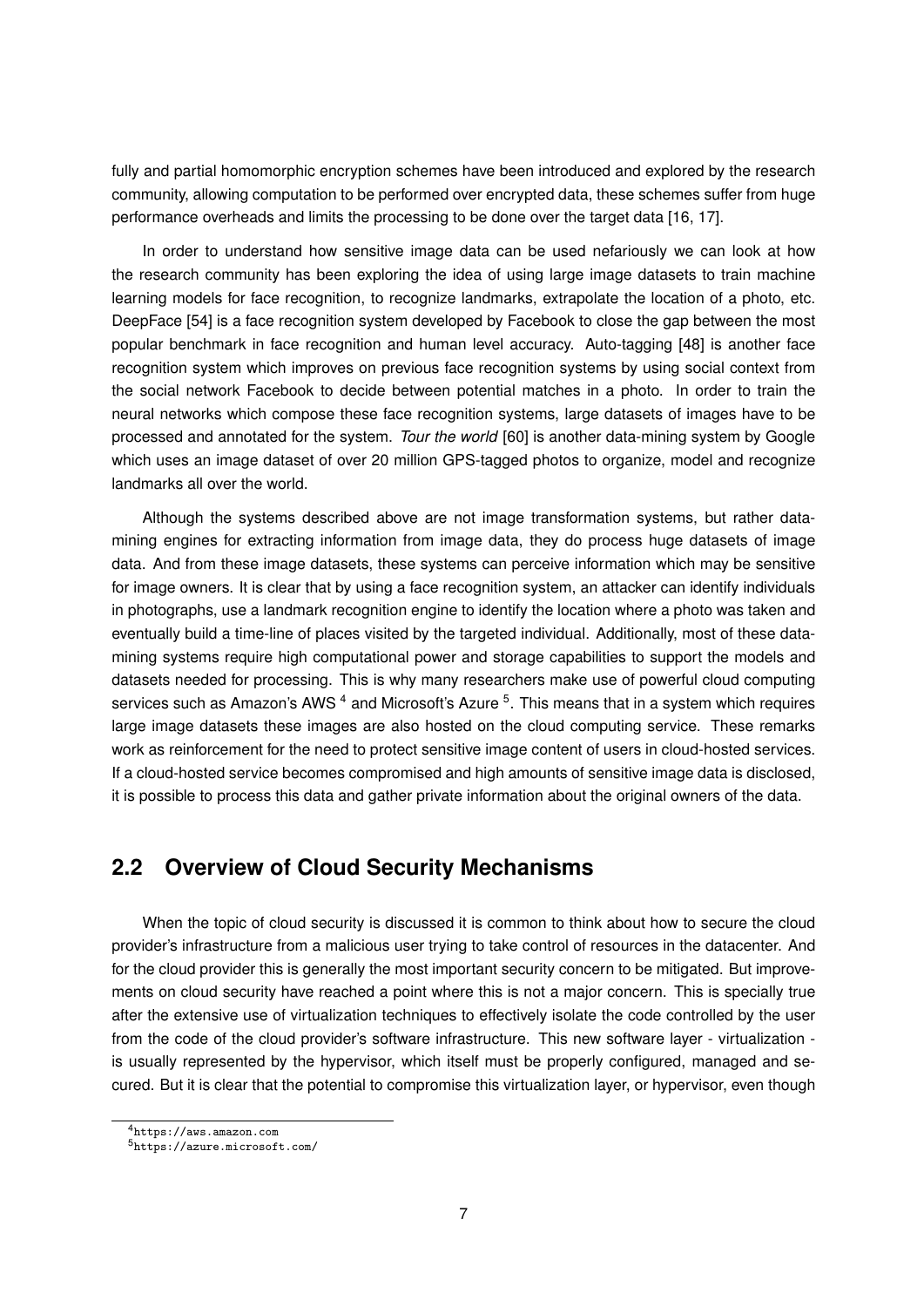largely theoretical, still exists [57]. And badly configured hypervisors might introduce critical vulnerabilities which may lead to attacks on the system and eventually to the cloud provider's infrastructure. But since the focus of this dissertation is on the protection of user sensitive data from an untrusted cloud provider software infrastructure, we will not discuss this typical cloud security approach any further.

Regarding untrusted cloud-hosted services, work has been developed on several fronts. One of these fronts has been securing stored data in untrusted cloud-hosted storage, and the other has been the use of full or partial homomorphic encryption techniques to achieve confidentiality of data and code computed on untrusted cloud services. For untrusted cloud-hosted storage services it is generally sufficient for systems such as Venus [44] or DEPSKY [7] to protect data confidentiality by relying exclusively on cryptographic techniques performed at the client side. This approach tends to be attractive for users because it precludes the need to trust in specific components controlled by the cloud provider. The downside of this approach, however, is that encrypted data cannot be processed by applications, e.g., for performing image transformations, which reduces the applicability of this technique on the cloud.

To overcome this limitation, researchers have studied ways to allow for encrypted data processing by leveraging advanced cryptographic techniques. Although fully homomorphic encryption schemes allow arbitrary computation to be processed on encrypted data, these schemes suffer from high overhead [16, 17]. On the other hand, partially homomorphic encryption has been successfully employed in several domains such as database queries [3] and MapReduce programs [55]. CryptDB [36] is a representative example of such a system which employs partially homomorphic encryption to enable SQL query processing over encrypted relational databases. Nevertheless, systems such as CryptDB tend to limit the functions that can be executed, introduce considerable performance overheads, and depend on weaker cryptographic schemes when compared with traditional ones.

Other cloud-based systems enjoy the idea of a hypervisor to isolate untrusted code from security critical code, which it aims to protect. But, unlike typical hypervisors used by cloud providers, these systems use trusted hypervisors to protect the code running inside the hypervisor from the operating system, and not the opposite. MiniBox [29] employs a trusted hypervisor to protect small parts of application logic from the host OS and also achieves protection of the host OS from the code running inside the hypervisor. Another project which relies on a trusted hypervisor is PrivateCore vCage [37]. This system executes guest virtual machines entirely in-cache and encrypts the data before transferring it to main memory. The advantage of this system is its resistance to memory probes and physical attacks. There are other systems [53, 59] which rely on a hypervisor to defend applications from a malicious operating system but were not designed for the cloud.

#### **2.3 Secure Processing based on Intel SGX**

An alternative approach for secure cloud processing is to leverage Intel's upcoming Security Guard Extensions (SGX). Intel SGX is a set of hardware extensions to the Intel architecture which enables processes to maintain secure address space regions. These regions are called *enclaves* and provide a Trusted Execution Environment (TEE) for running security-sensitive application code in isolation from the OS. Although this approach requires users to trust the SGX hardware deployed by the cloud provider, enclaves can run arbitrary functions at native processor speed, hence faster than homomorphic en-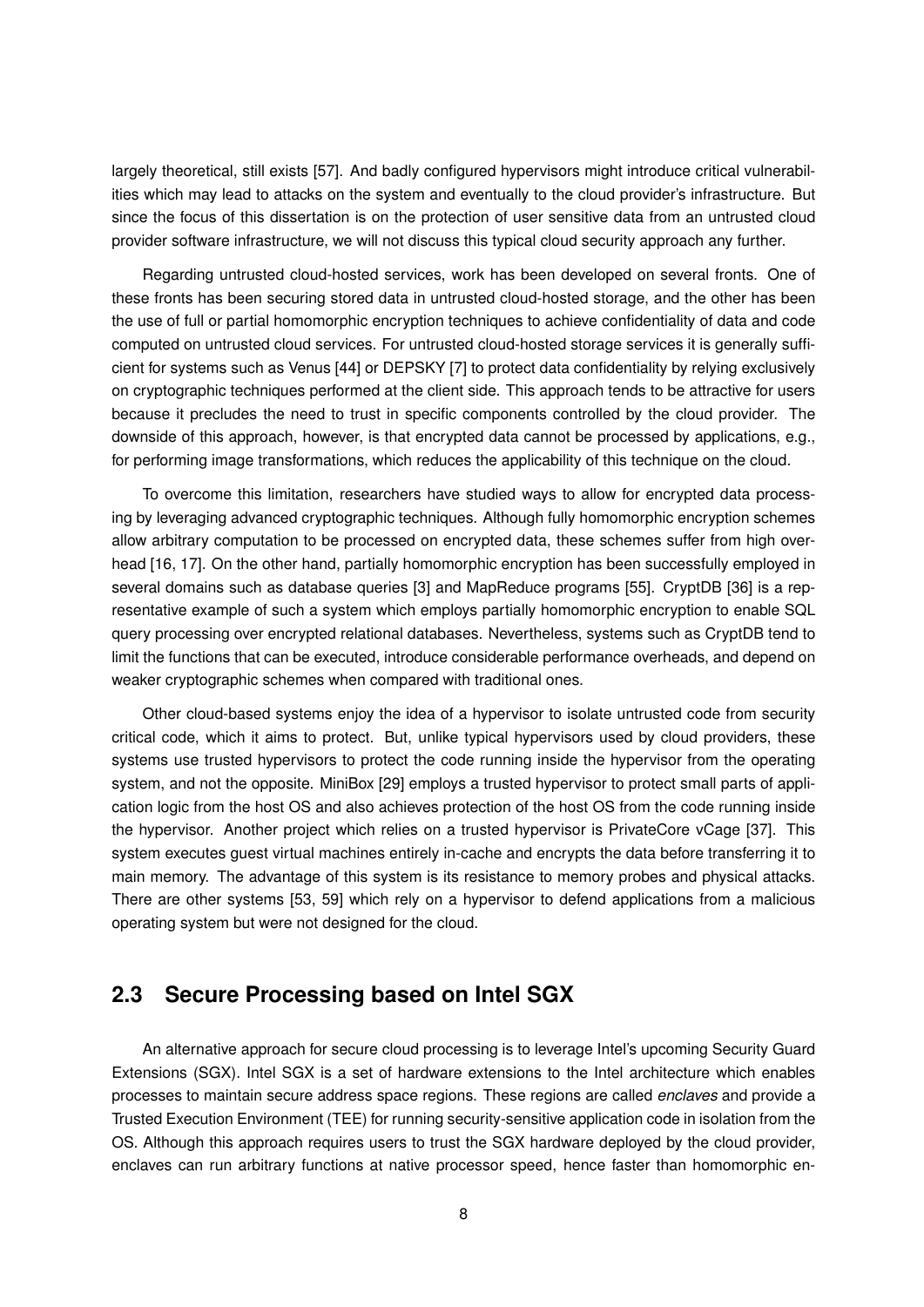| Permission | Type       | Instruction        | Description                            | Version |
|------------|------------|--------------------|----------------------------------------|---------|
| Privileged | <b>MEM</b> | EADD               | Add a page                             | r1      |
| Privileged | <b>MEM</b> | <b>EBLOCK</b>      | Block an EPC page                      | r1      |
| Privileged | <b>EXE</b> | <b>ECREATE</b>     | Create an enclave                      | r1      |
| Privileged | <b>DBG</b> | <b>EDBGRD</b>      | Read data by debugger                  | r1      |
| Privileged | <b>DBG</b> | <b>EDBGWR</b>      | Write data by debugger                 | r1      |
| Privileged | MEM        | <b>EEXTEND</b>     | Extend EPC page measurement            | r1      |
| Privileged | <b>EXE</b> | <b>EINIT</b>       | Initialize an enclave                  | r1      |
| Privileged | <b>MEM</b> | <b>ELDB</b>        | Load an EPC page as blocked            | r1      |
| Privileged | <b>MEM</b> | ELDU               | Load an EPC page as unblocked          | r1      |
| Privileged | <b>SEC</b> | <b>EPA</b>         | Add a version array                    | r1      |
| Privileged | <b>MEM</b> | <b>EREMOVE</b>     | Remove a page from EPC                 | r1      |
| Privileged | MEM        | <b>ETRACK</b>      | Activate EBLOCK checks                 | r1      |
| Privileged | <b>MEM</b> | <b>EWB</b>         | Write back/invalidate an EPC page      | r1      |
| Privileged | <b>MEM</b> | <b>EAUG</b>        | Allocate a page to an existing enclave | r2      |
| Privileged | <b>SEC</b> | <b>EMODPR</b>      | Restrict page permissions              | r2      |
| Privileged | <b>EXE</b> | <b>EMODT</b>       | Change the type of an EPC page         | r2      |
| User-level | <b>EXE</b> | <b>EENTER</b>      | Enter an enclave                       | r1      |
| User-level | EXE        | <b>EEXIT</b>       | Exit an enclave                        | r1      |
| User-level | <b>SEC</b> | <b>EGETKEY</b>     | Create a cryptographic key             | r1      |
| User-level | <b>SEC</b> | <b>EREPORT</b>     | Create a cryptographic report          | r1      |
| User-level | <b>EXE</b> | <b>ERESUME</b>     | Re-enter an enclave                    | r1      |
| User-level | <b>MEM</b> | <b>EACCEPT</b>     | Accept changes to a page               | r2      |
| User-level | <b>SEC</b> | <b>EMODPE</b>      | Enhance access rights                  | r2      |
| User-level | <b>MEM</b> | <b>EACCEPTCOPY</b> | Copy a page to a new location          | r2      |



cryption schemes, and provide strong security properties. In particular, enclaves' internal state cannot be accessed neither by privileged system code nor through memory probe attacks. Projects such as Haven [5] and VC3 [42] have started to explore ways to run unmodified legacy code and verified code, respectively, inside enclaves. However, some fundamental limitations need to be overcome in order to make this technology fully practical and robust [5].

Intel SGX allows more than one *enclave* for each processor. This is achievable through the use of a new x86 instruction set architecture (ISA) extension. This new ISA enables the creation, expansion and removal of enclaves which contain the critical code and data of a sensitive application. Additionally, the ISA extension supports remote attestation and sealing that allows remote verification and securely saving enclave data in non-volatile memory, thus achieving the goal of confidentiality and integrity of critical data inside the enclave. Table 2.1 describes the new instructions added to the x86 instruction set architecture which enable Intel SGX's features. The instructions thereby presented are described in detail in Revision 1 [20] and Revision 2 [21]. Table 2.2 describes the support structures which complement the new ISA.

The remainder of this section describes the software lifecycle of a SGX-aware application, the features supported by Intel SGX and recent SGX based projects developed by the research community. We will focus on three Intel SGX based projects because they represent a wide range of projects achievable using Intel SGX technology. The first project discussed will be Haven, the second project is called VC3 and the third is called OpenSGX [22].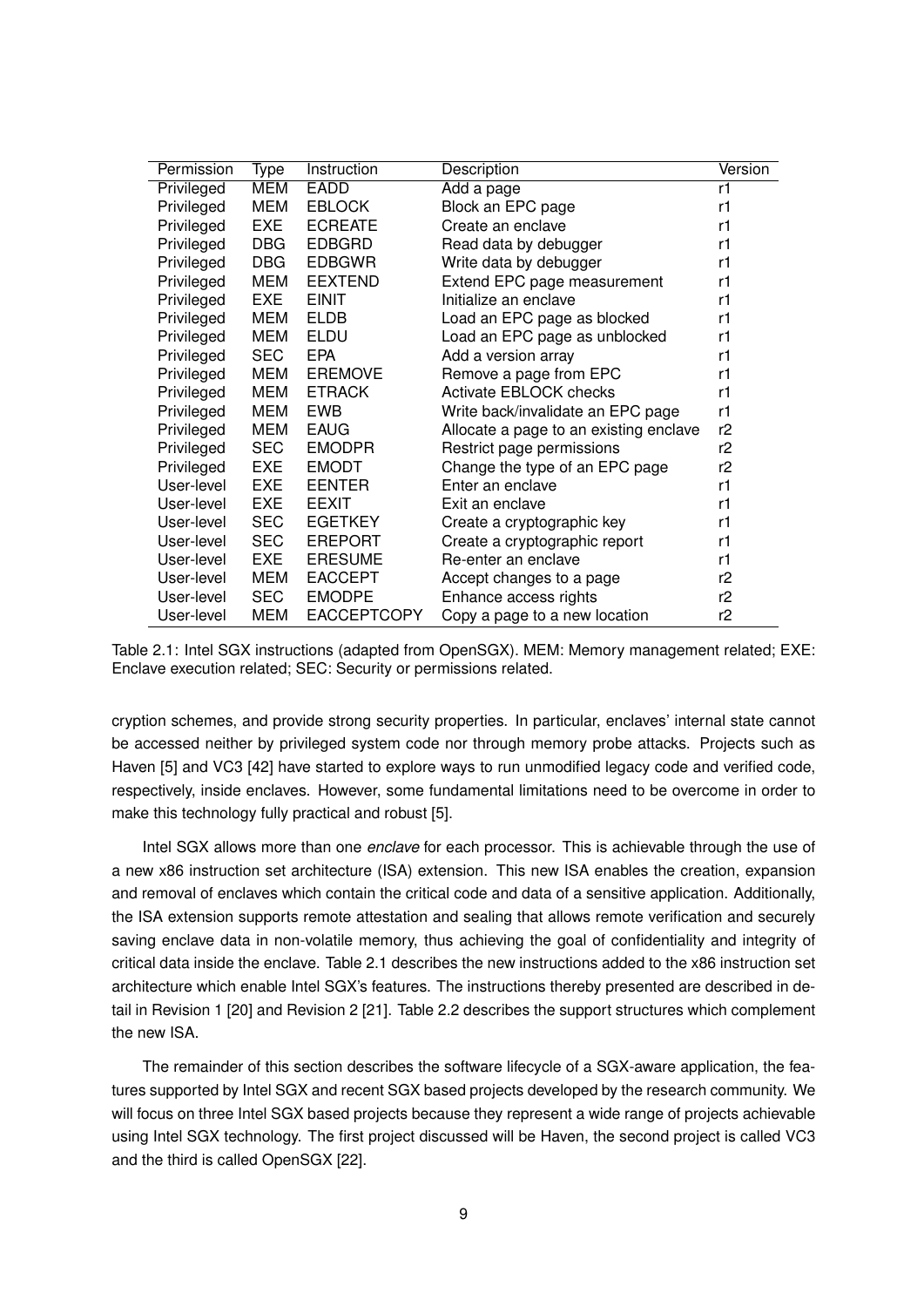| <b>Structure</b>  |                                    | Description                   |
|-------------------|------------------------------------|-------------------------------|
| <b>EPCM</b>       | Enclave Page Cache Map             | Meta-data of an EPC page      |
| <b>SECS</b>       | Enclave Control Structure          | Meta-data of an enclave       |
| <b>TCS</b>        | <b>Thread Control Structure</b>    | Meta-data of a single thread  |
| <b>SSA</b>        | <b>State Save Area</b>             | Used to save processor state  |
| PageInfo          | Page Information                   | Used for EPC-management       |
| <b>SECINFO</b>    | Security Information               | Meta-data of an enclave page  |
| <b>PCMD</b>       | Paging Crypto MetaData             | Used to track a page-out page |
| <b>SIGSTRUCT</b>  | <b>Enclave Signature Structure</b> | Enclave certificate           |
| <b>EINITTOKEN</b> | <b>EINIT Token Structure</b>       | Used to validate the enclave  |
| <b>REPORT</b>     | <b>Report Structure</b>            | Return structure of EREPORT   |
| <b>TARGETINFO</b> | Report Target Info                 | Parameter of EREPORT          |
| <b>KEYREQUEST</b> | <b>Key Request</b>                 | Parameter of EGETKEY          |
| VA                | <b>Version Array</b>               | Version for evicted EPC pages |

Table 2.2: Intel SGX Data Structure (adapted from OpenSGX).

#### **2.3.1 Threat Model and Assumptions**

The goal of Intel SGX is to protect the confidentiality and integrity of user data in an untrusted cloud provider. In addition to assuming an untrusted cloud provider, Intel SGX also considers external adversaries which may have access to data such as network packets. Considering this, Intel SGX assumes a powerful adversary who may control all software components in a cloud provider's infrastructure, including the operating system, hypervisor and hardware, except the SGX-enabled processor. This means the adversary may have direct access to the cloud infrastructure, which accounts for the jobs running on the cloud, the users and nodes in a datacenter. A typical example of this type of adversary is a cloud provider's administrator which, by having access to the machines inside the datacenter, can login to a machine and explore kernel vulnerabilities, read user data in memory, in the network and on the disk.

The Intel SGX specification describes sufficient details to understand how the underlying mechanisms of Intel SGX work, but under-specifies other necessary software components, such as operating system support, debugging and software development toolchains. As pointed out in the article introducing OpenSGX, many SGX instructions (Table 2.1) require kernel privilege, but system call interface and operating system support is not specified in detail in Intel SGX's specification. The system call interface is critical for SGX applications because they must rely on necessary support from an operating system that is not trusted. This is why projects described later in this subsection define and implement an interface to provide support for SGX applications, thus filling this gap.

This is a critical gap for secure applications since a badly defined interface can expose several attack vectors such as Iago attacks [10]. These are attacks where a malicious kernel may lead a trusted process astray by falsifying its inputs through the system call interface. With the use of a well defined and implemented interface, Iago attacks can be thwarted because the new API can perform validations, for example by integrating EAUG/EACCEPT instructions into the dynamic memory allocation function, which a malicious operating system cannot bypass. On the other hand, a malicious operating system can still launch denial-of-service attacks on SGX [34], which are much harder to mitigate. For this reason, denial-of-service attacks are generally not considered when developing SGX applications.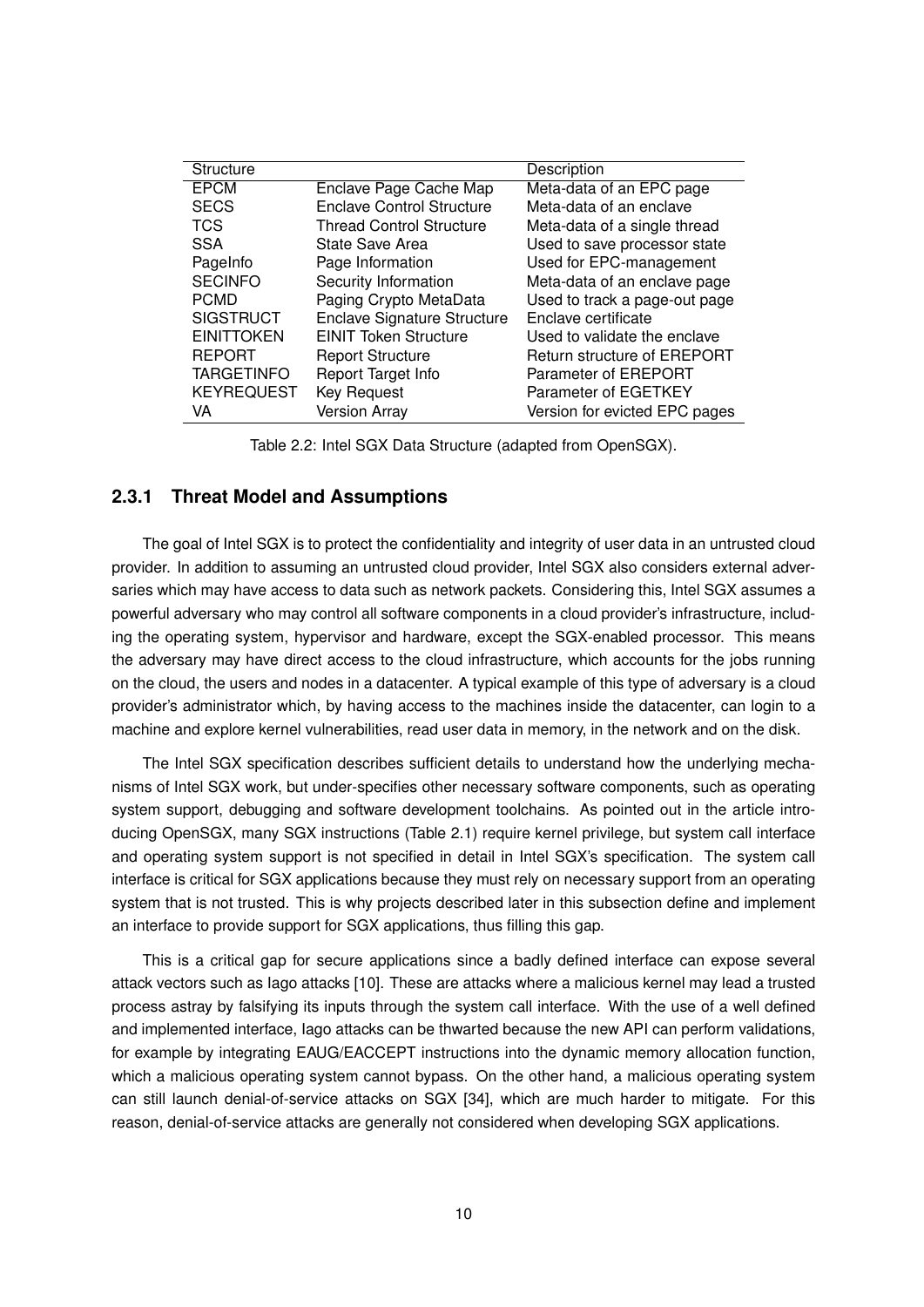

Figure 2.1: Software lifecycle of a SGX-aware application.

#### **2.3.2 Software Lifecycle**

The main advantage of Intel SGX regarding ARM TrustZone is that Intel SGX includes hardware based attestation and sealing, whereas for ARM TrustZone projects these features must be supported by custom software. This increases the trusted computing base and has a higher impact on performance. Since attestation and sealing represent fundamental features of Intel SGX, we follow with the description of the software lifecycle of SGX applications where both remote attestation and sealing are included [1]. In order to visualize the software lifecycle of a SGX application, Figure 2.1 illustrates the lifecycle described below. Note that code inside the enclave must never be accessible to untrusted software. For that reason, after enclave creation, the untrusted application must download the protected code into the enclave directly. The protected code transferred to the enclave will be called service provider's software.

- 1. Enclave Creation The untrusted application launches the enclave environment to protect the service provider's software. While the enclave is built, a secure log is recorded reflecting the contents of the enclave and how it was loaded. This secure log is the enclave's *Measurement* and is described further bellow.
- 2. Attestation The enclave contacts the service provider to have its sensitive data provisioned to the enclave. The platform produces a secure assertion that identifies the hardware environment and the enclave.
- 3. Provisioning The service provider assesses the trustworthiness of the enclave. It uses the attestation to establish secure communication and send the protected data to the enclave. Using the secure channel, the service provider sends the data to the enclave.
- 4. Sealing/Unsealing The enclave uses a persistent hardware-based encryption key to securely encrypt and store its sensitive data in a way that ensures the data can be retrieved only when the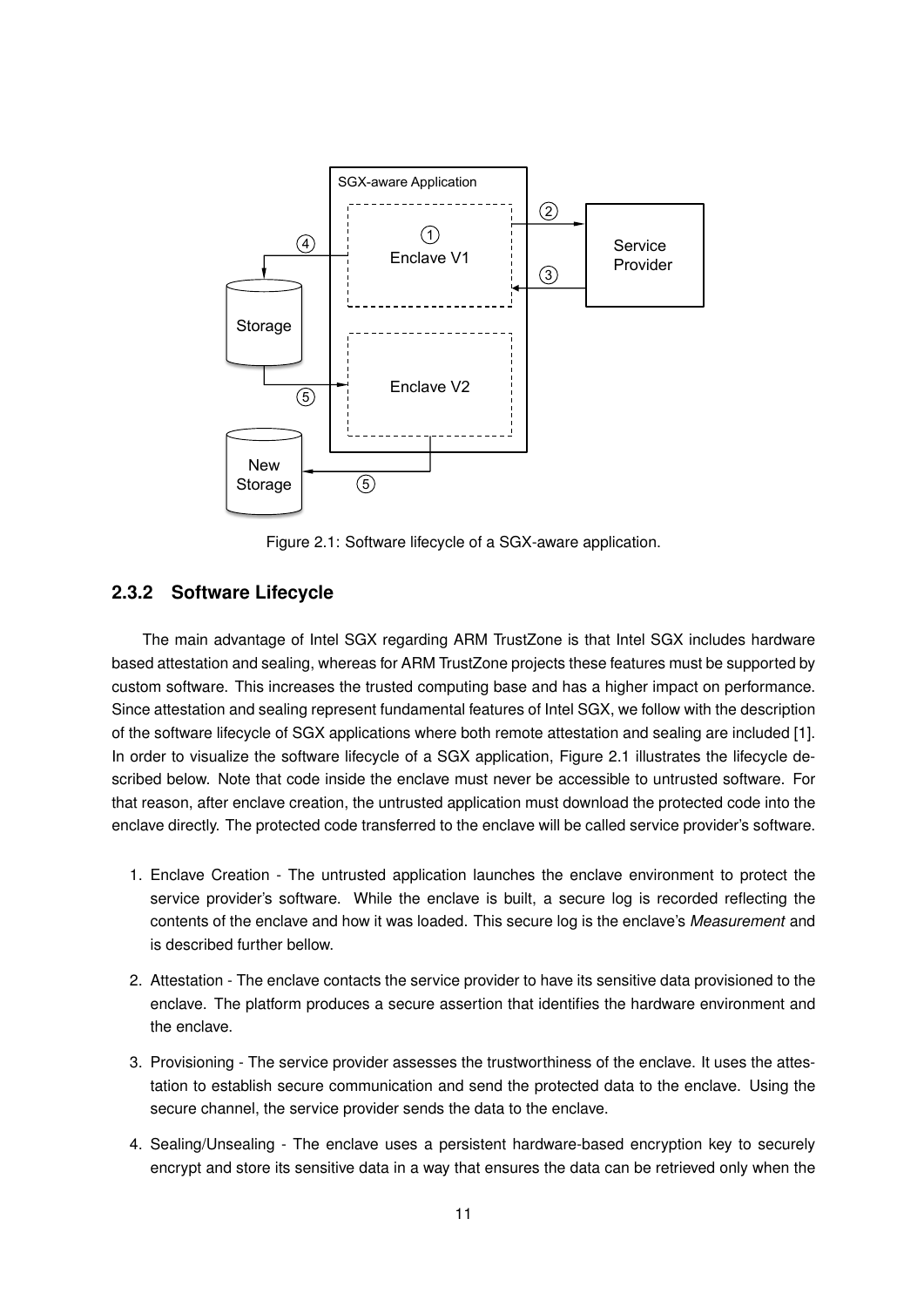trusted environment is restored.

5. Software Upgrade - To migrate data from an older software version to the newer version, the software can request seal keys from older versions to unseal the data and request the new version's seal. This makes the sealed data unavailable to previous versions of the software.

#### **2.3.3 Measurement**

Measurement is the first SGX-specific operation performed during the lifecycle of SGX-aware applications. Its purpose is to establish identities for the following operations of attestation and sealing. Each enclave has two identities implemented as measurement registers, *MRENCLAVE* and *MRSIGNER*. These values are recorded upon enclave creation and the registers become available to write before enclave execution. Only protected code inside the enclave can write to these registers.

*MRENCLAVE* can be described as the *enclave identity* and is a SHA-256 digest of a log recording all activity done while the enclave is built. This log consists of the contents of the memory pages inside the enclave (code, data, stack and heap), the relative position of the pages in the enclave and all security flags associated to these pages.

*MRSIGNER* can be described as the *sealing identity* and is the identity responsible for data protection. It consists of a *sealing authority*, a product ID and a version number. The sealing authority is an entity responsible for signing the enclave before distribution. This sealing authority is used upon the validation steps performed during the bootstrap process of the enclave. These validation steps are described bellow:

- 1. The enclave builder flashes the hardware with a RSA signed enclave certificate, called *SIGSTRUCT*, which contains the public key of the Sealing Authority and the expected value of the enclave identity, we will call it *SIGMRENCLAVE*.
- 2. While the enclave is built, a log with all that activity is recorded and later a SHA-256 digest of this log is recorded to the *MRENCLAVE* register. This is the process described earlier.
- 3. The hardware checks the signature on the certificate (*SIGMRENCLAVE*) against the measured *MRENCLAVE* using the public key of the Sealing Authority.
- 4. If this check passes, a hash of the public key of the Sealing Authority is stored in the *MRSIGNER* register, thus concluding the measurement process.

It is important to note that enclaves signed with the same Sealing Authority have the same *MR-SIGNER* value and can use this sealing identity to share and migrate sealed data between them. This can be useful to migrate data between enclaves of the same Sealing Authority but different versions.

#### **2.3.4 Attestation**

Attestation is the process through which it is possible to demonstrate that a piece of software has been properly instantiated on a certain platform. Attestation is important for trusted computing because it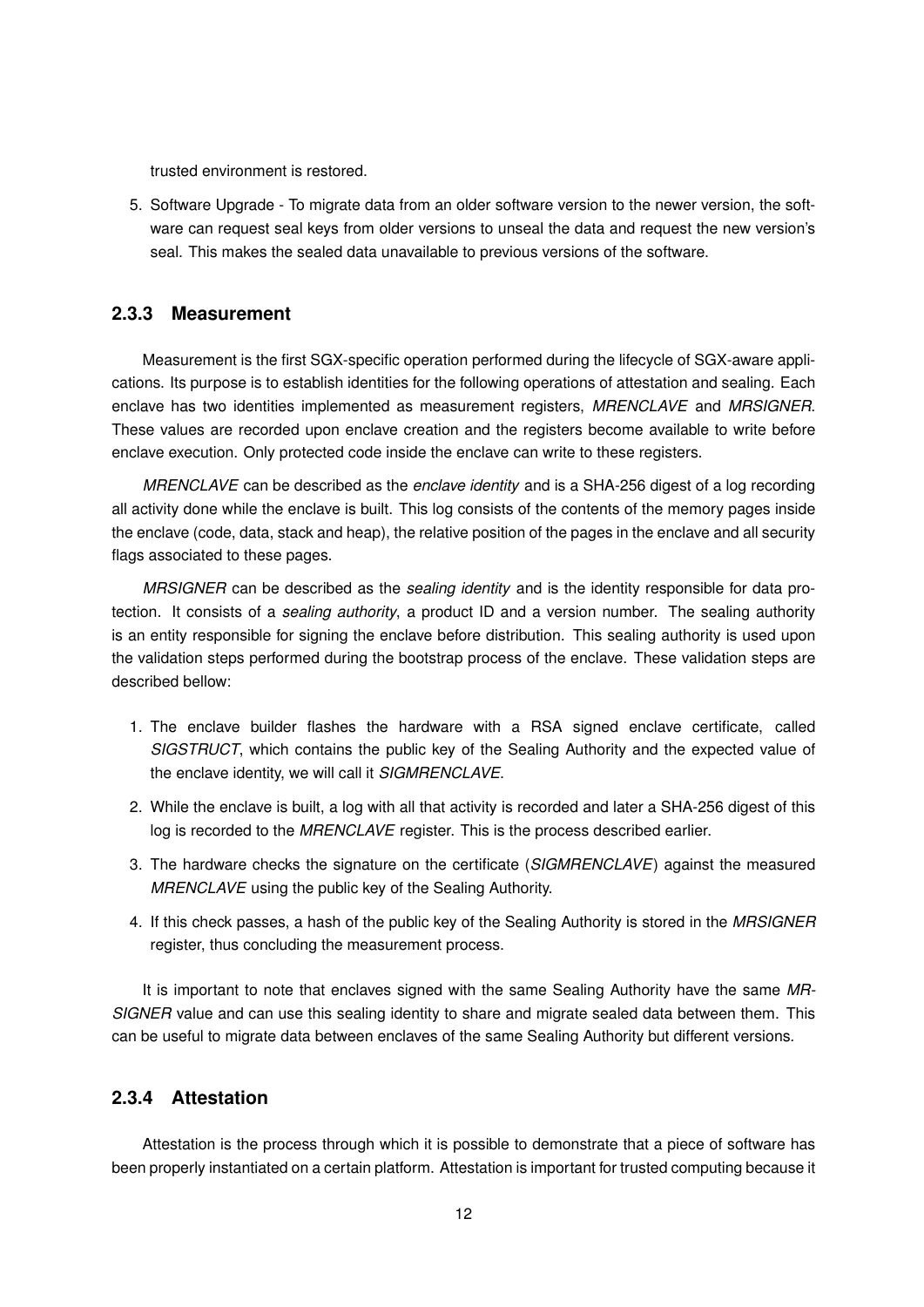allows a party to acknowledge the trustworthiness of a software/platform and thus achieving confidence on that software/platform. For Intel SGX, attestation enables one party to gain confidence that the correct software is being executed inside an enclave on a trusted platform. Attestation can be used in two ways with Intel SGX. On one hand, local attestation is the mechanism through which Intel SGX creates an authenticated assertion between two enclaves running on the same platform. On the other hand, a mechanism called remote attestation can be used to extend the feature of local attestation to third parties running outside the platform.

For intra-platform attestation between different, yet cooperative, enclaves, Intel SGX supports the *EREPORT* instruction. This instruction enables the creation of the *REPORT* structure. Included in the *REPORT* structure are the two identities of the enclave, enclave attributes, information for the target enclave defined by the developer, the trustworthiness of the hardware TCB and a message authentication code (MAC). This MAC is computed using the AES128-CMAC algorithm with a special key called *Report Key*, known only to the target enclave and *EREPORT* instruction. The target enclave can access the report key via the *EGETKEY* instruction and re-compute the MAC to verify that the *REPORT* structure was indeed produced by the attesting enclave.

For intra-platform attestation it is sufficient to use a symmetric key system, because enclaves on the same platform share the SGX enabled processor, which mitigates the key sharing problems inherent to symmetric key cryptography. But for inter-platform attestation these key sharing problems persist and the solution must shift from using symmetric key cryptography to asymmetric cryptography. To support remote attestation, Intel SGX presents a special enclave called the Quoting Enclave. The Quoting Enclave uses the intra-platform attestation method, described above, to verify the *REPORT* structure of enclaves on the same platform. This special enclave then replaces the MAC on these *REPORT* structures with a signature created using a private asymmetric key specific for each device. These new, modified *REPORT* structures form a new structure called *QUOTE*.

This remote attestation process using the Quoting Enclave is frequently used for provisioning a symmetric communication key between two enclaves at enrolment time. This newly provisioned key can then be used for subsequent communications between both enclaves. A paper by Intel which describes the SGX technology describes a remote attestation process example for this purpose [1]. In this example, a challenger issues a challenge to the application in order to demonstrate that it is executing inside an enclave. The enclave generates a manifest including a response to the challenge and an ephemerally generated public key to be used by the challenger for communicating secrets back to the enclave. Using the *EREPORT* instruction, the enclave binds the manifest to the enclave as described before. This *REPORT* is then forwarded to the Quoting Enclave which signs the *REPORT*, thus creating the *QUOTE* structure. The *QUOTE* is then sent to the challenger which can use the public key certificate of the Quoting Enclave to validate the *QUOTE* and check the manifest for the response to the original challenge.

A similar process can be implemented via software for ARM TrustZone based projects but, as mentioned before, Intel SGX has the advantage of supporting this feature out of the box and implemented in hardware. This not only allows for a smaller software TCB but also eases the development of trusted applications using the Intel SGX platform. And because attestation is a feature interesting for all trusted applications it should be implemented by the platform developers and not by application developers.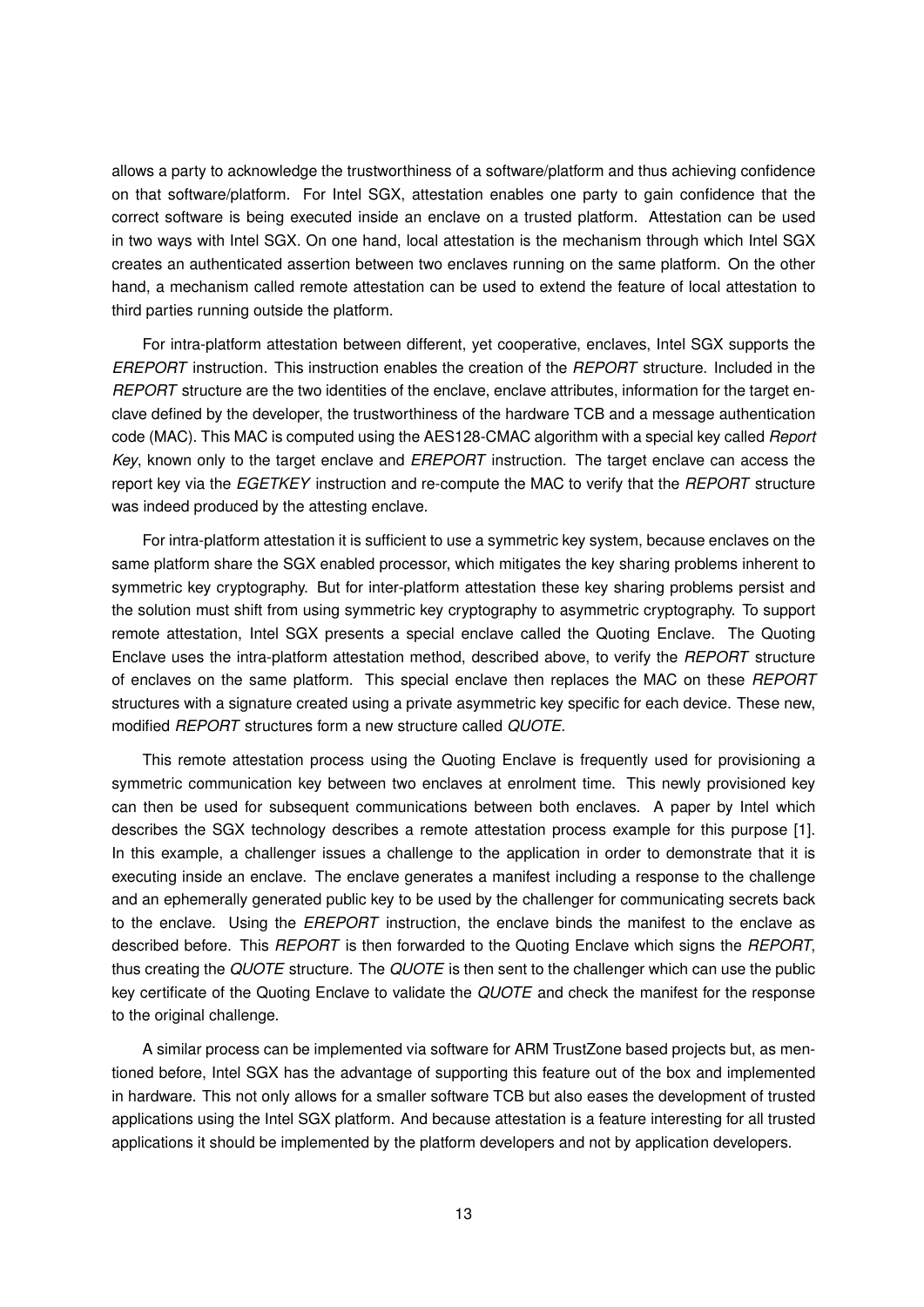#### **2.3.5 Sealing**

Intel SGX instructions and memory protection measures protect data inside an enclave. But applications often require the need to store data in non-volatile memory for use in subsequent executions. For this reason Intel SGX supports a sealing mechanism to securely store enclave data outside the enclave whilst still maintaining the confidentiality and integrity properties of critical data. Intel SGX supports two sealing policies for enclaves. The two sealing policies are sealing to the Enclave Identity and sealing to the Sealing Identity.

Sealing to the Enclave Identity is to seal considering the value of *MRENCLAVE*. This means that the *EGETKEY* instruction will yield a different key for each enclave. This sealing policy provides full isolation between enclaves, even those which differ only by version number. The disadvantage of using this policy is that it provides full isolation between enclaves, thus preventing offline data migration between enclaves with different versions.

Sealing to the Sealing Identity is to seal considering the value of *MRSIGNER*. This means that the *EGETKEY* instruction will yield a different key for each Sealing Authority that signed the enclave's certificate. In contrast to the sealing policy described before, sealing to the sealing identity allows offline migration of sealed data between enclaves with different versions, since these enclaves share the same *MRSIGNER* value. But this feature introduces a new problem for the security properties they wish to maintain for data inside enclaves. If enclaves with different versions can share sealed data, then older enclaves can access data of newer enclaves. This is not desirable if the reason why an enclave was updated for a new version was to fix security bugs. For this reason, Intel SGX added a Security Version Number (SVN) as part of the sealing identity. The SVN can be specified when the *EGETKEY* instruction produces the Seal Key in order to determine the minimum SVN value with access to that enclave's data.

#### **2.3.6 Intel SGX Projects**

For the remainder of this section, we will focus on three Intel SGX projects as we feel they represent a wide range of possible SGX applications. For each project we will describe the main features and novelty as well as the challenges solved by the authors. Additionally we will discuss how some of these projects might be useful for our system in any way.

The first project is called Haven [5] and has the goal of achieving shielded (isolated) execution of unmodified legacy applications, such as SQL Server and Apache, on commodity OS and hardware by leveraging Intel SGX to defend against privileged code and physical attacks done from/by a malicious host. The second project is called VC3 [42] and aims at adapting Hadoop to run a MapReduce computation scheme inside a protected environment without having to trust on Hadoop, the operating system and the hypervisor. Lastly, the third project is called OpenSGX [22] and is a fully functional, instructioncompatible emulator of Intel SGX as well as a development platform for Intel SGX-aware applications.

Haven was one of the first projects to explore Intel SGX for shielded execution of unmodified legacy applications. Shielded execution is a concept introduced by the authors of Haven to define an execution to contrast with previous protection mechanisms employed by cloud providers. Usually, cloud providers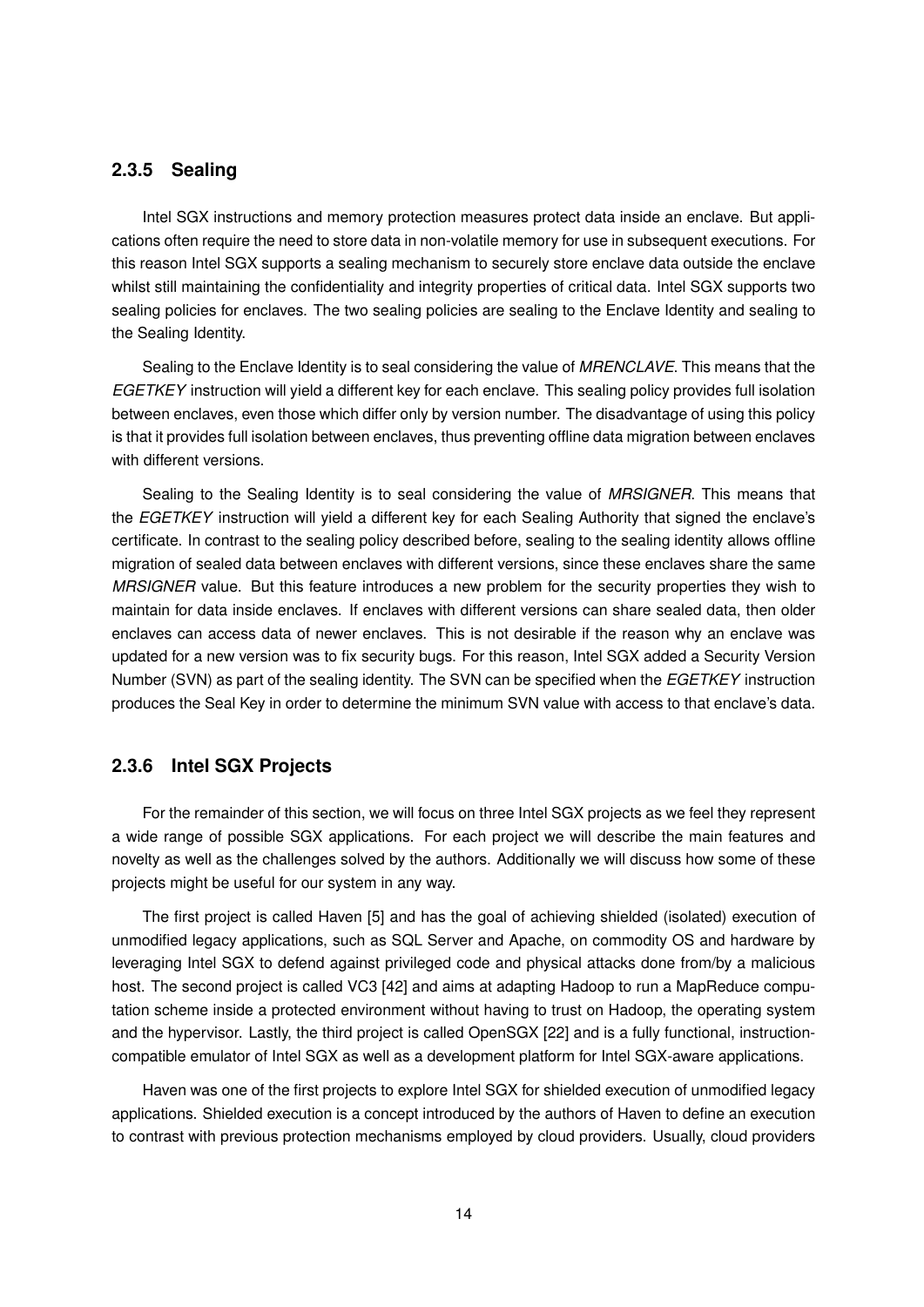employ mechanisms such as process isolation, sandboxing and managed code in order to confine untrusted programs in a specific region and protect the rest of the system from malicious actions that might be taken by it. Isolated execution is the inverse of this process. In isolated execution, the goal is to protect specific code from the rest of the system, even if this system is privileged, such as an operating system or hypervisor. Shielded execution builds on top of this isolation mechanism by using Intel SGX x86 instruction set architecture extension to support the isolated execution features, memory protection, attestation and sealing. Additionally, because isolation is not sufficient, a custom operating system API, LibOS, was designed and implemented to prevent threats such as Iago attacks [10], where a malicious operating system attempts to subvert an isolated application by exploiting its assumption of correct OS behaviour, as explained previously. An additional challenge solved by the authors was running unmodified binaries. This is because Intel SGX was developed to isolate and protect small portions of program logic and not full applications, which load code and data at runtime, use dynamic memory allocation, use thread-local storage, raise and handle exceptions, etc. Haven addresses this challenge by relying on enhancements to the SGX specification suggested by the authors, emulating unsupported instructions, validating and handling exceptions from within an enclave and by adapting LibOS behaviour accordingly.

VC3 is the first system to execute MapReduce jobs while achieving confidentiality and integrity of the code and data used for the jobs. Additionally, VC3 guarantees the correctness and completeness of the results of the MapReduce scheme computation. By carefully partitioning VC3 the authors keep Hadoop, the operating system and the hypervisor out of the TCB. This is achieved by having only the strictly critical code running inside the enclave without a strict dependence on other components of the system such as Hadoop or the OS. The authors also designed and implemented two new security protocols for MapReduce jobs using this system. The first protocol considers cloud attestation and key exchange and the second protocol is for gathering evidence of the correct execution of the job. The result is a verifiable and confidential cloud computing (VC3) tool for running a MapReduce computing scheme with negligible overhead for its security guarantees.

OpenSGX is a platform built for addressing the issue of designing and implementing SGX-aware applications. It includes an open-source emulator of Intel SGX, an enclave program loader/packager, an OpenSGX user library for addressing Iago attacks and malicious OS intervention, a debugging tool and a performance monitor. The goal of the authors is to spark the development of applications using Intel SGX features for commercial and research communities. The authors believe that Intel SGX has potential for becoming a new paradigm in trusted cloud computing but acknowledge the lack of a usable platform for the research community to work with. In fact, the authors believe that Intel SGX is still limited to a select group of people who have been actively exploring the technology [5, 42, 46]. As use cases to evaluate OpenSGX, the authors developed two applications. The first is an adaptation of the serverside Tor software to work with Intel SGX, but shielding the programming logic of directory servers. The second application is a secure IO path mechanism for secure communication between the CPU/memory and devices.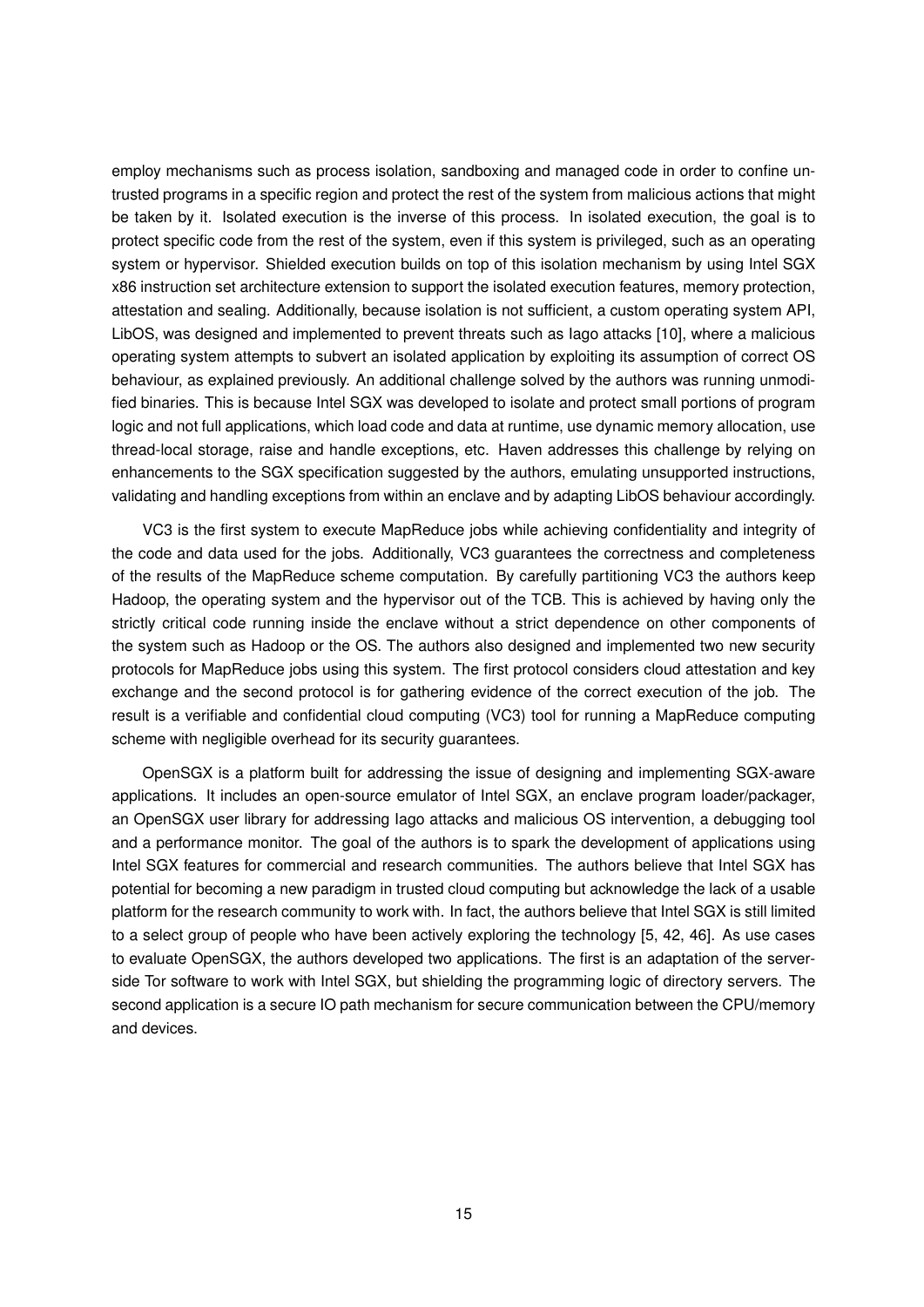

Figure 2.2: TrustZone software architecture (adapted from ARM TrustZone whitepaper).

# **2.4 Secure Processing based on ARM TrustZone**

In contrast to Intel SGX, which was developed for secure computing on the cloud, ARM has a hardware-based trusted computing technology developed to protect data in mobile devices. This technology is called ARM TrustZone. ARM TrustZone is a security extension present in ARM processors that provides a hardware-level isolation between two execution domains: *normal world* and *secure world*. Compared to the normal world, the secure world has higher privileges, as it can access the memory, CPU registers and peripherals of the normal world, but not the other way around. This different component isolation is enforced by a secure monitor present in the secure world. More specifically, TrustZone checks and controls the state of the CPU through a NS bit, and partitions the whole memory address space into secure and non-secure regions. In order to perform a context switch between the different worlds, TrustZone offers the SMC instruction, which generates a software interrupt that is then handled by the secure monitor. TrustZone follows a similar approach with interrupts, where IRQs and FIQs can be configured to be either secure or non-secure interrupts. This means that secure interrupts can only be intercepted by the secure world. This interrupt approach in combination with memory isolation is fundamental in guaranteeing peripheral access isolation between worlds. Additionally, TrustZone offers a secure boot mechanism that ensures the integrity and authenticity of the OS running on the secure world, at system boot time.

TrustZone hardware and software architecture are described in a whitepaper [4] by ARM. A typical architecture using TrustZone is shown in Figure 2.2. This design allows for concurrent execution of multiple secure world apps and services that are completely independent from the normal world environment, thus, even with a compromised normal world, the secure world executes as expected. Moreover, the kernel design can enforce the logical isolation of secure tasks from each other, preventing one secure task from tampering with the memory space of another. These advantages sparked the interest of the research community in developing several systems which leverage this technology.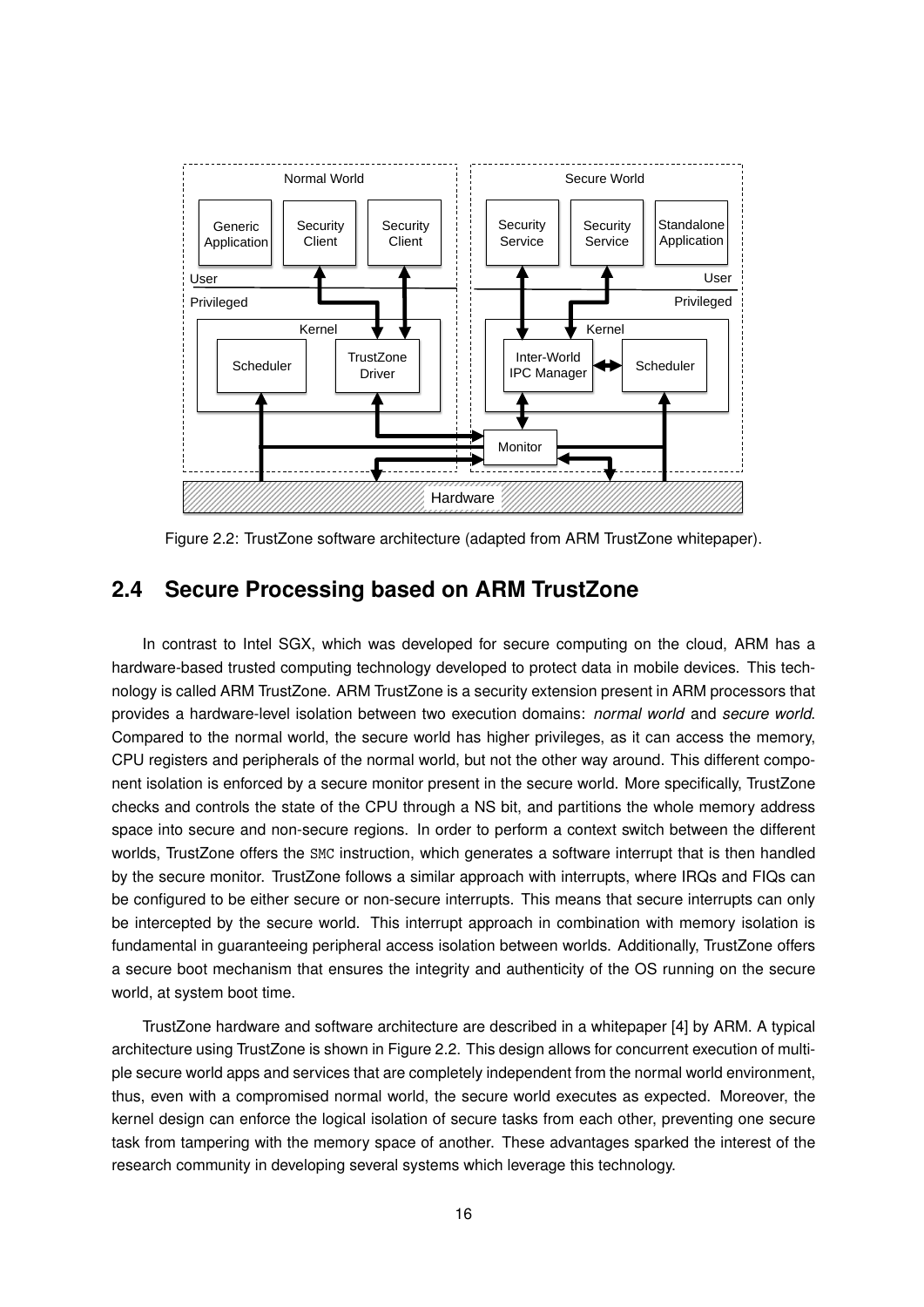#### **2.4.1 TrustZone Isolation**

To isolate the rich OS from the secure world ARM TrustZone hardware checks and controls the state of the CPU through a NS bit, and partitions the memory address space into secure and non-secure regions. This execution strategy removes the need for a dedicated security processor core and allows high performance security software to run alongside the normal world. Another security feature available in TrustZone-enabled processors is the ability to secure peripherals, such as interrupt controllers, timers and user I/O devices. This means that secure applications with needs beyond a simple secure data processing environment can use this feature to protect critical hardware components of the platform.

To perform a context switch between the different worlds, TrustZone offers the SMC instruction, which generates a software interrupt that is then handled by the secure monitor mode software. The secure monitor mode software is the component responsible for managing the switches between the secure and non-secure processor domains. This secure monitor mode software is implementation defined, meaning that the developer is in full control of what happens when an interrupt is trapped by the monitor. The ARM TrustZone specification [4] suggests the actions to be taken in consideration by the monitor mode software. Namely, the specification describes that this monitor mode generally saves the state of the current world and restores the state of the world being switched to. The monitor then performs a return-from-exception instruction to restart processing in the previous world from where it was interrupted before.

Beyond the dedicated SMC instruction, there are other hardware mechanisms by which the processor can enter monitor mode from the normal world. These mechanisms are tightly controlled and can be configured to fit several requirements of a specific design. Basically, Interrupt Requests (IRQs), Fast Interrupt Requests (FIQs), external Data Abort and external Prefetch Abort can be configured as either secure or non-secure interrupts. This means that secure interrupts can only be intercepted by the secure world and not the normal world. Both interrupt management and memory isolation mechanisms are fundamental in guaranteeing peripheral access isolation between worlds.

TrustZone in itself allows systems built to be executed in the secure world to effectively discard the need for trusting a rich operating system and applications running on it. These components generally compose the trusted computing base of applications running on a computing platform because applications rely on operations performed by these components in order to work properly. Big and complex software platforms are inherently more vulnerable to attacks because they have a higher probability of coding vulnerabilities, have interactions between several components which may have different security levels and concerns, and lastly because complex software generally has a larger attack surface. When applications rely on these big and complex software platforms they are inheriting the vulnerabilities and security concerns of those systems.

By providing isolation between the rich operating system and the security critical system, TrustZone is reducing the trusted computing base of the secure world application to the secure hardware and to what is strictly implemented by the developer. This removes the security concerns and vulnerabilities of a rich OS from the secure system. The disadvantage of this approach is that the secure system must implement the software stack needed to work properly, whereas before it could enjoy features implemented by other software components, such as the rich OS. The design choice of TrustZone was to give control and flexibility to developers, so they can adapt the systems to their particular needs.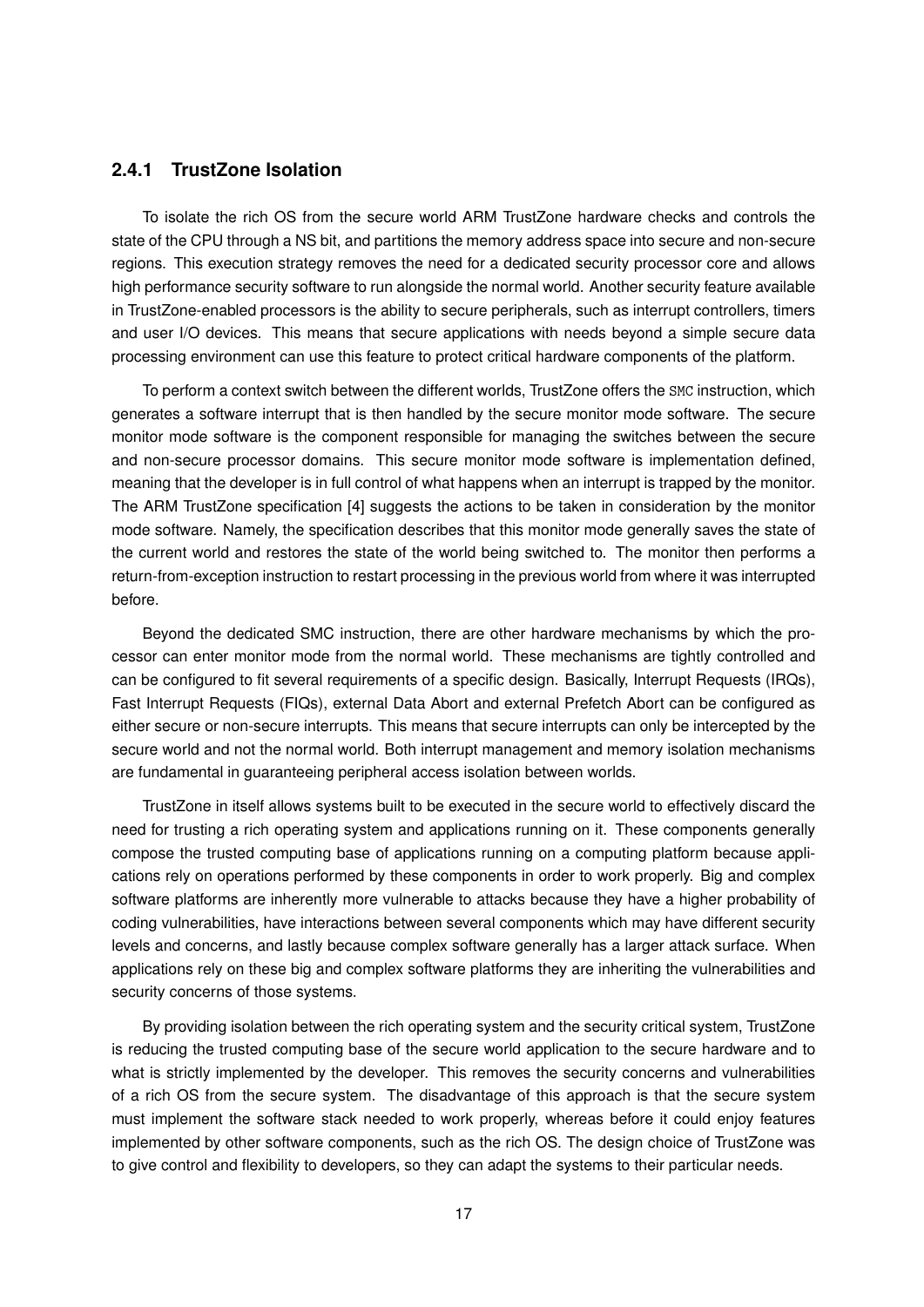| <b>Trusted Kernels</b> | <b>Trusted Services</b> |
|------------------------|-------------------------|
| Genode                 | <b>TrustOTP</b>         |
| T6                     | TrustDump               |
| TLK                    | AdAttester              |
| <b>TrustICE</b>        | TrustUI                 |
| <b>SierraTEE</b>       | Android Key Store       |
| OP-TEE                 | <b>DroidVault</b>       |
| Andix OS               | Brasser et al.          |
| Samsung KNOX           |                         |
| Nokia ObC              |                         |
| TI R                   |                         |

Table 2.3: TrustZone-based system categorization.

#### **2.4.2 TrustZone Applied to Mobile**

Given that the majority of mobile devices are equipped with ARM processors, TrustZone has been studied mostly to overcome security issues on mobile platforms. Many authors propose solutions based on TrustZone-enabled TEE for hosting mobile security services, which allow for: detecting and preventing mobile app ad frauds [26], implementing OS introspection mechanisms [15], enabling secure data storage [28], providing secure authentication mechanisms [31], implementing one-time-password solutions [50], or providing forensic tools for trusted memory acquisition [49]. Other systems provide general-purpose frameworks for splitting mobile app code and run it in the TEE [40] or enabling trusted I/O between the user and TrustZone-based services [27].

To improve security, device manufacturers have been designing hardware architectures enhanced with trusted hardware. Among the available security architectures there is ARM's TrustZone technology, a trusted hardware which allows the development of a diverse set of security systems and services, such as Samsung KNOX [38] and DroidVault [28]. TrustZone is becoming popular for mobile devices as it supports code to be executed isolated from a full-featured operating system such as Android. This enables a reduction of the trusted computing base on which critical applications depend.

One of the most important uses of TrustZone is building trusted execution environments, which are compact systems running in the secure world to provide an isolated environment for critical applications. Since its formal standardization by the OMTP in 2007, several TEE software stack architectures have been implemented. This standard comprises a set of security requirements on functionality a TEE should support. The GlobalPlatform [18] organization went a step further by defining standard APIs: the internal APIs that a trusted application can rely on and the communication interfaces that rich OS software can use to interact with its trusted applications.

Table 2.3 categorizes the existing systems in two main dimensions. When surveying the literature, TrustZone-based systems can be divided into two separate groups depending on whether they support general or specific application code hosting: Trusted Kernels, and Trusted Services. Trusted Kernels, which comprise the TEEs, allow the execution of generic code in the secure world environment. And Trusted Services implement special-purpose applications in the secure domain and can run directly on bare metal (e.g., a secure key store, an authentication service, etc.).

The remainder of this section describes in more detail the existing TrustZone-enabled systems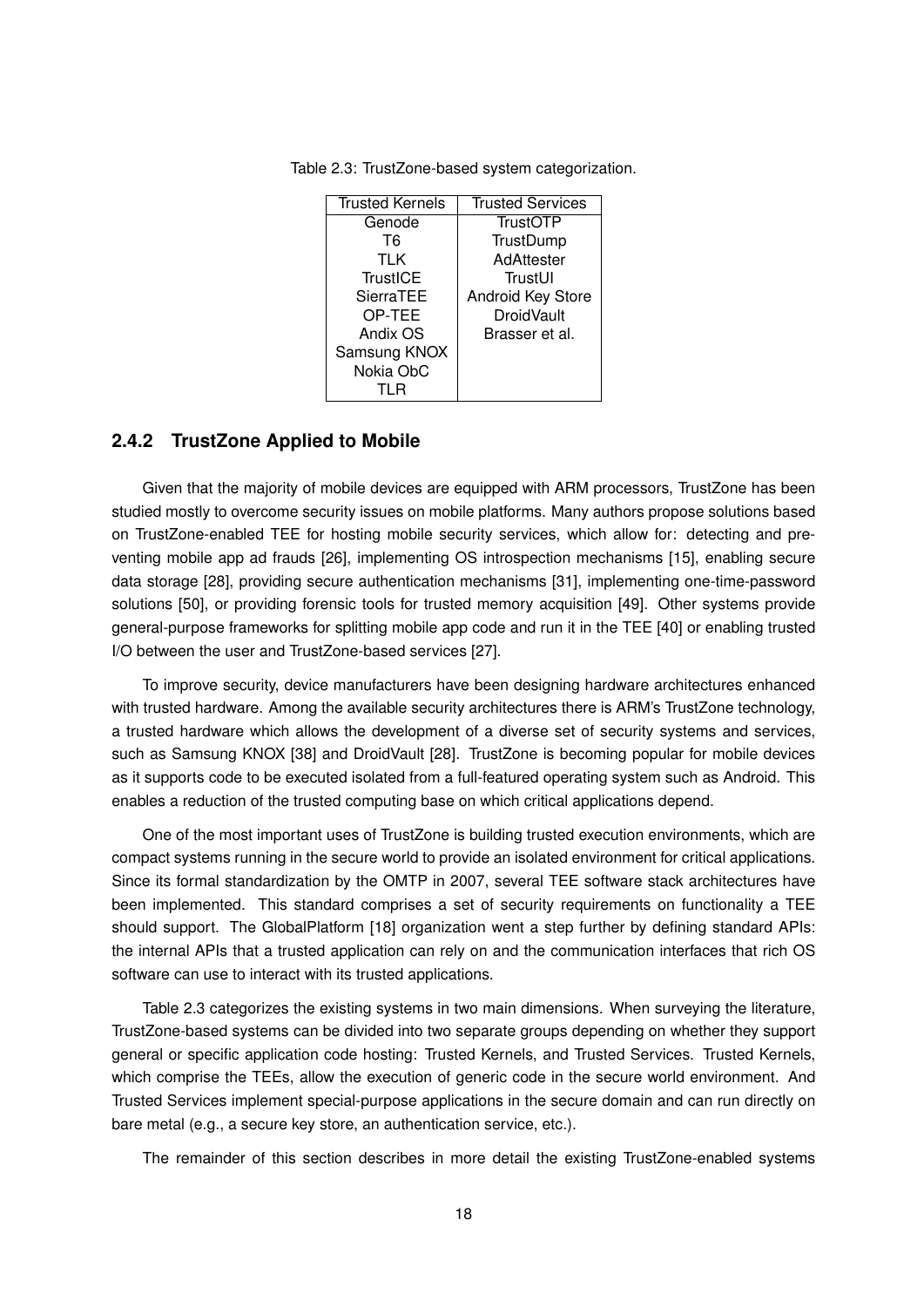according to both categories: *(i)* Trusted Kernels and *(ii)* Trusted Services.

#### **2.4.2.1 Trusted Kernels**

Trusted Kernels have the goal of executing generic code in its isolated environment, and most of theses kernels have similar architectures to that shown in Figure 2.2. This architecture is generally composed of a small trusted kernel running in the secure world of TrustZone processors, a normal world user space client API and a kernel TEE device driver, used to communicate between worlds.

OP-TEE [30], TLK [56], TLR [40] and AndixOS [13] are TEE implementations which share this general architecture. On-board Credentials (ObC) [25] is another TEE system, originally developed for Nokia mobile devices using the TI M-Shield technology and later ported to ARM TrustZone. ObC supports the development of secure credential and authentication mechanisms. Although these systems use TrustZone hardware-based isolation to ensure that applications running inside the secure world are not modified by a compromised rich OS, they were implemented with the goal of reducing the TCB in order to ensure a less vulnerable system. For this reason there are some limitations regarding the features they can support.

A reduced TCB means that most features of standard mobile operating systems are not supported. For instance, in both TLR and OP-TEE, as well as AndixOS, the secure world kernel lacks drivers for peripherals such as the touchscreen or code to control the framebuffer. Thus, these systems are not capable of supporting trusted UI. For this reason, these systems do not allow developers to easily build trusted applications for sensitive data display. Instead, these sytems support an RPC-like mechanism for in-between-world communication, secure persistent storage and basic cryptographic systems allowing for the development of simple trusted services. On one hand, because these systems were developed for mobile devices, not supporting trusted UI is a factor which limits the use of these systems. On the other hand, since our system is a cloud-based data processing service, and trusted UI is not a necessary feature, these systems comply with some of our goals and could be used as a building block.

Other systems were developed with the focus of overcoming the limiting factors of not supporting trusted UI. As mentioned before, GlobalPlatform defined standard APIs for the communication between the rich OS running in the normal world and the secure OS. However, this organization also defined device specifications that TEEs must comply in order to be certified. Included in these device specifications there is a trusted UI clause, meaning that every TEE which complies with GlobalPlatform's device specifications must support trusted UI.

SierraTEE [45], T6 [52] and Open-TEE [33] comply with the GlobalPlatform standard, and for this reason allow the development of trusted applications with secure user interfaces. Open-TEE's trusted UI feature is being developed by the community as it was not originally supported. The Genode OS Framework [23] is a tool kit for building highly secure special-purpose operating systems to be executed in TrustZone-enabled processors. Genode implements a framebuffer and display drivers to be used by the secure kernel, thus trusted applications running on top of Genode-based TEEs can offer trusted user interfaces. But, because Genode is an OS framework, it allows developers to build operating systems according to their needs. Thus, Genode can be used to build trusted kernels which have no need of supporting trusted UI by removing the software modules which implement it.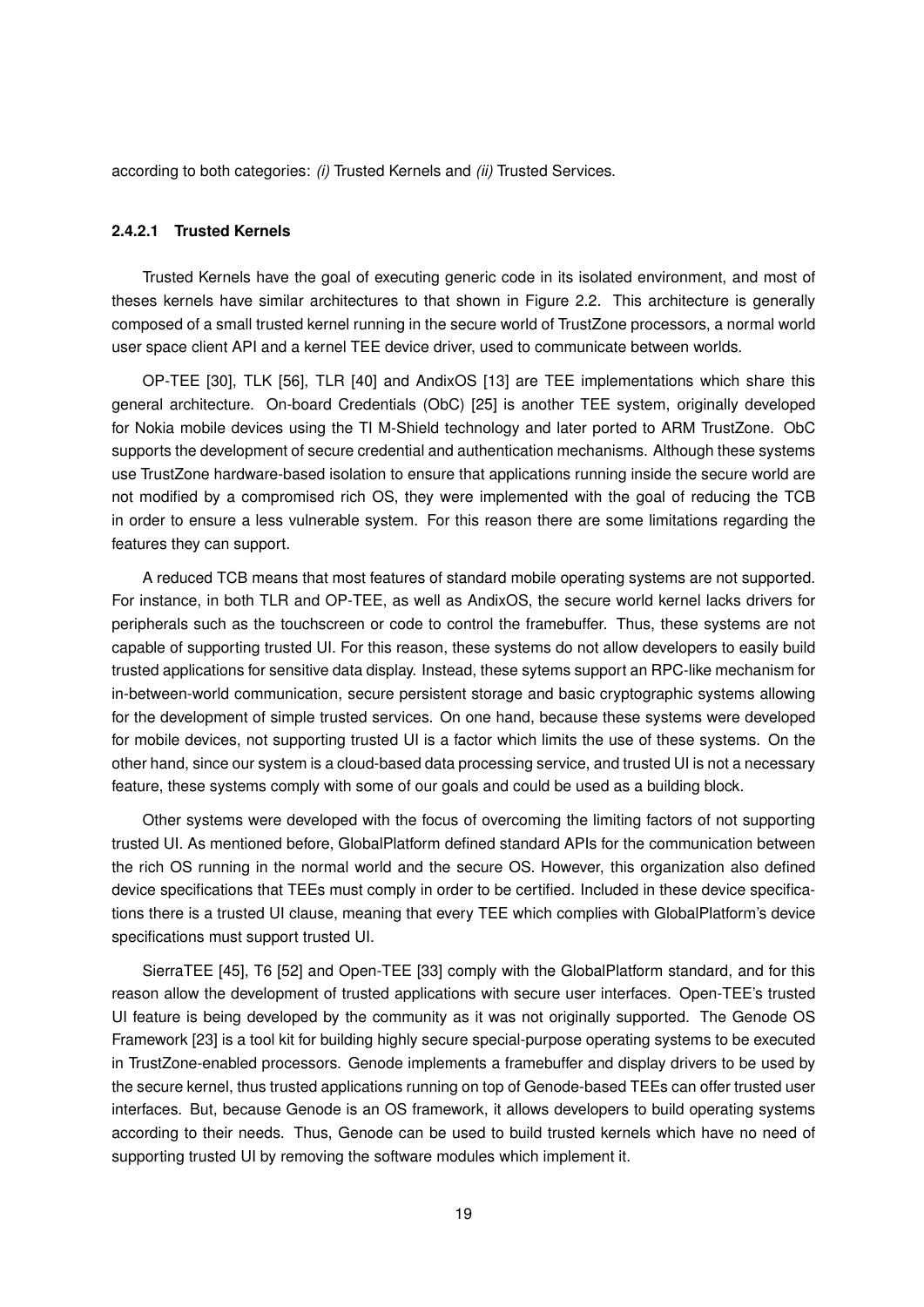Samsung KNOX [38] is a defense-grade mobile security platform which provides strong guarantees for the protection of enterprise data. Security is achieved through several layers of data protections which include secure boot, TrustZone-based integrity measurement architecture (TIMA) and Security Enhancements for Android (SEAndroid [47]). Samsung KNOX offers a product called KNOX Workspace, which is a container designed to separate, isolate, encrypt, and protect work data from attackers. This enterprise-ready solution provides management tools and utilities to meet security needs of large and small enterprises. Workspace provides this separate secure environment within the mobile device, complete with its own home screen, launcher, applications, and widgets.

Unlike the solutions previously described, such as Genode OS and Samsung KNOX, which provide isolated computing environments in the secure world, TrustICE [51] aims at creating Isolated Computing Environments (ICEs) in the normal world domain. For this reason, TrustICE's architecture is slightly different from those described before.

Figure 2.3 compares TrustICE's architecture with that of a traditional TrustZone TEE, where trusted applications run inside the secure world. TrustICE works by implementing a trusted domain controller (TDC) in the secure world, which is responsible for suspending the execution of the rich OS as well as other ICE's when another ICE is running. Thus, TrustICE supports CPU isolation for running ICE's. For memory isolation a watermarking mechanism is implemented so the rich OS cannot access code running in the normal world memory. In order to isolate I/O devices the secure world blocks all unnecessary external interrupts from arriving at the TDC, thus protecting the TDC from being interrupted by malicious devices, the exception being a minimal set of required interrupts to allow trusted UI.

In summary, the research community has made an effort in allowing generic code to be deployed on the secure domain of ARM TrustZone-enabled processors. Some of these systems aim at reducing the TCB considerably, whilst others support additional features such as secure I/O. For the development of our system, the main goal is having a reduced TCB rather than supporting additional features. For this reason, a good candidate as a building block for our system is the Genode OS Framework, as it allows to build a TrustZone-aware micro-kernel stripped of all unnecessary functionality, thus accomplishing the goal of having a reduced TCB.

#### **2.4.2.2 Trusted Services**

As opposed to Trusted Kernels, which enable the execution of general-purpose application code on the secure world, Trusted Services are designed to implement specific applications in the secure world natively. Some trusted services, such as DroidVault [28] and Restricted Spaces [8], use custom trusted kernels to fully control the underlying hardware and execution environment.

A system by Brasser et al. [8], which will be referred to as Restricted Spaces for the remainder of this section, allows for third-parties (hosts) to regulate how users (guests) use their devices (e.g., manage device resources), while in a specific space. This system comprises authentication and communication mechanisms between the guest's secure world and the host's. It also supports remote memory operations, which allow for configuration changes such as uninstalling peripheral drivers. This can be done by either pointing their interfaces to NULL or to dummy drivers that just return error codes. With this, Restricted Spaces is capable of securely refine permissions using a context-aware approach.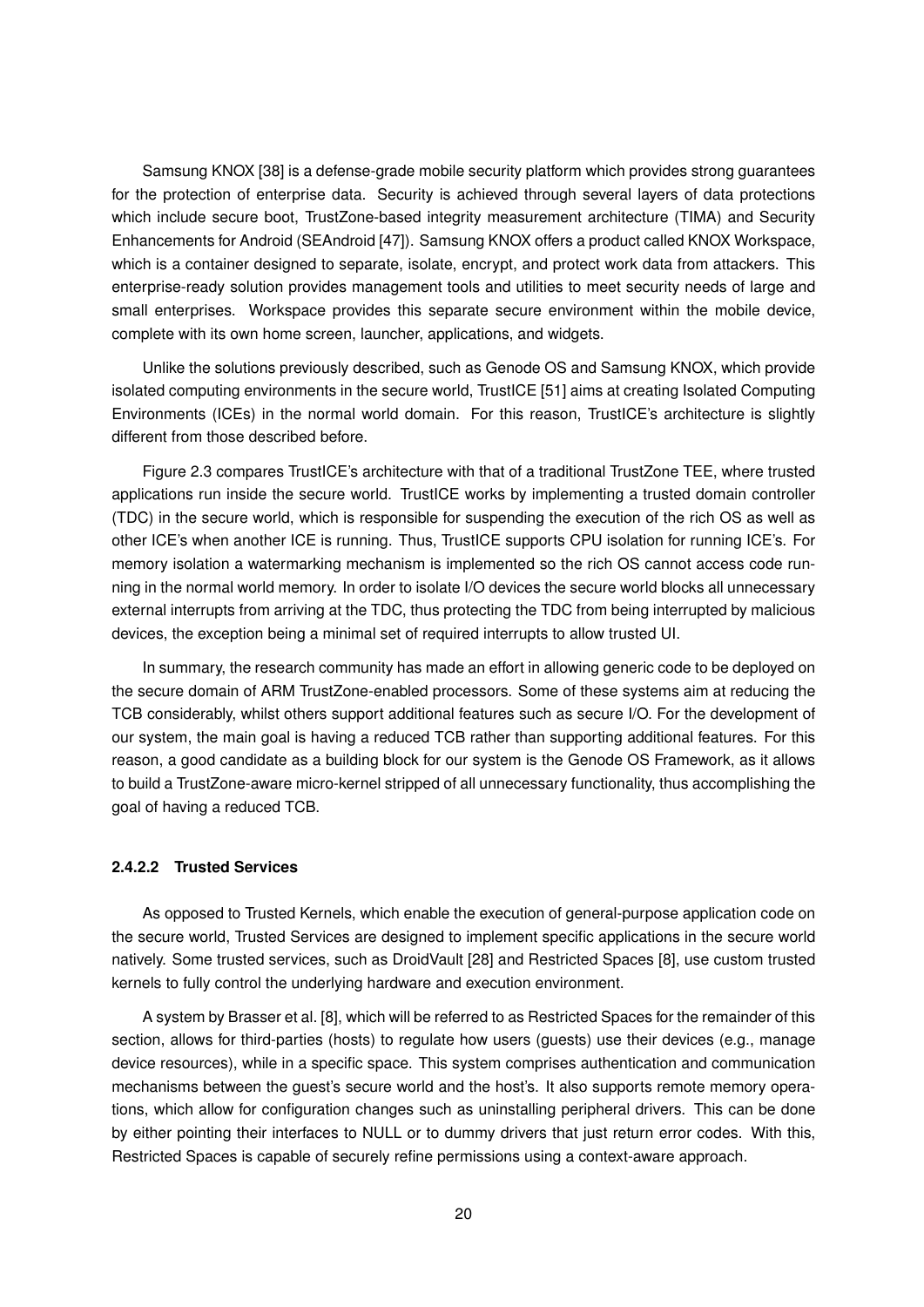

Figure 2.3: Architecture comparison between traditional TrustZone's software stack and TrustICE

DroidVault [28] introduces the notion of data vault, which is an isolated data protection manager running in the trusted domain for secure file management in Android. To achieve this, DroidVault adopts the memory manager and interrupt handler from Open Virtualization's SierraTEE [45] and is implemented with a data protection manager, encryption library and a port of a lightweight SSL/TLS library called PolarSSL [32]. Much like Restricted Spaces, DroidVault supports world switching through software interrupts, secure boot and even inter-world communication. With this Trusted Service a user can download a sensitive file from an authority and securely store it on the device. The sensitive file is encrypted and signed by the data protection manager before it is stored in the untrusted Android OS, in order to save space in the limited storage capacity available at the secure world.

Android Key Store [2] is another security service in Android. This service allows for cryptographic keys to be stored in a container (keystore), so its extraction from the device becomes difficult and so they can be used for cryptographic operations. The encryption and decryption of the container is handled by the keystore service, which in turn links with a hardware abstraction layer module called "keymaster". The Android Open Source Project (AOSP) provides a software implementation of this module called "softkeymaster", but device vendors can offer support for hardware based protected storage by using TrustZone.

TrustOTP [50] is a One-Time-Password (OTP) system, secured by hardware, where the OTP is generated based on Time and a Counter secured by TrustZone's memory management. Most trusted applications described before require inter-world communication to trigger the world-switching mechanism. This system leverages hardware interrupts to trigger the world-switch. This mitigates denial-ofservice attacks by a malicious rich OS which may control the inter-world communication mechanism and intercept the calls (software interrupts) required to trigger the world-switch.

Providing a different service, TrustDump [49] is a secure memory acquisition tool that offloads the memory through micro-USB. Similarly to TrustOTP, this system relies on hardware interrupts to trigger world-switches. This solution may be implemented by systems which require no inter-world communication, but for systems which need to offer seamless integration with the normal world this approach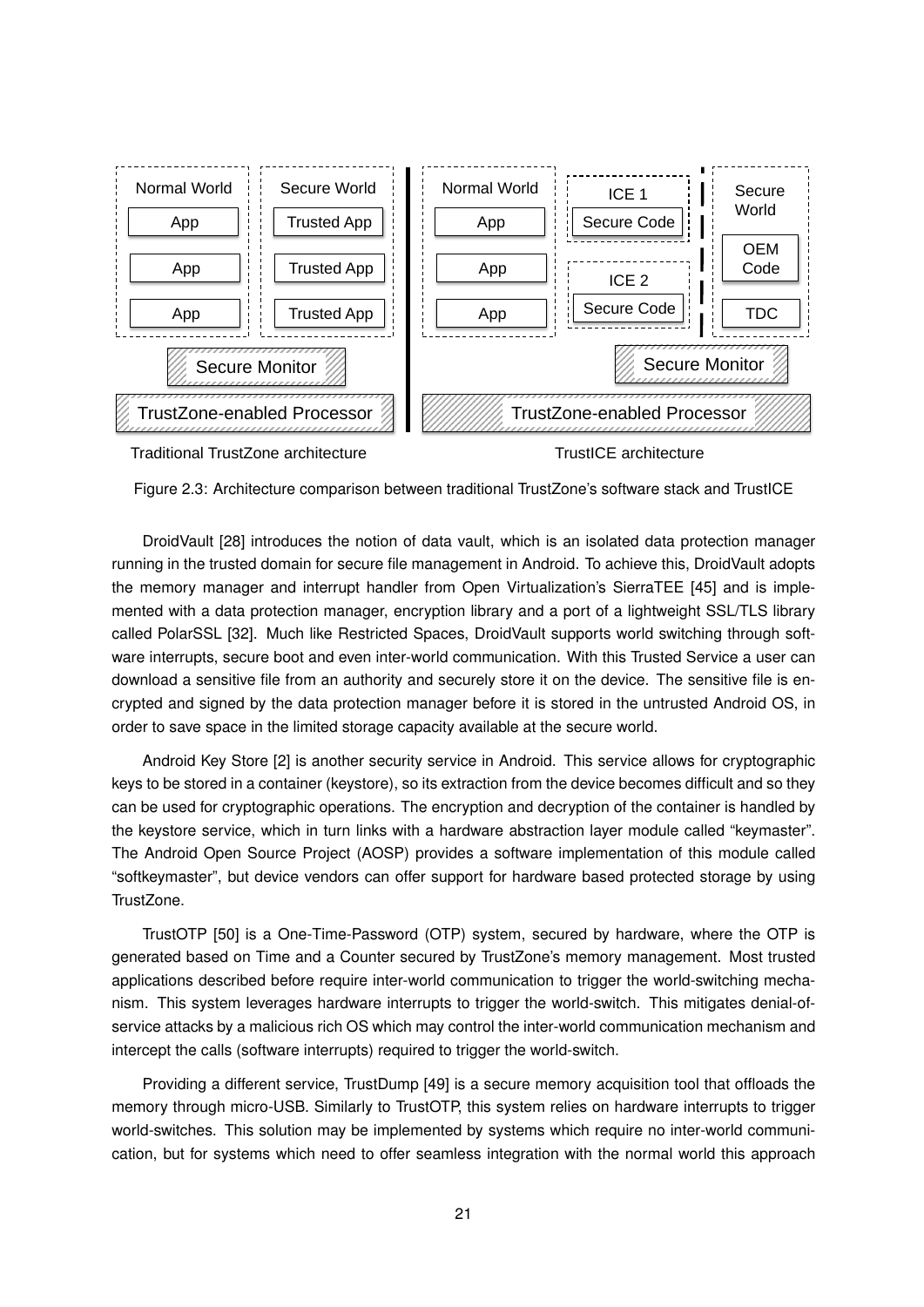may have to be leveraged with other development strategies. Both of these systems support trusted UI by implementing secure display and input drivers, as well as display controllers to manage the secure framebuffers.

Instead of implementing the required drivers to support additional features, such as trusted UI, some systems designed mechanisms to allow the reuse of untrusted drivers, implemented in the rich OS, by the secure world domain. TrustUI [27] excludes the device drivers for input, display and network from the secure world, and instead reuses the existing drivers from the normal world, thus achieving a much smaller TCB than previously described systems. Because we are only interested in secure display, the following explanation discards the network delegation mode and input mechanism. To achieve trusted UI, device drivers are split into two parts: a backend running in the normal world domain and a frontend running in the secure world. Both parts have corresponding proxy modules running in both worlds, which communicate via shared memory. Whenever secure display is necessary, the frontend asks for a framebuffer from the backend driver and sets that memory region as secure only, thus isolating the framebuffer from rich OS manipulation.

This mechanism can still be victim of framebuffer overlay attacks, where a malicious backend driver gives a false framebuffer to the secure world. For this reason, the system randomizes the background and foreground colours used in the display and uses two LEDs, controlled by the secure world, to show these same colours. A user can visually check if the colours shown in the secure LEDs match those of the display. If they match then the user is assured that the display shown is being controlled by the secure world.

These systems support secure display, as such, they do not disclose sensitive data when it is displayed to the user. However, TrustOTP and TrustDump do not offer a fully integrated environment with the Android running in the normal domain. TrustUI, on the other hand, fully integrates its environment with that of the Android operating system. Furthermore, TrustUI describes a novel mechanism for the reuse of untrusted driver in the normal world without compromising security, which significantly reduces the secure system's TCB. The main disadvantage of TrustUI is that it is not immune to denial-of-service attacks by a malicious operating system running in the normal world, which may compromise the execution of the secure system. Although denial-of-service attacks are problematic for the correct execution of the system, these attacks cannot disclose the sensitive data being protected since this data can only be read by the secure world.

#### **2.4.3 TrustZone Applied to the Cloud**

Since ARM processors are mainly used extensively for the mobile market, TrustZone has been explored for protecting data inside mobile devices. However, attempts have been made on exploring this trusted computing technology for the cloud. Brenner et al. [9] took some first steps at using ARM TrustZone on the cloud by building a TEE-protected privacy proxy for Zookeeper [19]. Zookeeper is a fault-tolerant coordination service for distributed systems which allows the implementation of coordination tasks such as leader election and locks via file system like client API. This interface allows client to manage the so called znodes that are payloading files and folders simultaneously.

The goal of Brenner et al. was to protect the privacy of all data stored inside Zookeeper. This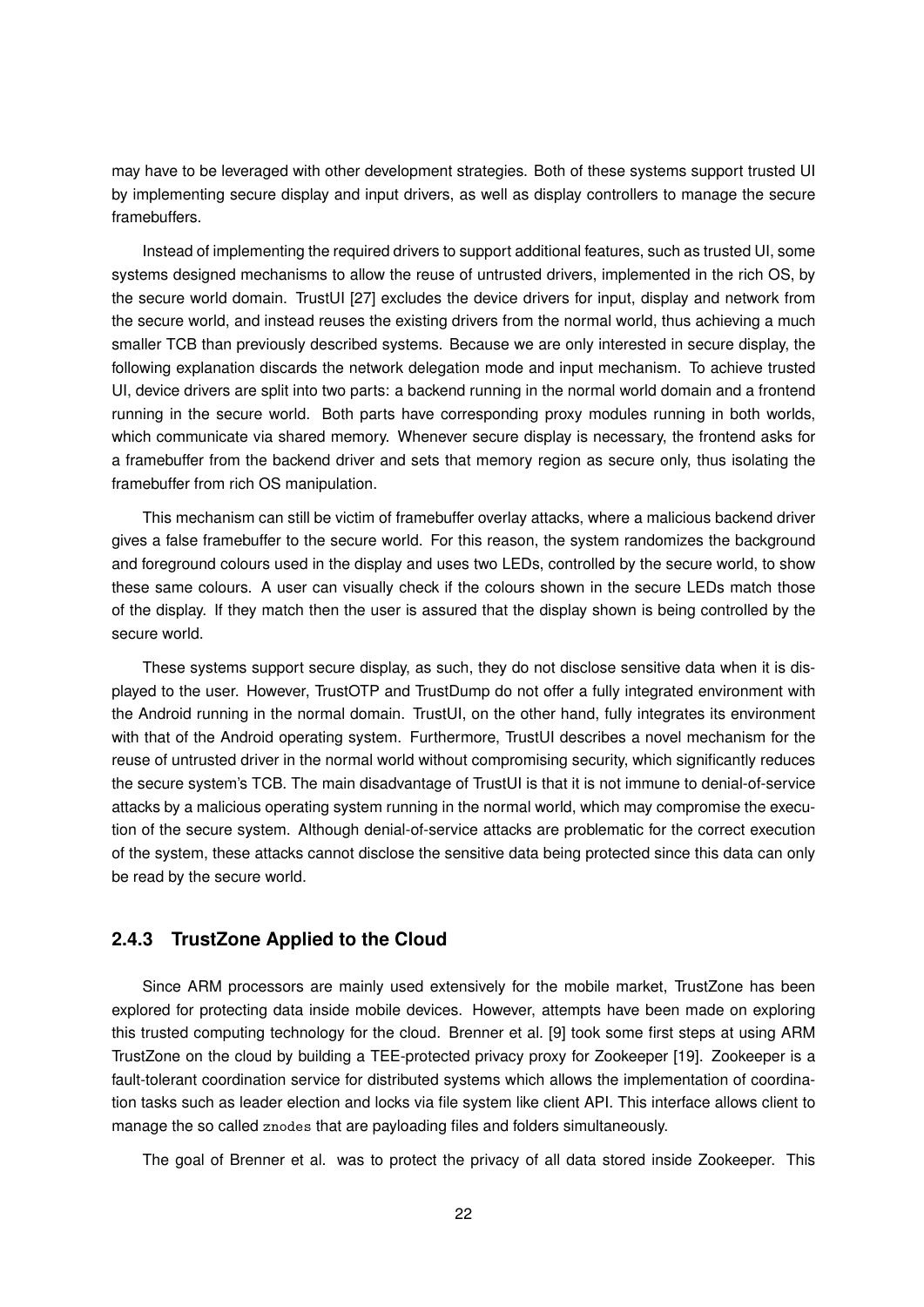is done by leveraging Zookeeper Privacy Proxies (ZPP) as a lightweight and transparent encryption layer running inside the trusted execution environment created by using ARM TrustZone. They place ZPPs in between the Zookeeper clients and the Zookeeper replicas in such a way that client and server implementations remain unmodified. Zookeeper clients connect to ZPPs like they would connect to Zookeeper server replicas and ZPPs connect to real Zookeeper server replicas as traditional clients would. For each client session, a ZPP receives a packet from the client protected using SSL encryption, it then extracts and gathers all the sensitive information which is then encrypted for secure storage and sent to the real Zookeeper replica.

Brenner et al. laid the first stone of applying ARM TrustZone to the cloud, but the focus of their project was different from what we hope to achieve in this dissertation. They use their system as a transparent encryption layer to an already existing service, which constitutes a different application scenario than the focus of our work. With this dissertation we hope to continue the foundation work started by Brenner et al. of applying the TrustZone technology to the cloud.

# **2.5 Discussion**

The advantage of trusted services is the reduced Trusted Computing Based inherent to the sole implementation of strictly necessary components and features. Trusted kernels have to implement features to support generic code execution which in turn means it needs additional code, thus a higher TCB. For this reason, and because our system does not need to execute generic code, it closely resembles more a trusted service rather than a trusted kernel. On the other hand, a lot of features supported by our system must be built on top of common kernel components such as memory management and interrupt handling. Because of this, our system needs a custom micro-kernel in order to achieve the goals proposed in this dissertation.

And so far we have discussed two hardware-based isolation technologies which allow secure processing of data inside a container. Intel SGX was developed to be used in the context of cloud computing, while ARM TrustZone was originally developed for secure mobile computing. The major difference between these two technologies is that, unlike ARM TrustZone, Intel SGX allows more than one container (called enclave) for each processor, meaning that the hardware can protect several secure containers at the same time. This is inherently better for cloud computing since it is common for a cloud server to be processing data from different users and applications at the same time. In addition, Intel SGX provides hardware based attestation and sealing methods to allow exporting secrets to outside the enclave (for example to store them in persistent memory). These secure features are achievable through the use of a new x86 instruction set architecture (ISA) extension.

This means that for our system, which aims at protecting data processed on the cloud, Intel SGX would be the obvious choice. But Intel SGX is a fairly recent technology, still in active development, which is being explored only by a select group of researchers and is not yet available on commodity hardware. ARM TrustZone, on the other hand, is a more mature and widely available technology, which has been widely explored by the research community for secure mobile computing, and has generally a simpler architecture. Additionally, exploring ARM TrustZone, which was originally developed for mobile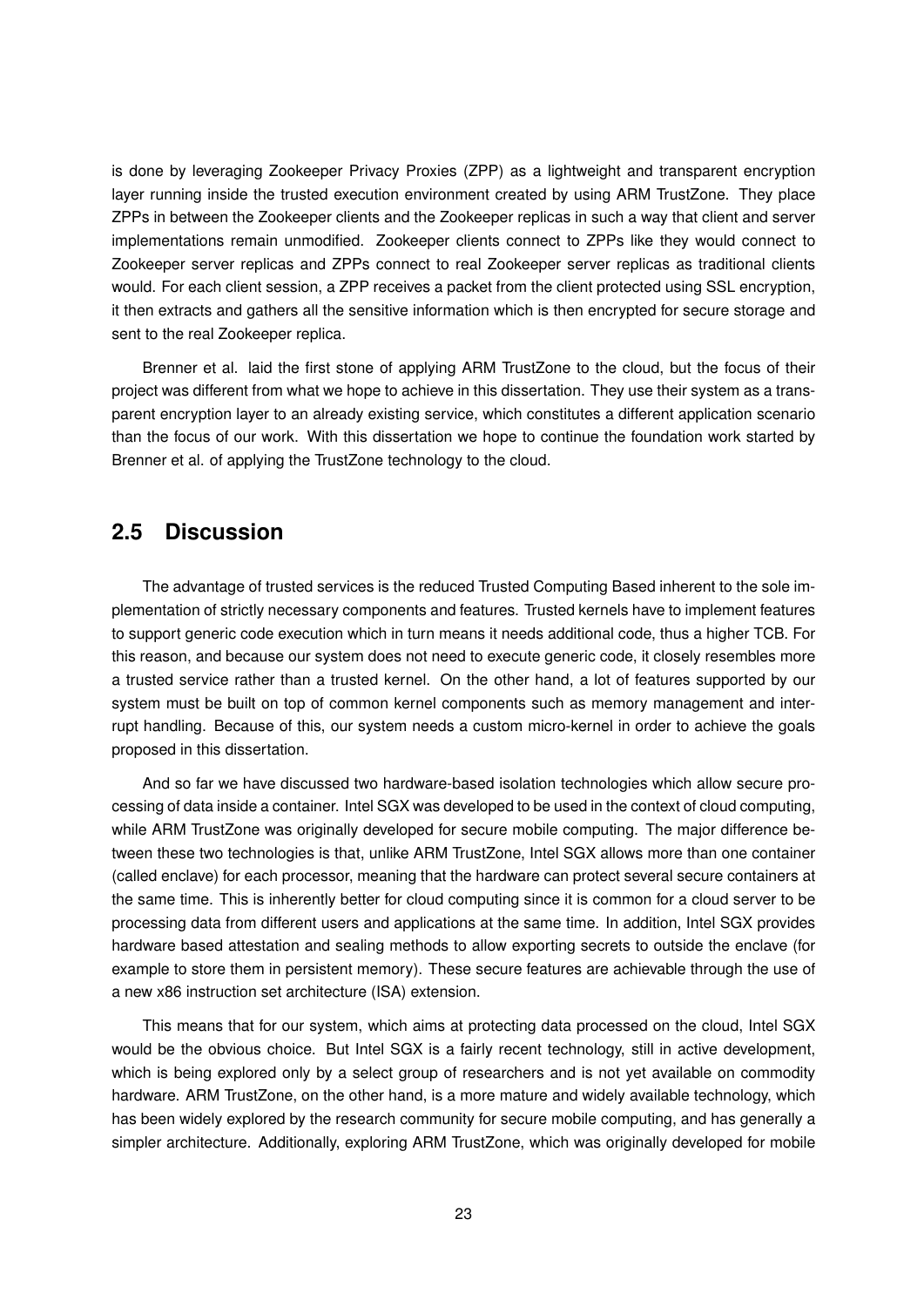computing, for the cloud is a challenging research problem. For these reasons we chose ARM TrustZone as the hardware-based isolation technology for our secure data processing system.

# **Summary**

This chapter described the related work regarding secure data processing on the cloud. We started by describing techniques and security issues regarding image processing on the cloud as well as some image processing projects which handle sensitive image data that can be used nefariously if disclosed. This first part increases the motivation behind exploring the use case of secure image processing on the cloud for our system. We then gave an overview on cloud security mechanism and why these mechanism are not sufficient for secure data processing. We first expose the flaws present in basic encryption techniques, where data processed at one end must always be processed in its raw (unencrypted) format, thus exposing sensitive user data to untrusted components. We then describe the limitations of advanced cryptographic techniques, such as fully homomorphic encryption schemes. These allow data to be processed without exposing it to untrusted components but have huge limitations on the data format to process, as well as high overheads. We then explore the advances made using virtualization techniques to protect code and data being executed inside software containers. But this technique often relies on large and complex trusted computing base, which can have vulnerabilities.

We then describe two hardware-based isolation technologies which can be applied for secure data processing on the cloud. ARM TrustZone and Intel SGX are security extensions to processors which allow the creation of one or more secure hardware-managed containers for processing sensitive data. We also discuss the fact that Intel SGX is a fairly recent technology only available to a select group of researchers. This justifies our choice of using ARM TrustZone as our hardware-based isolation technology. The next chapter will introduce the design details of our system.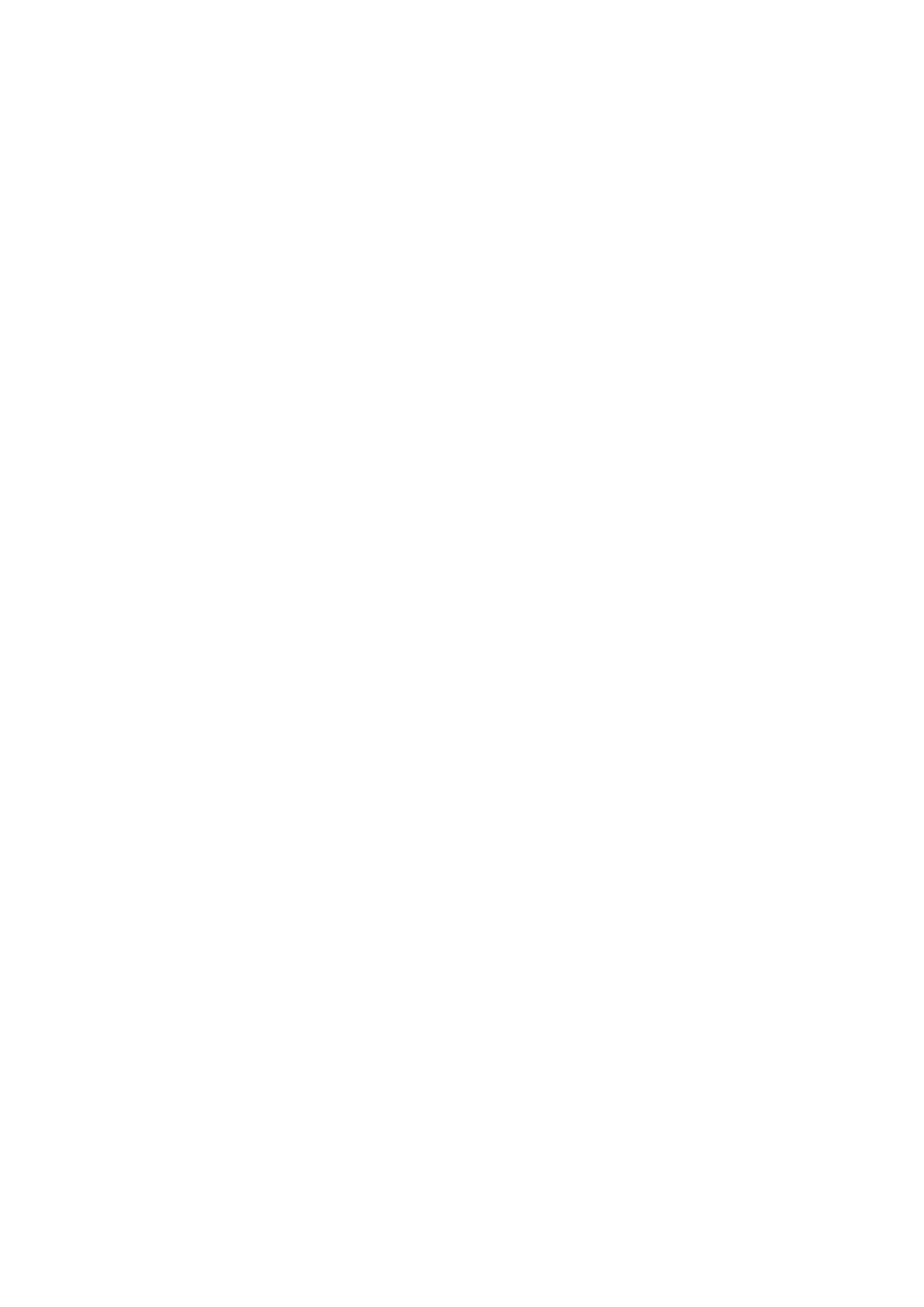

This chapter describes the design of our system, called Darkroom. In order to securely compute sensitive data, Darkroom will leverage the security primitives supported by ARM TrustZone. This technology enforces hardware-level isolation between domains with different execution privileges. But, in order to ensure that Darkroom maintains the security properties of confidentiality, integrity and authentication for sensitive data, additional requirements must be accounted for, namely: keeping a small TCB, end-to-end security, reduced overhead and applicability to secure image processing.

In this chapter, we start by describing the assumptions and threat model taking into account when designing Darkroom (Section 3.1). We then describe the architecture of our system by presenting a typical execution flow of Darkroom for secure image processing and the components which comprise the system (Section 3.2). We then describe the process of deploying Darkroom on ARM-based cloud servers as well as explain the secure system bootstrapping feature (Sections 3.3 and 3.4, respectively). The deployment process and secure bootstrap are used together to give clients guarantees that their data is being processed by a Darkroom instance. We then conclude this chapter by discussing how image transformation functions are supported by the system (Section 3.5) and how Darkroom uses these functions to perform image transformations on sensitive images (Section 3.6).

# **3.1 Assumptions and Threat Model**

In order to justify the solutions present in our design, we must describe the assumptions and threat model considered for Darkroom. As mentioned before, Darkroom aims at protecting user data processed on a cloud platform from being exposed to untrusted components such as the operating system and user applications. Since we are assuming an untrusted software platform, we can also assume a powerful adversary which may acquire control of most of the provider's software infrastructure. To this end, we consider as untrusted all software running in the normal world of our TrustZone-aware platform.

As for the hardware, we assume that the processor is correct. This means that we assume all TrustZone security features supported by the processor are correctly implemented and cannot be compromised by an attacker. So, our threat model consists of a powerful adversary who controls the cloud provider's software stack, including the rich operating system and applications running in the normal world. This results in an adversary which might interrupt the execution of the user's program indefinitely (denial-of-service attacks are not considered by Darkroom) and falsify the results of calls made to the operating system. Additionally, the adversary also controls hardware devices besides the processor, memory and system bus. On the other hand, we do not consider side-channel attacks, since most solutions to these attacks require hardware modifications which are out of the scope of this dissertation.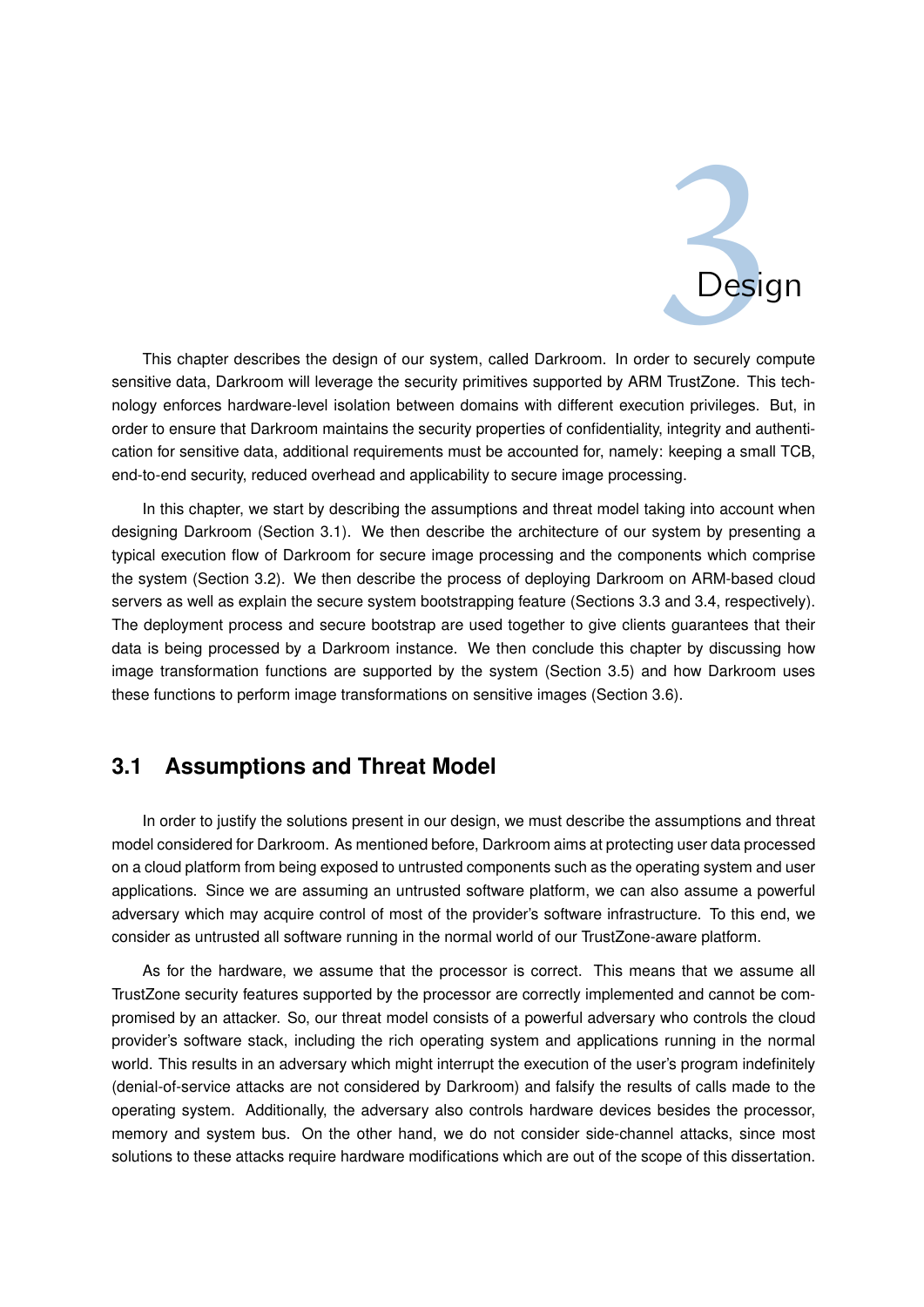Note that we are primarily concerned with potential security breaches resulting from software exploits to normal world programs. In particular, we want to prevent external attackers that manage to take over control of the application or the operating system residing in the normal world from violating the confidentiality of users' images (e.g., by leaking them out). We assume that both the cloud provider and cloud administrators are trusted. This is, we assume the cloud provider and cloud administrators are not colluding with an adversary and are not the adversary themselves. The trusted computing base (TCB) of our system comprises the hardware platform (TrustZone processor) and the Darkroom components hosted in the secure world.

# **3.2 Architecture**

In order to describe the architecture of Darkroom we will start by following a typical execution flow of a remote client application leveraging Darkroom for secure image processing. Afterwards, we briefly describe the components present in the execution flow, as well as explain the reasoning behind the design of this architecture.

Figure 3.1 shows the components of our solution and represents the possible execution flow. The flow starts at a client application, which is represented by the mobile device. The client application sends an encrypted image to the Image Cloud Service component, which can store the image data locally. Both the Image Cloud Service and the operating system run in the normal world context of the TrustZoneenabled processor. After uploading the image data, the client application issues a transformation request for the image. Upon receiving a transformation request, the Image Cloud Service sends the encrypted image data to the secure world. It also sends the transformation request and triggers a world switch via a Secure Monitor Call (SMC). This SMC instruction gives control to the secure world which decrypts the image data and executes the requested transformation on it. After processing, the image is encrypted once again and sent to the normal world.

In this figure we can identify the components which comprise Darkroom in the secure world and the untrusted components present in the normal world. Starting by the normal world, the first component which interacts with the sensitive encrypted data is the Image Cloud Service. This component represents the server application of image processing services such as Facebook or Instagram. This is an untrusted application which leverages the Darkroom API in order to use the secure world processing capabilities provided by Darkroom. The Darkroom API is the component responsible for sending the security critical data to the secure world and is also responsible for triggering the world-switch via the SMC instruction. Once the world-switch is triggered, the secure Darkroom kernel receives the encrypted data and redirects it to the two remaining secure world components. The Crypto Engine is the secure component responsible for decrypting the image for processing, and encrypting it again before it is sent back to the normal world. The Image Processing Engine is the secure world component responsible for manipulating the unencrypted data.

As mentioned in Section 2.4.1, the use of ARM TrustZone for isolation does allow for a relative reduction of the trusted computing base of a security critical system such as Darkroom. But there is another design choice which has a direct impact on the system's TCB and on other design choices. ARM TrustZone specification [4] defines three main types of software architectures of TrustZone-aware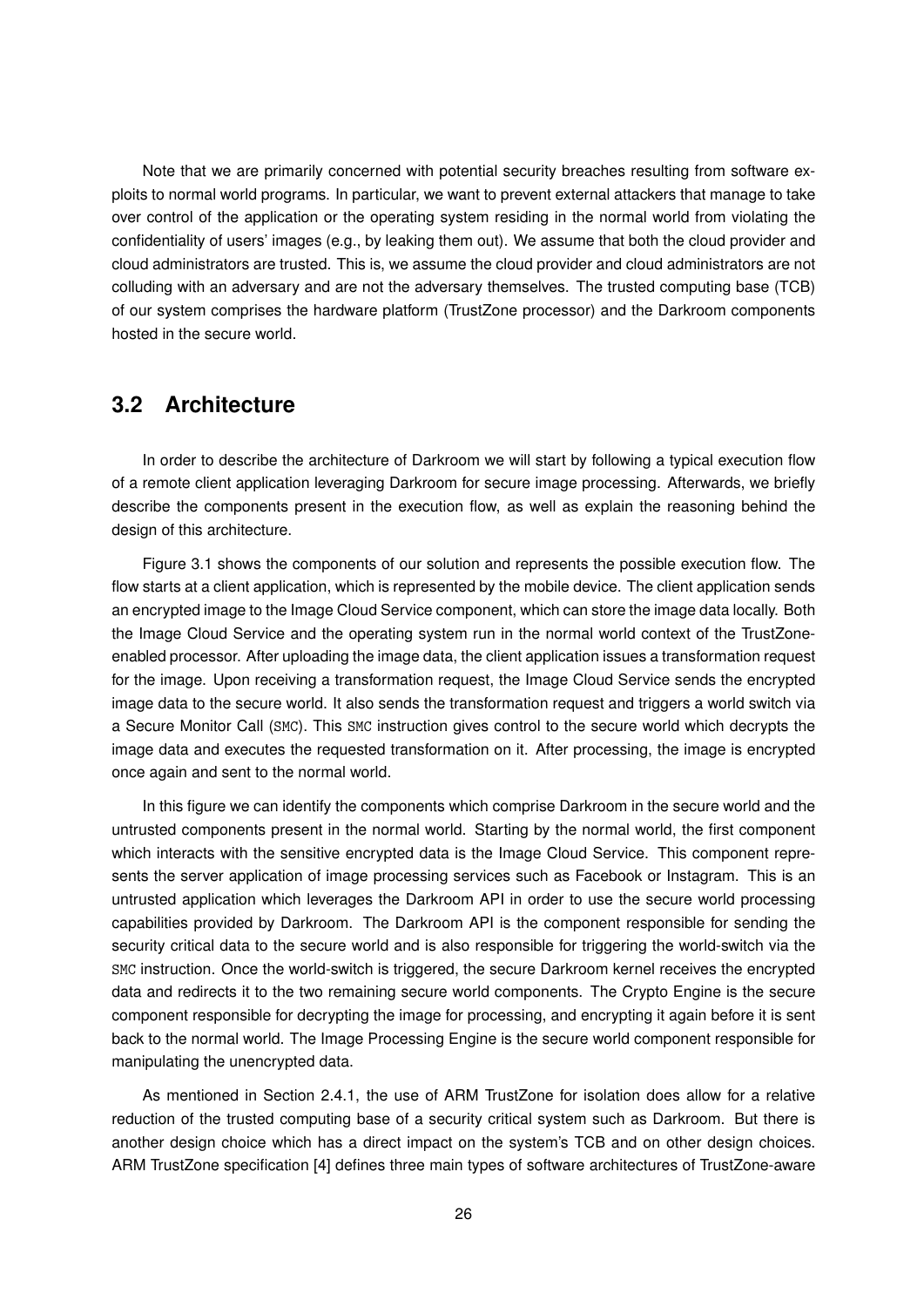

Figure 3.1: Darkroom Architecture.

systems. The first is the use of a dedicated secure world operating system, the second is a synchronous library of code running inside the secure world and the third is an intermediate option between a dedicated secure world OS and a secure world synchronous library of code. All of these architectures have advantages and disadvantages characteristics to what they support.

The dedicated secure world operating system approach is the most complex architecture for the software running in the secure world, but it is also the most powerful approach. This is because having a dedicated custom OS running in the secure world allows the execution of multiple concurrent secure world applications running on top of the secure OS. Another advantage of using this approach is that applications running on top of it can be completely independent from the normal world OS. Additionally, the processor's MMU can be used to separate secure world memory region into multiple user-space containers which allows several user-level secure tasks to be executed concurrently without having to trust each other. This means that a secure task cannot temper with the memory space of another task. For Darkroom this approach is too complex and may result in a larger TCB than that necessary for our system. Additionally, this approach lacks the inter-world communication desired for Darkroom. One advantage of building Darkroom on top of a secure world OS is that Darkroom could enjoy programming abstractions which are typically present in operating systems, such as memory management, dynamic memory, threading and scheduling.

The other extreme is a synchronous library of code running in the secure world. This approach is generally used by applications which do not require the complexity of an OS running in the secure world and thus depend on a much smaller and simpler TCB. The advantage of such a library is that it can be used together with the normal world OS via special purpose software calls. This means the secure world application and its normal world counterpart cannot work independently of one another, thus if the normal world OS is compromised the application running on top of it can effectively launch a denial-ofservice attack. As explained in our threat model, Darkroom does not consider denial-of-service attacks. This is mostly because denial-of-service attacks do not compromise the confidentiality of Darkroom, it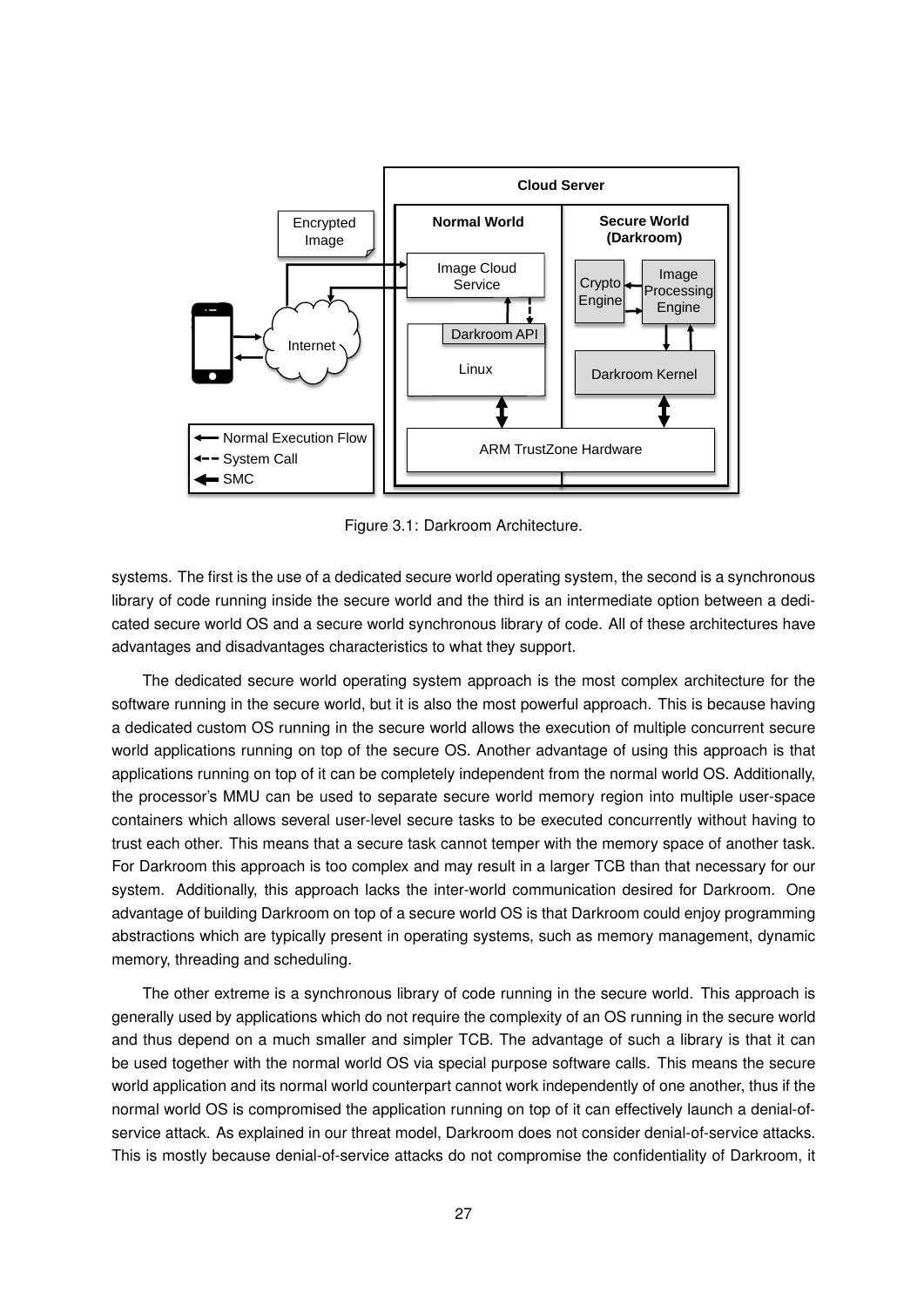compromises only its availability. Since we are primarily concerned about confidentiality protection, a library-based approach could work for Darkroom.

Since Darkroom needs the inter-world communication and small TCB offered by the synchronous library approach, but also needs the OS abstractions and flexibility offered by a secure world OS, we designed Darkroom as a small-sized kernel that provides basic features only required for image processing, such as memory management, threading for supporting the several secure world components and scheduling. Additionally, an inter-world communication must be supported by this secure world kernel via the normal world Darkroom API.

## **3.3 Deployment on Cloud Servers**

We envision Darkroom to be deployed on cloud servers maintained by the service provider. As opposed to Intel-based servers commonly adopted in today's cloud infrastructures, Darkroom's target servers must be based on ARM TrustZone technology. To deploy the system, the cloud provider must flash the firmware of its ARM servers so that the servers bootstrap into the secure world and run Darkroom's setup code before switching to the normal world and loading up a rich operating system or hypervisor. The details regarding Darkroom's boot process are described in Section 3.4.

In this process, the cloud provider must generate a *root key* for each server. A root key is a public key pair KR whose private part  $(KR^-)$  is bundled into the Darkroom image right before the image is flashed onto a server's firmware. The private part of the root key will be accessible only by Darkroom within the secure world and there will be a unique root key for each cloud server. The public part  $KR^+$ is certified by the cloud provider in order to assert the authenticity of this key. This key is fundamental to ascertain the authenticity of the Darkroom platform to a remote client and to securely share secrets with the Darkroom runtime without the need to trust the rich operating system.

Note also that, in addition to the root key, the Darkroom image contains public keys of cloud administrators authorized to perform some security-critical operations, e.g., setting up image transformation functions, as explained in Section 3.5. The  $KR^-$  key bundled inside the Darkroom image is a fundamental part of the chain of trust started by the SoC ROM bootloader and guarantees to a remote client that this platform is running a Darkroom instance, which in itself was authenticated by the platform's bootloader. Details about the secure system bootstraping process are explained next.

# **3.4 Secure System Bootstrapping**

Figure 3.2 represents the boot sequence of Darkroom. In order to execute the critical security verifications before the normal world can temper with the system, TrustZone-enabled processors start executing in the secure world immediately after power on. After that, a ROM-based bootloader, responsible for initializing critical components such as memory controllers, is executed. After these critical components are initialized, Darkroom's bootloader, stored in non-volatile memory, is launched and Darkroom boots. It is on this step that we manage the critical components initialized by the ROM bootloader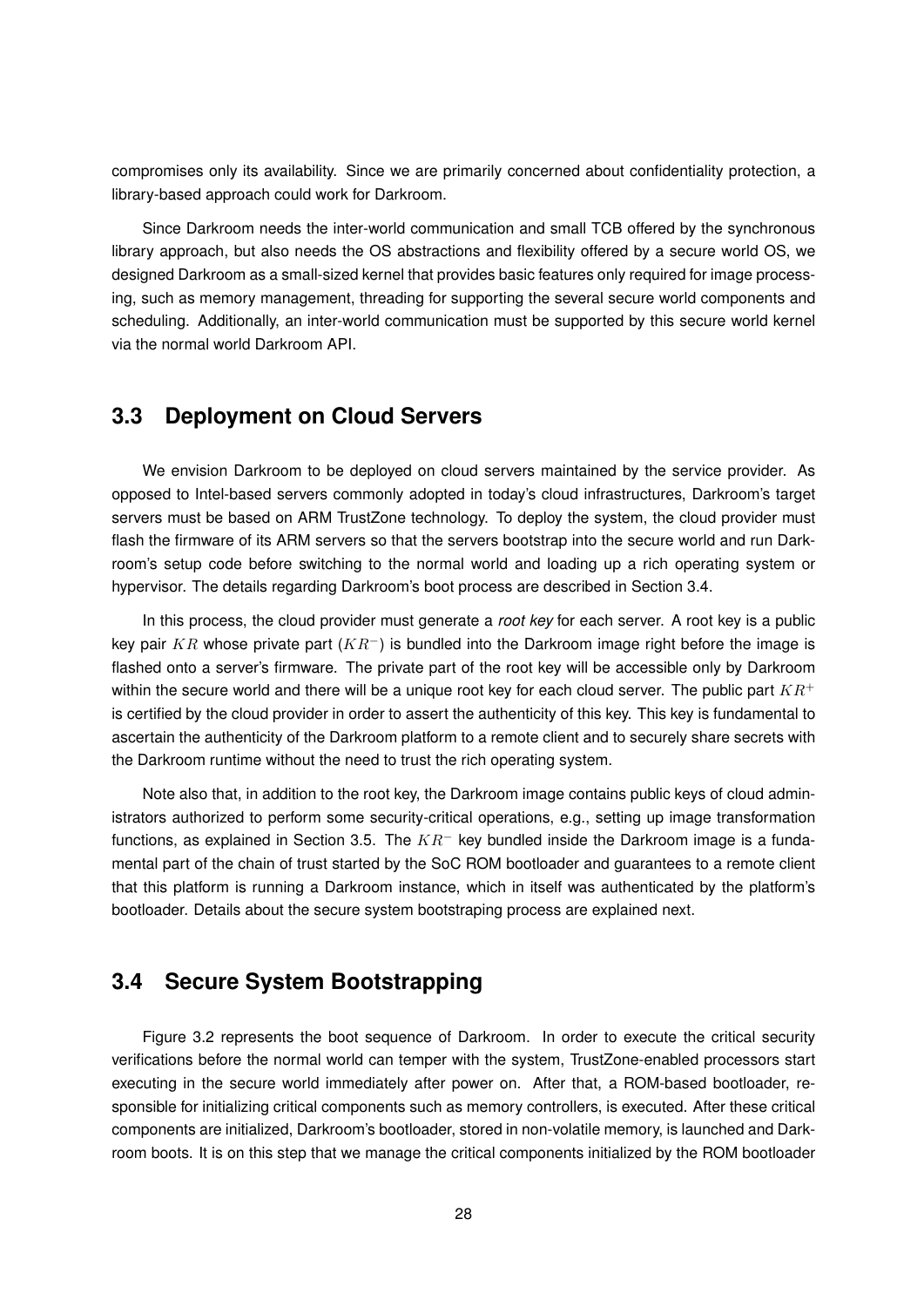

Figure 3.2: Darkroom Boot Sequence.

in order to protect these components from normal world tampering. The details regarding critical components and component permission management are specific to each TrustZone-enabled platform and will be explained fully in Chapter 4. Afterwards, Darkroom switches to the normal world and launches the normal world bootloader, which consequently boots the normal world rich OS.

In order to prevent attacks which may replace the secure world binary, cryptographic checks must be performed throughout the boot process. This guarantees the integrity and authenticity of software running in the secure world. Darkroom assumes the trusted platform vendor establishes a *vendor key pair* and deploys the public part  $KV^+$  on the device, such that it cannot be replaced by an attacker. This public key is used for a cryptographic signature protocol where the vendor uses the private key  $KV^$ to generate a signature of Darkroom's code which will be flashed along side Darkroom's binary when the system is deployed on ARM-based cloud servers. Using this protocol, the bootloader located in ROM SoC can start a chain of trust where every software component is authenticated before executing, namely Darkroom's bootloader. The chain of trust must start in SoC ROM memory and with the ROMbased bootloader because this component is the most difficult to modify by an attacker performing, for example, a reprogramming attack. After verifying the authenticity of both Darkroom's bootloader and binary image, Darkroom's bootloader is launched and boots Darkroom, thus concluding the chain of trust and the secure bootstrapping process.

On one hand the secure boot process guarantees that Darkroom's image was not tempered by an attacker and the cloud server deployment process guarantees to a remote client that the system is running a Darkroom instance. On the other hand, the secure boot and deployment processes do not guarantee to a remote client that Darkroom is effectively running in the secure world (container) of a TrustZone-based processor. This is because, unlike Intel SGX, ARM TrustZone does not support hard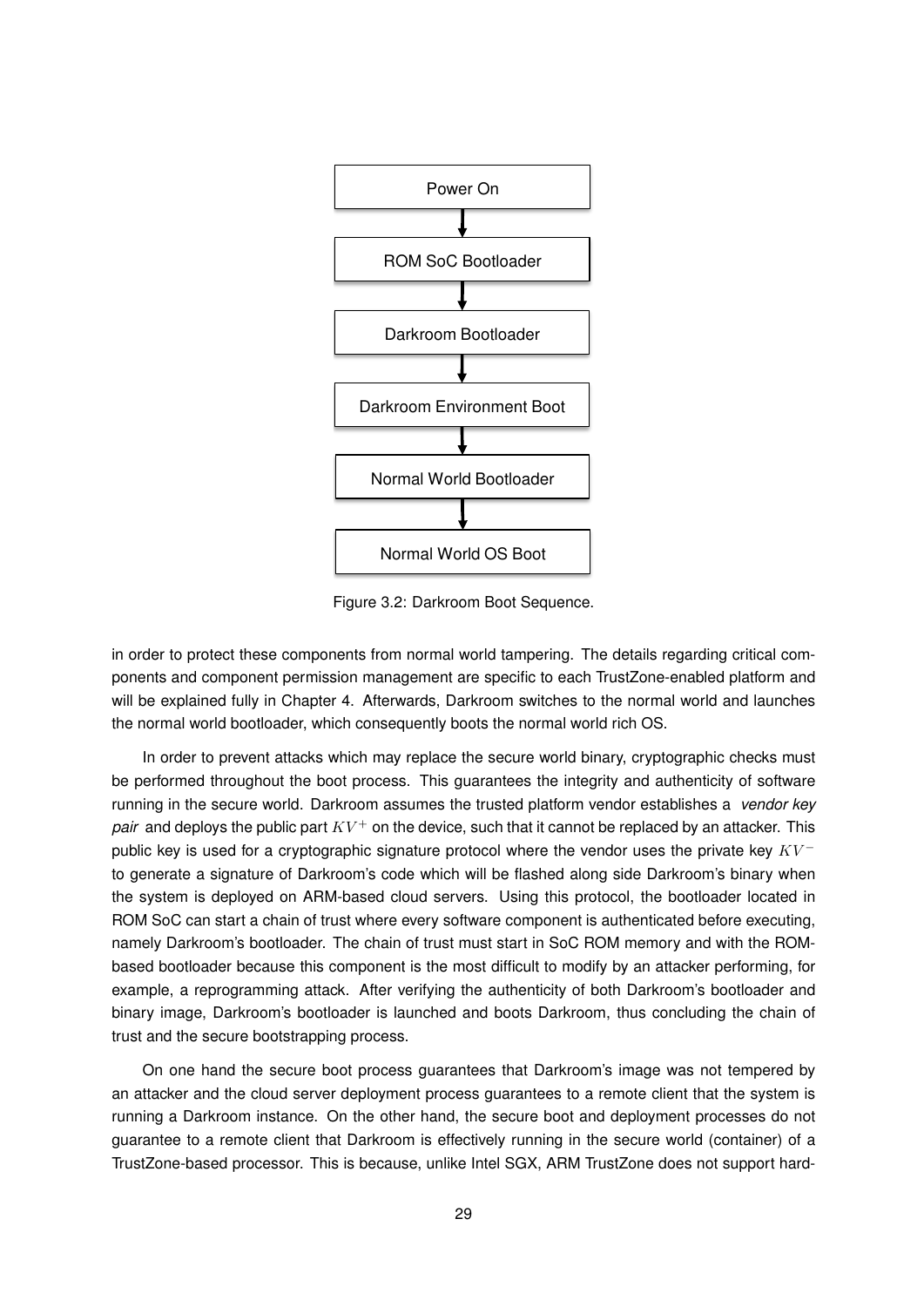ware instructions which can generate unique keys and ids for secure containers and does not support instructions for authenticating these containers to third parties. So, by guaranteeing that Darkroom's runtime was not modified by an attacker and that the data is guaranteed to be processed by a Darkroom instance, we achieve part of Darkroom's goal of end-to-end security. The remaining parts of this goal, which consider secure storage of the sensitive data and checking the result of Darkroom's processing will be explained in the following sections.

## **3.5 Setting Up Image Transformation Functions**

Once a cloud server is up and running, the rich operating system takes up control of system resources and Darkroom is suspended until requests arise from the normal world to perform image transformation operations (e.g., image rescaling). To allow for additional flexibility, rather than hardcoding transformation functions (TF) into the firmware, these functions can be loaded dynamically by cloud administrators into the Darkroom runtime. This makes it easy to upgrade the system with new or more efficient functions without the need to reflash the servers' firmware.

To support dynamic loading of transformation functions, we must ensure that the code to be loaded is trustworthy. This is because this code will have access to the raw image data submitted by client applications and can potentially compromise that data, e.g., by leaking it from the server. In addition, we must provide mechanisms that allow transformation functions to be uniquely identified in order to ensure that the correct transformation is applied to a given image. Such mechanisms must be able to tolerate modifications in the set of available transformation functions, as these can be installed from the system.

To ensure that the transformation functions installed into the Darkroom runtime are trustworthy, we require that such functions are installed or uninstalled only by trusted cloud administrators. In particular, to install a TF, a cloud administrator must issue a *load* request which must be signed by the administrator key  $(KA)$ . Darkroom validates the request against the public part of the authorized admin key  $KA+$  and allows the operation to proceed if the test passes; otherwise the operation is aborted. To uninstall a TF from the system, the corresponding *unload* request must also be signed by a trusted cloud administrator. To allow for unique identification of a given TF, Darkroom leverages the hash of the TF binary. This binary is included into the (signed) load request provided to Darkroom. This request contains additional metadata that indicates the TF name and the type of input parameters, e.g., *rotation (int degree)*.

# **3.6 Performing Image Transformation Operations**

Normally, performing image transformations involves a four-stage life cycle. First stage is to securely *setup* a shared key between the client and the secure service. This stage is only performed once per client and will allow the server to check the integrity of the messages exchanged after this initial setup. The second stage is to securely *upload* a security-sensitive image from the client to the cloud server. In this process, we must ensure that the image is encrypted in such a way that it can only be decrypted within the Darkroom runtime. Third stage corresponds to *transforming* the image by invoking a transformation function of Darkroom. Note that one or more transformations can be chained together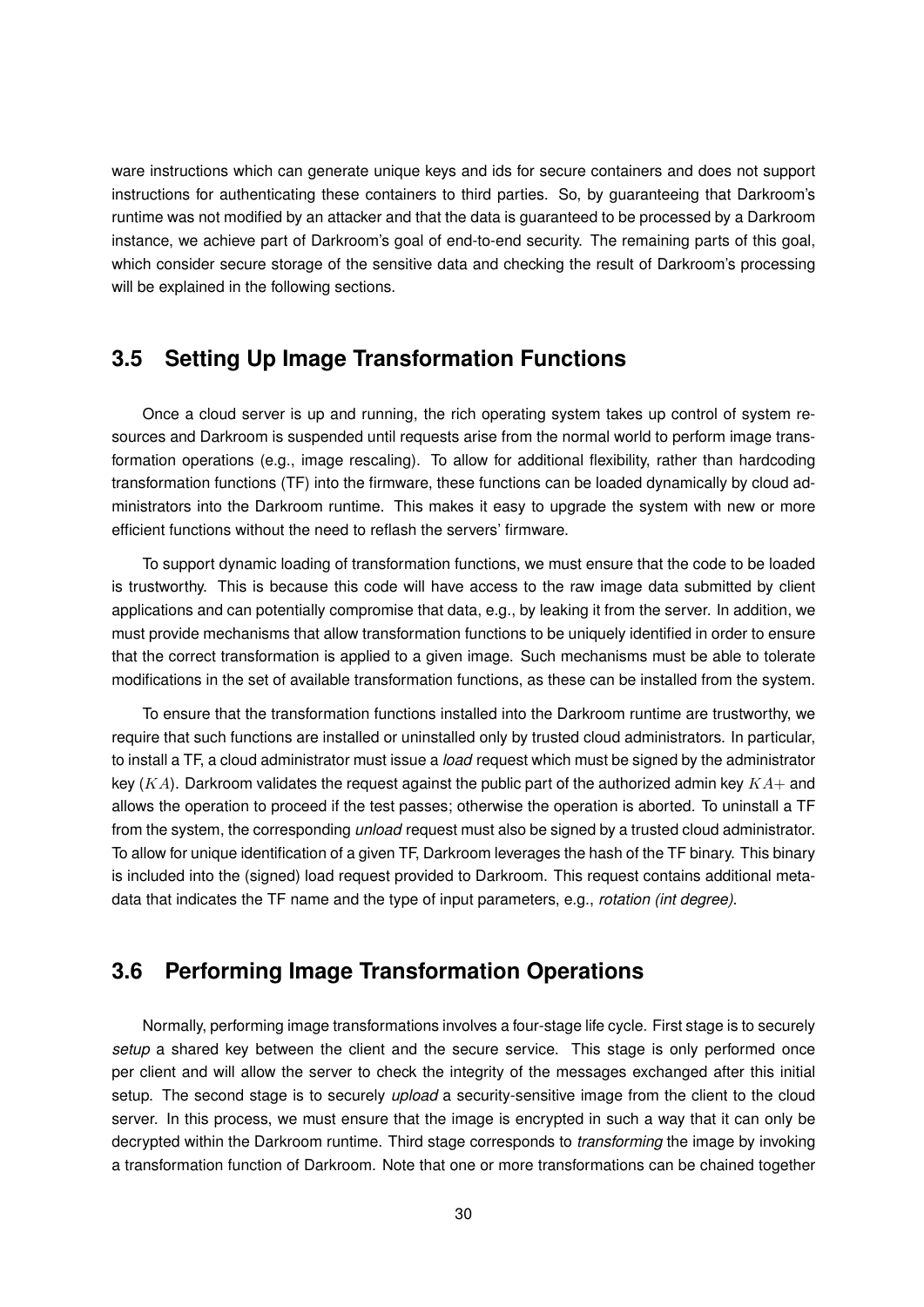(e.g., rotation followed by scaling, etc.). Fourth stage is to *download* the result of the transformed image, while allowing only the client to decrypt the resulting image. In addition, the client must be able to trace the authenticity of the transformation sequence, in order to ensure that the resulting image derives from a valid sequence of transformations properly applied to the original image submitted by the client to the cloud provider.

But before explaining these stages, we must describe a necessary pre-configuration step. In particular, Darkroom must be set up with a public key pair called *service key* (KS). The role of this key is to associate the image transformation operations to the context of a specific cloud service (whose logic runs in the rich OS and client). To this end, cloud administrators must generate a public key pair  $KS$ and securely load it to the Darkroom runtime of each cloud server. Security is achieved by mutually authenticating the cloud administrator's key with the server's root key. Once the service is loaded into each server, it is now possible to perform the following four stages, represented visually in Figure 3.3:

**1. Initial setup:** To allow the secure Darkroom service and client to check the integrity of future exchanged messages, the client needs to share a secret key with the secure service. The client generates a symmetric key  $KC$  which will be the client key associated to that client. This key is sent to Darkroom encrypted with the public service key of the server  $KS^+$ . Additionally, the client also sends a challenge to account for freshness in the exchange. The secure service receives this request and generates a client identifier  $cID$  which the client must use in future communications in order to identify the messages. The server then sends this client ID together with the answer to the client's challenge and encrypts this message with the newly exchanged shared symmetric key.

**2. Image upload:** To securely upload the image to the cloud server, the client simply generates a symmetric key  $KI$  and encrypts the image with that key. Then,  $KI$  is encrypted with the public key  $KS<sup>+</sup>$  to ensure that the image can be decrypted only by Darkroom-enhanced servers allocated to the service to which  $KS^+$  is bound. For integrity verification, the client also computes the HMAC of the message using the client key  $KC$ , where the message m is the concatenation of the encrypted image and encrypted key KI. The resulting blob  ${I}_{K}K$  ${K}$  ${K}$  ${K}$ <sub> $K$ *s*+ *HMAC*(*m*, *KC*) is then uploaded to the cloud</sub> service. We name this blob: *envelope*. With this envelope stored on the normal world OS Darkroom achieves the goal of securely storing the sensitive data in the normal world operating system. This is because the envelope comprises the image data in such a way that only Darkroom can access the raw content. Additionally the client also sends an image identifier  $iID$  to identify this envelope inside the Image Cloud Service.

**3. Image transformation:** When the client requests a transformation on a specific image it needs to send a transformation request to the Image Cloud Service running on the server platform. In this message the client needs to specify the client ID  $(cID)$ , so Darkroom can select the correct client key  $KC$ , the identifier of the image to be transformed  $(iID)$ , the identifier of the new resulting image  $niID$ and the transformation identifier  $tID$  (note that more than one transformation can be requested at the same time). The transformation identifier is encrypted with the Darkroom's public key  $KS^+$  in order to maintain the transformation request confidential between the client and the secure service. Additionally, the client also sends an HMAC for integrity checking.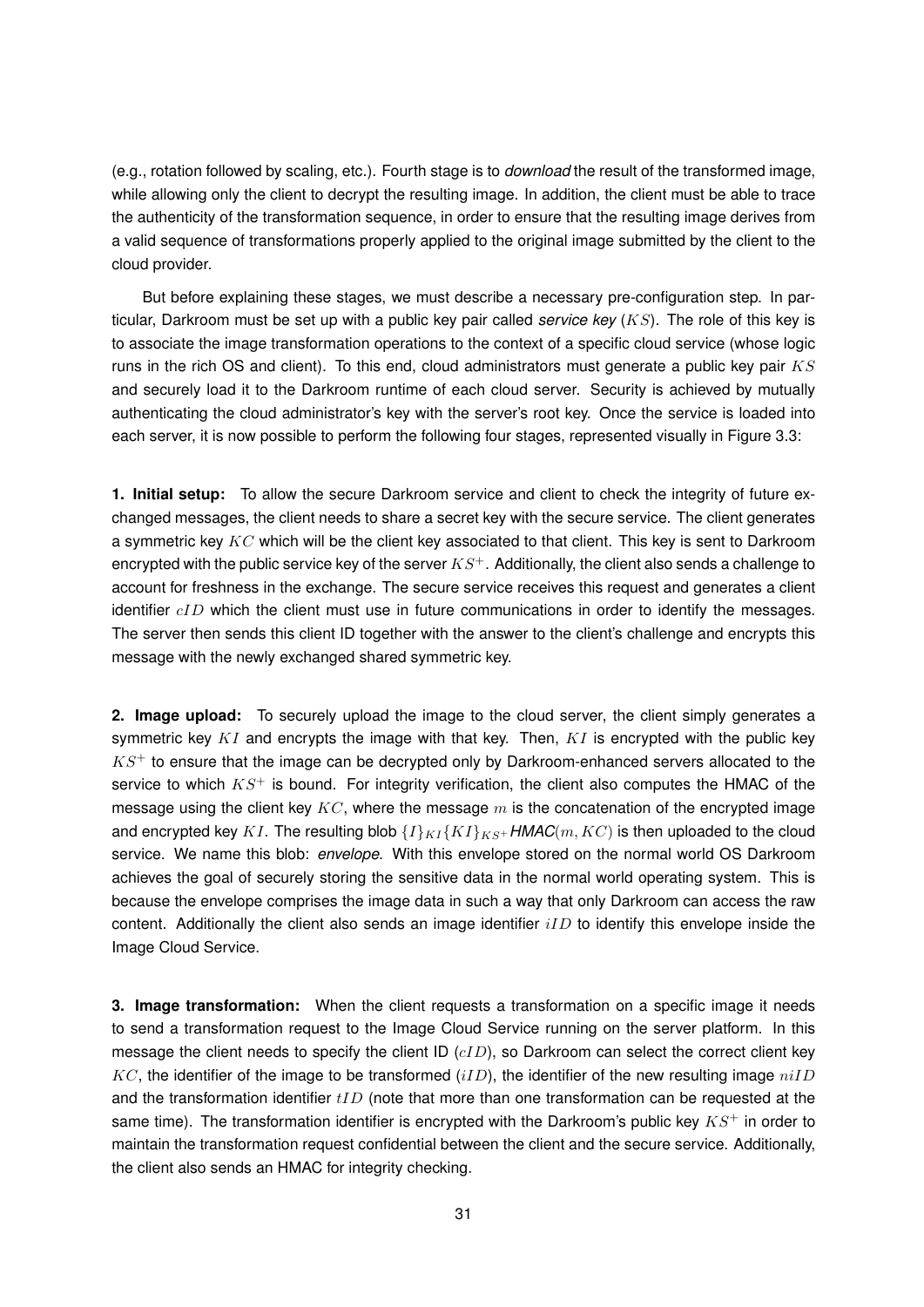

Figure 3.3: Communication of Darkroom processing stages.

Whenever the cloud service needs to perform some specific transformation to the encrypted image, it makes a request to Darkroom by invoking a specific system call (through the Image Cloud Service). Through this system call, the service provides as input the image envelope, the encrypted IDs of the transformations to be invoked, and any additional parameters required by the transformation function. The system call issues a world switch to Darkroom, which performs three steps: 1) obtains the encryption key KI by decrypting it with the private part of the service key ( $KS^-$ ), 2) validates the message integrity by recomputing the HMAC of the message m in that envelope, and 3) decrypts the image using  $KI$ . If all goes well, Darkroom executes the requested transformations and produces another envelope containing the resulting image encrypted with the symmetric key  $KI$  (which means that only the original message owner and Darkroom-enhanced servers will be able to decrypt the resulting image). To be able to trace the transformations that were applied to a given image, Darkroom builds a cryptographicprotected log which is included in the resulting envelope. The log contains a hash chain of the history of transformations applied to the image.

**4. Image download:** Finally, the last stage in the image transformation life cycle is to download the resulting image to the client and recover it. Since the client has access to the key  $KI$ , it can perform the same sequence of steps as Darkroom in order to validate the integrity of the image and decrypt it. In addition, since the envelope contains a history of transformations performed to the image, it is possible to verify that the received image has resulted from a sequence of transformations applied to the original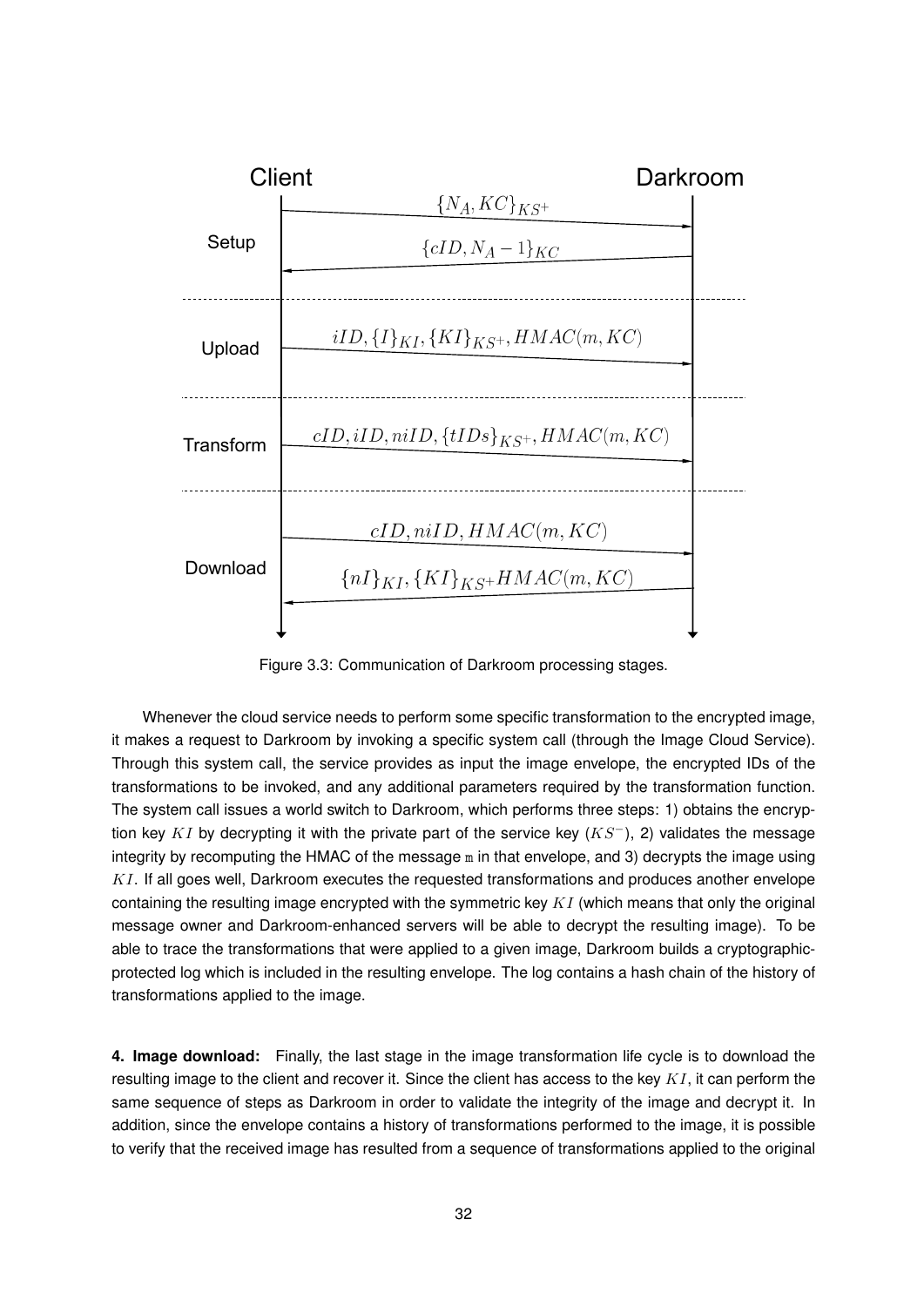image. The client sends a download request which contains the client identifier  $cID$  and the identifier of the image envelope to be downloaded,  $niID$ . The return is the envelope of the new image  $nI$ .

# **Summary**

In this chapter we described the design of Darkroom, a secure data processing service for the cloud. We started by presenting the assumptions and threat model considered during the design of Darkroom. We then presented Darkroom's architecture by describing a possible execution flow for Darkroom and explained the different components which comprise Darkroom. We also explained the different architecture approaches possible for TrustZone-based projects and the reasoning behind choosing an intermediate architecture between a secure world operating system and a secure library of code.

The following sections were mainly focused on addressing the goal of end-to-end security by explaining a secure deployment protocol and the secure system bootstrap. We also address secure data storage of by developing a structure (blob) called *envelope* which contains the sensitive data to be processed and can only be opened by both the remote client and Darkroom. Finally, we address the goal of system applicability to secure image processing by supporting the deployment of new authenticated transformation functions to Darkroom at runtime. Next we present Chapter 4, which describes the implementation details behind the implemented Darkroom prototype.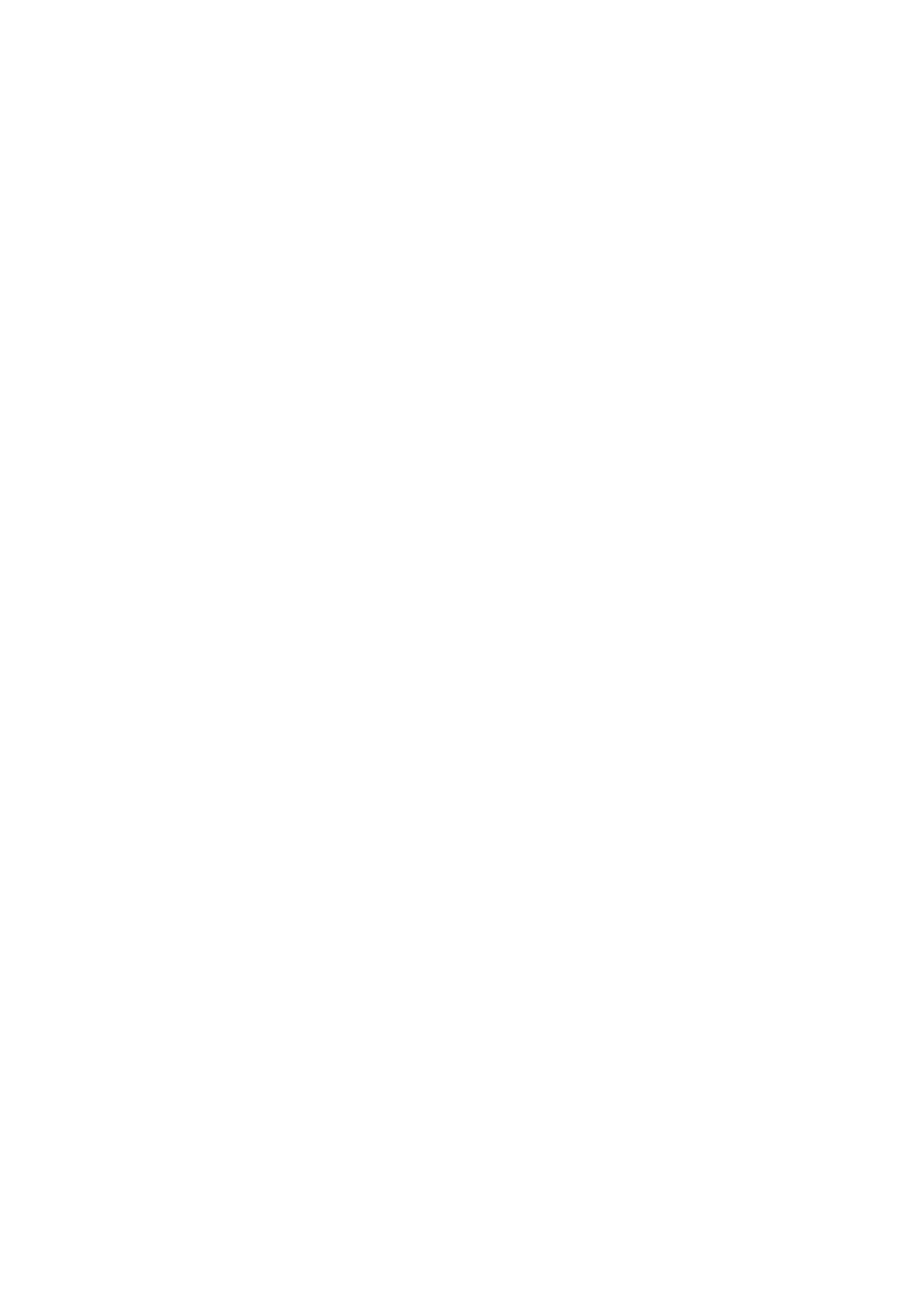# **Implementation**

This chapter describes a prototype implementation of Darkroom, a TrustZone-based system for trusted data processing on the cloud. We implemented a prototype of Darkroom for the Freescale NXP i.MX53 Quick Start Board (QSB) and some of the implementation details described in this chapter are specific to this development board. Note that the current prototype does not implement all features described in Section 3, namely we have not implemented the secure system bootstrap, nor the dynamic loading of transformation functions.

Next, we describe the implementation challenges for our prototype (Section 4.1). Then we introduce the details of the Darkroom kernel (Section 4.2) and the normal world components (Section 4.3). We conclude this chapter by presenting the details on the Cryptographic Engine (Section 4.4) and the Image Processing Engine (Section 4.5).

# **4.1 Implementation Challenges**

The implementation of Darkroom on a TrustZone-aware development board must consider several implementation challenges inherent to the development of the features and components described in our design. In particular, there is a fundamental concern in keeping a small Trusted Computing Base (TCB) for the software executing in the secure world. By achieving a small TCB for Darkroom we simplify the codebase and consequent execution flow of the system, which in turn decreases the chance of design flaws, code flaws and unnecessary services that can be used by attackers to compromise the system and disclose the sensitive image content we aim to protect. While maintaining a small TCB we also want to build a kernel flexible enough to feature memory management, threading and interrupt handling.

This is achievable by building Darkroom with a minimalistic approach, meaning it will only support the fundamental features necessary for secure data processing. Considering the workflow described in Section 3, where a secure image, packed inside an envelope, can go through the normal world OS, it becomes clear that Darkroom can easily avoid the implementation of unnecessary components such as network drivers and sockets. This can be supported by the untrusted rich OS running in the normal world. Additionally, support for commonly used development libraries such as libc allow for easier development of the user-space components which compose Darkroom, such as the Cryptographic Engine and the Image Processing Engine. It is also fundamental for the secure kernel to detect and trap SMC interrupts, which are used by the normal world environment to request a world switch. This means the secure kernel must be TrustZone-aware and correctly configure the monitor mode, secure memory regions and access to peripherals.

Additionally, Darkroom must interact with a full-featured operating system running in the normal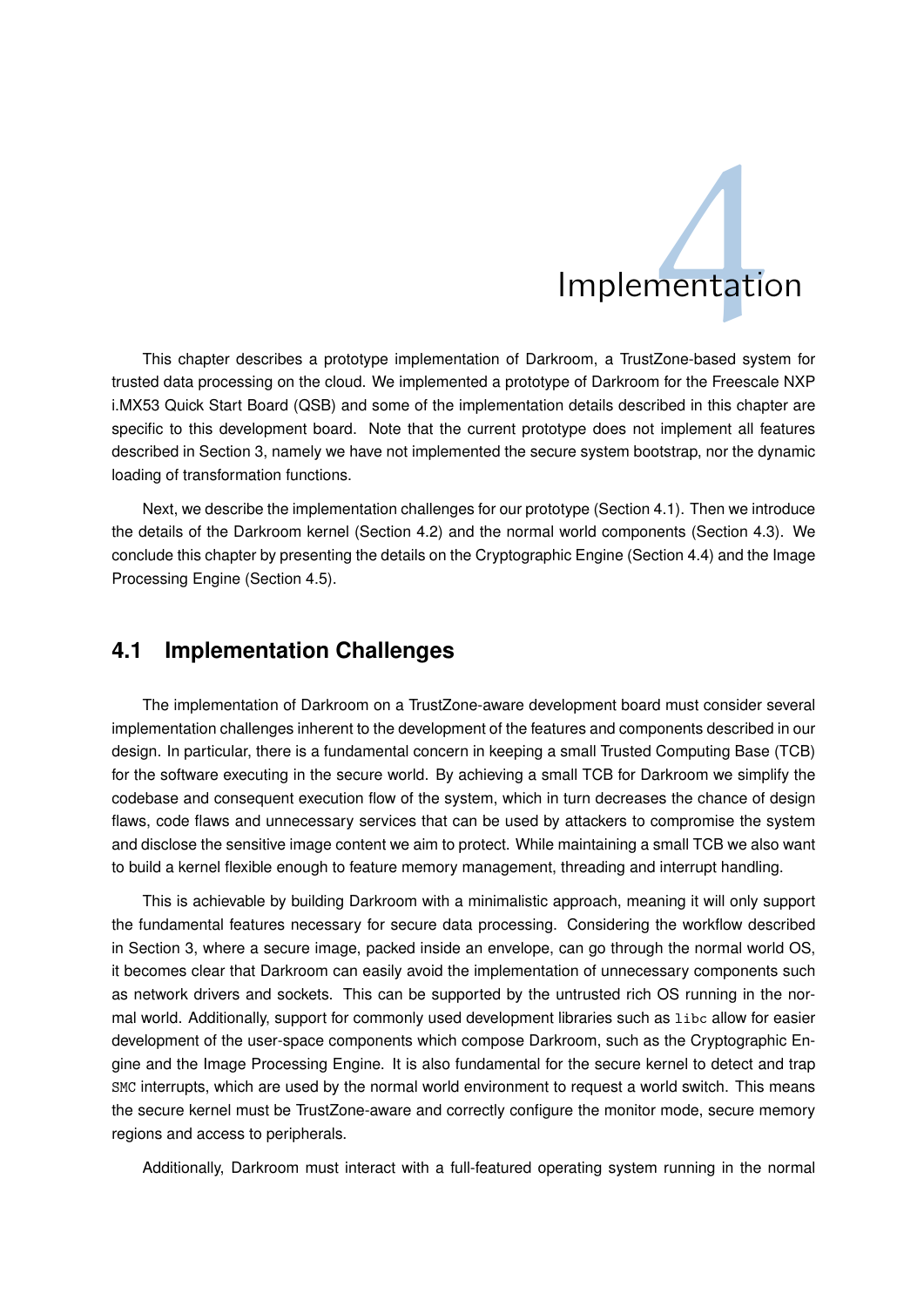world of the TrustZone-aware platform. However, most operating systems have no support for ARM TrustZone security extensions, for example, they do not offer an interface support for SMC interrupts triggered by their user applications. Offering an interface for SMC interrupts is important because it prepares the conditions for the world-switch which follows the SMC instruction. Besides the lack of an SMC interface support, rich operating systems are developed under the assumption of having full control over memory controllers, monitor mode and peripherals. Because Darkroom will be executing in the secure world and will restrict access to security critical components such as the memory controller, secure memory regions and peripherals, the rich OS running in the normal world OS must be modified to account for this configuration.

The following sections will describe the implementation strategies used to overcome the noted challenges. We start by introducing the Darkroom kernel which is the component responsible for the reduced trusted computing base, flexible runtime with support for memory management, threading and interrupt handling. This component is also responsible for configuring the monitor mode, secure memory regions and access to peripherals. We then describe the normal world operating system and modifications which allow the support of an SMC interface. We conclude this chapter by describing the remaining secure world components which consist of the Cryptographic Engine and Image Processing Engine.

# **4.2 Darkroom Kernel**

The Darkroom kernel is a fundamental component of our system. It lives in the secure world and is responsible for memory management, thread execution, and context switch operations between worlds. To reduce the chance of code vulnerabilities and keep the kernel size small, we adopted the Genode [23] framework to build our secure world kernel. Genode is a framework for building special-purpose operating systems. It offers a collection of small building blocks, out of which we can compose a custom system to fit the needs of Darkroom's design. This framework includes building blocks such as kernels, device drivers, library support and protocol stacks.

## **4.2.1 Adapting a Genode Microkernel**

Developing a microkernel from scratch to support the design requirements of Darkroom is a complex and time consuming task. In order achieve this a developer would have to become familiar with many of the low-level details of their particular platform. The developer would also have to become proficient at that platform's machine language, at building device drivers for all the devices needed, porting the necessary libraries (such as libc) and have an extensive knowledge of microkernel development.

For this reason, we have adapted a TrustZone-aware Genode microkernel named *base-hw* [24]. This is a custom microkernel tightly integrated with our development platform and with a code base of approximately 20 KLOC (thousand lines of code). Additionally, this *base-hw* microkernel also includes a client application responsible for managing a rich operating system running in the normal world and a secure world manager for leveraging the Multi-Master Multi-Memory Interface (M4IF). Because this client application acts similarly to a Virtual Machine Monitor (VMM), we call it TrustZone VMM (TZ VMM). Figure 4.1 shows the implemented components of this prototype. In a darker color we can see the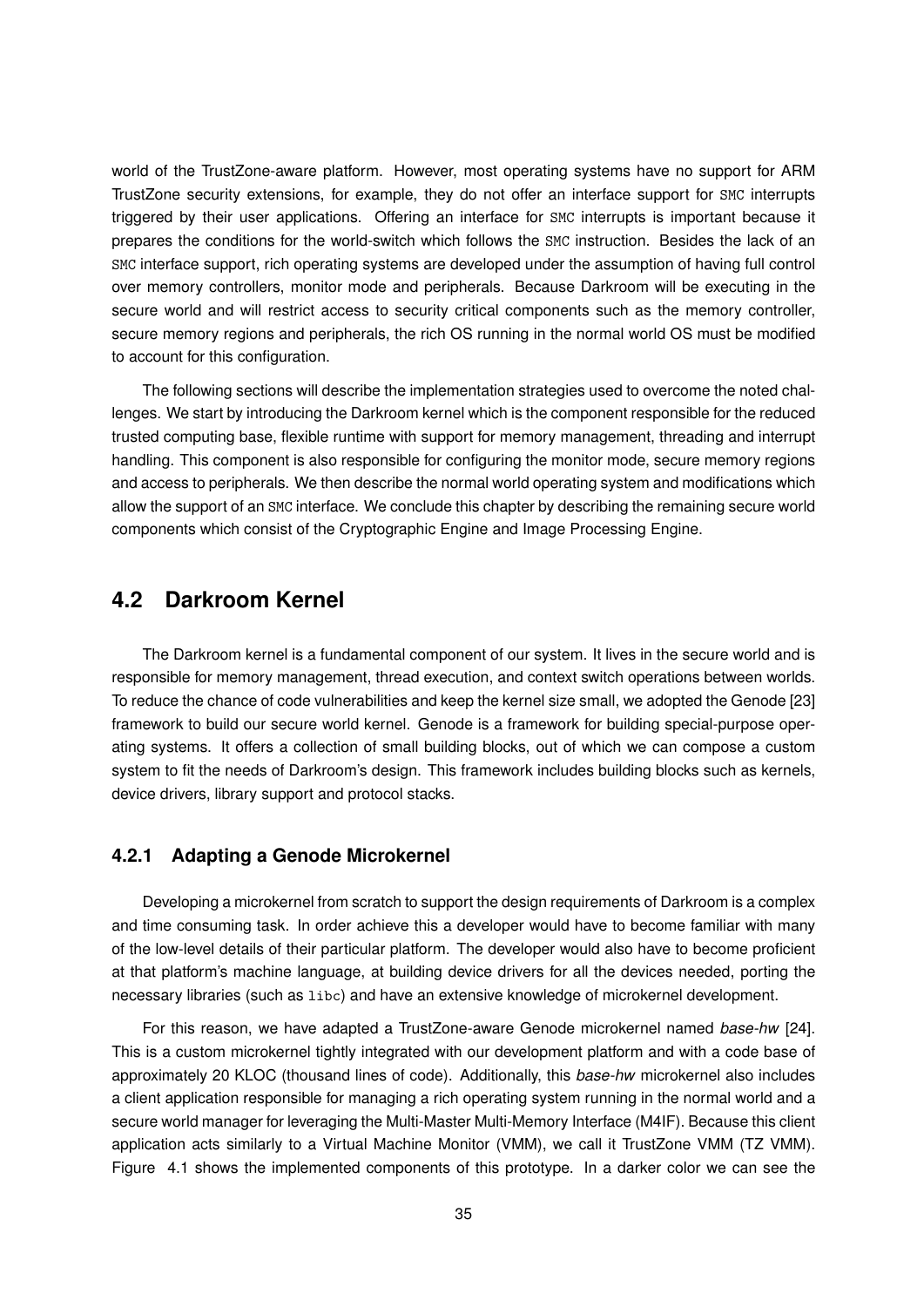

Figure 4.1: Implemented Darkroom components.

components adapted from the original *base-hw* as well as the adapted TZ VMM and normal world rich OS, which is a paravirtualized Linux kernel. In traced outline we have the components added to the system, such as the Darkroom API, the Image Processing Engine and the Cryptographic Engine, which support the Darkroom features.

The Cryptographic Engine (Section 4.4), Image Processing Engine (Section 4.5) and Darkroom API (Section 4.3.1) were added from scratch and are explained in detail below. The *base-hw* microkernel was adapted to support interaction between the newly added components of Darkroom. The TZ VMM and the paravirtualized Linux kernel were modified to support the inter-communication mechanism explain in Section 4.2.3.

Adapting the *base-hw* microkernel allowed us to focus on the problem we want to solve by offering a platform on which to build the Darkroom runtime. Taking this into account, this microkernel and the VMM client application do not solve all low-level problems associated with Darkroom, such as the inter-world communication and image processing, but it significantly decreased the difficulties of implementing a custom microkernel from scratch.

## **4.2.2 Supporting World-switch**

For a secure world kernel to be TrustZone-aware it must be prepared to answer world-switch requests from the normal world OS. This means the secure kernel must configure the monitor mode to trap and handle the world-switch request. This configuration is done by leveraging the Secure Configuration Register (SCR), which allows the CPU to raise an exception in monitor mode instead of doing it in the corresponding exception mode of the normal and secure worlds. Because the monitor is a security critical component, as it works as a gatekeeper between the two worlds, the normal world entry to monitor mode is tightly controlled. The only way the normal world can request a world-switch is by issuing an interrupt, such as an external abort or an explicit call via the SMC instruction. On the other hand, the secure world can enter the monitor mode by directly writing to the Current Program Status Register (CPSR) and then access the SCR, through which the NS bit can be manipulated. Because Darkroom needs the world-switch to be explicitly triggered by a normal world cloud application, we adapted the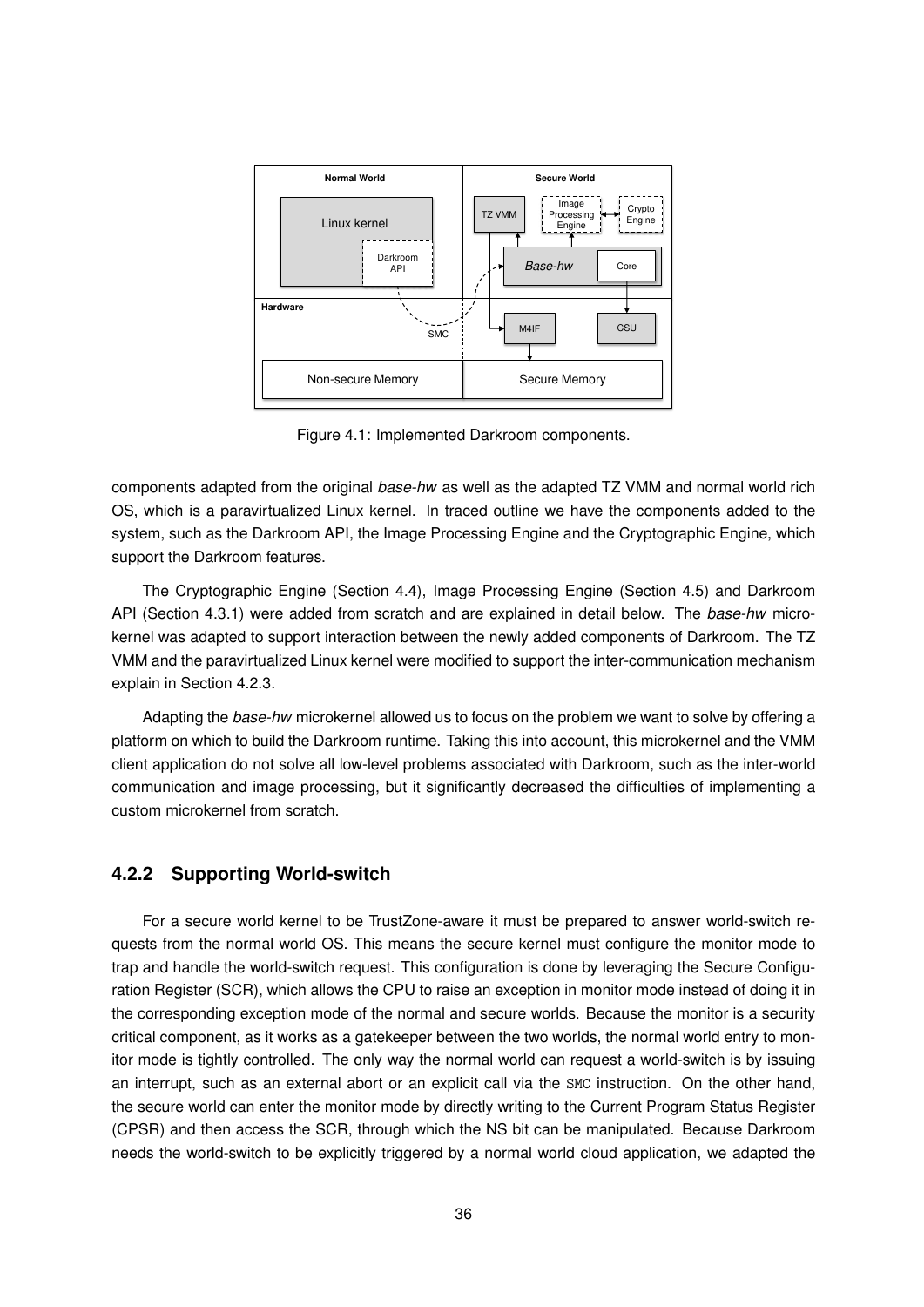| Exception      | Vector Offset | <b>Corresponding Mode</b>      |
|----------------|---------------|--------------------------------|
| Reset          | 0x00          | <b>Supervisor Mode</b>         |
| Undef          | 0x04          | Undef Mode / Monitor Mode      |
| SWI            | 0x08          | Supervisor Mode / Monitor Mode |
| Prefetch Abort | 0x0C          | Abort Mode / Monitor Mode      |
| Data Abort     | 0x10          | Abort Mode / Monitor Mode      |
| Reserved       | 0x14          | Reserved / Monitor Mode        |
| <b>IRQ</b>     | 0x18          | IRQ Mode / Monitor Mode        |
| <b>FIQ</b>     | 0x1C          | FIQ Mode / Monitor Mode        |

Table 4.1: Interrupt Vector Table of an ARM System

*base-hw* to configure the SCR to trap only the SMC instruction to the secure monitor.

After trapping the SMC triggered interrupt, the monitor's vector table is used to jump to a handling routine inside the secure world runtime. The monitor's vector table works similarly to an interrupt vector table (IVT), where specific addresses are used by the processor to assess which handling routine must be called for a determined interrupt. Table 4.1 shows the interrupts present on a typical IVT for an ARM processor platform. The same interrupts are supported in the monitor vector table. The flexible architecture of the monitor mode allows the routine responsible for handling the world switch request triggered by the SMC instruction to be implemented by the developer. This means that the developer is free to handle this situation in many different ways, but to support consistent world-switches there are a few steps which need to be implemented. The first is building a non-reentrant handling routine. This can be done by disabling the interrupts when the monitor mode is executed. This ensures the development of a more robust and secure handling routine which does not need to take into account other interrupts being triggered during its execution.

The second consideration to take into account is whether or not the switch from secure world to normal world must also be executed by the monitor software. The original *base-hw* microkernel already suported a basic context-switch mechanism in which the monitor software is not responsible for the switch from the secure world to the normal world. The secure world can directly manipulate the SCR and for this reason there is no need to execute the monitor code when a switch from secure world to normal world is desired. By choosing not to use the monitor code for this switch, the assembler worldswitch routine is much simpler, since it does not have to consider both situations.

Finally, this routine saves the CPU state of the requesting world and restores the state of the world which will take control. Because the switch from secure to normal world is not considered by the monitor software, this routine only has to save the current CPU state as the non-secure world's state and restore the secure kernel context. To switch from the secure world to the non-secure domain the reverse operations are performed, only this time these operations are performed outside the monitor. This means the kernel context must be saved, stored in a secure memory region and then the saved normal world state must be restored and the world-switch executed by writing 1 to the NS bit in the SCR (bit 0). Figure 4.2 summarizes the context-switching process of Darkroom as explained above.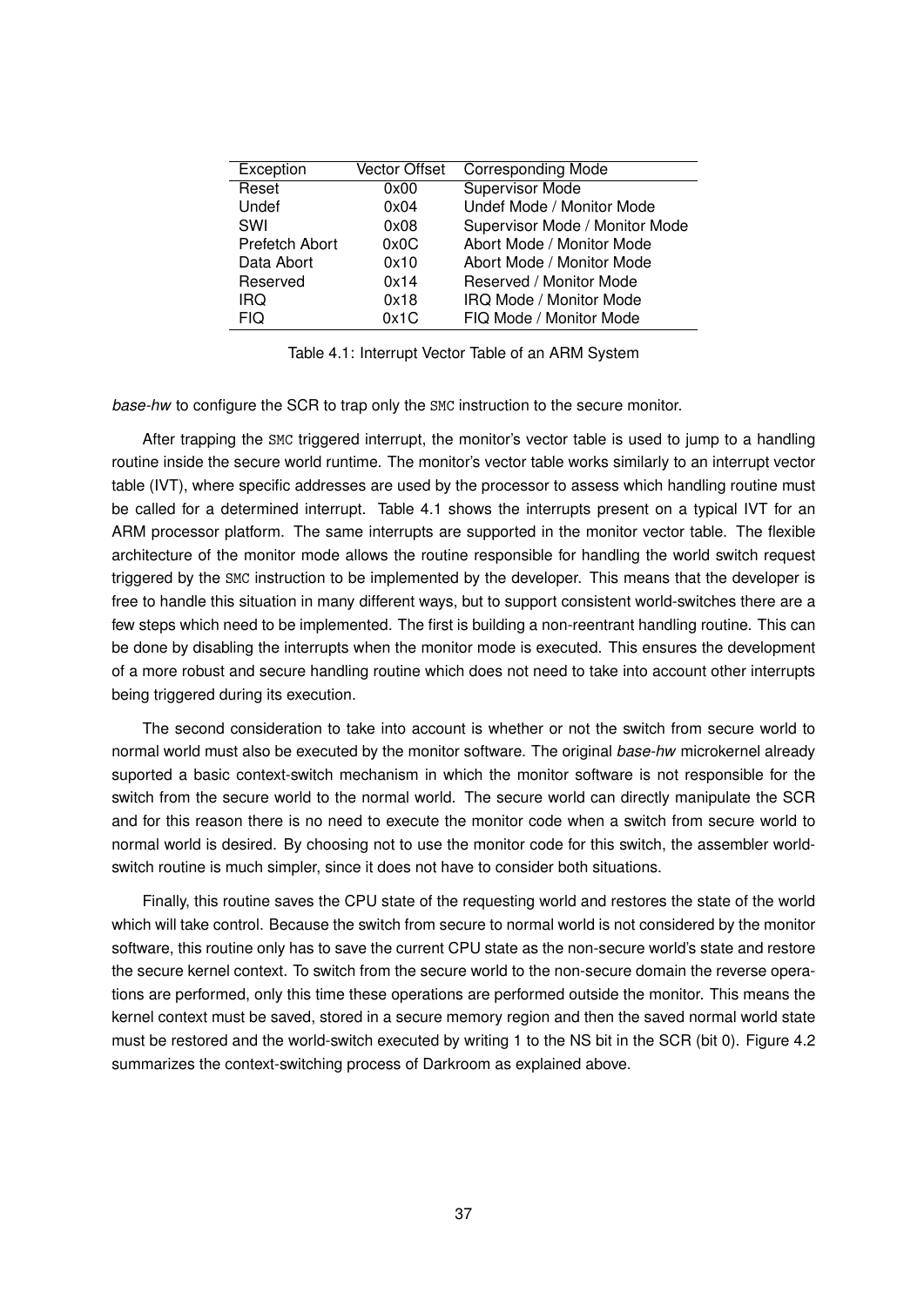

Figure 4.2: Context-switch process.

## **4.2.3 Inter-world Communication**

As explained in the section above, when the normal world requests a context-switch, its CPU state is saved by the monitor software so it can be restored once the control is given back to the normal world. The component responsible for storing this normal world state is the TZ VMM, since it is the component which manages the normal world rich OS. And although the TZ VMM saves the processor state (registers and stack) when a SMC instruction is executed and restores this state when the control is given back to the normal world, it lacks a mechanism to identify the source of the SMC, a mechanism to send arguments from the normal world to the secure world and a mechanism to receive the image envelope from the normal world. We modified the original VMM to support these new features, which are essential to the inter-world communication mechanism.

The TZ VMM saves the CPU state of the normal world OS in such a way to make it available to the secure kernel to access. This means the VMM allows the secure world to access CPU registers, the CPSR, the stack pointer, the link register for every CPU mode, and a pointer to the start of the normal world's RAM. With this information we were able to develop a method for sending arguments from the normal world to the secure world. The normal world OS can request a world-switch and relay arguments to the secure world through the use of CPU registers (see Section 4.3.1 for more details on the Darkroom API). The normal world OS can push the current CPU registers to the normal world stack and proceed to write the desired arguments to these registers. The secure world can then access these registers via the saved CPU state of the normal world OS. After processing the image, the reverse operation is performed. The secure world can modify the saved CPU state of the normal world OS to send data to the untrusted domain. The normal world OS, after gaining control back from the secure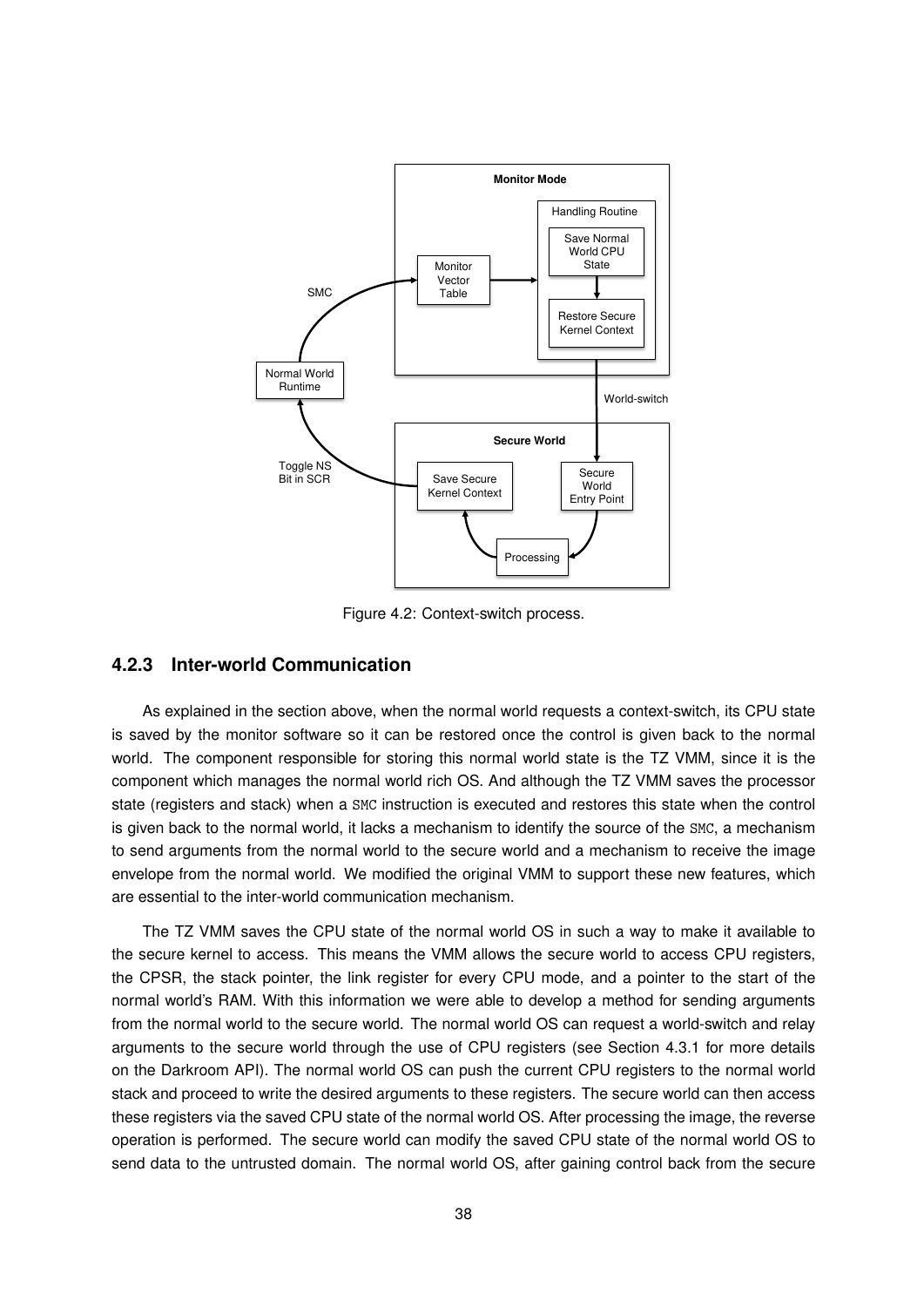kernel, can access its CPU registers to check for new data and can pop the previous register values from the stack to restore the CPU state to before requesting the world-switch.

Now that we can send arguments from the normal world to the secure world we can use it to (1) identify the source of the world-switch request and (2) receive large amounts of data from the normal world OS. Identifying the source of the world-switch request is important in order to achieve a flexible system. This means that, by developing a way to identify the source of the world-switch request we can support different services running in the secure world. We can use one identifier for the secure image processing service and other identifiers for additional services supported in the future. This makes the Darkroom kernel a flexible and generic platform capable of supporting several secure processing services. In the context of this prototype, we have created a simple identifier for the image processing service and the Darkroom API writes this identifier in the register zero (r0) before requesting the worldswitch. The secure kernel, after gaining control over the execution, checks this register and calls the appropriate service. This service, which for this prototype is solely composed of the image processing component, is then responsible for handling the remainder of the execution. Particularly, this service becomes responsible for accessing the CPU state of the normal world OS in order to read the necessary arguments for its correct execution.

Another important functionality we want to add to TZ VMM is the ability to receive large amounts of data from the normal world OS. But the CPU registers can only store four byte words, which can represent integers, addresses, characters, etc. This means that, to support large amounts of data communication between both worlds, we have to employ the use of CPU registers to send metadata to the secure world, which the kernel can then use to recover the intended data. As described in Darkroom's design, the inter-world communication of images is done through the use of a shared memory strategy. To this end, the metadata we need to send is metadata which allows the secure world to access the shared memory region where the image data is stored. In order for the secure world to access a shared memory region, it needs the pointer to the start of that shared memory region and the size of the image being sent. This means the metadata sent to the secure world via CPU register one  $(r1)$  and two  $(r2)$  are the physical address corresponding to the start and size of the allocated memory region, respectively.

## **4.2.4 Boot Time Process and System Configuration**

At boot time and before launching the normal world operating system, we have to configure the TrustZone components responsible for securing critical devices, the monitor, interrupts, and the secure memory regions for Darkroom. The first configuration executed by the secure world kernel is configuring the i.MX53 QSB custom TrustZone protection controller called Central Security Unit (CSU). This controller allows the assignment of device groups to the secure or normal world by using the corresponding configuration bits. In Darkroom, some devices are protected using the CSU. These include the GPIO, the TVE (TV encoder), I2C (provides serial interface for controlling peripheral devices), the IPU, GPU and Video Processing Unit (VPU), although these are not used by Darkroom nor the normal world OS. The Universal Asynchronous Receiver/Transmitter (UART) used for serial communication is considered unsecure in order for it to be used by both the secure and normal worlds for testing purposes, namely for sending commands via the serial console. The CSU responds to access violations by synchronously yielding control to the exception handler, meaning that the offending instruction can be determined and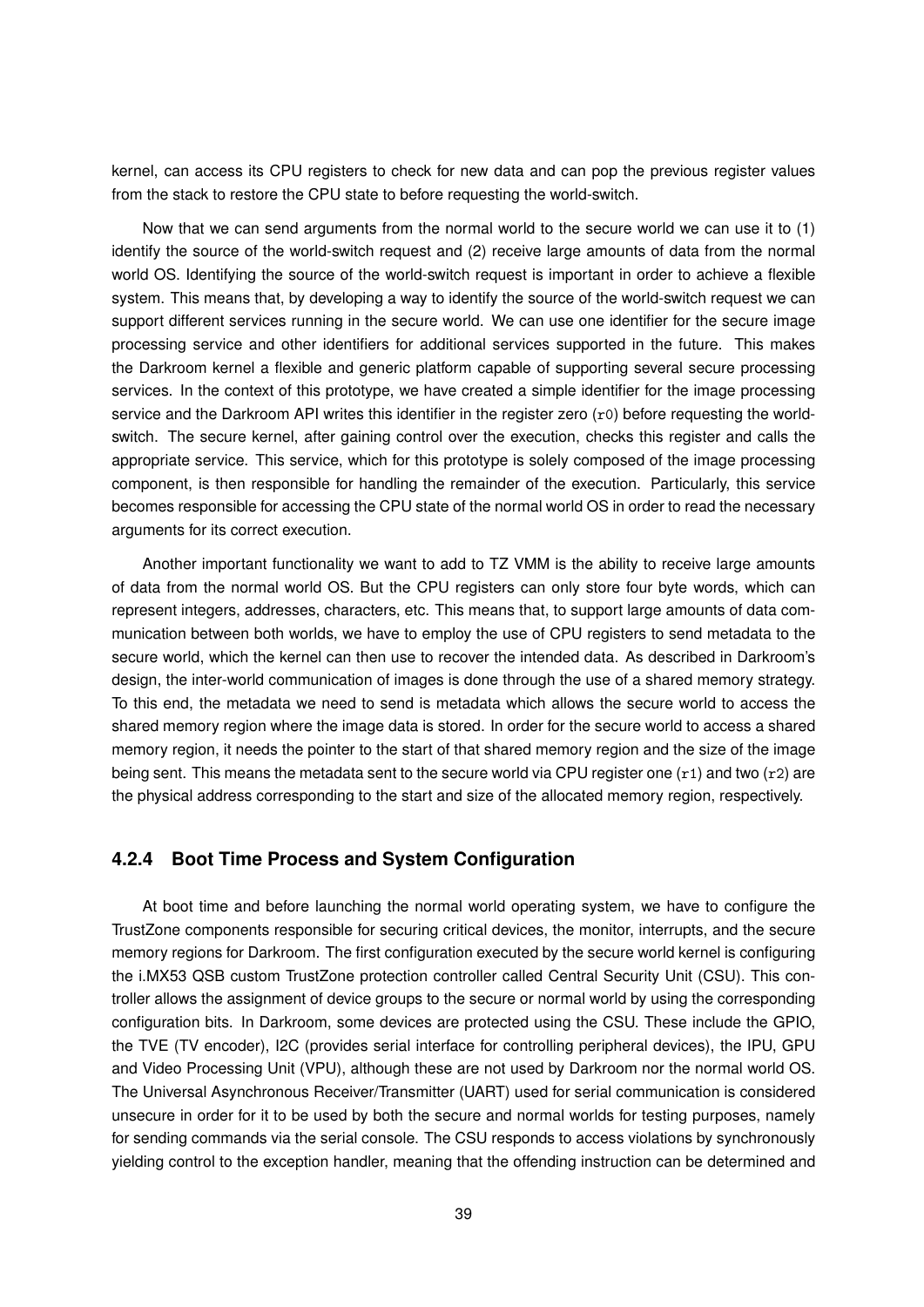

Figure 4.3: Memory layout.

handled appropriately, either via software emulation or by ignoring the request.

Another configuration performed at boot time is the configuration of the Secure Configuration Register (SCR) which is the register that contains the NS bit used to switch execution modes from the secure to the normal world and vice versa. The original *base-hw* microkernel implements functions which allow the secure kernel to explicitly modify this NS bit via the SCR and also functions which allow the secure world to explicitly set the address of the monitor table and interrupt table. Both these functions are used during the boot time to configure the monitor and interrupts. Lastly, the i.MX53 QSB supports a watermarking mechanism, to protect memory regions from unauthorized accesses, via the Multi-Master Multi-Memory Interface (M4IF), which is part of the DDR memory controller.

The M4IF enables the masking of DDR RAM resources such that particular ranges of memory can be protected and reserved for the secure world. The i.MX53 QSB has two configurable memory banks with 512 MBs each, summing up to a total memory of 1 GB. The M4IF can use its watermarking mechanism to protect up to 256 MBs of memory in each configurable region [14]. At boot time Darkroom leverages M4IF to protect 256 MBs of the first memory bank which become reserved for the use of the secure runtime. The remaining 256 MBs of memory from the first memory bank are used for the normal world OS. This means the system only uses the first memory bank of the i.MX53 QSB board. This was an implementation choice done by Genode developers when implementing the *base-hw* microkernel and the TZVMM. Since we have not noticed this reduced amount of memory to be a limitation for our Darkroom prototype, this remained unchanged. Figure 4.3 shows the memory organization of Darkroom for the i.MX53 QSB development board's available RAM. All memory allocations done inside Darkroom are protected via the watermarking mechanism, thus protecting the memory of the secure world runtime.

# **4.3 Normal World Components**

As explained in the section above, Darkroom kernel leverages a TrustZone Virtual Machine Monitor to manage a normal world rich operating system. This operating system houses the application which will use the secure image processing service offered by Darkroom through the use of a Darkroom API. The normal world runs a paravirtualized Linux kernel modified to be executed along side Darkroom. We chose Linux as the normal world OS because these systems represent the majority of servers deployed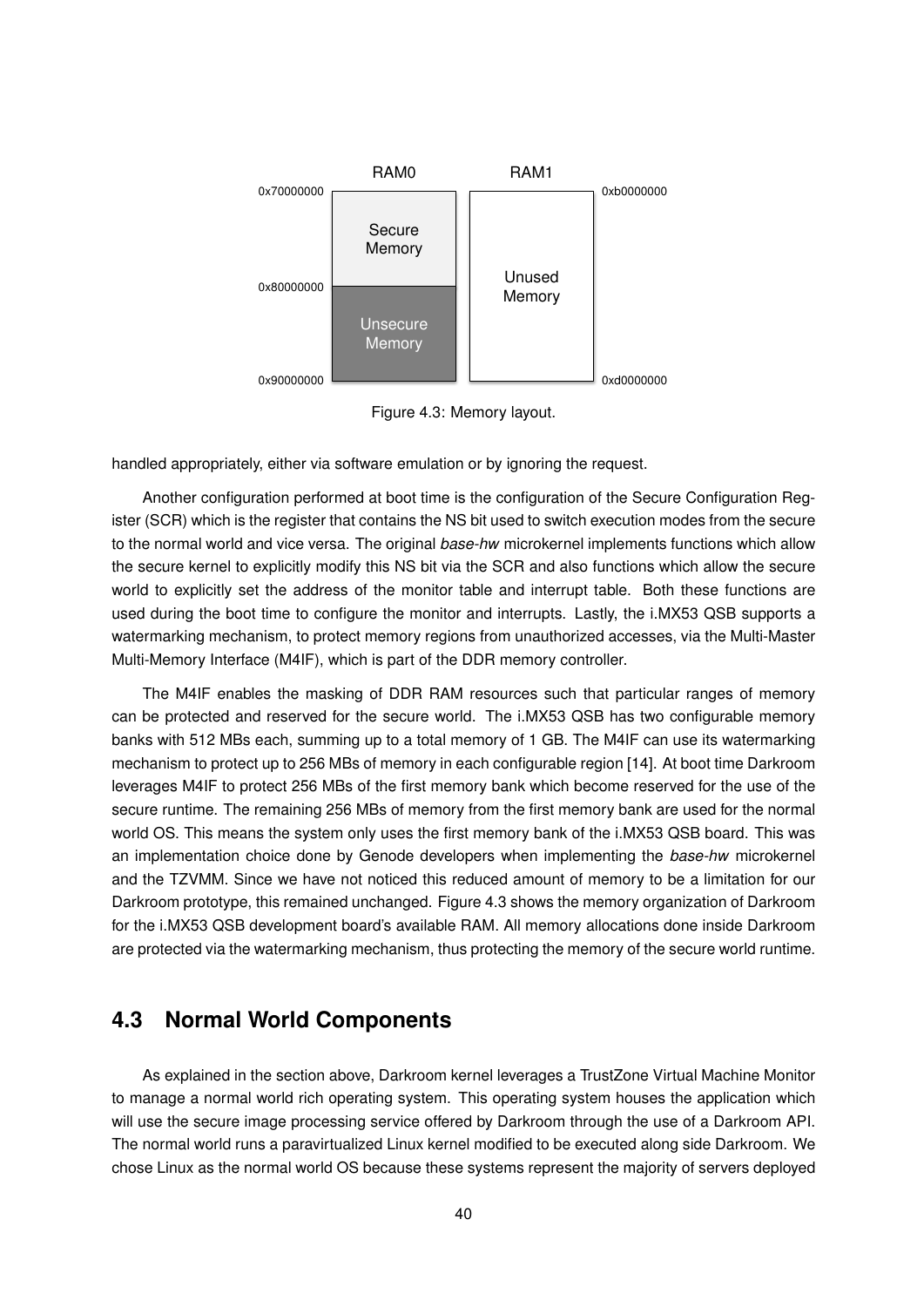around the world. Additionally, this particular paravirtualized Linux kernel, version 2.6.35, was chosen because it was modified to run along side Genode's *base-hw* microkernel.

However, this modified kernel does not support the features necessary for the use of Darkroom's image processing service, namely it lacks support for a world-switch request by user-level applications and an inter-world communication mechanism for transferring large amounts of data to the secure world. For this reason, we modified this paravirtualized version of the Linux kernel to reflect these changes and implemented a user-level application to work as intermediate between the remote client and Darkroom's image processing service. This section describes the implementation details of these two components.

## **4.3.1 The Use of Darkroom API**

In order for untrusted applications to use Darkroom for secure image processing, the rich OS needs to support a mechanism for these applications to request a world-switch. One of the most explicit interfaces between user-level applications and the Linux kernel are system calls. System calls are the way in which a computer program can request a service from the OS, in this case the service is a worldswitch. To this end, we modified the Linux kernel to support the new system call named smc. Among the arguments, this system call receives a character buffer holding the envelope binary data, an integer corresponding to the size of the envelope and an integer identifying the transformation requested. The data inside the envelope holding buffer must then be copied to the shared memory region for inter-world communication, and the size of this data as well as the identifier of the transformation are sent to the secure world via a CPU register.

For our inter-world communication mechanism, the normal world must allocate the necessary memory region to house the envelope to be sent to Darkroom. The normal world must allocate this shared memory region so that both domains can access it. This is because the memory allocated by the secure world is inaccessible to the normal world components. Additionally, by allowing the normal world to allocate the necessary memory regions we avoid unnecessary messaging between the normal and secure worlds for metadata exchange. This metadata exchange would be necessary because the secure world would have to know in advance how much memory needs to be allocated. To allocate the necessary memory region, the system call smc receives the size of the image envelope to be sent and, to populate this memory region, it receives the image envelope data as a character buffer. The system call implementation then uses these arguments to allocate a memory region for the corresponding envelope.

There are several implementation options to allocate a shared memory region in the normal world. We started by employing the use of Direct Memory Access (DMA) memory. The use of DMA memory has advantages when writing and reading large amounts of data to that memory region, because the CPU is not fully occupied for the entire duration of the read or write operations, since the DMA controller is the one responsible for these operations. This leaves the CPU free for processing other operations while the transfer is in progress, but allocating DMA memory is expensive when compared to other commonly used memory management operations such as malloc, realloc, calloc or free.

Our second attempt was still using the DMA, but instead of allocating the memory region every time an smc system call is executed we would only allocate this memory region during the first smc call. However, this approach raises several problems, such as how much memory to allocate in order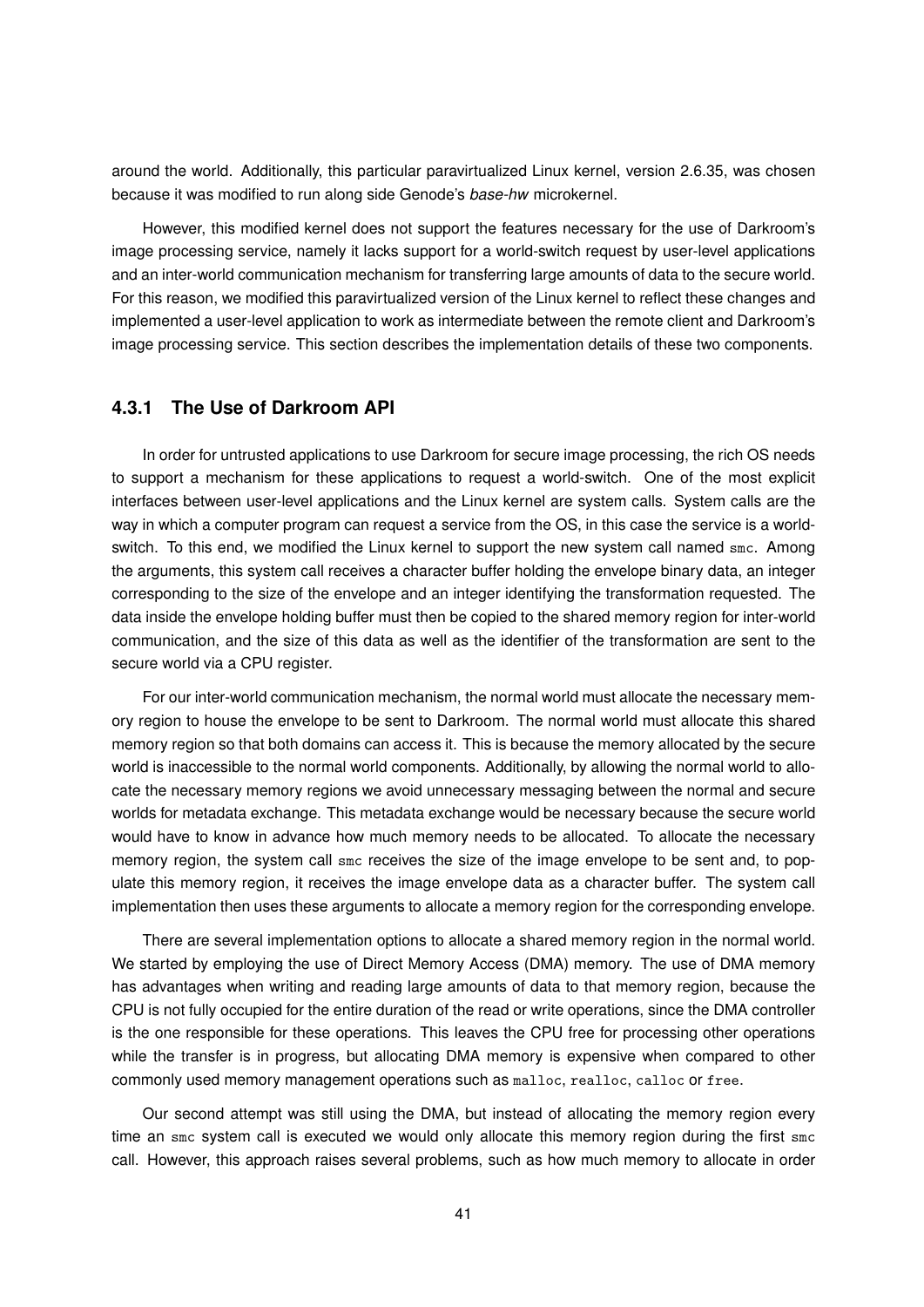to support all future image transformation requests to the secure world, and by allocating a large DMA region we may be using the system's memory inefficiently, since the memory region will, most of the time, be allocated and not in use. Additionally, our tests concluded that the performance advantage of allocating once instead of allocating every time the smc system call is executed is negligible for the envelope sizes tested. For this reason we discarded this strategy. Similarly, the use of kmalloc in the beginning instead of using it for every world-switch request shares the same problems as before, although the use of kmalloc proved to be more efficient for our particular use cases when compared to DMA. For this reason, we chose the use of the kmalloc operation (malloc for the kernel) to allocate the shared memory region between the normal world OS and the secure kernel every time a new transformation is requested.

After allocating the shared memory region, the contents of the envelope are copied to this memory region via the memcpy function. The following procedure is to translate the virtual address corresponding to that memory position, known to us through the return of kmalloc, to a physical address, so the secure kernel can access it. This translation is a necessity because the virtual address (or logical address) represents the set of ranges the operating system makes available to that application process and these addresses have no real correspondence to the real (physical) address. In reality, under a 32 bit OS such as the Linux kernel we are using, it is quite common for multiple processes to use the same virtual addresses. To proceed with this translation, the system call must execute an OS function called virtto phys. This function receives a virtual address represented by a pointer, in this case a pointer to the memory region allocated with kmalloc, and translates it to the physical address. This physical address can then be sent to the secure world, so the secure kernel can access the shared memory region.

Before triggering the SMC instruction, the physical address of the shared memory region is written to register one  $(r1)$ , the size of the image envelope is written to register two  $(r2)$  and, finally, the transformation identifier is written to register three  $(r3)$ . This allows the secure world to access the shared memory region via the physical address, read that memory region according to the size and process the image transformation identified. Darkroom must then copy the contents of the shared memory region to a secure memory region so it can be processed and avoid exposing the decrypted data to normal world memory regions. After processing, the secure kernel copies the resulting envelope back to the shared memory region and returns control to the normal world OS. The system call, now with execution control again, can copy the envelope from the shared memory region to the application buffer and free the shared memory. Once the system call returns, the application can read the results from the input/output buffer and write the result to a persistent file.

#### **4.3.2 User-level Server Application**

To communicate with a remote client who wishes to use Darkroom, we implemented a normal world application responsible for the network communication (upload and download of image envelopes) and storing the envelope containing the image to be processed in the file system of the normal world OS. The purpose of this application is to simulate a realistic server app, such as Facebook or Instagram, which can leverage the security features introduced by Darkroom in secure image processing.

Additionally, we have implemented an extension to this server application which allows us to process the image transformations requested to Darkroom inside this application. This extension is meant to be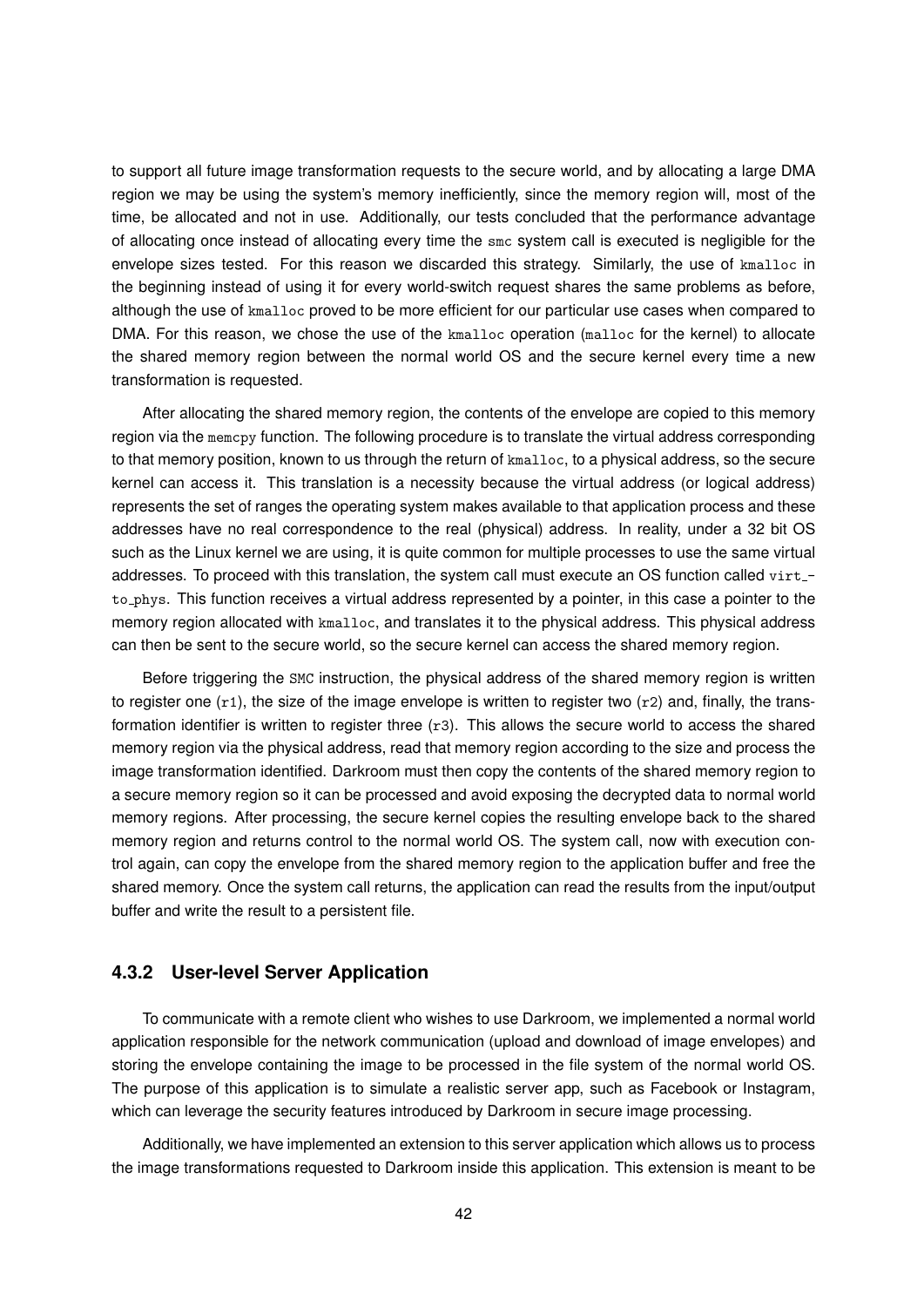

Figure 4.4: User-level server application workflow.

used for evaluation purposes discussed in Chapter 5. When we want to test the transformation on the normal world, the envelope received by the application is sent to the extension, which is provided with the same cryptographic keys as Darkroom in order to open the envelope, and the image is decrypted, processed and encrypted again into a new envelope. It is obvious that this extension defeats the goal of Darkroom, but is only implemented here for evaluation purposes and would not be implemented in a realistic, deploy-oriented environment.

This is a simple server application written using the C language and leveraging Unix sockets for networking. Figure 4.4 describes the execution flow of this user-level server application responsible for relaying secure image transformation requests from a remote client to the secure environment provided by Darkroom or to the extension developed for testing purposes. This application was compiled using an ARM cross compiler on an Ubuntu laptop and deployed to the normal world Linux kernel by including it in the ramdisk (initrd).

# **4.4 Cryptographic Engine**

To support the cryptographic operations described in Darkroom's design, we implemented a software component to run on top of the Darkroom kernel. This component supports the management of both symmetric and asymmetric cryptographic keys and implements core cryptographic algorithms. The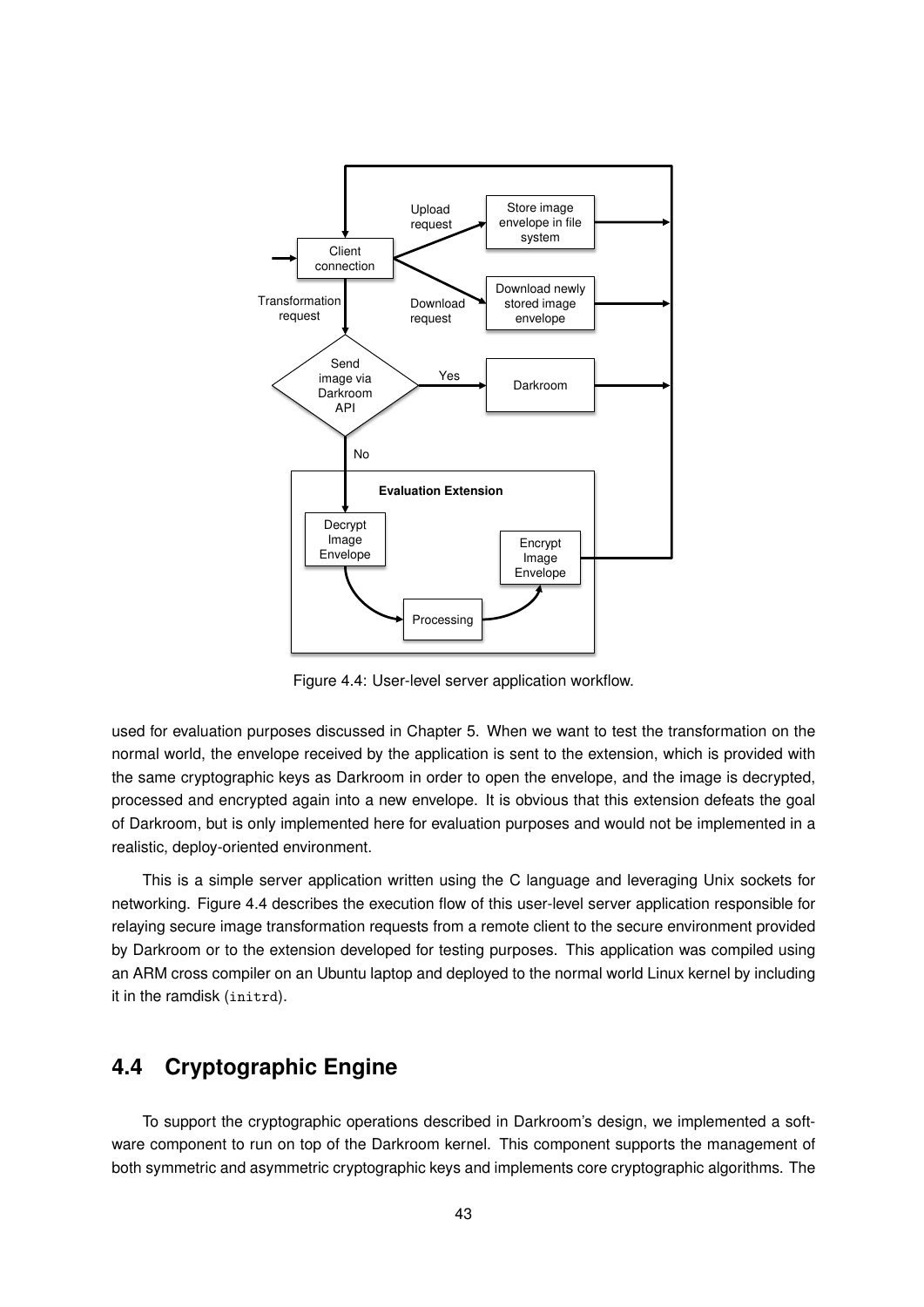protocols supported are AES-128 for symmetric cryptography, RSA for asymmetric cryptography and HMAC with MD5 as an hashing function. During the implementation process of the prototype we faced some difficulties and challenges discussed in this section.

The development board used for our implementation of Darkroom has a hardware component called Symmetric/Asymmetric Hashing and Random Accelerator (SAHARA). This hardware component is a security coprocessor which implements symmetric encryption algorithms, such as AES, DES, 3DES, RC4 and C2, public key algorithms, such as RSA and ECC, hashing algorithms, such as MD5, SHA-1, SHA-224 and SHA-256, and a hardware true random number generator. Because we want to keep the software trusted computing base small and we trust the correctness of the hardware, using SAHARA would allow us to support our cryptographic features without having to rely on software implementations and without the challenges of implementing these algorithms on an embedded platform. The problem is that SAHARA is a proprietary hardware coprocessor, and we were not given access to the necessary documentation needed to leverage this cryptographic hardware technology. Instead we had to resort to software implementations of cryptographic algorithms.

Our first attempt was looking at Genode supported cryptographic libraries. Genode OS frameworks allows developers to add official Genode ports of popular libraries, and one example of these libraries is OpenSSL<sup>1</sup>. OpenSSL is an open-source, full-featured toolkit for the Transport Layer Security (TLS), Secure Sockets Layer (SSL) protocols and is also a general-purpose cryptography library. Another cryptographic port developed for Genode was a port for *mbed TLS* library [32]. The *mbed TLS* is a cryptographic library developed by ARM and adapted from the former *polarSSL* for embedded devices. But these ports were not developed to be executed on top of the base-hw microkernel and as such they do not work on Darkroom's kernel, which is adapted from the aforementioned microkernel. Another problem with using Genode ports is that we have to include all the features supported by the ported library, even features we do not use in Darkroom. This increases the TCB of Darkroom, and with a library such as OpenSSL, which has approximately 500 KLOC  $^2$ , this increase has a substantial impact on the size of Darkroom's TCB.

As an alternative, we tried to manually adapt the *mbed TLS* library. The disadvantage of this library is that, although it is coded using the ANSI C implementation and with a minimalistic coding footprint, it still relies on many Linux specific system calls for file management, input/output and for entropy gathering. This means that, in order to adapt these algorithms to work inside Darkroom, which does not support these features, we had to modify the algorithms to rely on different strategies. One example of this is modifying the way the algorithm reads a cryptographic key from a file to reading a key from a memory buffer. This change allowed us to use the AES-128 implementation of *mbed TLS*. But for other features, such as the entropy gathering functions, modifying the implemented support is difficult and because Darkroom does not support any trustworthy alternatives, we decided to search a simpler alternative implementation for both RSA and HMAC.

Finally, we implemented all necessary cryptographic functions by adapting the popular *mbed TLS* library for the AES-128 protocol and simpler implementations for the remaining RSA and HMAC algorithms. On the other hand, for a deployment environment, the system would be better-off using the

<sup>1</sup>https://www.openssl.org/

<sup>2</sup>https://www.openhub.net/p/openssl/analyses/latest/languages\_summary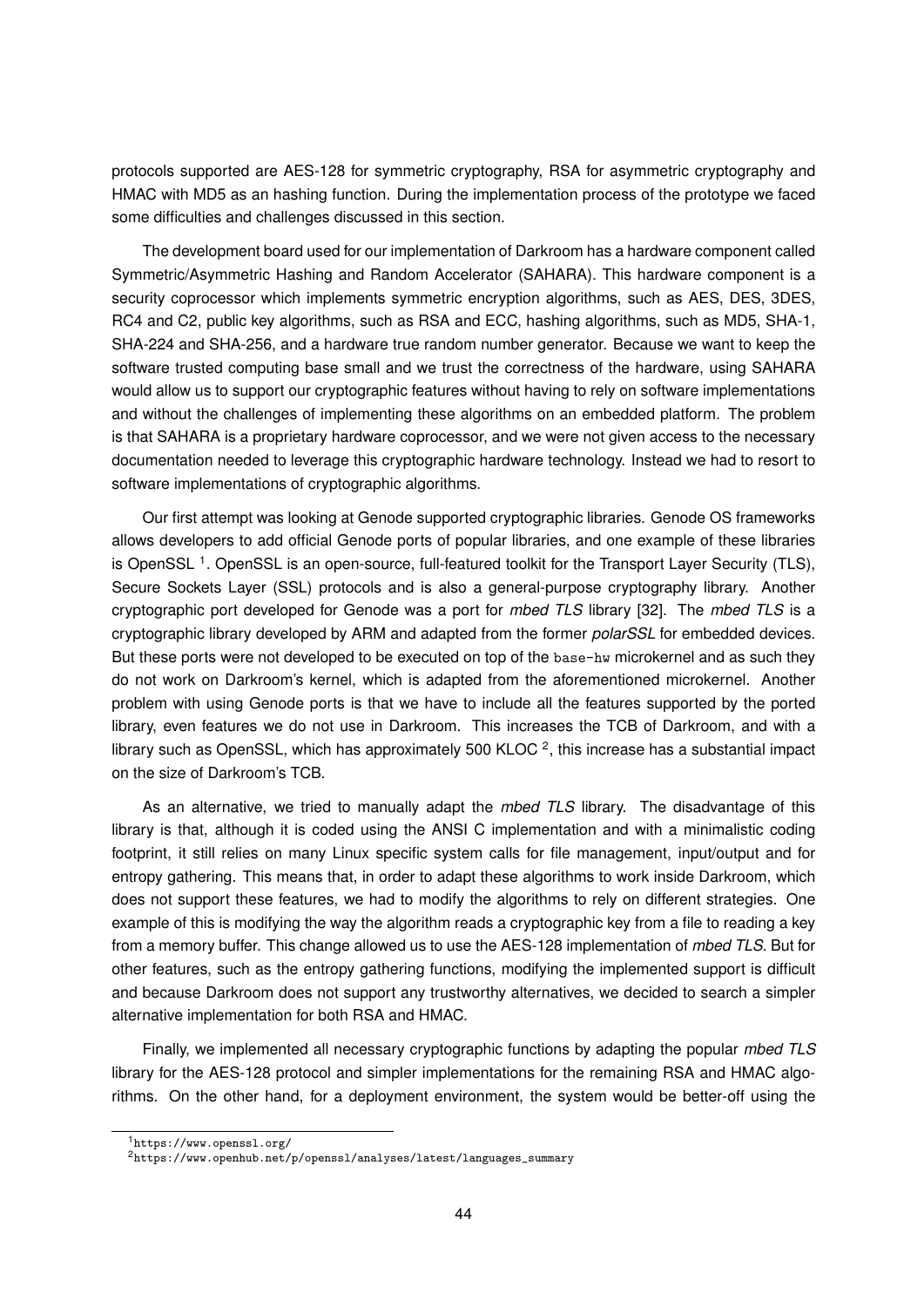```
import marshal
def transformation (image):
    new_pixels = []
    for pixel in image . pixels :
        color = pixel ;
        alpha = (color \gg 24) & 0xffred = (color \gg 16) \& 0xffgreen = \text{(color } > > 8) \& \text{0xff}blue = color & 0 xff
        lum = ( red * 0.299 + green * 0.587 + blue * 0.114)
        new\_pixel = (alpha << 24) | (lum << 16) | (lum << 8) | lum
        new_pixels . append ( new_pixel )
    image . pixels = new_pixels
code_string = marshal . dumps ( transformation . func_code )
```
Figure 4.5: Sample of Python client code for serializing a transformation function.

```
import marshal , types
image = imageFromEnvelope ()
code = marshal . loads ( code_string )
func = types . FunctionType ( code , globals () , " transformation ")
func (image) # processing of the image
```
Figure 4.6: Sample of Python server code for reconstructing a transformation function.

... but also better performance. In addition to the algorithms, this component also has the responsibility to Implement key management. In this prototype the keys are provisioned to the system when Darkrod<br>is flashed to the development board. This means the keys are in the binary loaded to the hardware. SAHARA hardware coprocessor. The use of this coprocessor would not only allow for a reduced TCB, implement key management. In this prototype the keys are provisioned to the system when Darkroom

#### **4.5 Image Transformation Functions**  $\overline{a}$  . In the matrix  $\overline{a}$  . In the matrix  $\overline{a}$  ,  $\overline{b}$  ,  $\overline{c}$  ,  $\overline{c}$  ,  $\overline{c}$  ,  $\overline{c}$  ,  $\overline{c}$  ,  $\overline{c}$  ,  $\overline{c}$  ,  $\overline{c}$  ,  $\overline{c}$  ,  $\overline{c}$  ,  $\overline{c}$  ,  $\overline{c}$  ,  $\overline{c}$  ,  $\overline{c$

functions implemented in the system. Note that, in the current version of this prototype, the dynamic loading feature, which allows a cloud administrator to add trustworthy image transformations to Dark-The Image Processing Engine runs on top of the Darkroom kernel and manages the transformation room, is not implemented because supporting dynamic loading of binary functions in low-level languages is complex. The transformation of a C project into an executable binary program relies on two stages: compiling and linking.

The compiler processes the source code files and creates an object file, but this does not create an executable. This means the user cannot use this file to run the program it describes. What the compiler does is it creates the machine language instructions that correspond to the source code file that was compiled. But to run these files a developer needs to turn this object file into an executable. This is where the linker is introduced.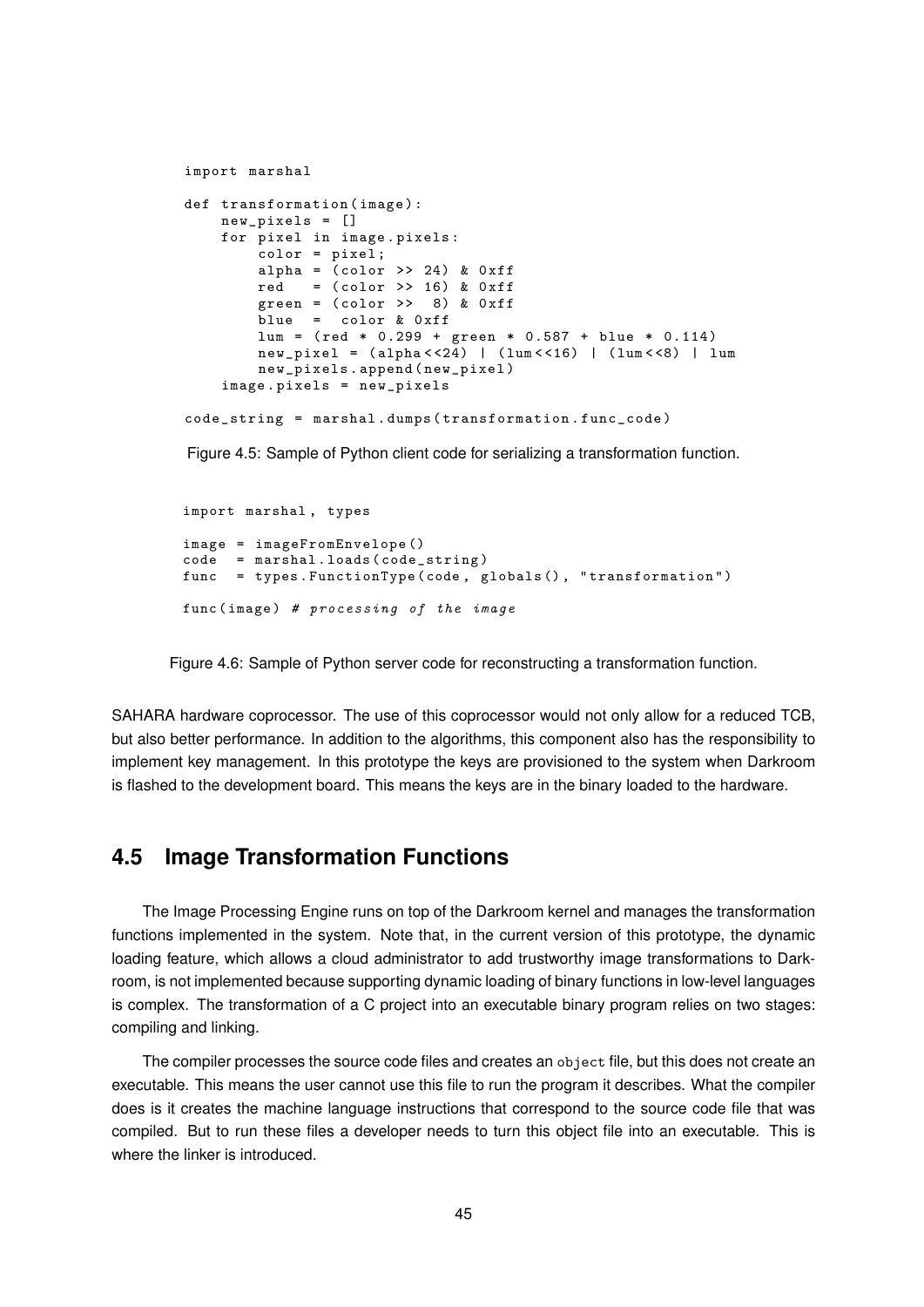| <b>Name</b> | <b>Description</b>                 |
|-------------|------------------------------------|
| T1          | Grey-scale transformation          |
| T2          | Color invert transformation        |
| T3          | Color swap transformation          |
| T4          | 90 degree rotation transformation  |
| T5          | 180 degree rotation transformation |
| T6          | Mirror transformation              |

Table 4.2: Description of the transformation functions implemented.

```
for (i = 0; i < length(oldp); i++) {
    color = oldpi[i];    alpha = (color >> 24) & 0xff;
        red   = (color >> 16) & 0xff;
        green = (color >>  8) & 0xff;
        blue  =  color & 0xff;
        lum = (red * 0.299 + green * 0.587 + blue * 0.114);
        newp[i] = (alpha << 24) | (lum << 16) | (lum << 8) | lum;
}
```
Figure 4.7: Sample code of gray-scale transformation function.

The linker is responsible for creating a single executable file from multiple object files. Unlike the compiler, which looks at each file and translates the source code to machine language, the linker looks at every file and links the functions implemented on the object files to each other. It is in this step that we get undefined function errors while compiling a C language project. This means the linker is responsible for making sure that every function in an object file knows where the machine language for the functions they call is. And because this association is done at compile time, supporting dynamic loading of functions is much harder to do in compiled languages then in interpreted languages, where this process can be performed in runtime.

Because Darkroom is implemented using compiled languages, the support for dynamic loaded functions is complex. On the other hand, if Darkroom could support an interpreter for a language such as the Python programming language, then the support for dynamic loading of image transformation functions would be possible. As a way to understand how this process would work we implemented a Python server which can successfully receive a binary object representing a Python function and interpret it at runtime, thus effectively supporting dynamic loading of functions. This works by leveraging a client Python application which can serialize a function's bytecode which the server will reconstruct in order to call it. Figure 4.5 shows a simple implementation of the client logic responsible for serializing the function and Figure 4.6 shows the server logic responsible for reconstructing it and call the newly reconstructed function. This code uses the marshal Python module for serializing and loading the function and the types Python module for reconstructing the transformation function.

In our current prototype, we implemented a small set of simple transformation functions just to demonstrate the feasibility of our approach. In a real world setting, more sophisticated functions could be developed in order to serve the needs of external services such as image managing websites, social networks and personal record management services. The transformation functions currently implemented in our system are listed in Table 4.2. All transformations offered by this component were implemented from scratch without having to rely on any image library. Figure 4.7 provides the sample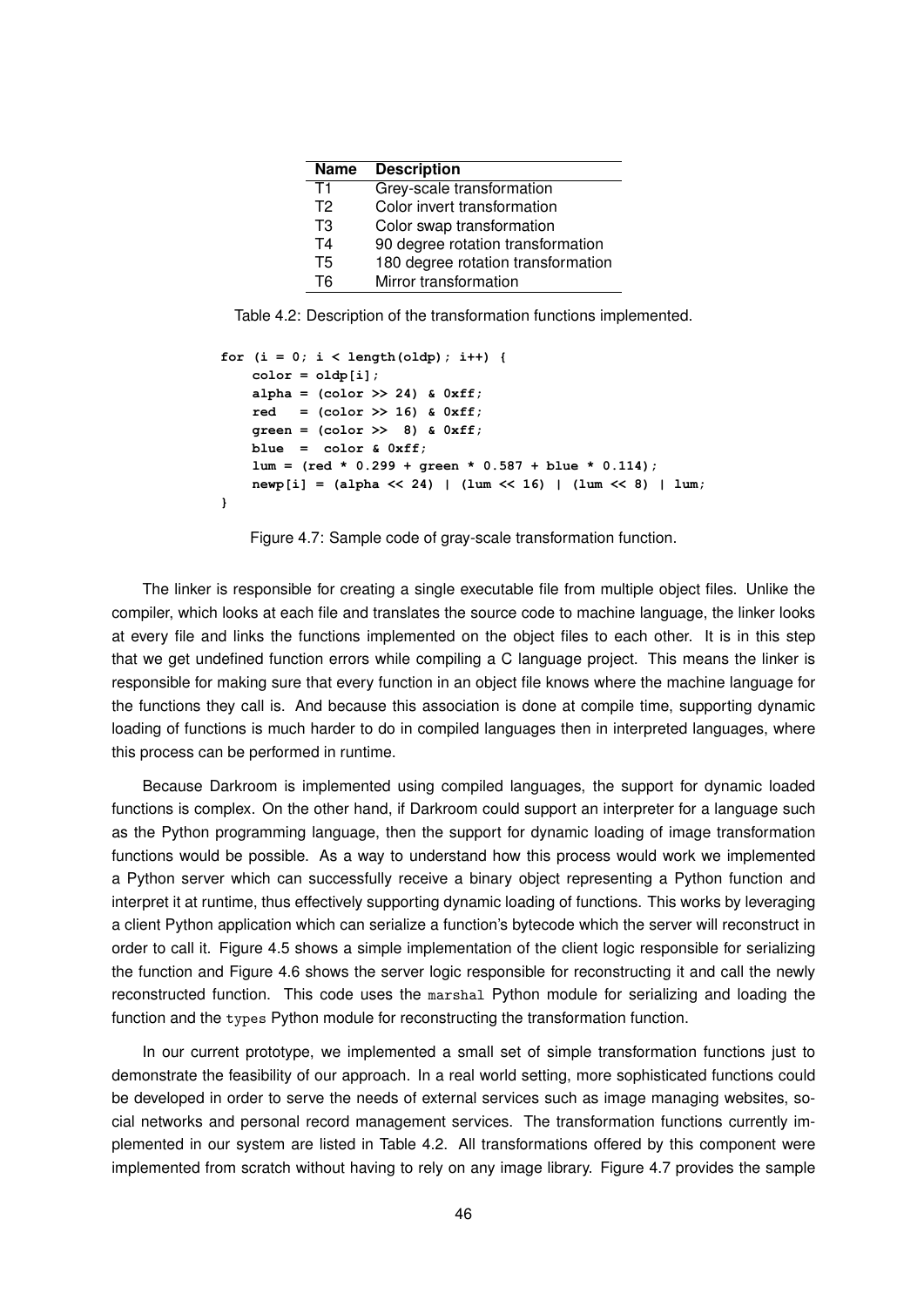code of a transformation function to change the color palette of an image to gray scale.

The choice of implementing these image transformations without using an image library relies on the fact that, similarly to cryptographic libraries, image libraries such as libpng, libjpeg and libtiff depend on large trusted computing bases and implementing these in Darkroom would have a significant impact on the size of Darkroom's TCB. The alternative to implementing these libraries is to process the pixels of these images directly. This means the image envelope sent to the secure world must not contain the image in its encoded, compressed format but rather the uncompressed image pixel data. To do this, the client application, described above, is responsible for decoding the image and retrieving the pixel data to be sent to the Darkroom server.

## **Summary**

We implemented a prototype of Darkroom for a TrustZone-aware development board with the fundamental concern of keeping a small Trusted Computing Base (TCB), which essentially consists of the components that live in the secure world: Darkroom Kernel, Cryptography Engine, and Image Processing Engine. We described the Darkroom kernel as fundamental component of our system. It lives in the secure world and is responsible for memory management, thread execution, and context switch operations between worlds. To reduce the chance of code vulnerabilities and keep the kernel size small, we adopted the Genode framework to build our secure world kernel. In addition, Genode implements a Virtual Machine Monitor (VMM) which can manage a paravirtualized full-featured operating system running in the normal world.

To communicate between worlds, we adopt a shared memory strategy where the normal world operating system is responsible for allocating the necessary memory region for sending an image envelope to the secure world. Implemented in the normal world OS is a new system call called smc which is responsible for preparing the system for a world switch and allocating the shared memory region. The Cryptographic Engine runs on top of the secure world kernel and must support the management of both symmetric and asymmetric cryptographic keys and implement core cryptographic algorithms, such as AES, RSA and HMAC. The Image Processing Engine runs on top of the Darkroom kernel and manages the transformation functions loaded into the system. In our current prototype, we implemented a small set of simple transformation functions just to demonstrate the feasibility of our approach. All transformations offered by this component were implemented from scratch without having to rely on any image library. In the next chapter we present the experimental evaluation made using this prototype.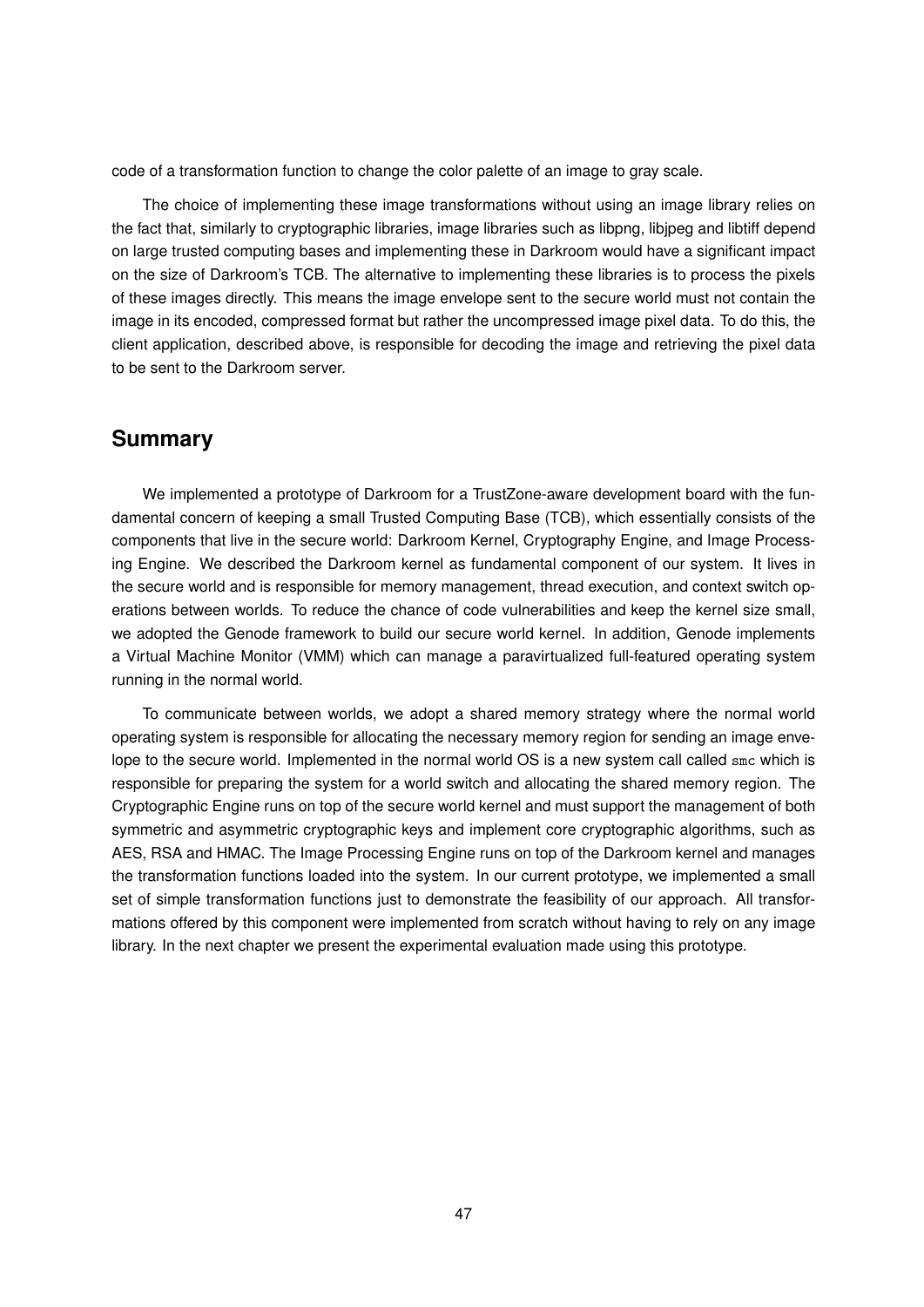

In order to evaluate our prototype we have decided to measure and study different aspects of this implementation. In this chapter we start by describing the methodology used throughout our experiments (Section 5.1), then we analyse the performance of image transformation functions (Section 5.2). We then evaluate the overhead of the context-switch mechanism (Section 5.3), the image envelope structure (Section 5.4) and the trusted computing base size (Section 5.5). Finally, we discuss the implemented use case client application (Section 5.6), the first implementation attempts (Section 5.7) and conclude with some security considerations and limitations (Section 5.8).

# **5.1 Methodology**

Our evaluation testbed consisted of an i.MX53 Quick Start Board, featuring a 1 GHz ARM Cortex-A8 Processor, and 1 GB of DDR3 RAM memory. The board executed our system from a mini SD card, which was flashed with the modified Genode and Linux versions. For each experiment, we report a mean of 50 runs and the corresponding standard deviation. We also stress that the results recorded in these experiments were collected after both the normal and secure world components were compiled with the O3 optimization flag.

Our testbed also includes an LG Nexus 4 device, featuring a Quad-core 1.5 GHz Krait processor, and 2 GB of DDR2 RAM memory. This device was used as a host device for the Android application implemented as a client for Darkroom. Additionally, we have also measured the experiments in this device using the same methodology described above, where for each experiment we report a mean of 50 runs and the corresponding standard deviation.

To measure the execution time of a specific operation executed in the development board, either on the normal or secure worlds, we implemented two functions which leverage the gettimeofday system call to start and end a timer. On Android we measure the execution time using the same approach but resorting to the use of the java.lang. System.currentTimeMillis() method.

# **5.2 Performance of Image Transformation Functions**

The goal of this evaluation is to measure the performance of Darkroom when executing image transformation functions. In order to have a baseline for our image processing service, we measure the execution time of processing images in the normal world and compare these times with the execution time of processing the same image transformation functions using Darkroom. By comparing these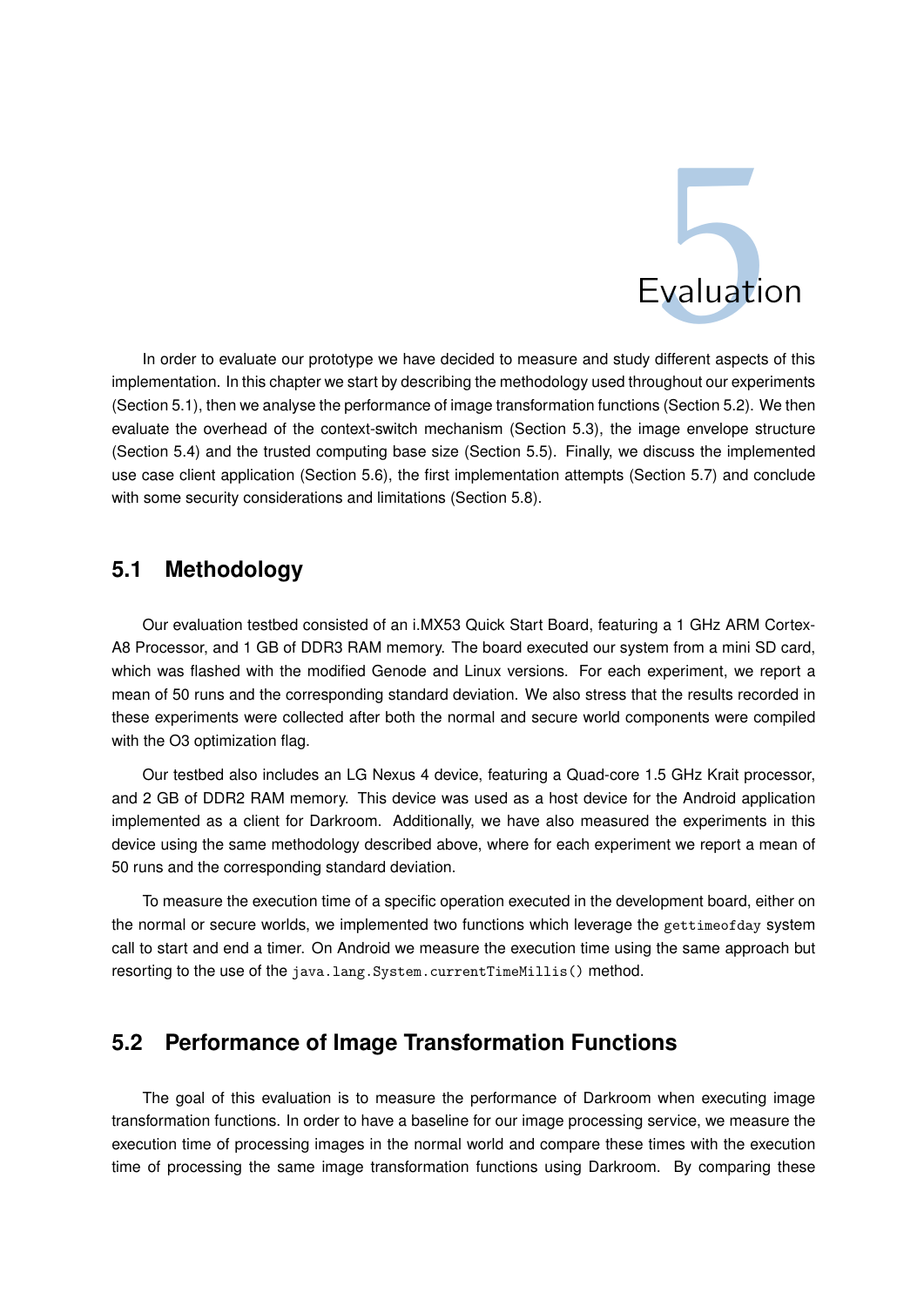

Figure 5.1: Execution time of all transformations.

execution times we can conclude if there is a penalty for using Darkroom features, such as the contextswitch, and more specifically of components such as the *base-hw* microkernel.

The execution flow for the secure world case is as follows: we start to measure the execution time as soon as the normal world application receives an image transformation request from the remote client. The normal world application then reads the image envelope from the normal world file system and calls the smc system call to proceed with the world-switch request. The secure kernel receives the image envelope, executes the image transformation and sends the result to the normal world. The normal world reads the new image envelope and writes it to the normal world file system. At this point we stop measuring the execution time. The normal world execution-flow is very similar with the difference that the image envelope is never sent to the secure world. In turn, the normal world opens the envelope, executes the image transformation and creates the resulting envelope.

Table 4.2 presents the six different image transformations supported by our prototype, as well as the names we picked to identify them during our result analysis. To get a clear and visual perspective of the performance costs of these transformations, we chose to measure their execution time over a single image. The image we picked has a 1024x1024 pixel resolution, not only because it is a resolution supported by many of today's mobile devices, but also because it is a common resolution for network computing devices. Figure 5.1 shows the execution times of all these transformations for the aforementioned image.

By analysing this graph, which depicts the execution time in milliseconds in the Y-axis and the corresponding transformation in the X-axis, we can observe a constant penalty for the secure world execution flow (dark-shaded bar) when compared to the same transformation executed in the normal world (ligh-shaded bar). This overhead is associated to the context-switch, the implementation of *basehw*'s memory manager, scheduler and compiler optimizations. As an example, the memory manager and scheduler implementations of the *base-hw* microkernel are much simpler than that of the Linux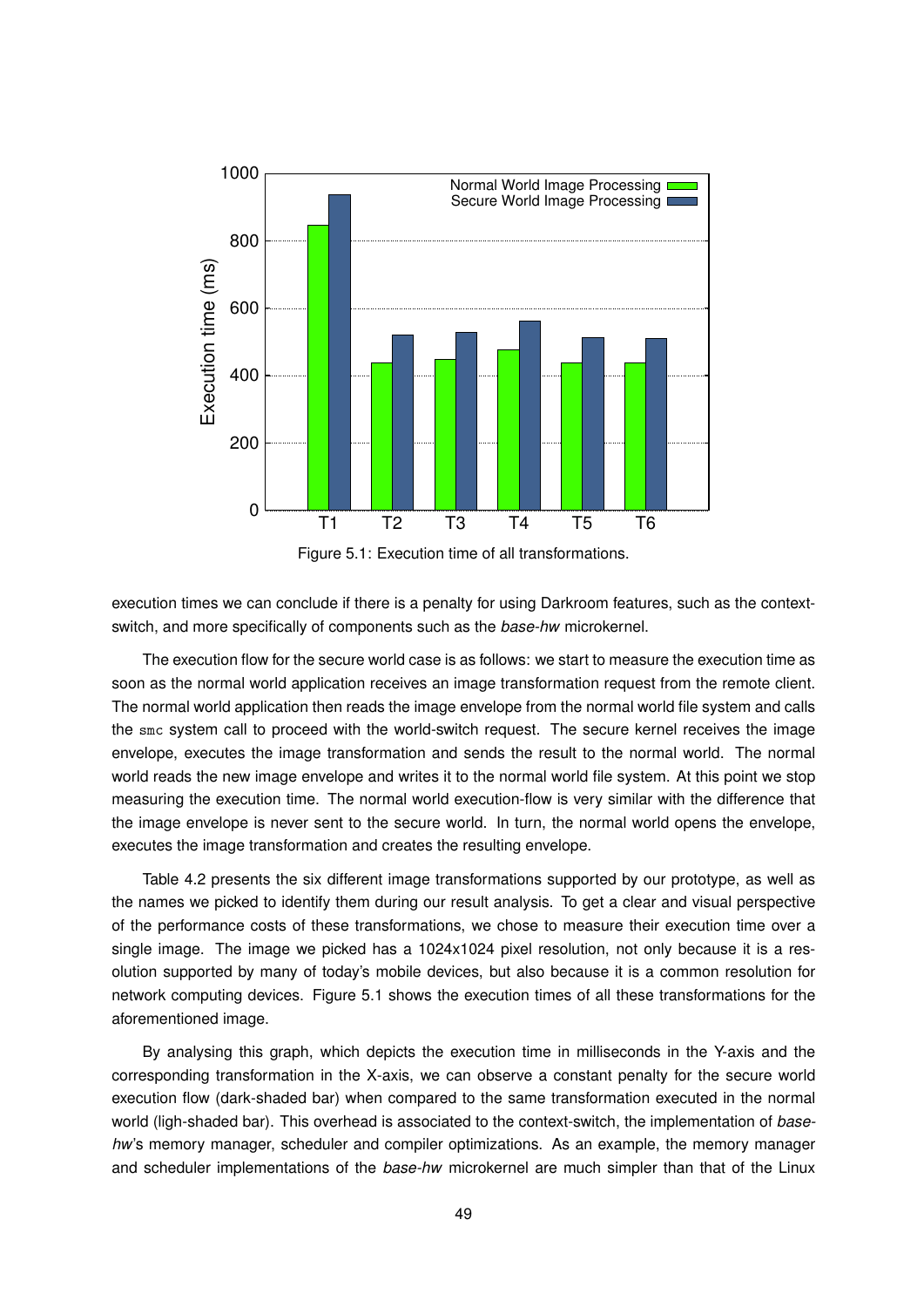| Image     |               |       | T3    | Τ4    | 15          | T6          |       | Mean STDEV | Mean $(%)$ |
|-----------|---------------|-------|-------|-------|-------------|-------------|-------|------------|------------|
| 128x128   | $\mathcal{P}$ | 1 12  | 0.98  | 0.94  | 1.02.       | 0.98        | 0.17  | በ 41       | 15.7%      |
| 256x256   |               | 4.94  | 4.68  | 4.92  | 4.42        | 4.56        | 5.01  | 0.96       | 16.1%      |
| 512x512   | 23.03         | 19.86 | 19.5  |       | 19.86 20.78 | 17.84 20.15 |       | 171        | 16.4%      |
| 1024x1024 | 90.82         | 82.04 | 79.32 | 84.92 | 73.92       | 72.76       | 80.63 | 6.83       | 16.4%      |

Table 5.1: Overhead (in ms) of every transformation for each image.

kernel. The scheduler running inside the secure world is, unlike that of the Linux kernel, a simple round-robin implementation, and this may have performance implications on the execution time of these transformations which go beyond the scope of this dissertation.

Besides being difficult to assess, from the analysis of this graph, what is the source of the overhead, we can observe that it is constant across all transformations, even when the transformation has an execution time above that of other transformations. As an example, the grey-scale transformation (T1) is by far the most expensive because, unlike the remaining transformations represented in this evaluation, it consists of a loop with complexity  $O(N \times M)$ , where N is the width and M is the height of the image. The remaining transformations are all simple loops, with complexity *O(N)*.

To understand whether this penalty is associated to the size of the image and not the transformation's complexity, we measured the same execution flow for images with 128x128, 256x256 and 512x512 pixel resolutions. For consistency reasons, these small sized-images are the result of downgrading the original 1024x1024 picture resolution to those three lower resolutions. Table 5.1 shows the evaluation results, in milliseconds, of the overhead penalty for the remaining images. The overhead shown in this table is the difference between executing an image transformation in the normal world and executing the same transformation using Darkroom.

As we can observe, the penalty also remains constant across all transformations for the newly tested images. However, across different images we observe an increase of the absolute value of the overhead. This proves that the observed overhead is a consequence of the size of the image being processed by Darkroom. Although we observe an increase in the absolute value of the overhead when larger images are processed, we also observe that the mean percentage of the overhead remains the same for all images (approximately 16% overhead). Considering the added security features supported by Darkroom, this overhead is negligible, since for the larger 1024x1024 resolution image we observe an overhead of less than 100 milliseconds (unnoticeable by the user).

#### **5.3 Context-switch Overhead**

After analysing the performance overhead of using the secure world for image processing, we evaluate the overhead of switching from the normal world Linux kernel to the secure world runtime. This allows us to better understand how much of the overhead measured in the section above is caused by the context-switch. To evaluate the context-switch overhead, we measured the execution time of transformation T1 for different image resolutions. We focused on T1 since it is the most computationally demanding of all transformations implemented in the prototype.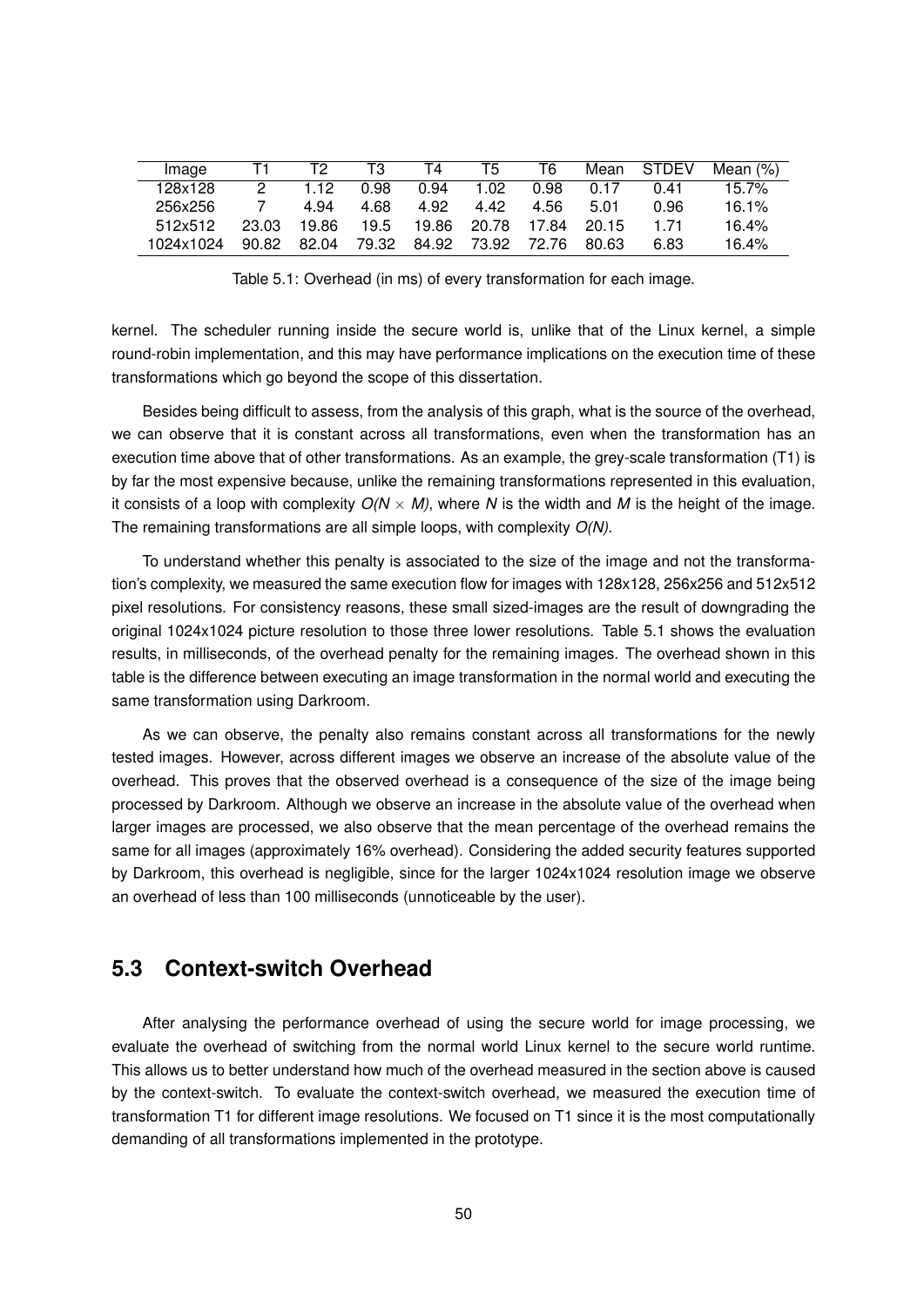

Figure 5.2: Execution time of the grey-scale transformation.

Figure 5.2 shows the impact of T1 on a 128x128, 256x256, 512x512, as well as on the original 1024x1024 picture. The execution time is divided into three parts: the transformation itself, the contextswitch, and cryptographic operations. In this graph the Y-axis represents the execution time in milliseconds of the same execution-flow described before. On the X-axis we can see the different sized-images used for this evaluation. The total overhead shown by this figure is the same as that shown in the previous section, but this graph can represent the three main stages of the work-flow and their execution time. The bottom rectangle of each bar represents the execution time of the cryptographic operations performed in Darkroom. The middle rectangle represents the context-switch execution time and the top rectangle represents the execution time of the image processing stage, the image transformation itself.

Note that the context-switching mechanism includes the execution of our custom syscall from the normal world application, allocation of memory for the shared buffer, translation of the virtual memory address to a physical address, and the call of the SMC instruction, which triggers the world-switch. As such, the context-switch time described by this figure is highly influenced by the size of the image being sent to the secure world. This is because with a larger image the normal world must allocate a larger shared memory region and copy more data to and from this shared memory region. And this is clearly visible in the figure, where larger images display a more noticeable overhead than that of smaller images, to the point where in smaller images this overhead is no longer visible in the figure.

Another important aspect to note is that the cryptographic stage in the secure world also has some implementation differences which affect the execution time of the secure world execution flow. In order to keep the data protected from the normal world, the secure world receives the envelope via shared memory and allocates a secure memory buffer for the envelope. It then allocates another secure memory buffer to house the image data decrypted from the envelope and another to support the image resulting from the secure processing. This means that the secure world has two additional buffer allocations and two additional data copying operations, which allied to the less optimized memory management imple-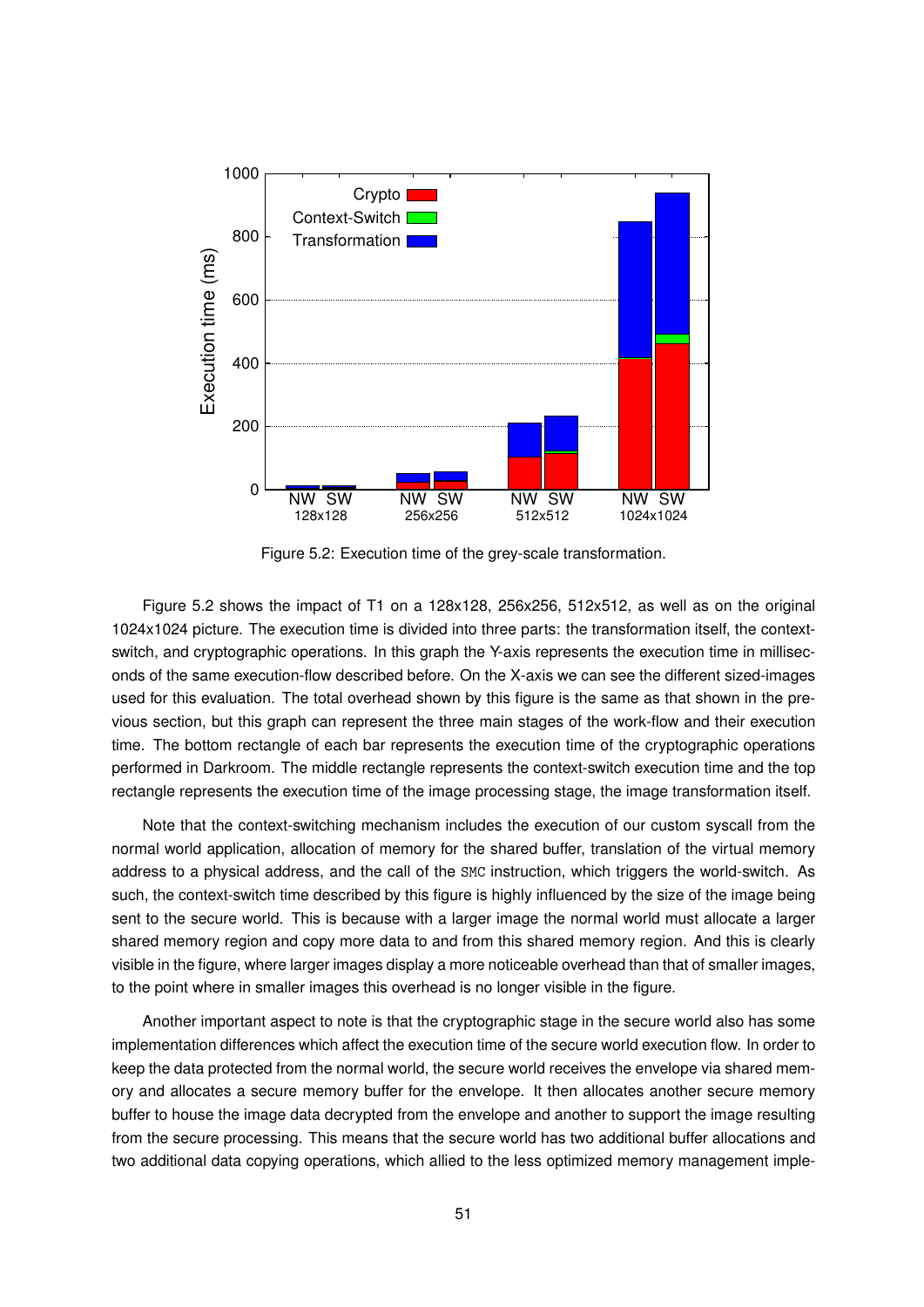

Figure 5.3: Execution time overhead of each stage.

mentation of the *base-hw* microkernel, can have a noticeable impact on the performance of the system. It is this impact that we observe in Figure 5.2.

In order to evaluate the impact of each of these three stages on the overall performance, Figure 5.3 shows in detail the additional execution time spent by each stage for every image tested. By analysing this figure, where in the Y-axis we have the overhead time in milliseconds for each stage, and the Xaxis represents the images tested for this evaluation, we can observe that the overhead of the image processing stage is negligible (less than 15 milliseconds for the largest image) and is associated to the memory management implementation of *base-hw* microkernel. This has to be the case, since the code implemented in the normal world and secure world is the same and were both compiled with the highest level of compiler optimizations (O3).

Additionally, during our evaluation we noticed a high discrepancy in the execution times of the image processing stages, which lead us to analyse the binary code of the compiled objects of the normal world application and Darkroom. From this analysis we concluded that the normal world application was using the Floating Point Unit (FPU) for float-point operations and was getting a significant advantage when performing image transformations. We fixed this discrepancy by compiling both the secure world and normal world application with soft floats, i.e., to emulate the FPU operations via software. This is because Genode's libc implementation was not compiled to support this board's FPU. Note that the use of soft floats has an overall impact on the performance of the system, but in this evaluation we are more concerned with the differences between the performance of a strictly normal world implementation and our prototype, instead of being concerned with the absolute execution times. This, allied to the fact that both the normal world application and secure world are compiled with the same optimizations and are running the same code, reinforces the fact that the negligible overhead of the transformation stage must be associated with the less optimized memory manager of Genode's *base-hw*.

The cryptographic stage, as explained before, has two additional memory allocations and two ad-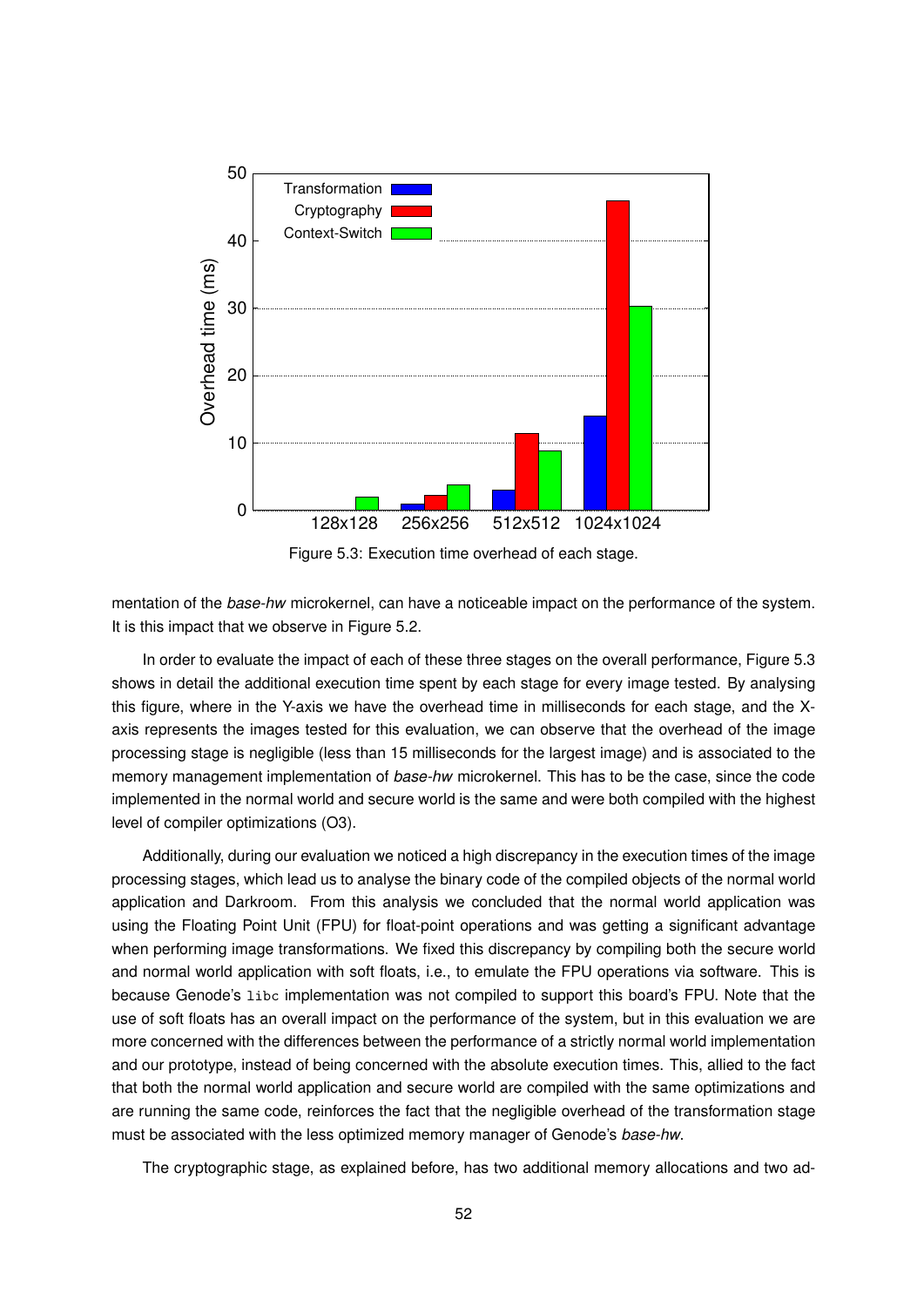

Figure 5.4: Execution time of the image decoding process at the client and at the server.

ditional copying operations, while the context-switching stage has only one memory allocation and two copying operations. For this reason we expected the cryptographic stage to demonstrate a higher overhead than that of the context-switching mechanism. On one hand, Figure 5.3 reinforces this idea by showing a larger overhead for the cryptographic stage on larger images. On the other hand, for smaller images the cryptographic stage is surpassed by the context-switching stage. This happens because the context-switch mechanism performs memory operations which are dependent from the size of the image, but also performs additional operations which are independent from the image size. Operations such as calling the smc system call, translating the shared buffer's virtual address and performing the world-switch itself have a constant cost independent of the size of the image. This constant cost is what we witness in the measurements for smaller images.

#### **5.4 Image Envelope**

In this section, we start by studying the impact of performing image decoding on the client instead of performing it on the secure world runtime, i.e., to send the raw pixel data (e.g.: bitmap image) to Darkroom instead of sending the original image format (e.g.: jpeg), which might be compressed. We then compare the size of encoded images with the size of these same images decoded into raw pixel data. This allows us to evaluate the impact of using uncompressed bitmap images in Darkroom instead of the original compressed format. We then study the overhead of using the image envelope structure, such as the size overhead, to securely send and store the sensitive images.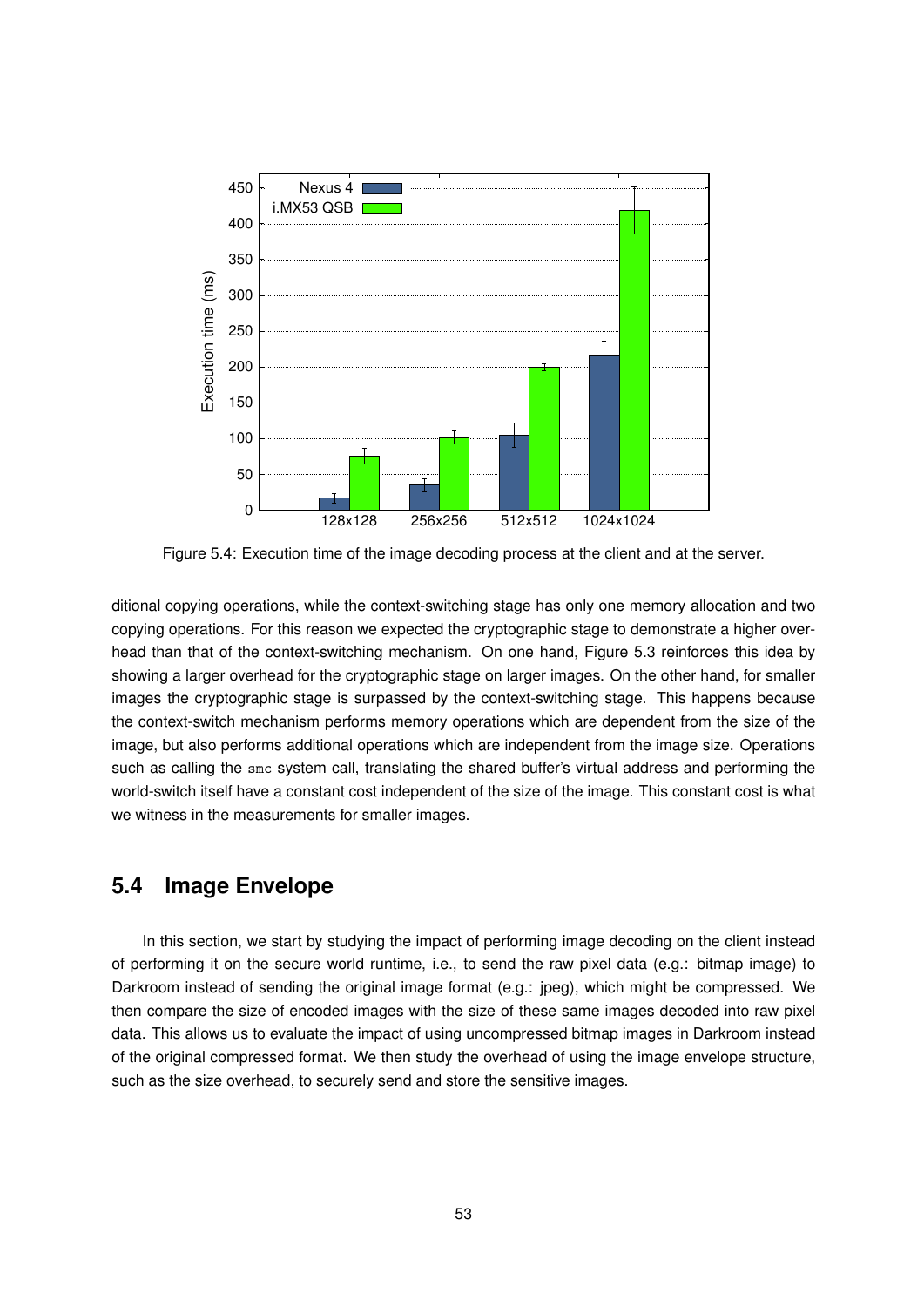#### **5.4.1 Image Decoding Performance**

As explained in Chapter 4, the secure world runtime expects the image envelope to contain the pixel data of the sensitive image, instead of containing the encoded image data which might be subject to compression techniques. This allows us to avoid porting an existing image managing library for each supported format and thus maintain a smaller trusted computing base. But in order to understand whether this has a significant impact on the performance of the system, we measured the time it takes to decode an image on both the client Android application and on the server platform.

Figure 5.4 shows the execution time in milliseconds, represented in the Y-axis, of the decoding process of different-sized images, represented in the X-axis, for two different platforms, the Nexus 4 on the left bar and the i.MX53 QSB on the right bar. We can observe that the amount of time needed to decode images on the development board is much larger that the time needed by the mobile device to perform the same operation. This is because the development board used for our prototype has a less powerful processor than the device used to run the client application. In this particular instance, decoding the image on the client side yields a better result for the overall performance of the system. Although for cloud servers used today these results would not represent the truth, since servers are generally more powerful than commercial mobile devices, our architecture is based on ARM, which is still not widely used for commercial datacenters.

From this figure, we can also observe that the absolute execution time for the larger 1024x1024 resolution image is less than 250 milliseconds. This means that decoding image data on the client, with commonly used sizes, is achievable without having a noticeable impact on the performance of the device. Thus, by leveraging a low impact on device performance and allowing the secure system deployed on the cloud server to avoid implementing an image library with a large trusted computing base we accomplish a balanced implementation equilibrium while achieving the goals of maintaining a small TCB and a reduced overhead.

#### **5.4.2 Comparison Between Encoded and Decoded Images**

Encoded images are often subject to compression techniques which allow them to maintain a small size while representing a large amount of data. These techniques are specially useful when images are transmitted through the network among several entities, because the low size allows these images to be sent under constraining bandwidth conditions without representing a high impact on performance. The disadvantage of this approach is that the end nodes must be capable of decoding these images in order to display or process them. Darkroom was not fitted with this decoding capability in order to maintain a small TCB. For this reason, images sent to Darkroom must be in its decoded (raw pixel) format.

Figure 5.5 shows the difference in size between the encoded JPEG images tested before and their equivalent decoded Bitmap format. In this figure, the Y-axis represents the size of an image in kilobytes while the X-axis represents the different-sized images tested. We can observe that the left bar, which represents the encoded JPEG format, has a much smaller size than that of the right bar, which represents the decoded bitmap image. In fact, for the 1024x1024 resolution image we have an increase of 365% of the image size when using the decoded bitmap format, and the remaining resolutions also show increases of approximately 300% in size. The consequence is that this increase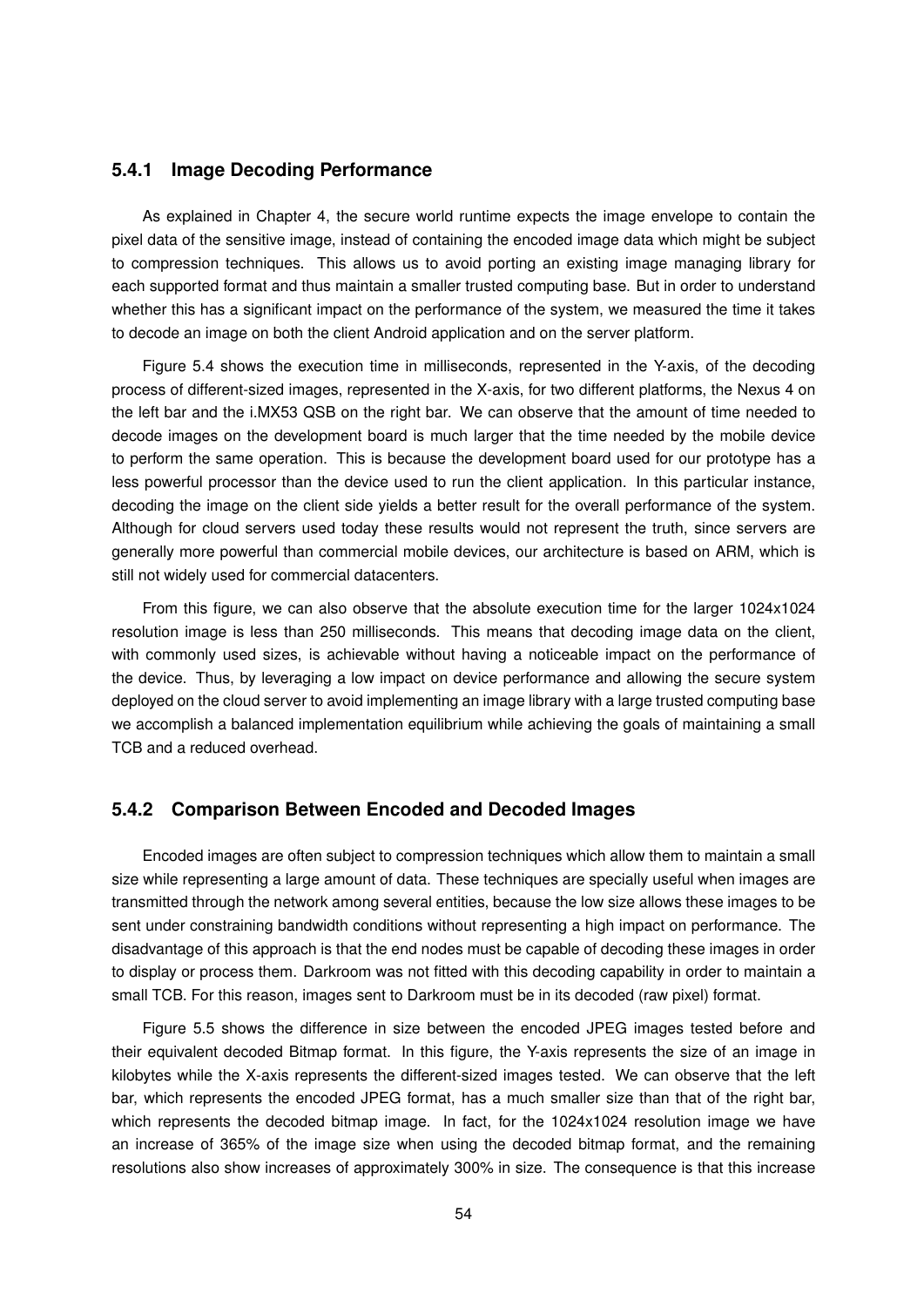

Figure 5.5: Size comparison between encoded JPEG and decoded Bitmap.

may be responsible for a lower performance when uploading and downloading the images to the secure service on the cloud.

But, even though we can observe a large increase on the size of the image we want to send to Darkroom via the client application, we still believe the use of a decoded image format is wise because it allows us to maintain a small trusted computing base. As an example, we measured the code base of the two most popular libraries for processing the JPEG and PNG encoded image formats, libjpeg and libpng, and concluded they have large code bases of approximately 106 KLOC and 43 KLOC, respectively. On the other hand, by allowing Darkroom to directly process decoded pixel data, we were able to implement six transformation functions with a code base of approximately 1300 LOC. More details regarding Darkroom's trusted computing base are described in Section 5.5.

#### **5.4.3 Envelope Size Overhead**

In order to securely send and store the sensitive image data in the normal world operating system of the TrustZone-enabled platform, we developed a structure called envelope. This structure is responsible for holding the encrypted image data as well as the symmetric key used to encrypt it, along with the message authentication code for integrity checking by Darkroom. To evaluate whether using this structure represents an impact on the system, we measured the size of the tested JPEG images and compared it to the size of the envelope which contains these images. Note that for this experiment we are not using the decoded pixel data for creating the envelope, but rather the encoded image since we are interested in assessing the difference between the data and the envelope containing the data, and for this the type of data used is irrelevant.

Table 5.2 shows the evaluation results of measuring the size of the image and the size of the enve-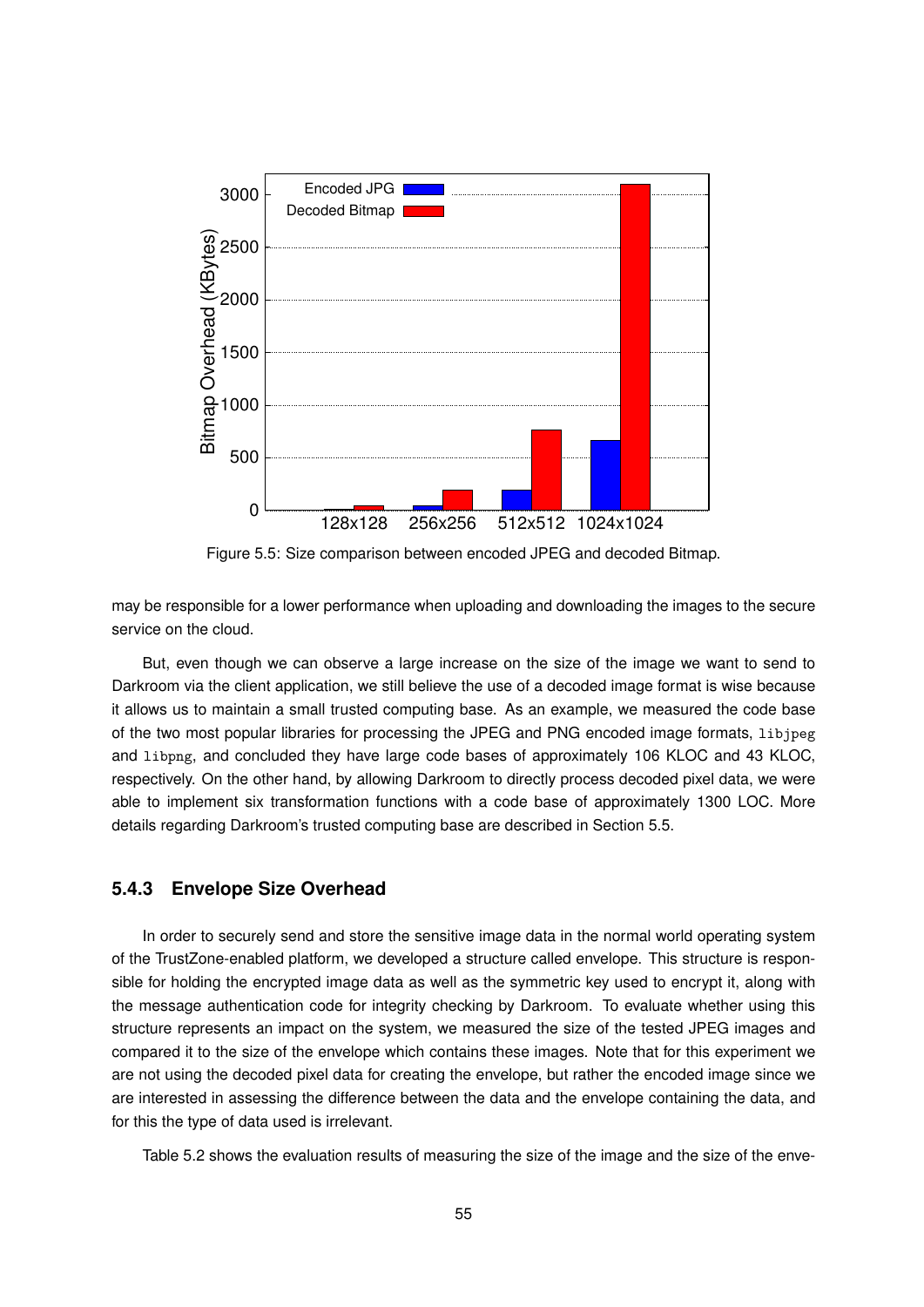| Image     | <b>JPEG</b> | Envelope | Overhead | Percentage |
|-----------|-------------|----------|----------|------------|
| 128x128   | 14380       | 14544    | 164      | 1.14 $\%$  |
| 256x256   | 48617       | 48784    | 167      | 0.34%      |
| 512x512   | 198500      | 198656   | 156      | 0.08%      |
| 1024x1024 | 681500      | 681664   | 164      | $0.02\%$   |

Table 5.2: Size comparison between the image and envelope (Bytes).

lope containing the encrypted image inside. As we can observe, the difference between the size of the envelope and the size of the data sealed inside it is very small. We can state that the envelope overhead is independent of the size of the original image, because different-sized images show a constant size overhead of approximately 165 bytes. This increase represents the size of the symmetric cryptographic key and the message authentication code inside the envelope. Since the image is encrypted with a symmetric key algorithm, the difference in size between the original image and the corresponding encrypted image represents only the padding necessary for the cryptographic algorithm to work. The 512x512 image needs smaller padding (12 bytes) compared to the remaining images, which is way the size overhead is smaller for this image. Considering the small impact of using the envelope structure for the size of the data to be sent, we consider this overhead negligible.

# **5.5 Trusted Computing Base Size**

One of the requirements for Darkroom discussed in this dissertation was developing a secure data processing service while maintaining a small trusted computing base. In order to evaluate the TCB of our Darkroom prototype, we counted the number of lines of code present in the prototype and compared it to other systems', namely similar microkernels, a full-featured kernel and popular libraries. We also analyse the trusted computing base of the Darkroom kernel when compared to the *base-hw* microkernel from which it was adapted.

Table 5.3 shows the measurement of the code base of several systems. The first system is the Linux kernel, version 2.6.35, which was used as the normal world kernel. This kernel comprises a large and complex code base of approximately 10400 KLOC<sup>1</sup>. The second system is an image library which, although it is a library for reading and writing JPEG image files, has a large code base of approximately 106 KLOC. The third system is the Fiasco.OC microkernel adapted by the Genode developers. This system has a code base of approximately 60 KLOC and starts to approach the small code base size desired for a secure world kernel. Lastly we have Darkroom and the *base-hw* microkernel.

As we can see, both Darkroom and the *base-hw* microkernel have a much smaller code base than that of the other mentioned systems, with 25.5 and 20 KLOC respectively. This happens partially because the *base-hw* microkernel was built from scratch specifically for this TrustZone-aware platform while the other systems are built to be deployed on different platforms. Additionally these systems have implemented features which are not necessary for Darkroom or for the *base-hw* microkernel. Some of these systems also do not have the particular requirement of maintaining a small trusted computing base, such as the case of the image libraries.

<sup>1</sup>https://www.linuxcounter.net/statistics/kernel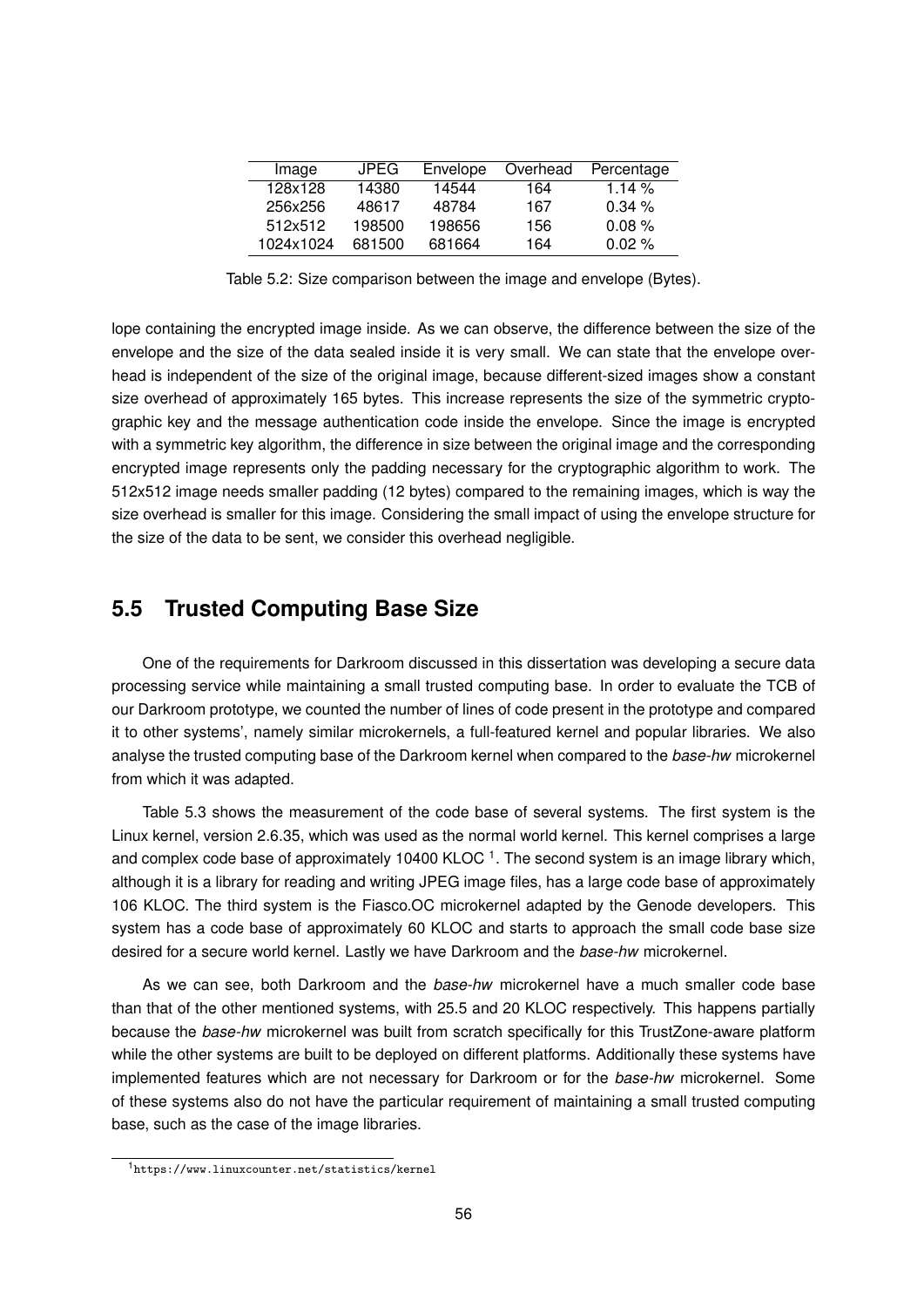| System             | Code Base Size    |
|--------------------|-------------------|
| Linux kernel       | <b>10400 KLOC</b> |
| Libjpeg            | 106 KLOC          |
| Fiasco.OC          | 60 KLOC           |
| Darkroom prototype | <b>25.5 KLOC</b>  |
| base-hw            | 20 KLOC           |

Table 5.3: Code base size comparison.

| Component               | Code Base Size |
|-------------------------|----------------|
| <b>TZ VMM</b>           | 815 LOC        |
| Miscellaneous code      | 792 LOC        |
| Image Processing Engine | 1364 LOC       |
| Cryptographic Engine    | 2516 LOC       |
| Total                   | 5487 LOC       |

Table 5.4: Darkroom's component code base size.

We can also see that Darkroom has a larger code base than the *base-hw* microkernel from which it was adapted. This is because, in order to support the design of Darkroom, our prototype must implement additional features which are not supported by the initial implementation of the *base-hw* microkernel. Note that the original VMM implemented by Genode developers is not included in the *base-hw* microkernel's code base size measurement, since it was originally implemented as a client application running on top of it. In addition to the original *base-hw*, our Darkroom prototype also implements the modified TZ VMM, a cryptographic engine and an image processing engine.

To understand how the additional 5.5 KLOC code base is organized, we counted the code base of the different components implemented in Darkroom. Table 5.4 shows the code base size of the components which comprise Darkroom. We started by measuring the code base related to the TZ VMM. This includes the VMM implementation, a secure memory manager and the ATAGs for the normal world Linux kernel. The TZ VMM code sums up to 815 LOC. We then proceeded to measure miscellaneous code implemented on top of the *base-hw* kernel which does not fit any of the components described above. This miscellaneous code sums up to 792 LOC, mainly for reading and writing to block and serial devices. We continued to measure the code base of the Darkroom prototype. The image processing engine implements an image processing manager, which is responsible for handling the image data and selecting the correct transformation requested by a remote client. Additionally, it also implements the six transformation functions supported by this prototype. This component sums up to 1364 LOC.

Lastly, we measured the largest component (excluding the *base-hw* microkernel), the cryptographic engine. This component implements a cryptographic manager which is responsible for encrypting and decrypting the image envelope sent to the secure world. Additionally, this component also implements the cryptographic algorithms of AES-128 (adapted from mbedtls), RSA and HMAC. The code base size for this component is 2516 LOC. Combining the code base size of all these components we have a code base of 5487 LOC, which when added to the original *base-hw* microkernel, sums up to 25.5 KLOC.

Even though this prototype's TCB is small, the use of a software cryptographic manager which implements the three cryptographic protocols supported by Darkroom has a high impact on the size of this prototype's code base. This is because it is the largest and most complex component present in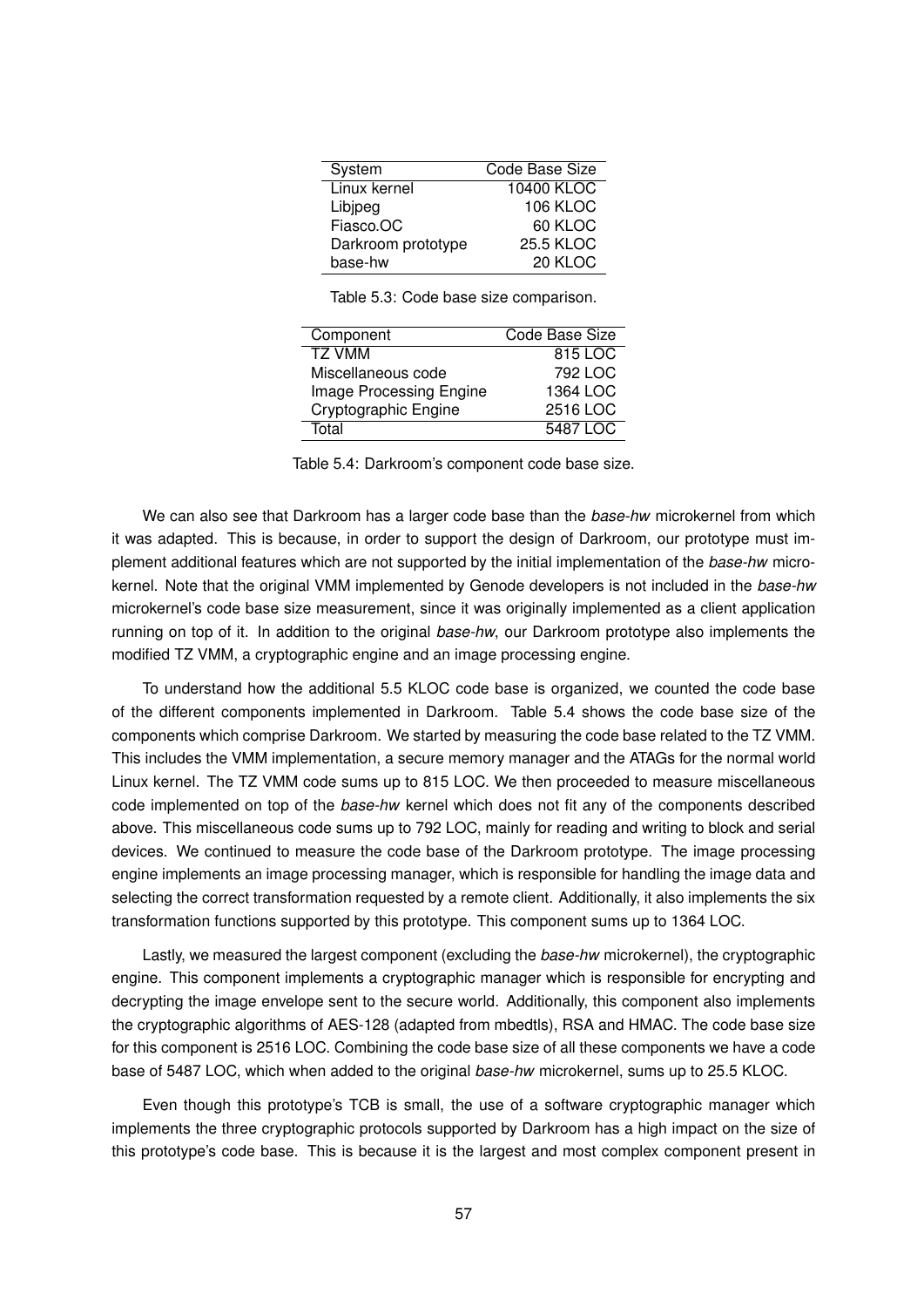|                                           |             | $\mathbb{D}$ $\heartsuit$ $\blacktriangleright$ $\mathbb{N}$ $\blacktriangleright$ 15:07 |  |  |  |  |
|-------------------------------------------|-------------|------------------------------------------------------------------------------------------|--|--|--|--|
| Transformer                               |             | ł                                                                                        |  |  |  |  |
| example.jpg<br>Size: 142Kb   Res: 960x960 |             |                                                                                          |  |  |  |  |
| beach.png                                 |             |                                                                                          |  |  |  |  |
|                                           | example.jpg |                                                                                          |  |  |  |  |
|                                           | View        |                                                                                          |  |  |  |  |
|                                           | Transform   |                                                                                          |  |  |  |  |
|                                           | Remove      |                                                                                          |  |  |  |  |
|                                           |             |                                                                                          |  |  |  |  |
|                                           |             |                                                                                          |  |  |  |  |
| Upload                                    | Read        |                                                                                          |  |  |  |  |
|                                           |             |                                                                                          |  |  |  |  |

Figure 5.6: Screenshot of the Android client application.

the prototype, aside from the *base-hw* microkernel. The use of the Symmetric/Asymmetric Hashing and Random Accelerator (SAHARA) hardware module present in the i.MX53 QSB would allow us to save the additional 2.5 KLOC of the cryptographic engine while providing a better performance.

# **5.6 Use Case Application**

The remote client application implemented for testing purposes is a really simple Android application for sending and receiving image envelopes and requesting image transformations from the image processing service running in Darkroom. The application was developed for a LG Nexus 4 Android device and has a simple execution-flow. Using this application, the user can access the photo gallery in order to select images for the upload process. After selecting an image for the upload process, the application identifies the image format and retrieves the pixels of that image to a buffer. These pixels are what the application is going to send to the image processing service via an envelope. Then a symmetric key is generated for encrypting the image. In our implementation the server's public key is hard-coded in the application, but for a ready to deploy system this key would be downloaded in a certificate from the cloud provider. Then, as explained in the design, the encrypted image data and the symmetric key encrypted with the server's public key are sent, together with the HMAC of the message for integrity checking, to the normal world of the Darkroom-enabled server. This envelope is stored in the normal world until an image transformation is requested.

The user is then given a list of uploaded images. By selecting an image the user can choose to request a transformation for that image or delete it from the server. Additionally, he can choose to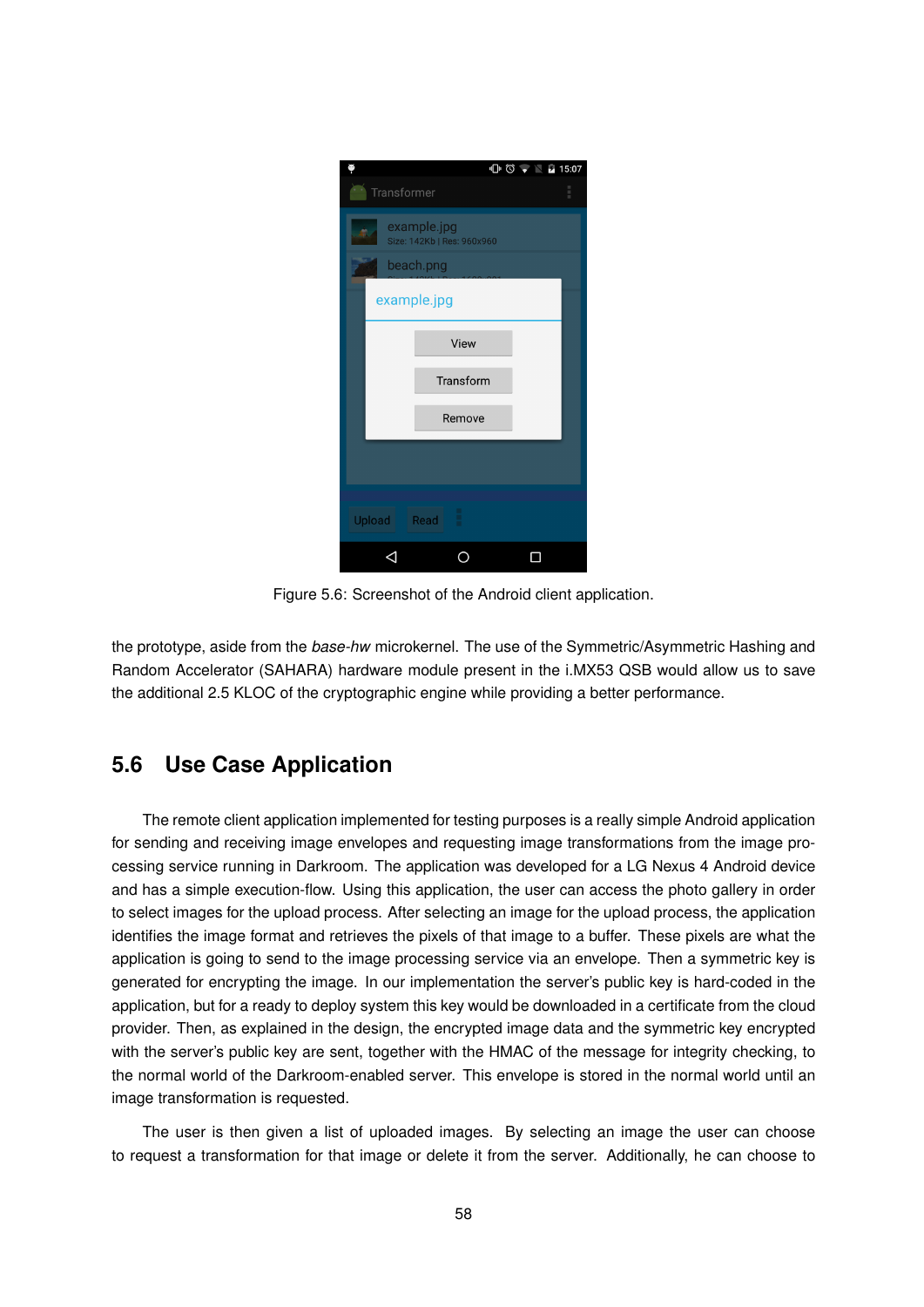upload more images to the Darkroom server. Figure 5.6 shows a screenshot of the application where we can see the options given to the user when an image is selected. In this case the image is called example.jpg and in the background we can see the list of uploaded images and an option to upload additional images. When the user selects the transform option, a list of transformations available in the server is shown. By selecting any of these transformations, a packet with the transformation identifier and the image ID is sent to the Darkroom server which proceeds with the transformation. After this transformation is completed, a new list of images is sent to the client which includes the new transformed image. The user can then select the newly transformed image and download the envelope from the server. This envelope is then opened at the client and the image can then be visualized by the user.

Developing the client application is easy using mobile development kits. Darkroom expects the application to decode the image before sending it, meaning that the application must send the raw pixel data to Darkroom instead of sending an image encoded with formats such as JPEG and PNG. Additionally, the client has to make sure the envelope is correct. Darkroom expects the envelope to be comprised of the encrypted image, the symmetric key used for encrypting the image (encrypted with the Darkroom's public key) and the message authentication code for integrity and authentication checking. Since today's mobile development platforms make it really easy to use features such as image processing libraries and cryptographic libraries inside applications, it is easy for developers to follow through with these requirements. For this application we used the Bitmap class from the android.graphics for decoding the JPEG images into arrays of pixel data and standard security libraries such as the java.security and javax.crypto for leveraging the cryptographic algorithms and keys.

# **5.7 Discussion on Different Implementation Attempts**

We started with the goal of implementing a small runtime running in the secure world, just to support the needed cryptographic features for secure image transferring between the client application and the secure world runtime. After studying the boot process for an ARM platform and studying the TrustZone features, we implemented a small runtime running in the secure world. This runtime supported the context-switching between both worlds. This context-switch was supported via an assembly routine called when a software interrupt was triggered by the SMC instruction. This runtime also booted a simple runtime in the normal world, but was not capable of supporting a full-featured normal world OS.

We also implemented an image processing unit (IPU) driver adapted from a public on-board diagnostic suite for the i.MX53 QSB board. This IPU allowed us to display the images before and after processing, but was eventually considered unnecessary for Darkroom. Afterwards, we focused on supporting a normal world rich OS to provide network and storage capacity for Darkroom. The first stage was adapting a popular bootloader we knew worked for this platform. We adapted U-boot <sup>2</sup> to configure the secure world with our previously implemented secure runtime and also to launch a basic normal world runtime. We then tried launching a Linux kernel. However, because of our secure world configurations, the normal world Linux kernel hangs when it does not have access to secured critical hardware devices and as such it does not boot successfully.

<sup>2</sup>http://www.denx.de/wiki/U-Boot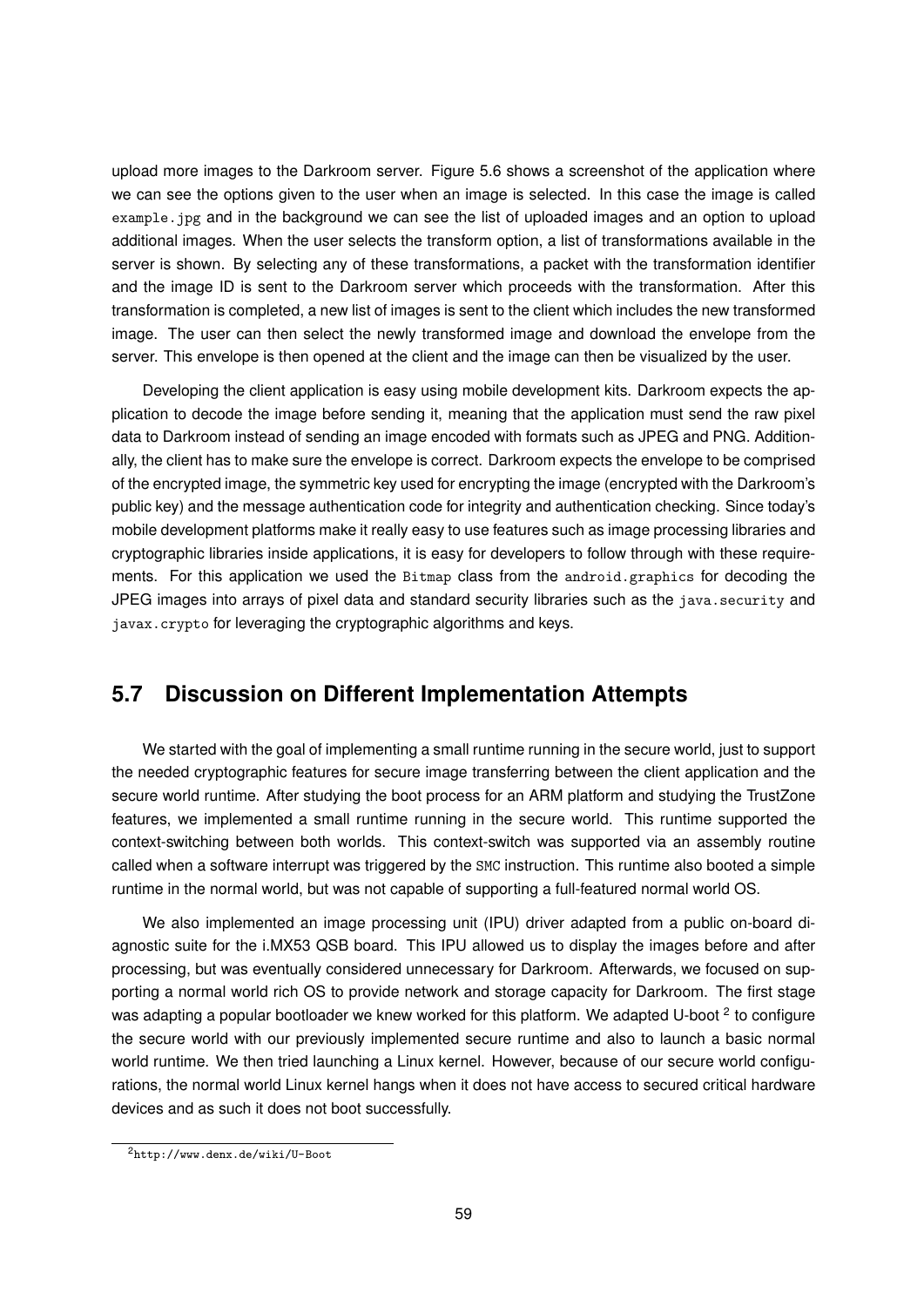We tried deploying the adapted Linux kernel from Genode directly in the normal world, without a VMM in the secure world, but the Linux kernel would not boot successfully. For this reason we experimented with Genode's *base-hw* microkernel. Since this experience yielded a successful boot of a normal world Linux kernel and a secure world microkernel, we decided to adapt this solution for Darkroom. Another obstacle to the implementation of Darkroom's prototype was the attempt to leverage our development board's cryptographic hardware coprocessor (SAHARA). This hardware component is proprietary and, in order to have access to the needed documentation, it is required to sign a nondisclosure agreement with Freescale, where we guarantee that the documentation is not made public. We contacted Freescale and proceeded with signing the non-disclore agreement. However, Freescale did not follow the agreement and we were never given access to the documentation necessary to use this hardware coprocessor. For this reason, we started exploring different solutions for our cryptographic support, namely a solution relying on cryptographic software, which ultimately leads to an increase of our prototype's trusted computing base.

#### **5.8 Security Considerations and Limitations**

In this section we discuss the security considerations and limitations of Darkroom. The attack surface of Darkroom comprises the SMC instruction exposed to the normal world OS via the Darkroom API and the shared memory region allocated for each world-switch request. The Darkroom API is relatively narrow, which limits the exposure of code vulnerabilities. The shared memory region allocated for each world-switch request is only used to read and write data, rather than executing possible code loaded to it. For this reason, the use of this shared memory region for attacks is unlikely, since the only thing the normal world OS can do is not to write the correct data to the shared memory region or to not write data at all, both of which the secure world detects by checking the HMAC.

As mentioned in Section 2.4, ARM TrustZone supports secure memory. This renders all memory allocated to the secure world as inaccessible by the normal world. Using this approach, TrustZone protects the secure world from a compromised normal world trying to infect it. But ARM TrustZone does not encrypt the secure world memory nor does it protect the system from bus monitoring attacks. This means that, by leveraging bus monitoring attacks, an attacker can make the entire memory contents vulnerable, including the memory allocated for the secure world.

When the normal world application requests a world-switch via the Darkroom API, a compromised rich OS can spoof or deny this request. The compromised OS can pretend it executes the world-switch and returns to the normal world application without proceeding with the secure data processing request. But this action can be detected by the client application, since the result of the requested processing will not correspond to the desired transformation. The same is true for denial-of-service attacks where the compromised OS ignores the request of the normal world application. In both cases the sensitive data inside the envelope is protected and never becomes exposed to the compromised components, meaning that the security properties guaranteed by Darkroom are still maintained.

Additionally, an attacker which successfully exploits a vulnerability in Darkroom's code is capable of not only compromising the code and data our system protects, but also compromise the entire normal world system. These attacks are out of the scope of this dissertation and are not considered.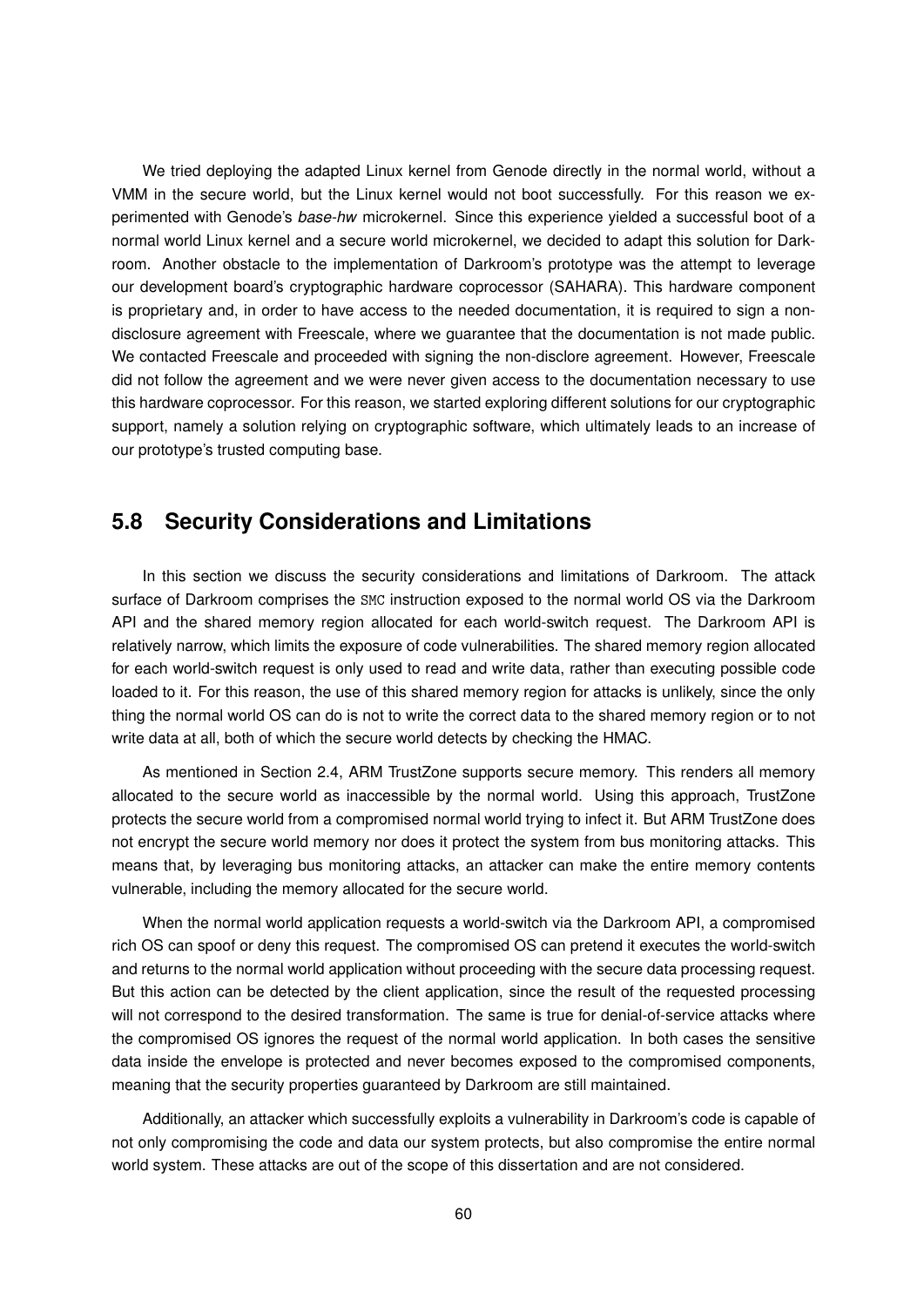### **Summary**

In this chapter we evaluate the performance of our prototype implementation and we give a theoretical analysis and discussion on the initial implementation attempts as well as some general security considerations and limitations of the system. We start the chapter by describing the evaluation methodology used throughout. We then proceed with the analysis of the performance of image transformation functions in Darkroom. We also measured the overhead of the context-switching mechanism. We proceed with the evaluation of the impact of the image envelope and the trusted computing base size.

We end with an analysis on the use and development of the mobile client application and a discussion on previous implementation attempts of this system before discussing some security considerations and limitations of the system. The next chapter finishes this dissertation by presenting the conclusions and orientations for future work.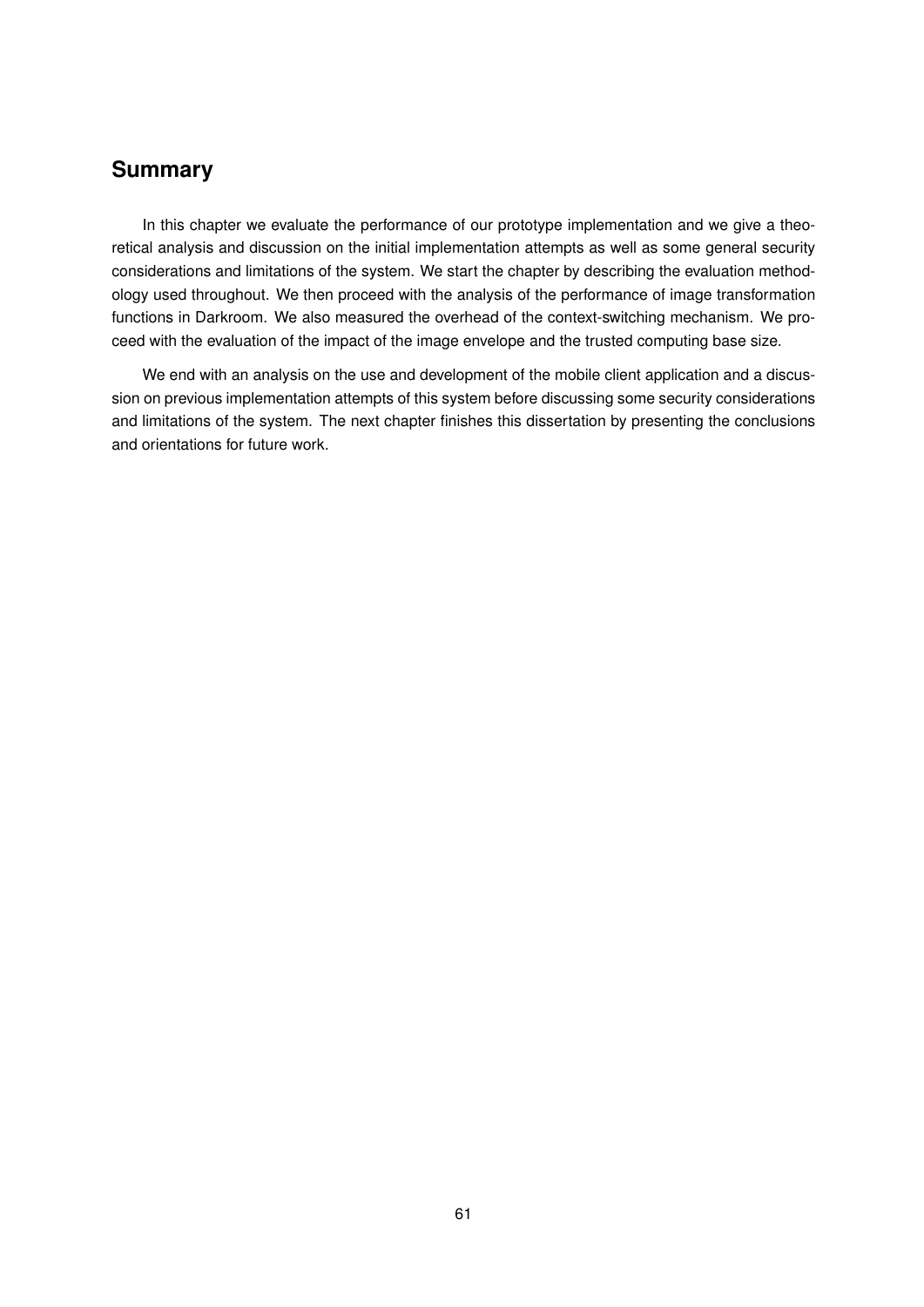

# **6.1 Conclusions**

Nowadays the use of cloud services for processing and storing personal information is a growing trend and with it the chance of attackers exploiting vulnerabilities in the cloud provider's software infrastructure and disclosing sensitive user information increases. This data can then be used by attackers for malicious purposes such as espionage, blackmail, identity theft and harassment. For this reason there is a need to develop a system which allows sensitive data to be processed on the cloud without it being exposed to the untrusted and possibly compromised software components of the cloud provider's software infrastructure.

In this dissertation we introduce Darkroom, a system that leverages ARM TrustZone to enable security-critical processing operations inside a TrustZone-protected environment on the cloud. Darkroom provides clear isolation between a potentially compromised cloud server OS and a smaller trusted execution environment that guarantees that sensitive users data stored or processed in a cloud server is handled by a smaller trustworthy code base protected inside the TEE. For Darkroom, we designed a set of cryptographic protocols that build trust when cloud administrators add dynamic code in the server, and provides integrity and authenticity properties to data processing requests executed at cloud servers.

We implement a Darkroom prototype using real TrustZone hardware by applying the design to create a secure image processing service for the cloud. This use case can be used to demonstrate the use of Darkroom to support popular web services such as Instagram and Facebook. Through experimental evaluation of our system we observe that our solution adds a small overhead of approximately 16% increase of execution time in data processing when compared to computer platforms that require the entire operating system to be trusted. We also conclude that the goal of creating a system with a reduced trusted computing base was achieved by developing a Darkroom prototype with a code base of approximately 25.5 KLOC.

# **6.2 Future Work**

In the near future, we want to overcome implementation challenges such as support for dynamic loading of image transformations by implementing a small interpreter inside the Darkroom kernel and using the security coprocessor SAHARA for leveraging hardware-based cryptography. This would allow us to reduce Darkroom's TCB even further and increase the overall performance of the system.

Beyond overcoming the implementation limitations stated, we believe Darkroom can be improved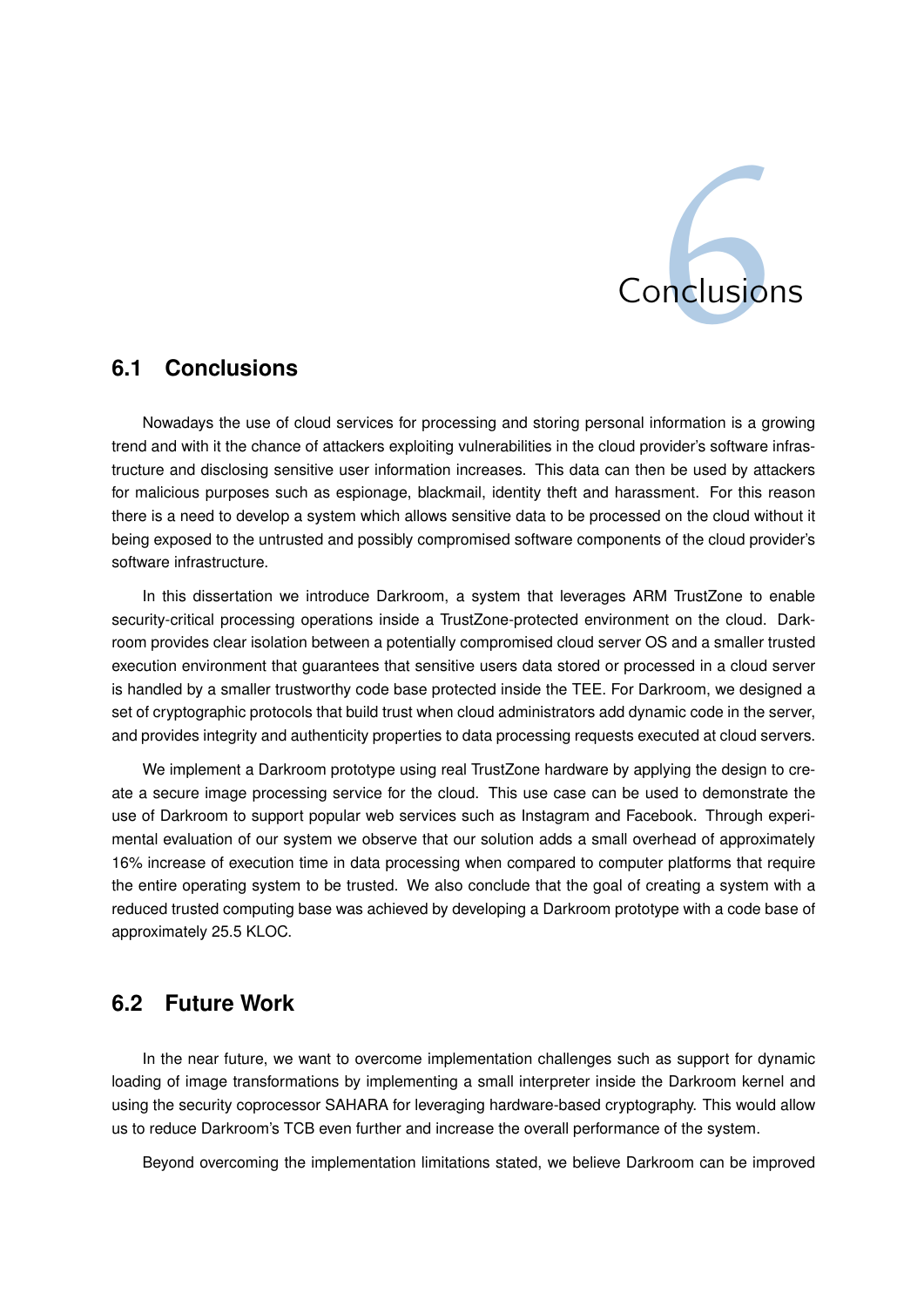in three ways. The first is to implement Darkroom on Intel SGX hardware. The second is exploring the use of program verification strategies to verify the correctness of the secure world runtime. This would allow to prove the correctness of Darkroom and thus improve the guarantees given to the client. The third is to demonstrate its applicability for processing other data formats beyond images. Because Darkroom's design is generic, we believe there are a lot of sensitive private information being stored on the cloud which can be protected by Darkroom's secure processing runtime. Data such as sensitive medical records, music and videos would all enjoy from a secure processing environment such as that offered by Darkroom.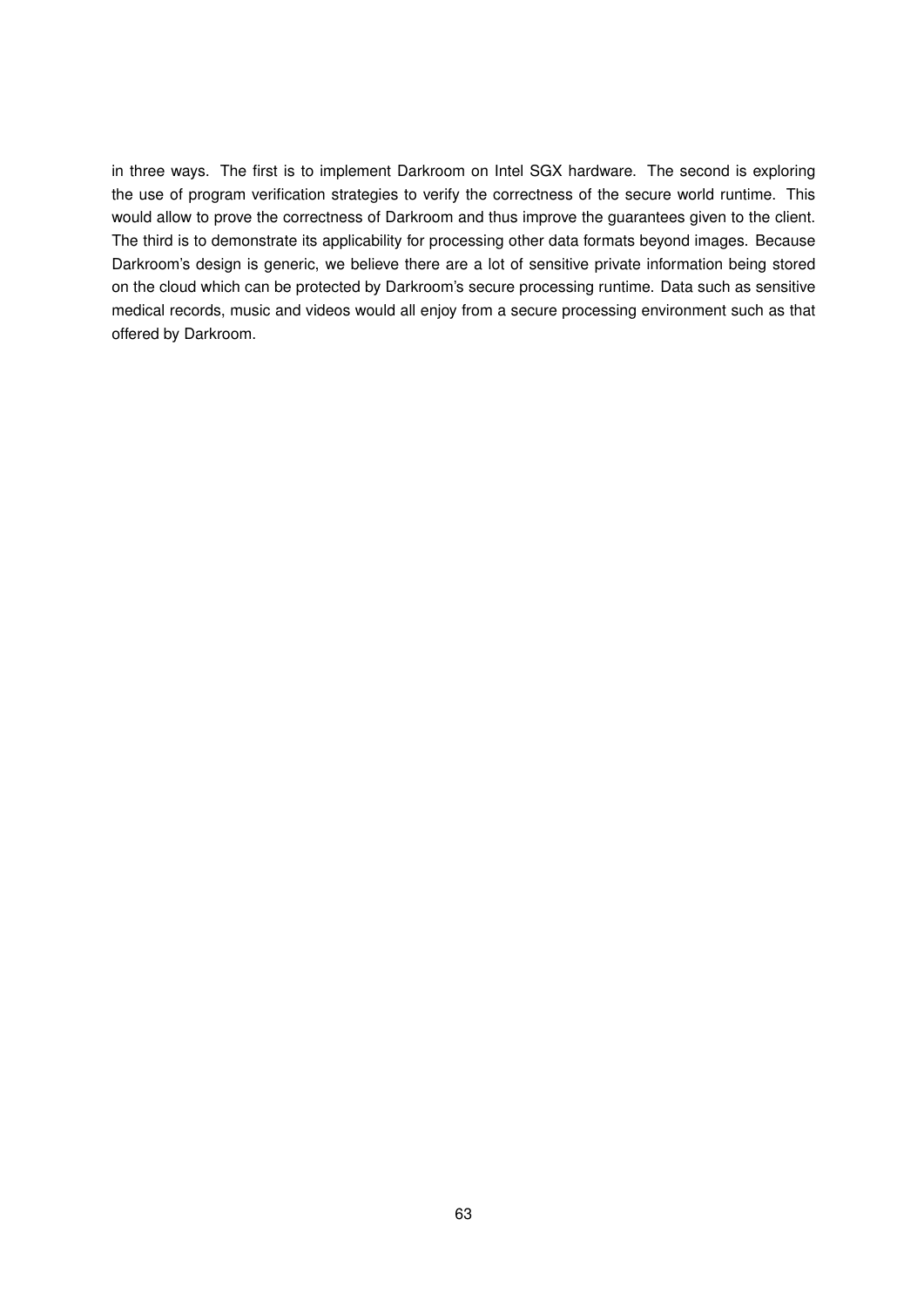# **Bibliography**

- [1] Ittai Anati, Shay Gueron, Simon Johnson, and Vincent Scarlata. Innovative technology for cpu based attestation and sealing. In *Proceedings of the 2nd international workshop on hardware and architectural support for security and privacy*, volume 13, 2013.
- [2] Android. Android Key Store. http://developer.android.com/training/articles/keystore. html, 2013. Accessed: 2016-01-07.
- [3] Arvind Arasu, Spyros Blanas, Ken Eguro, Raghav Kaushik, Donald Kossmann, Ravishankar Ramamurthy, and Ramarathnam Venkatesan. Orthogonal security with cipherbase. In *CIDR*. Citeseer, 2013.
- [4] ARM. ARM Security Technology Building a Secure System using TrustZone Technology. ARM Technical White Paper, 2009.
- [5] Andrew Baumann, Marcus Peinado, and Galen Hunt. Shielding Applications from an Untrusted Cloud with Haven. In *Proc. of OSDI*, 2014.
- [6] BBC. FBI investigates 'Cloud' celebrity picture leaks, 2014. http://www.bbc.com/news/ technology-29011850.
- [7] Alysson Bessani, Miguel Correia, Bruno Quaresma, Fernando André, and Paulo Sousa. DEPSKY: Dependable and Secure Storage in a Cloud-of-Clouds. In *Proc. of EuroSys*, 2011.
- [8] Ferdinand Brasser, Daeyoung Kim, Christopher Liebchen, Vinod Ganapathy, Liviu Iftode, and Ahmad-Reza Sadeghi. Regulating smart personal devices in restricted spaces. Technical report, Rutgers University, 2015.
- [9] Stefan Brenner, Colin Wulf, and Rüdiger Kapitza. Running ZooKeeper Coordination Services in Untrusted Clouds. In *Proc. of HotDep*, 2014.
- [10] Stephen Checkoway and Hovav Shacham. *Iago attacks: Why the system call api is a bad untrusted rpc interface*, volume 41. ACM, 2013.
- [11] Computer Weekly. Why unfair contract terms put end-user trust in cloud at risk, 2016. http://www.computerweekly.com/blog/Ahead-in-the-Clouds/ Why-unfair-contract-terms-put-end-user-trust-in-cloud-at-risk.
- [12] Comscore. Digital Future in Focus. Technical report, Comscore Inc., 03 2015. http://www.comscore.com/Insights/Presentations-and-Whitepapers/2015/ 2015-US-Digital-Future-in-Focus.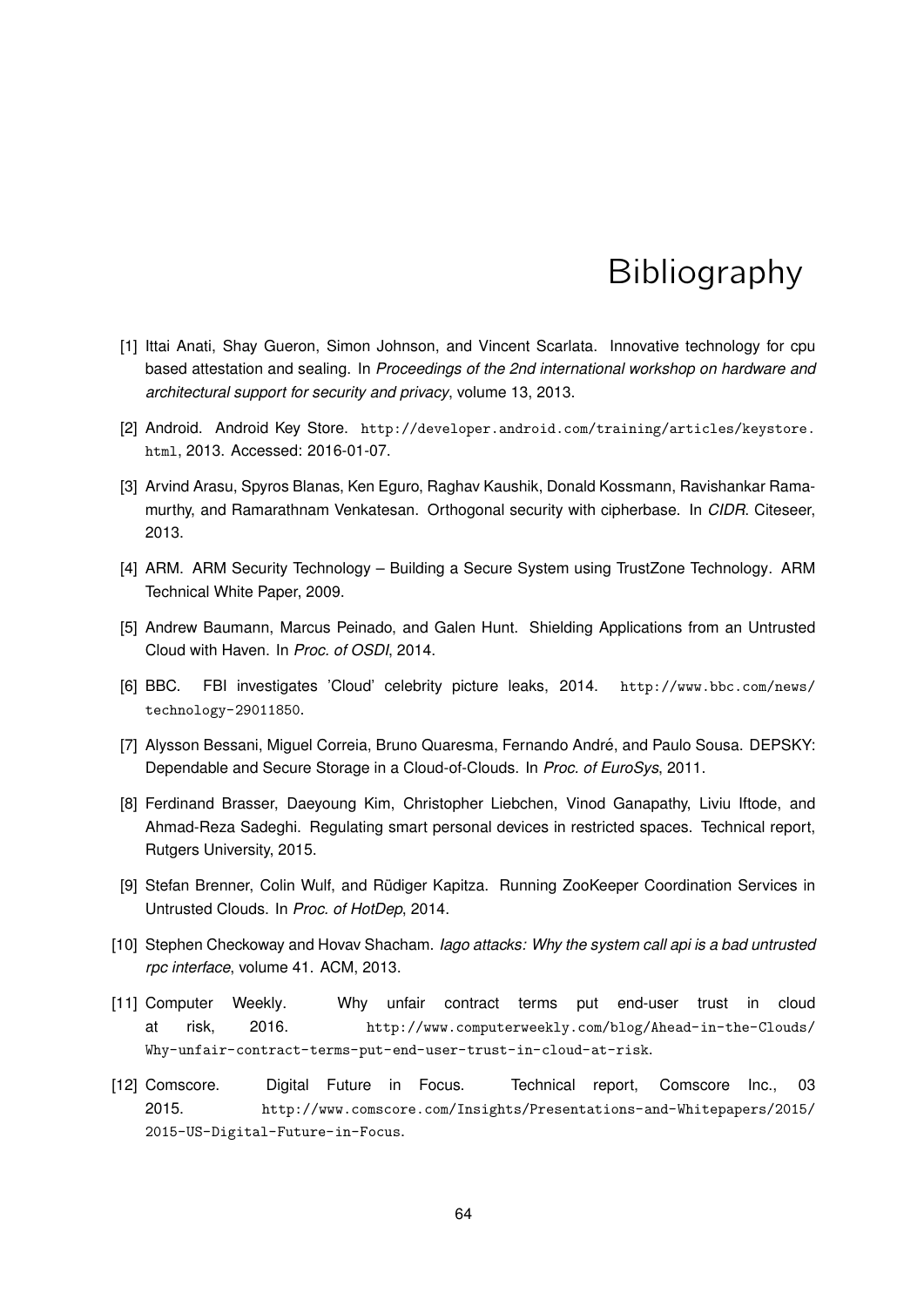- [13] Andreas Fitzek, Florian Achleitner, Johannes Winter, and Daniel Hein. Tthe andix research os-arm trustzone meets industrial control systems security. In *2015 IEEE 13th International Conference on Industrial Informatics (INDIN)*, pages 88–93. IEEE, 2015.
- [14] Freescale. i.MX53 Multimedia Applications Processor Reference Manual, 2015. https://cache. freescale.com/files/32bit/doc/ref\_manual/iMX53RM.pdf.
- [15] Xinyang Ge, Hayawardh Vijayakumar, and Trent Jaeger. Sprobes: Enforcing Kernel Code Integrity on the TrustZone Architecture. In *Proc. of MoST*, 2014.
- [16] Craig Gentry. *A fully homomorphic encryption scheme*. PhD thesis, Stanford University, 2009.
- [17] Craig Gentry, Shai Halevi, and Nigel P Smart. Homomorphic evaluation of the aes circuit. In *Advances in Cryptology–CRYPTO 2012*, pages 850–867. Springer, 2012.
- [18] Global Platform. https://www.globalplatform.org/, 12 2011. Accessed: 2016-01-07.
- [19] Patrick Hunt, Mahadev Konar, Flavio Paiva Junqueira, and Benjamin Reed. Zookeeper: Waitfree coordination for internet-scale systems. In *USENIX Annual Technical Conference*, volume 8, page 9, 2010.
- [20] Intel. Intel Software Guard Extensions Programming Reference (rev 1), 09 2013.
- [21] Intel. Intel Software Guard Extensions Programming Reference (rev 2), 10 2014.
- [22] Prerit Jain, Soham Desai, Seongmin Kim, Ming-Wei Shih, J Lee, Changho Choi, Youjung Shin, Taesoo Kim, Brent Byunghoon Kang, and Dongsu Han. Opensgx: An open platform for sgx research. In *Proceedings of the Network and Distributed System Security Symposium, San Diego, CA*, 2016.
- [23] Stefan Kalkowski, Norman Freske, et al. The Genode OS Framework, 2006. http://genode.org/.
- [24] Stefan Kalkowski, Norman Freske, et al. Genode An Exploration of ARM TrustZone Technology, 2014. http://genode.org/documentation/articles/trustzone.
- [25] Kari Kostiainen et al. On-board credentials: an open credential platform for mobile devices. Technical report, Aalto University, 2012.
- [26] Wenhao Li, Haibo Li, Haibo Chen, and Yubin Xia. Adattester: Secure Online Mobile Advertisement Attestation Using Trustzone. In *Proc. of MobiSys*, 2015.
- [27] Wenhao Li, Mingyang Ma, Jinchen Han, Yubin Xia, Binyu Zang, Cheng-Kang Chu, and Tieyan Li. Building Trusted Path on Untrusted Device Drivers for Mobile Devices. In *Proc. of APSys*, 2014.
- [28] Xiaolei Li, Hong Hu, Guangdong Bai, Yaoqi Jia, Zhenkai Liang, and Pratiksha Saxena. DroidVault: A Trusted Data Vault for Android Devices. In *Proc. of ICECCS*, 2014.
- [29] Yanlin Li, Jonathan McCune, James Newsome, Adrian Perrig, Brandon Baker, and Will Drewry. Minibox: A two-way sandbox for x86 native code. In *2014 USENIX annual technical conference (USENIX ATC 14)*, pages 409–420, 2014.
- [30] Linaro. OP-TEE. https://wiki.linaro.org/WorkingGroups/Security/OP-TEE, 2014. Accessed: 2016-01-07.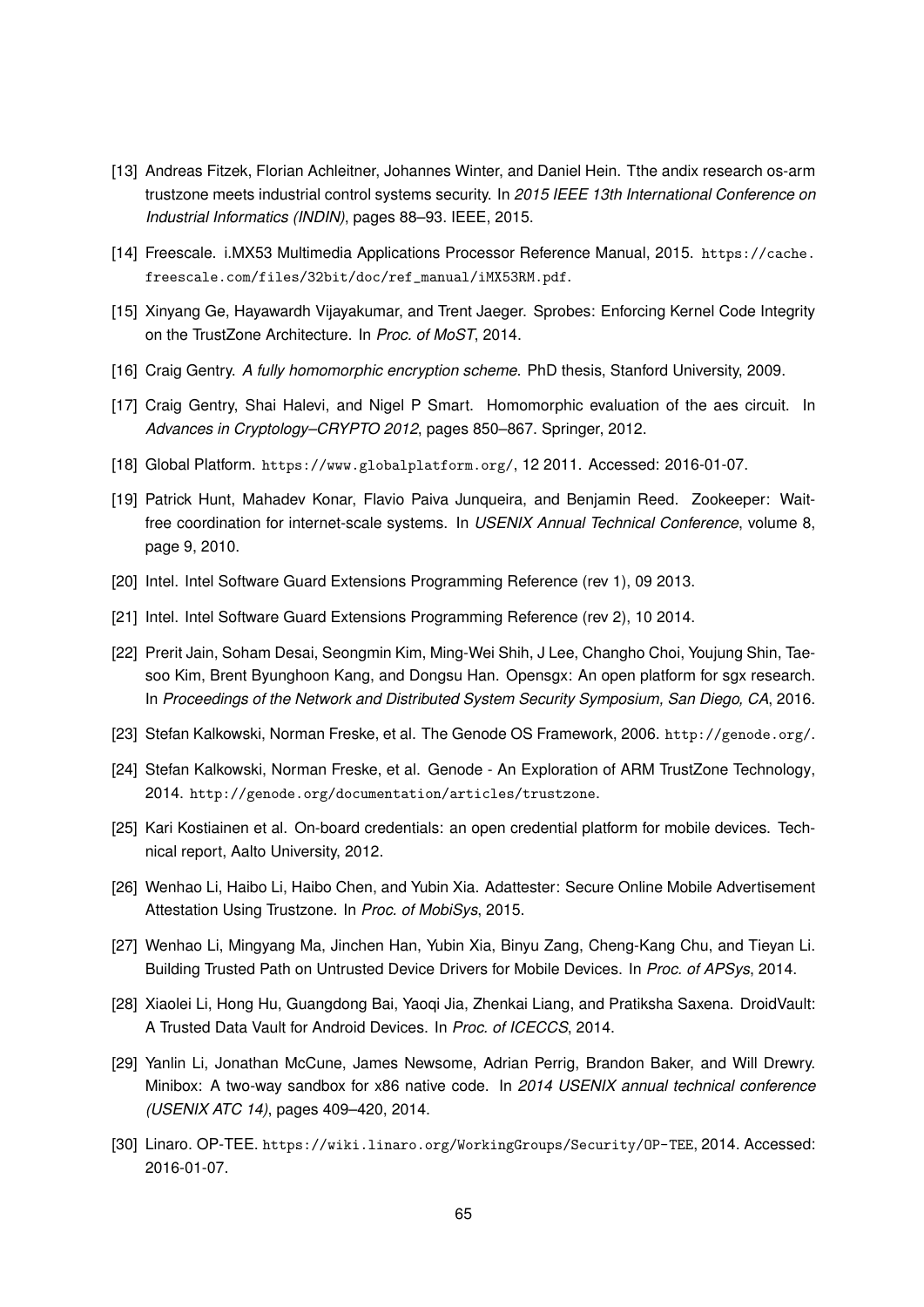- [31] Dongtao Liu and Landon P Cox. Veriui: Attested Login for Mobile Devices. In *Proc. of HotMobile*, 2014.
- [32] mbedTLS. mbed TLS, 2015. https://tls.mbed.org/.
- [33] Brian McGillion, Tanel Dettenborn, Thomas Nyman, and N. Asokan. Open-TEE an open virtual trusted execution environment. Technical report, Aalto University, 2015. Accessed: 2016-01-07.
- [34] Frank McKeen, Ilya Alexandrovich, Alex Berenzon, Carlos V Rozas, Hisham Shafi, Vedvyas Shanbhogue, and Uday R Savagaonkar. Innovative instructions and software model for isolated execution. In *HASP@ ISCA*, page 10, 2013.
- [35] Naked Security. Google Drive security hole leaks users' files, 2014. https://nakedsecurity. sophos.com/2014/07/10/google-drive-security-hole-leaks-users-files.
- [36] Raluca Ada Popa, Catherine M. S. Redfield, Nickolai Zeldovich, and Hari Balakrishnan. CryptDB: Protecting Confidentiality with Encrypted Query Processing. In *Proc. of SOSP*, 2011.
- [37] PrivateCore. Trustworthy Cloud Computing with vCage, 2014. https://privatecore.com/vcage/.
- [38] Samsung. Samsung KNOX White Paper : An Overview of Samsung KNOX. Technical report, Samsung Electronics Co. Ltd., 04 2013. http://www.samsung.com/es/business-images/ resource/white-paper/2014/02/Samsung\\_KNOX\\_whitepaper-0.pdf.
- [39] Nuno Santos, Krishna P Gummadi, and Rodrigo Rodrigues. Towards trusted cloud computing. *HotCloud*, 9:3–3, 2009.
- [40] Nuno Santos, Himanshu Raj, Stefan Saroiu, and Alec Wolman. Using ARM Trustzone to Build a Trusted Language Runtime for Mobile Applications. In *Proc. of ASPLOS*, 2014.
- [41] Nuno Santos, Rodrigo Rodrigues, Krishna P Gummadi, and Stefan Saroiu. Policy-sealed data: A new abstraction for building trusted cloud services. In *Presented as part of the 21st USENIX Security Symposium (USENIX Security 12)*, pages 175–188, 2012.
- [42] Felix Schuster, Manuel Costa, Cédric Fournet, Christos Gkantsidis, Marcus Peinado, Gloria Mainar-Ruiz, and Mark Russinovich. VC3: Trustworthy Data Analytics in the Cloud Using SGX. In *Proc. of IEEE S&P*, 2015.
- [43] Agam Shah. Intel faces a challenge in the server market with new ARM chips, 2016. http://www.networkworld.com/article/3077524/ intel-faces-a-challenge-in-the-server-market-with-new-arm-chips.html.
- [44] Alexander Shraer, Christian Cachin, Asaf Cidon, Idit Keidar, Yan Michalevsky, and Dani Shaket. Venus: Verification for untrusted cloud storage. In *Proc. of CCSW*, 2010.
- [45] SierraTEE. http://www.openvirtualization.org/, 2012. Accessed: 2016-01-07.
- [46] Rohit Sinha, Sriram Rajamani, Sanjit Seshia, and Kapil Vaswani. Moat: Verifying confidentiality of enclave programs. In *Proceedings of the 22nd ACM SIGSAC Conference on Computer and Communications Security*, pages 1169–1184. ACM, 2015.